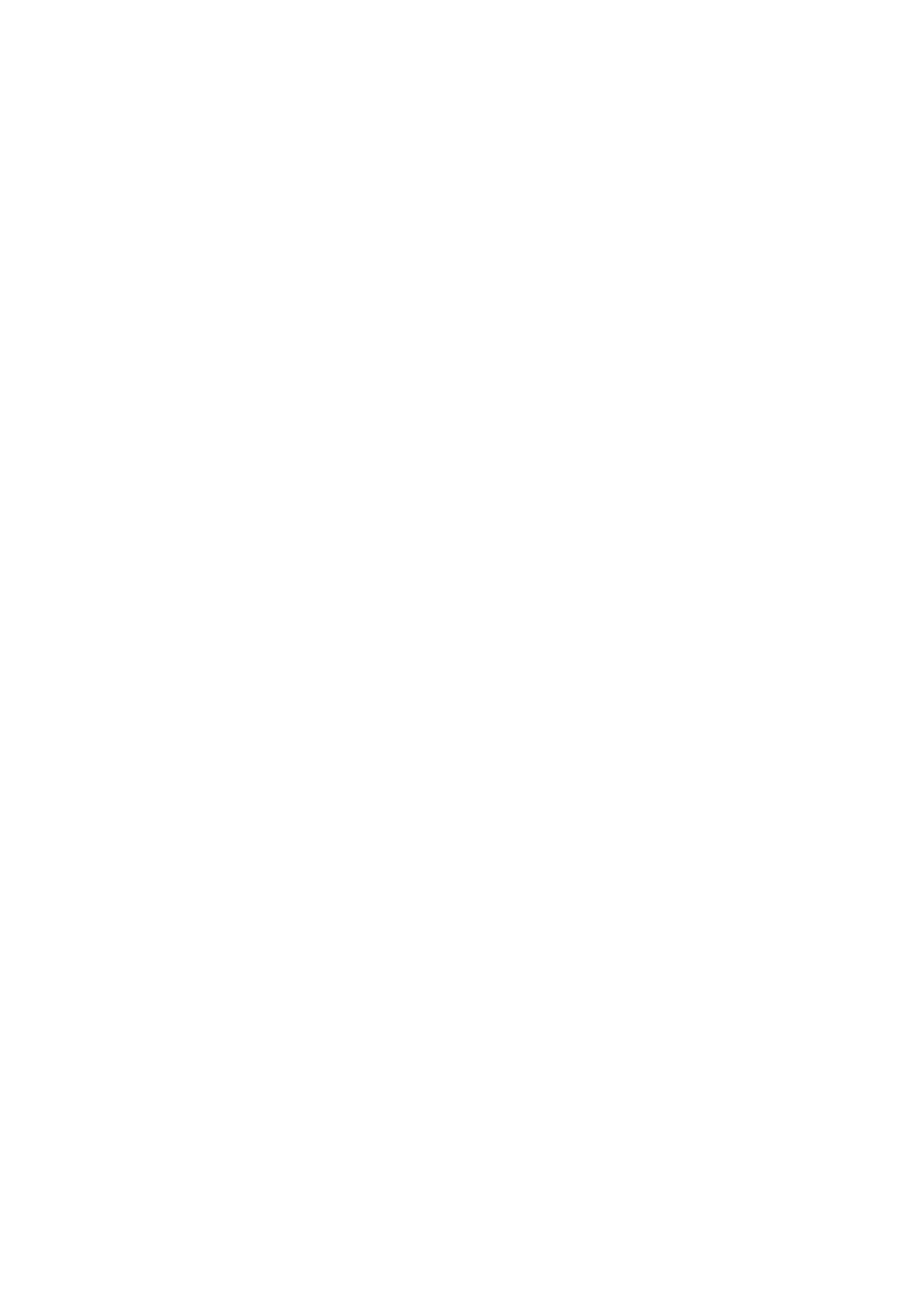# VUODEN 2017 KILPAILUBRIDGEN LAKI

c World Bridge Federation

Suomennos WBF:n julkaisemasta säännöstöstä, sellaisena kuin sen ovat hyväksyneet

> Portland Club, European Bridge League ja American Contract Bridge League

Kustantaja Suomen Bridgeliitto – Finlands Bridgeförbund ry

Helsinki 2017

28. syyskuuta 2017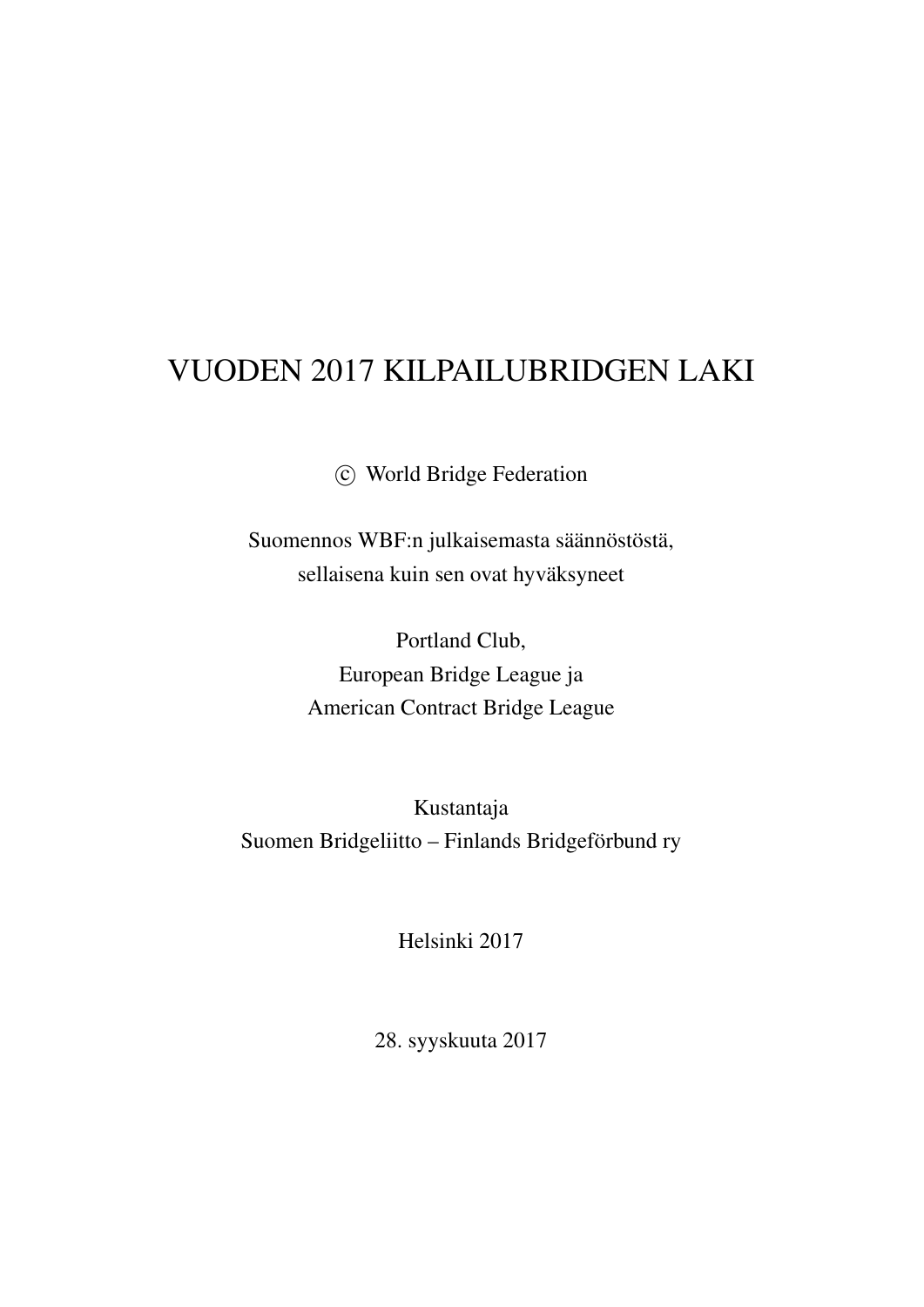Alkuteos "2017 LAWS OF DUPLICATE BRIDGE" Copyright © World Bridge Federation

Vuoden 2017 muutosten käännös: Timo Sairanen

Tekstin oikeellisuuden tarkistus: SBL:n lakitoimikunta Pekka Viitasalon johdolla

Tekstin ladonta ja taitto LATEX 2 $\varepsilon$ -ohjelmalla: Timo Sairanen

Suomen Bridgeliitto ry, Hiomotie 10, 00380 Helsinki

http://www.bridgefinland.fi/

1. painos 2008

2. korjattu painos 2012

3. korjattu painos 2017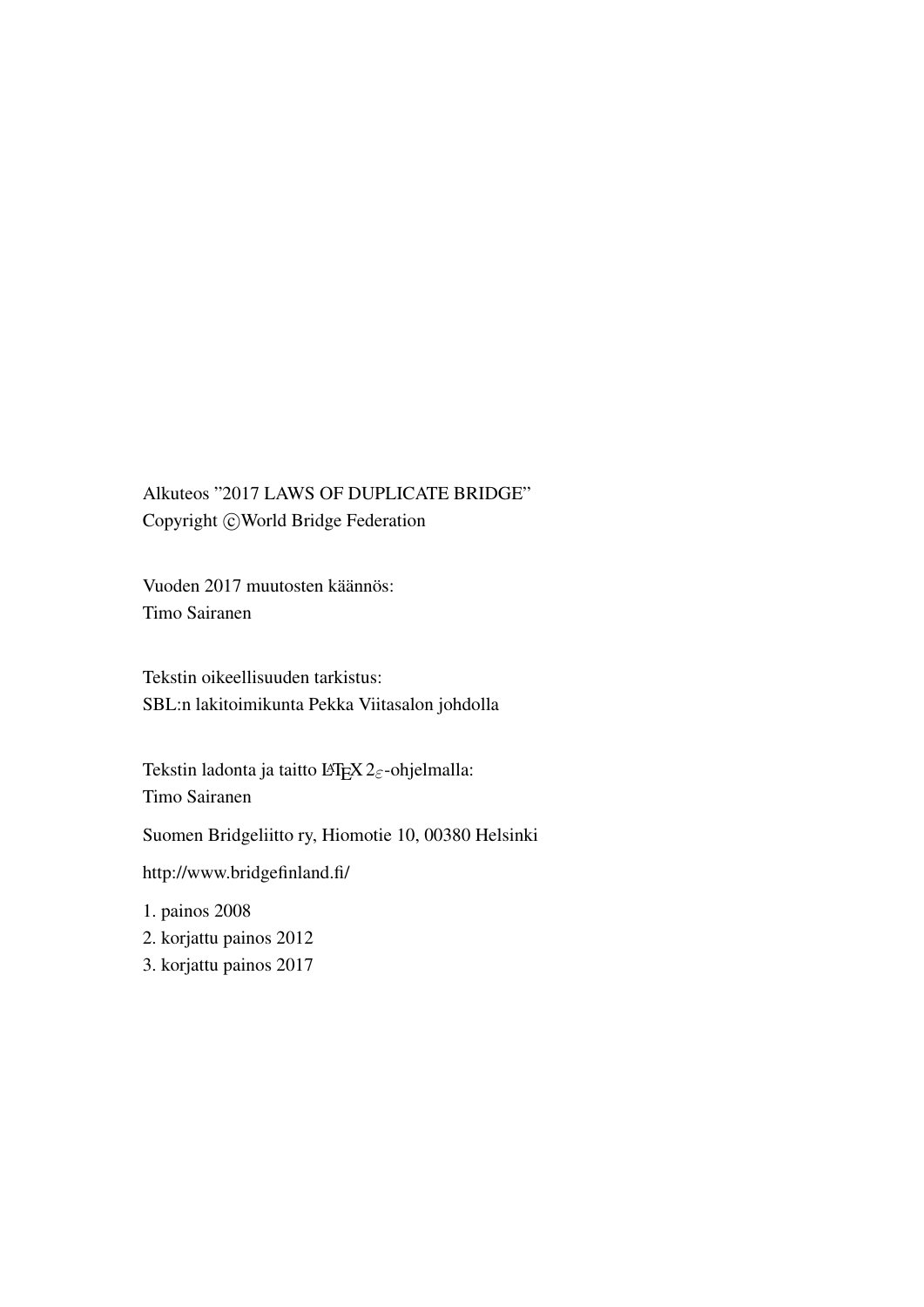|                | <b>Sisältö</b>                           |    |
|----------------|------------------------------------------|----|
| MÄÄRITELMÄT    |                                          |    |
|                | 1 PAKKA                                  | 16 |
| $\overline{2}$ | KILPAILUBRIKAT                           | 16 |
|                | 3 PÖYTIEN JÄRJESTÄMINEN                  | 17 |
| 4              | <b>PARTNERISUHTEET</b>                   | 17 |
|                | 5 PAIKKOJEN MÄÄRÄYTYMINEN                | 17 |
| 6              | PAKAN SEKOITTAMINEN JA JAKAMINEN         | 18 |
| 7              | <b>BRIKAN JA KORTTIEN VALVONTA</b>       | 19 |
|                | 8 KIERROSJÄRJESTYS                       | 20 |
| 9 <sup>°</sup> | MENETTELY EPÄSÄÄNNÖLLISYYDEN TAPAHDUTTUA | 21 |
|                | <b>10 OIKAISUN MÄÄRÄÄMINEN</b>           | 22 |
|                | 11 OIKAISUOIKEUDEN MENETTÄMINEN          | 23 |
|                | 12 KILPAILUN, JOHTA, JAN HARKINTAVALTA   | 24 |
|                | 13 KORTTIEN VÄÄRÄ LUKUMÄÄRÄ              | 26 |
|                | <b>14 PUUTTUVA KORTTI</b>                | 27 |
|                | 15 VÄÄRÄ JAKO TAI VÄÄRÄ KÄSI             | 28 |
|                | <b>16 LUVALLINEN JA LUVATON TIETO</b>    | 30 |
|                | <b>17 TARJOUSVAIHE</b>                   | 32 |
|                | <b>18 MAALAUKSET</b>                     | 33 |

Suomen Bridgeliitto — Finlands Bridgeförbund ry. 2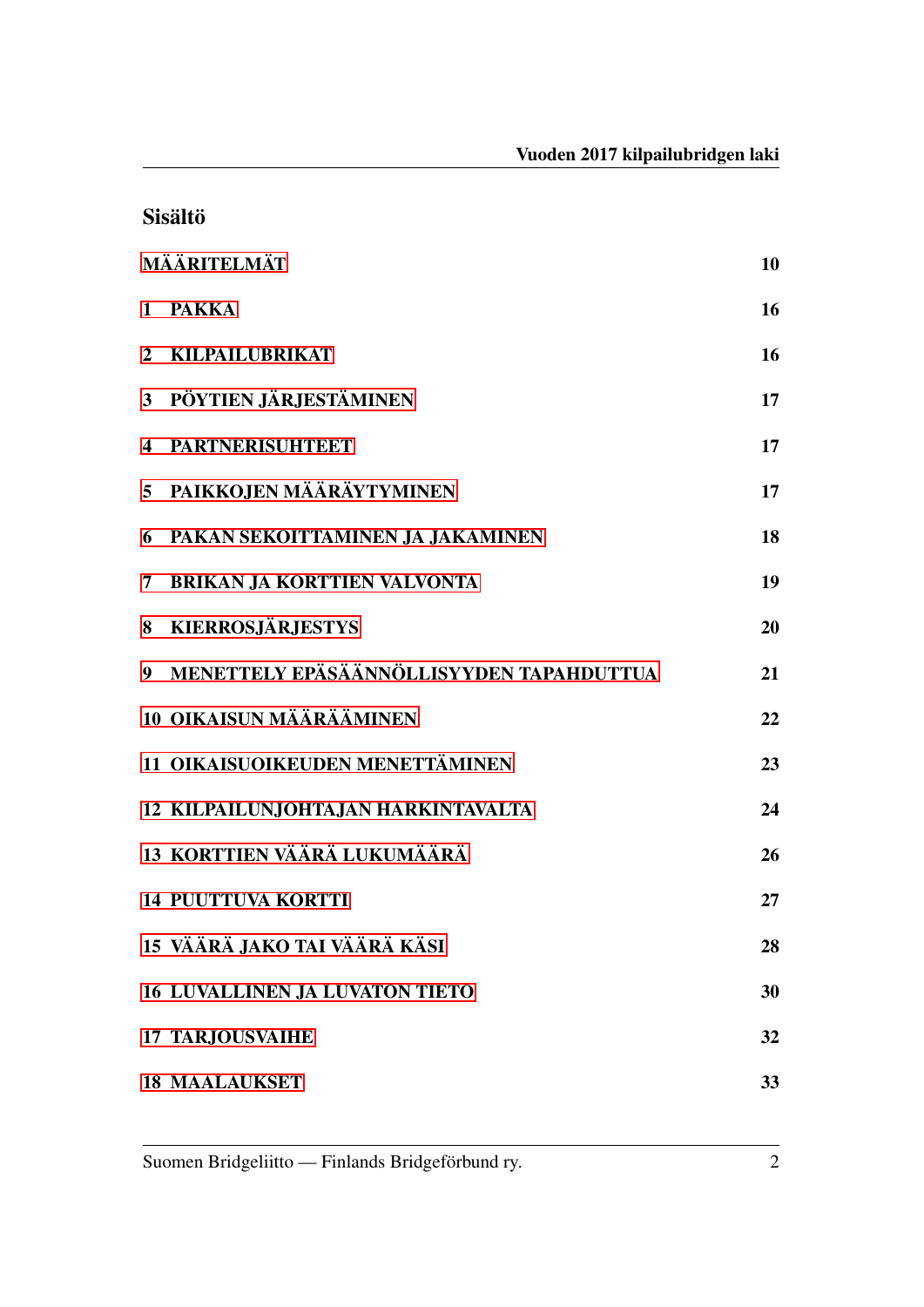Vuoden 2017 kilpailubridgen laki

| 19 KAHDENNUKSET JA VASTAKAHDENNUKSET                                      | 34 |
|---------------------------------------------------------------------------|----|
| 20 TARJOUSTEN KERTAAMINEN JA SELITTÄMINEN                                 | 35 |
| 21 VÄÄRÄ TIETO                                                            | 38 |
| 22 TARJOUSSARJAN PÄÄTTYMINEN                                              | 39 |
| 23 VASTAAVA TARJOUS                                                       | 39 |
| 24 TARJOAMISEN AIKANA PALJASTUNUT TAI PELATTU KORTTI                      | 40 |
| 25 LAILLINEN JA LAITON TARJOUKSEN MUUTTAMINEN                             | 41 |
| 26 TARJOUKSEN PERUUTTAMISESTA JOHTUVAT LÄHTÖKORTTIRA-                     |    |
| <b>JOITUKSET</b>                                                          | 42 |
| 27 RIITTÄMÄTÖN MAALAUS                                                    | 42 |
| 28 TARJOUKSET JOTKA KATSOTAAN TEHDYIKSI OIKEALLA VUO-<br><b>ROLLA</b>     | 44 |
| 29 MENETTELY VÄÄRÄLLÄ VUOROLLA TAPAHTUNEEN TARJOUK-<br><b>SEN JÄLKEEN</b> | 45 |
| 30 PASSI VÄÄRÄLLÄ VUOROLLA                                                | 45 |
| 31 MAALAUS VÄÄRÄLLÄ VUOROLLA                                              | 46 |
| 32 KAHDENNUS TAI VASTAKAHDENNUS VÄÄRÄLLÄ VUOROLLA                         | 47 |
| <b>33 SAMANAIKAISET TARJOUKSET</b>                                        | 48 |
| 34 TARJOUSOIKEUDEN SÄILYTTÄMINEN                                          | 48 |
| <b>35 KELVOTTOMAT TARJOUKSET</b>                                          | 49 |
| 36 KELVOTTOMAT KAHDENNUKSET JA VASTAKAHDENNUKSET                          | 49 |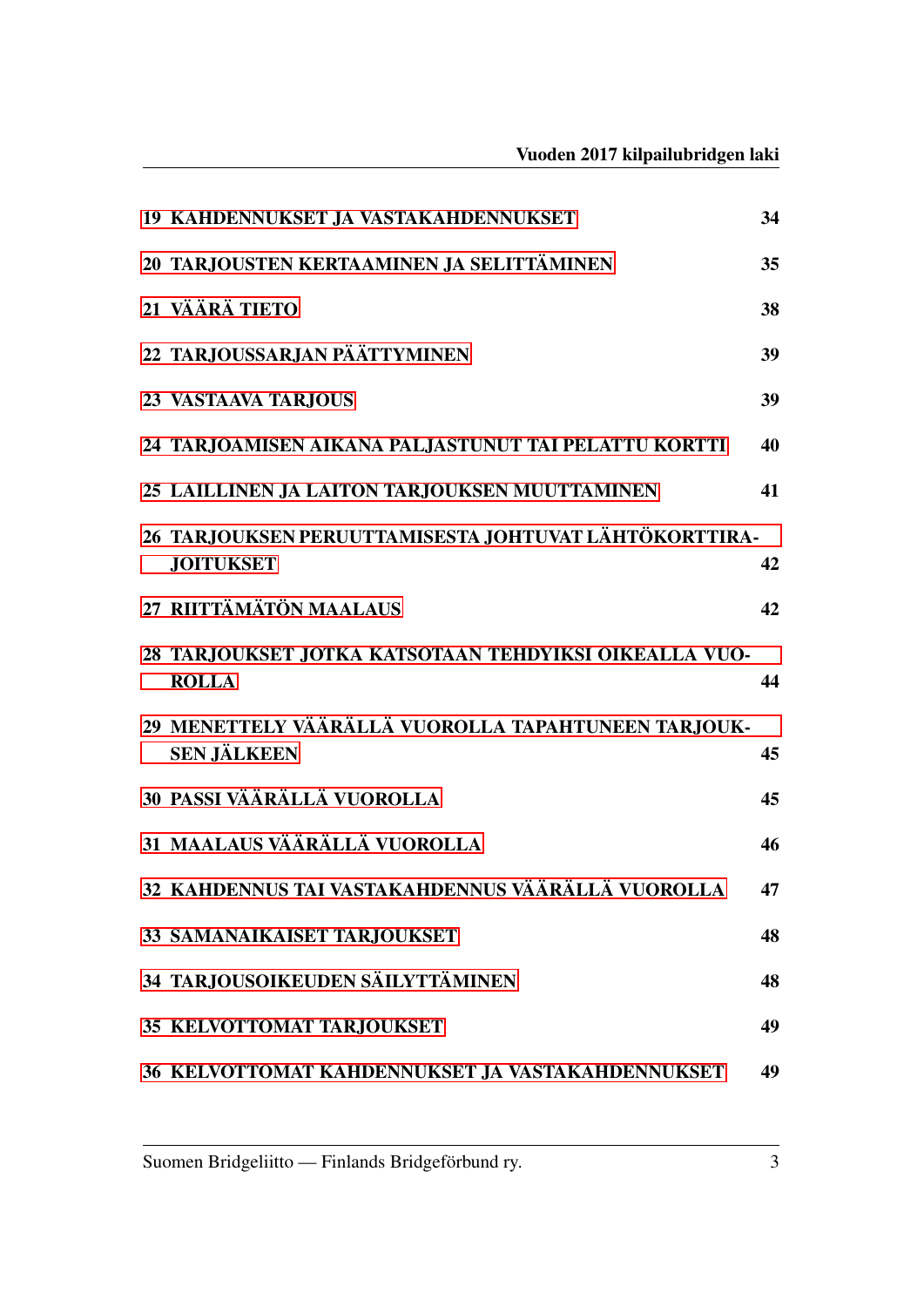| 37 TARJOUS JOKA RIKKOO VELVOLLISUUTTA PASSATA                                         | 50 |
|---------------------------------------------------------------------------------------|----|
| 38 SEITSEMÄN PISTETIKKIÄ YLITTÄVÄ MAALAUS                                             | 51 |
| 39 TARJOUS LOPPUPASSIN JÄLKEEN                                                        | 51 |
| <b>40 PARTNERIEN SOPIMUKSET</b>                                                       | 52 |
| <b>41 PELAAMISEN ALKU</b>                                                             | 55 |
| <b>42 LEPÄÄJÄN OIKEUDET</b>                                                           | 56 |
| 43 LEPÄÄJÄN OIKEUKSIEN RAJOITUKSET                                                    | 57 |
| <b>44 PELIN KULKU</b>                                                                 | 58 |
| <b>45 PELATTU KORTTI</b>                                                              | 59 |
| 46 EPÄTÄYDELLINEN TAI EPÄKELPO LEPÄÄJÄN KORTIN NIMEÄMI-<br><b>NEN</b>                 | 61 |
| <b>47 PELATUN KORTIN TAKAISIN OTTAMINEN</b>                                           | 62 |
| 48 PELINVIEJÄN KORTTIEN NÄYTTÄMINEN                                                   | 64 |
| 49 PUOLUSTUSPELAAJAN KORTTIEN NÄYTTÄMINEN                                             | 64 |
| 50 RANGAISTUSKORTIN KÄSITTELY                                                         | 65 |
| 51 KAKSI TAI USEAMPIA RANGAISTUSKORTTE,JA                                             | 67 |
| 52 RANGAISTUSKORTILLA LÄHDÖN TAI RANGAISTUSKORTIN PE-<br><b>LAAMISEN LAIMINLYÖNTI</b> | 68 |
| 53 LÄHTÖ VÄÄRÄLLÄ VUOROLLA HYVÄKSYTÄÄN                                                | 69 |
| 54 ALOITUSKORTTI VÄÄRÄLLÄ VUOROLLA KUVAPUOLI YLÖSPÄIN 70                              |    |
| 55 PELINVIEJÄN LÄHTÖ VÄÄRÄLLÄ VUOROLLA                                                | 71 |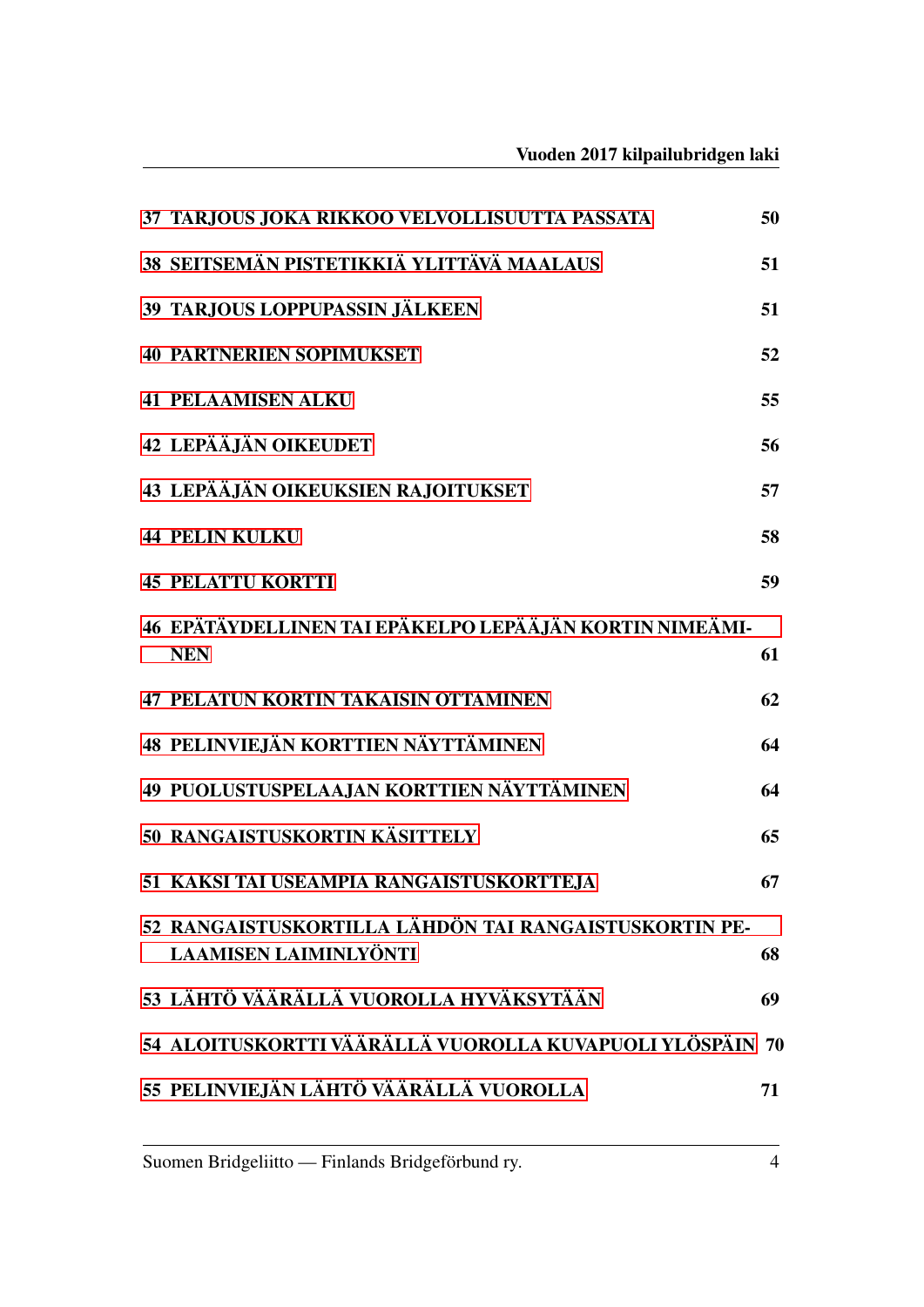| 56 PUOLUSTUSPELAAJAN LÄHTÖ VÄÄRÄLLÄ VUOROLLA              | 72 |
|-----------------------------------------------------------|----|
| 57 ENNENAIKAINEN LÄHTÖ TAI PELAAMINEN                     | 72 |
| 58 SAMANAIKAISET LÄHDÖT TAI PELAAMISET                    | 73 |
| 59 MAHDOTTOMUUS LÄHTEÄ TAI PELATA VAADITULLA TAVALLA      | 74 |
| 60 PELAAMINEN LAITTOMAN PELAAMISEN JÄLKEEN                | 74 |
| 61 VÄRIÄ EI TUNNUSTETA - REVOKKIA KOSKEVAT TIEDUSTELUT 75 |    |
| 62 REVOKIN KORJAAMINEN                                    | 76 |
| 63 REVOKIN PYSYVÄKSI TULEMINEN                            | 77 |
| 64 MENETTELY REVOKIN TULTUA PYSYVÄKSI                     | 78 |
| 65 TIKKIEN JÄRJESTÄMINEN                                  | 79 |
| <b>66 TIKKIEN KATSOMINEN</b>                              | 80 |
| <b>67 VIRHEELLINEN TIKKI</b>                              | 81 |
| 68 TIKKEJÄ KOSKEVAT VAATIMUKSET TAI LUOVUTUKSET           | 83 |
| 69 VAATIMUKSEN TAI LUOVUTUKSEN HYVÄKSYMINEN               | 84 |
| <b>70 KIISTETTY VAATIMUS TAI LUOVUTUS</b>                 | 85 |
| 71 LUOVUTUKSEN KUMOAMINEN                                 | 87 |
| <b>72 YLEISET PERIAATTEET</b>                             | 87 |
| <b>73 TIETOJEN VAIHTO</b>                                 | 88 |
| 74 KÄYTÖS JA ETIKETTI                                     | 90 |
| 75 VIRHEELLINEN SELITYS VAI VIRHEELLINEN TARJOUS          | 91 |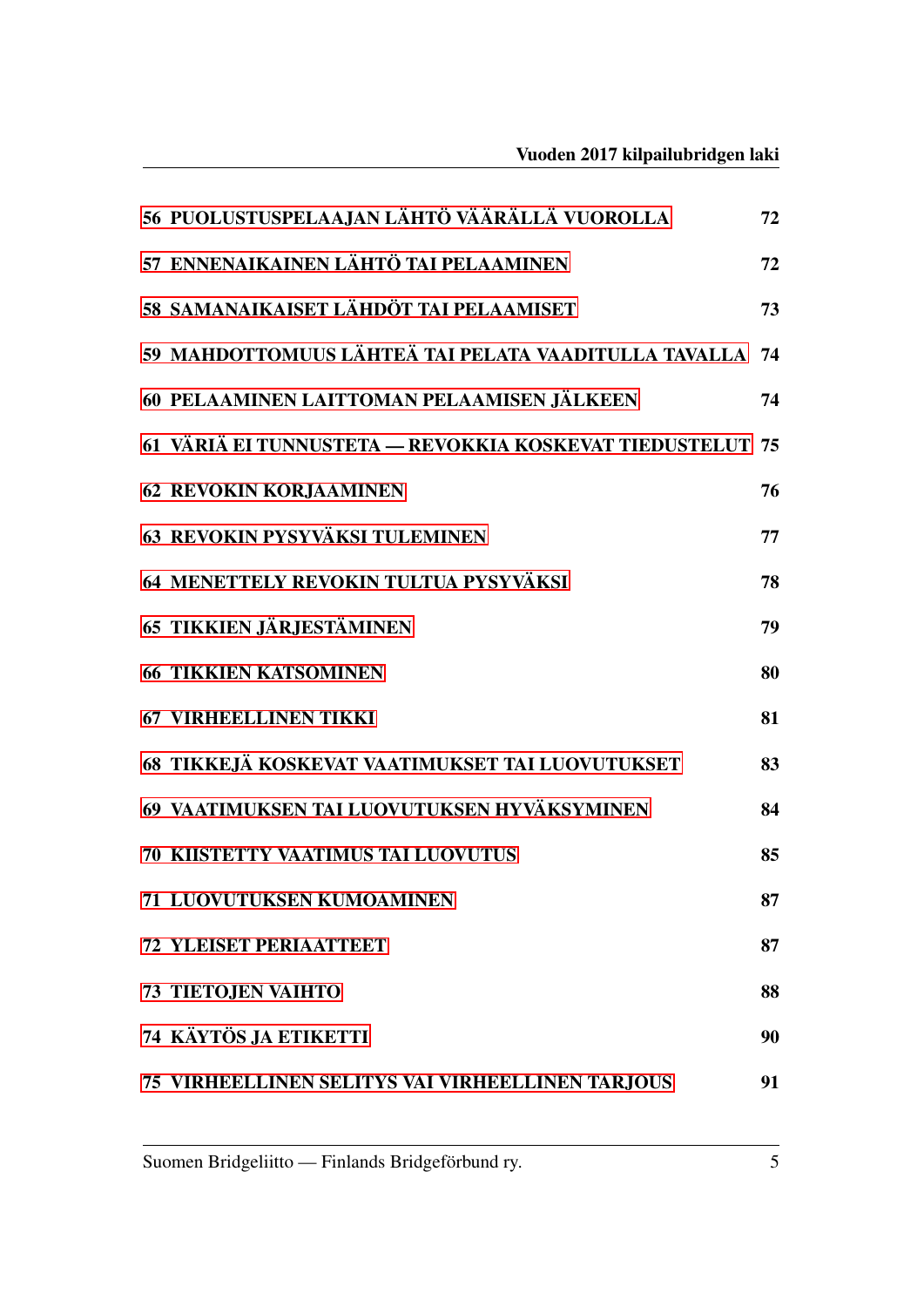|                  | <b>76 KATSOJAT</b>                               | 93  |
|------------------|--------------------------------------------------|-----|
|                  | 77 KILPAILUBRIDGEN PISTELASKUTAULUKKO            | 94  |
|                  | <b>78 PISTELASKUMENETELMÄT</b>                   | 96  |
|                  | <b>79 VOITETUT TIKIT</b>                         | 98  |
|                  | 80 SÄÄNTELY JA KILPAILUJEN JÄRJESTÄMINEN         | 99  |
|                  | <b>81 KILPAILUNJOHTAJA</b>                       | 100 |
|                  | 82 MENETTELYVIRHEIDEN OIKAISEMINEN               | 102 |
|                  | 83 MUUTOKSENHAKUOIKEUDESTA ILMOITTAMINEN         | 102 |
|                  | 84 RATKAISUT KUN TOSIASIOISTA OLLAAN YHTÄ MIELTÄ | 103 |
|                  | 85 RATKAISUT KUN TOSIASIOISTA OLLAAN ERI MIELTÄ  | 103 |
|                  | <b>86 JOUKKUEKILPAILU</b>                        | 104 |
|                  | <b>87 SOTKEUTUNUT JAKO</b>                       | 105 |
|                  | 88 PISTEHYVITYKSEN ANTAMINEN                     | 106 |
|                  | 89 OIKAISU HENKILÖKOHTAISESSA KILPAILUSSA        | 106 |
|                  | 90 MENETTELYTAPARANGAISTUKSET                    | 106 |
|                  | 91 RANKAISEMINEN TAI KILPAILUSTA POISTAMINEN     | 107 |
|                  | 92 OIKEUS MUUTOKSENHAKUUN                        | 107 |
|                  | 93 MUUTOKSENHAKUMENETTELY                        | 108 |
|                  | Lain optiot                                      | 110 |
| <b>Hakemisto</b> |                                                  | 111 |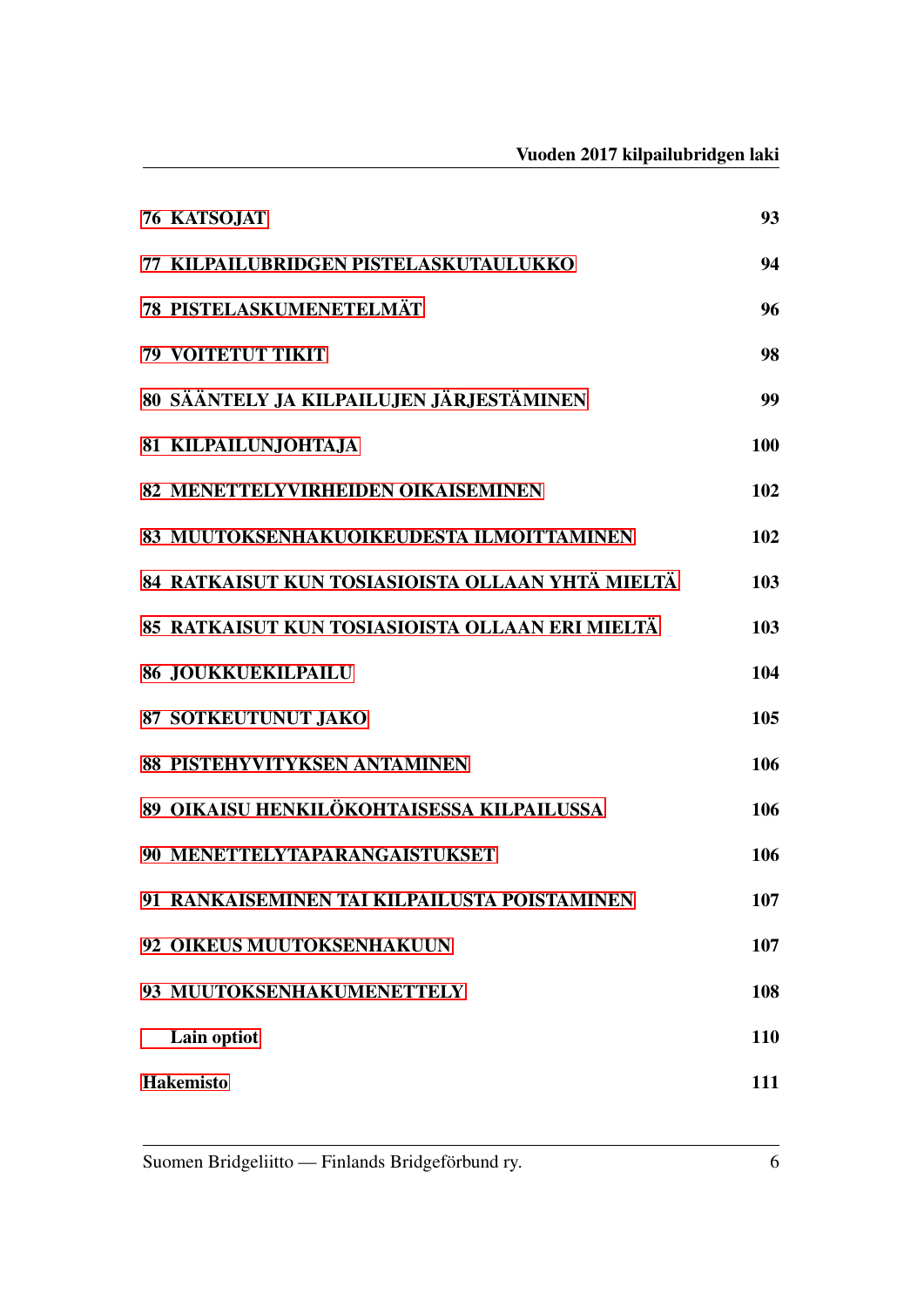# INTRODUCTION TO THE 2017 LAWS OF DUPLICATE BRIDGE[∗](#page-9-0)

Duplicate Bridge is continually evolving and changing which is why the World Bridge Federation has charged its Laws Committee with the task of "at least once each decade making a comprehensive study and updating of the entire laws structure."

This latest review, begun some five years ago, is the most comprehensive to date. Suggestions and comments were sought from interested individuals and National Bridge Organisations and Zones.

After these were all collated they were considered by the Committee in depth with the relevant law, which then was either amended or left alone. The discussions occurred at a number of WBF Championships and some thousands of emails were exchanged over a five year period.

The purpose of the Laws remains unchanged. They are designed to define correct procedure and to provide an adequate remedy for when something goes wrong. They are designed not to punish irregularities but rather to rectify situations where nonoffenders may otherwise be damaged. Players should be ready to accept graciously any rectification, penalty, or ruling. The trend, begun in 2007, to give Tournament Directors more discretion in enforcing the Law has been continued and attempts have been made to clarify interpretations. The Commentary at the end, an innovation, gives examples to help in this respect.

Established usage has been retained in regard to "may" do (failure to do it is not wrong), "does" (establishes procedure without suggesting that violation be penalised) "should" do (failure to do it is an infraction jeopardising the infractor's rights but not often penalised),"shall" do (a violation will incur a penalty more often than not) "must" do (the strongest word, a serious matter indeed). Again "must not" is the strongest prohibition, "shall not" is strong but "may not" is stronger – just short of "must not".

For the avoidance of doubt, this Introduction and the Definitions that follow form part of the Laws.

Finally, unless the context clearly dictates otherwise, the singular includes the plural, the masculine includes the feminine, and vice versa.

<span id="page-9-0"></span><sup>∗</sup>. Lain muutoksia valmistelleen WBF:n lakitoimikunnan alkusanat ovat alkuperäisessä englanninkielisessä muodossaan. Ne eivät kuulu lakiin, eikä niiden kääntämiseen nähdä tarvetta.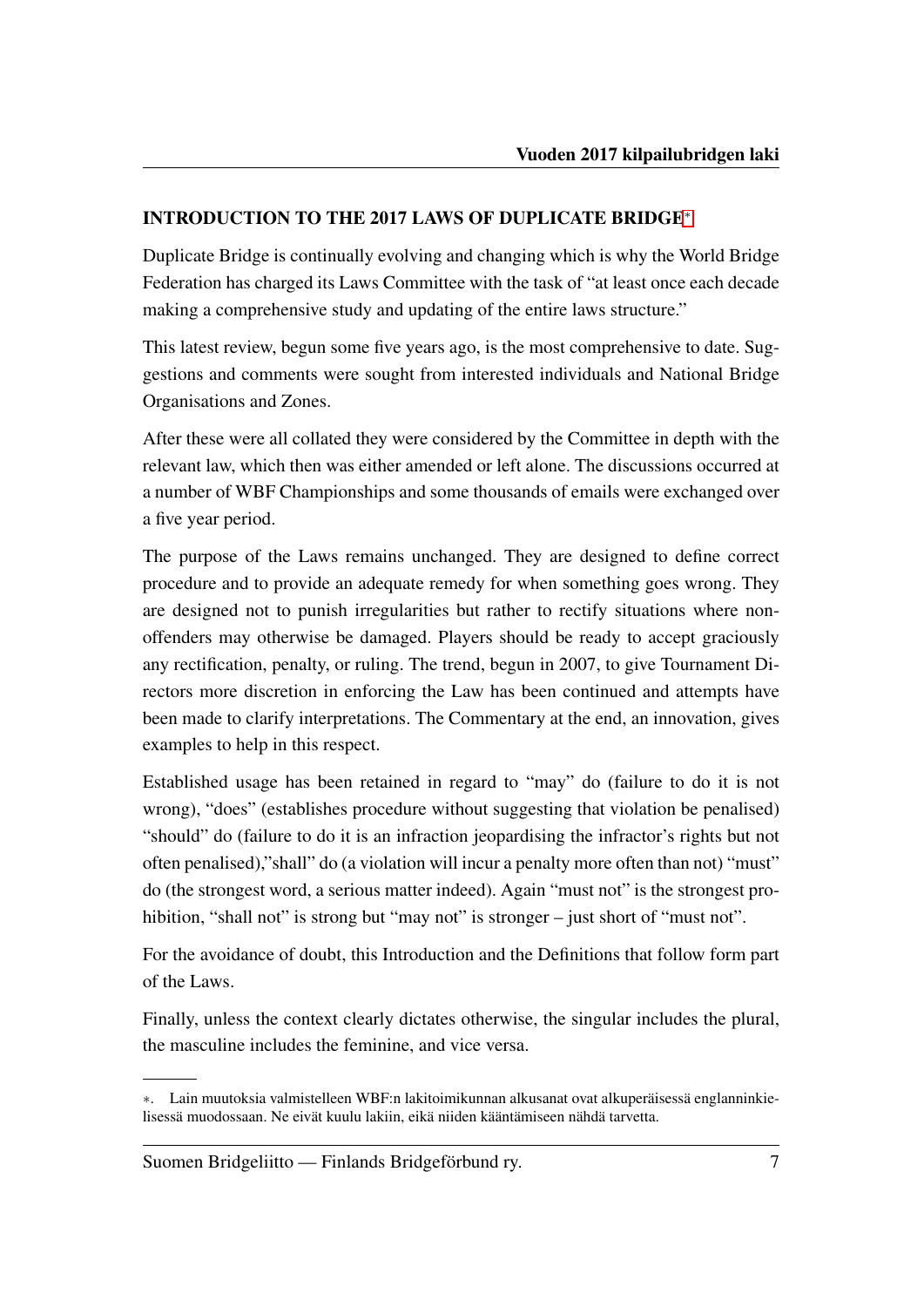## PREFACE TO THE 2017 LAWS OF DUPLICATE BRIDGE[∗](#page-10-0)

In contrast to other Mindsports like Chess and Go, Bridge is a comparatively new game and as such is continually evolving. The first Laws of Duplicate Bridge were published in 1928 and there have been successive revisions in 1933, 1935, 1943, 1949, 1963, 1975, 1987, 1997, and 2007. Through the 1930's the Laws were promulgated by the Portland Club of London and the Whist Club of New York. From the 1940's onwards the American Contract Bridge League Laws Commission replaced the Whist Club, while the British Bridge League and the European Bridge League supplemented the Portland Club's work.

Now responsibility for regular revisions has been adopted by the World Bridge Federation whose Laws Committee is charged with the task of reviewing the Laws at least once every decade. It is fair to state that this latest review is the most extensive to date. Many, many submissions were received from individuals, Tournament Directors, NBO's and Zones and all were considered at length by the Committee. After meeting at a number of Championships and after exchanging some thousands of emails consensus was eventually achieved. The thanks of the whole Bridge world are surely owed to the hard-working Committee members whose names appear below. In particular Ton Kooijman called on his vast experience to act as Chairman and guide the task to a successful conclusion. But no praise is too high for the Secretary, Laurie Kelso, who did all the collating and clerical work, most of the drafting, and devoted countless hours of his time. Without him the job would never have been finished.

The trends begun in the 2007 Revision have been continued - the increased discretion given to Tournament Directors, the attempts to rectify a situation rather than to penalise, and maintaining the position of Regulating Authorities. It is not expected that the Code herein will last indefinitely (indeed right up to the time of publication there were still ongoing discussions on certain laws) but the framework is there, tried and tested, for future editions. The Committee acknowledges with gratitude the substantial help it has received from many individuals. It was all greatly appreciated.

<span id="page-10-0"></span><sup>∗</sup>. Lain muutoksia valmistelleen WBF:n lakitoimikunnan alkusanat ovat alkuperäisessä englanninkielisessä muodossaan. Ne eivät kuulu lakiin, eikä niiden kääntämiseen nähdä tarvetta.

Suomen Bridgeliitto — Finlands Bridgeförbund ry. 8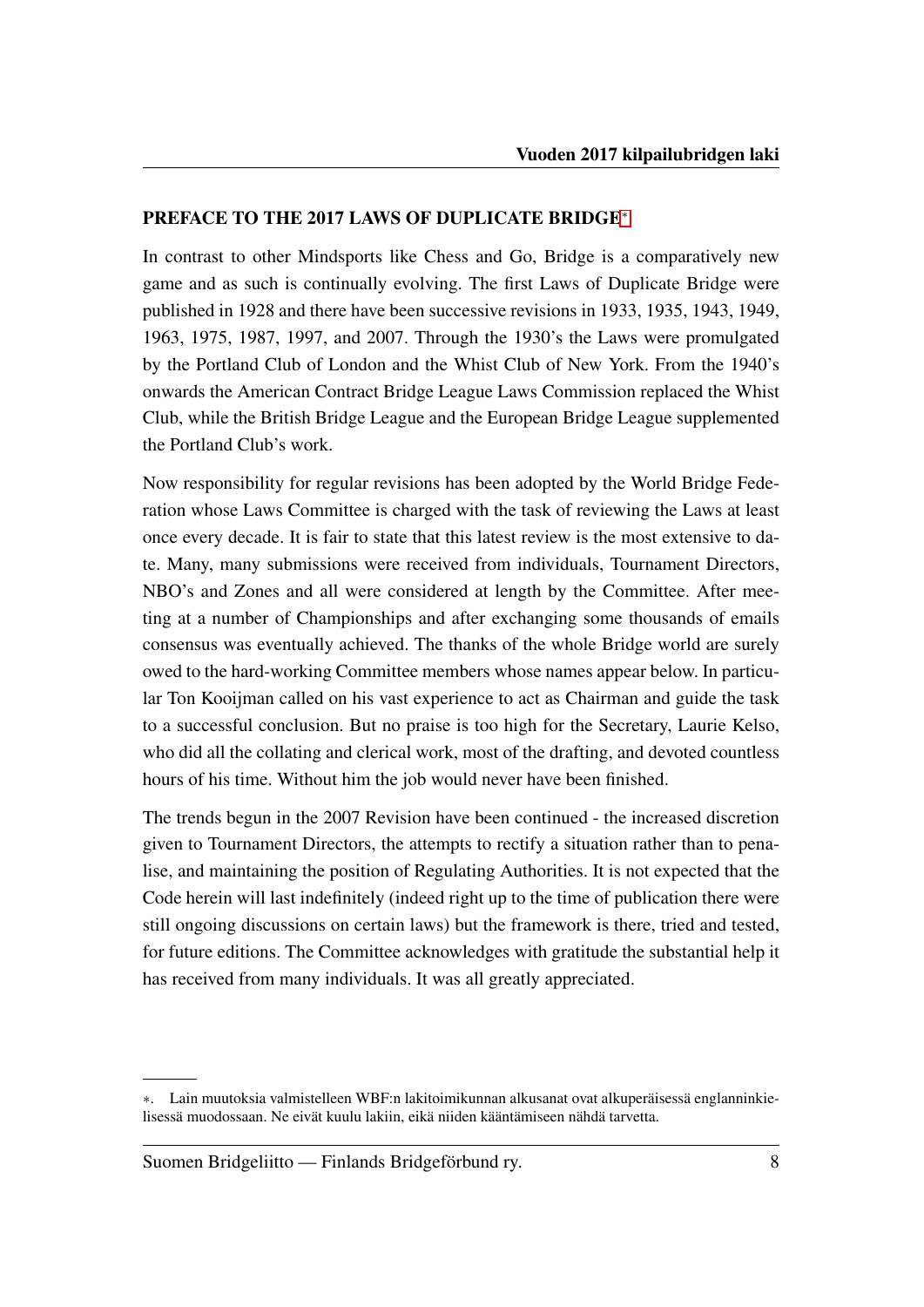The members of the WBF Laws Committee were: Max Bavin Maurizio Di Sacco David Harris Alvin Levy Chip Martel Howard Weinstein John Wignall Adam Wildavsky Laurie Kelso (Secretary) Ton Kooijman (Chairman)

John R. Wignall, MNZM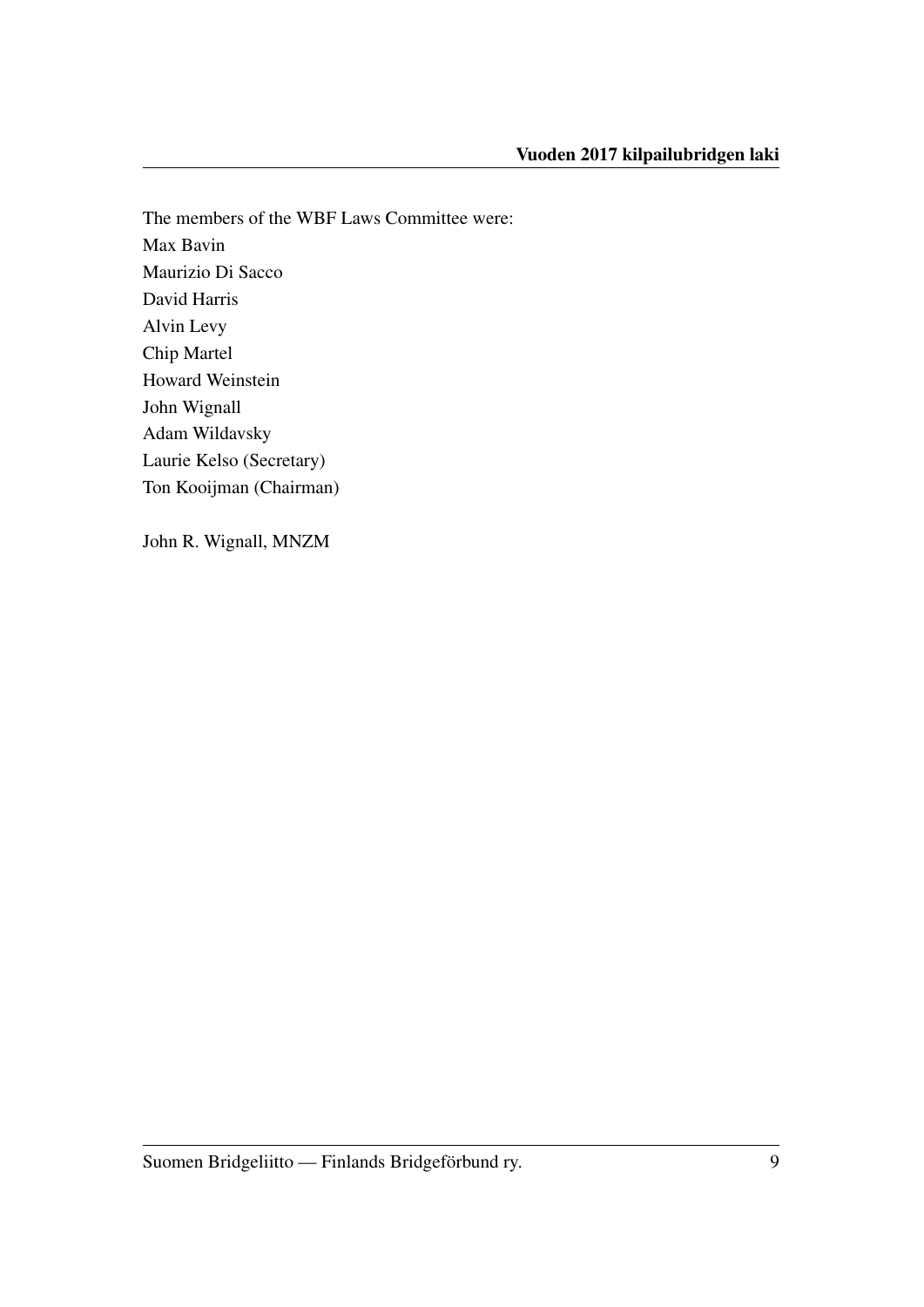# <span id="page-12-0"></span>MÄÄRITELMÄT

#### Aakkostettu pakka

Pakka, jonka kortit ovat väreittäin numerojärjestyksessä.

#### Alert

Ilmoitus, jonka muodon Säännöistä Vastaava Liitto voi täsmentää sen seikan korostamiseksi, että vastustajat saattavat tarvita selityksen.

#### Aloituskortti

Lähtökortti ensimmäiseen tikkiin.

#### Arvokortti

Jokainen Ässä, Kuningas, Rouva, Sotamies ja Kymppi.

## Asiaankuulumaton

Pelin lailliseen kulkuun kuulumaton osa.

## Brikka

- 1. Laissa (s. [16\)](#page-18-1) 2 § kuvattu kilpailubrikka
- 2. Neljään käteen alun perin jaetut kortit, jotka asetetaan kilpailubrikkaan pelattaviksi istunnon aikana (viitataan myös termillä "jako").

## Epäsäännöllisyys

Poikkeaminen tämän lain määräämistä oikeista menettelytavoista. Siihen sisältyy pelaajan tekemät rikkomukset, mutta eivät rajoitu pelkästään tähän.

## Hyvityspisteet

Kaikki muut saadut pisteet paitsi tikkipisteet (Katso laki (s. [94\)](#page-96-0) 77 §).

#### Istunto

Pelijakso, jolloin kilpailun järjestäjän määräämänä aikana pelataan tietty määrä jakoja. (Merkityksistä katso lait (s. [17\)](#page-19-1) 4 §, (s. [25\)](#page-27-0) 12C2 § ja (s. [107\)](#page-109-0) 91 §).

# Jako

- 1. Korttipakan jakaantuminen neljän pelaajan käsiin.
- 2. Täten jaetut kortit käsiteltynä kokonaisuudeksi, johon kuuluu tarjoaminen ja pelaaminen.

# Joukkue

Kaksi paria tai useampia pareja, jotka yhteisen tuloksen saavuttamiseksi pelaavat eri ilmansuunnissa eri pöydissä (säännöt voivat sallia joukkueeseen kuuluvan useampia kuin neljä jäsentä).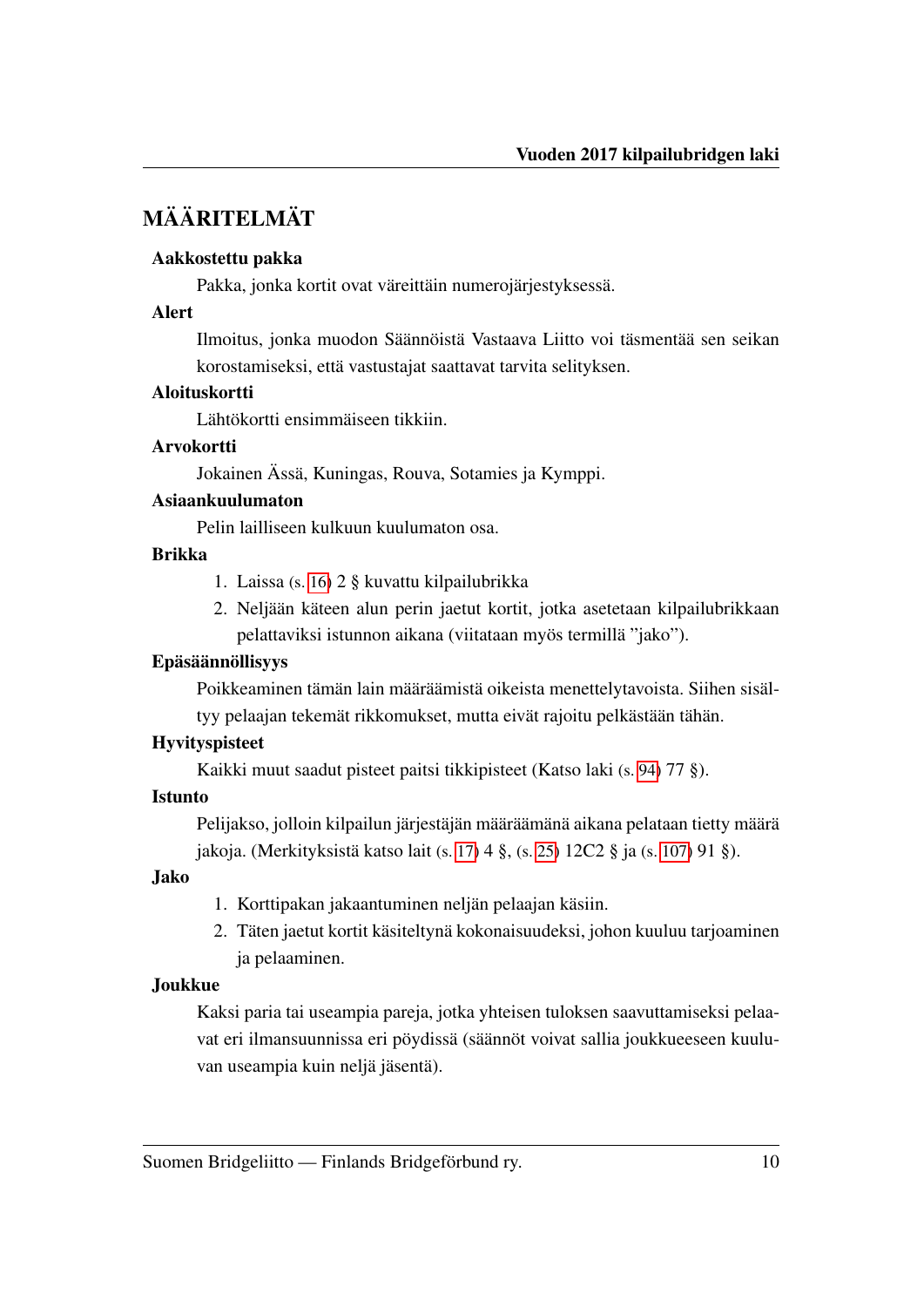## Kahdennus

Vastustajan maalauksen jälkeen tehty tarjous, joka lisää kotiinpelatun sitoumuksen tai pietien pistemäärää (katso lait (s. [34\)](#page-36-1) 19A § ja (s. [94\)](#page-96-0) 77 §).

## Kansainvälinen ottelupiste (IMP)

Pistelaskuyksikkö, joka määräytyy lain (s. [97\)](#page-99-0) 78B § taulukon mukaan.

# Keinotekoinen tarjous

- 1. Maalaus, kahdennus tai vastakahdennus, joka välittää muuta informaatiota (tai sen lisäksi) kuin halun pelata tarjotussa tai viimeksi nimetyssä pelin vaihtoehdossa (Tuota informaatiota ei voi yleisen bridgetiedon mukaan pitää itsestään selvänä).
- 2. Passi joka lupaa enemmän kuin tietyn voiman.
- 3. Passi, joka lupaa tai kieltää arvoja muussa kuin viimeksi nimetyssä värissä.

# Kierros

Istunnon osa, joka pelataan pelaajien siirtymättä paikoiltaan.

# Kilpailija

Henkilökohtaisessa kilpailussa yksi pelaaja, parikilpailussa kaksi pelaajaa, jotka pelaavat parina koko kilpailun ajan ja joukkuekilpailussa vähintään neljä pelaajaa, jotka pelaavat joukkueena.

# Kilpailu

Yhden tai useampia istuntoja käsittävä ottelu. (Turnauksen synonyymi.)

# Korjattu pistetulos

Kilpailunjohtajan antama pistetulos (katso laki (s. [24\)](#page-26-0) 12 §). Se on joko prosenttipistetulos tai korvaava pistetulos.

# Kumoaminen

Katso Peruuttaminen.

# Käsi

Pelaajalle alunperin jaetut kortit tai niistä jäljellä olevat.

# Lepääjä

- 1. Pelinviejän partneri. Hänestä tulee lepääjä, kun aloituskortti on käännetty oikein päin. Kun jako on pelattu loppuun, hän ei ole enää lepääjä.
- 2. Pelinviejän partnerin kortit kun ne aloituskortin jälkeen on levitetty pöydälle.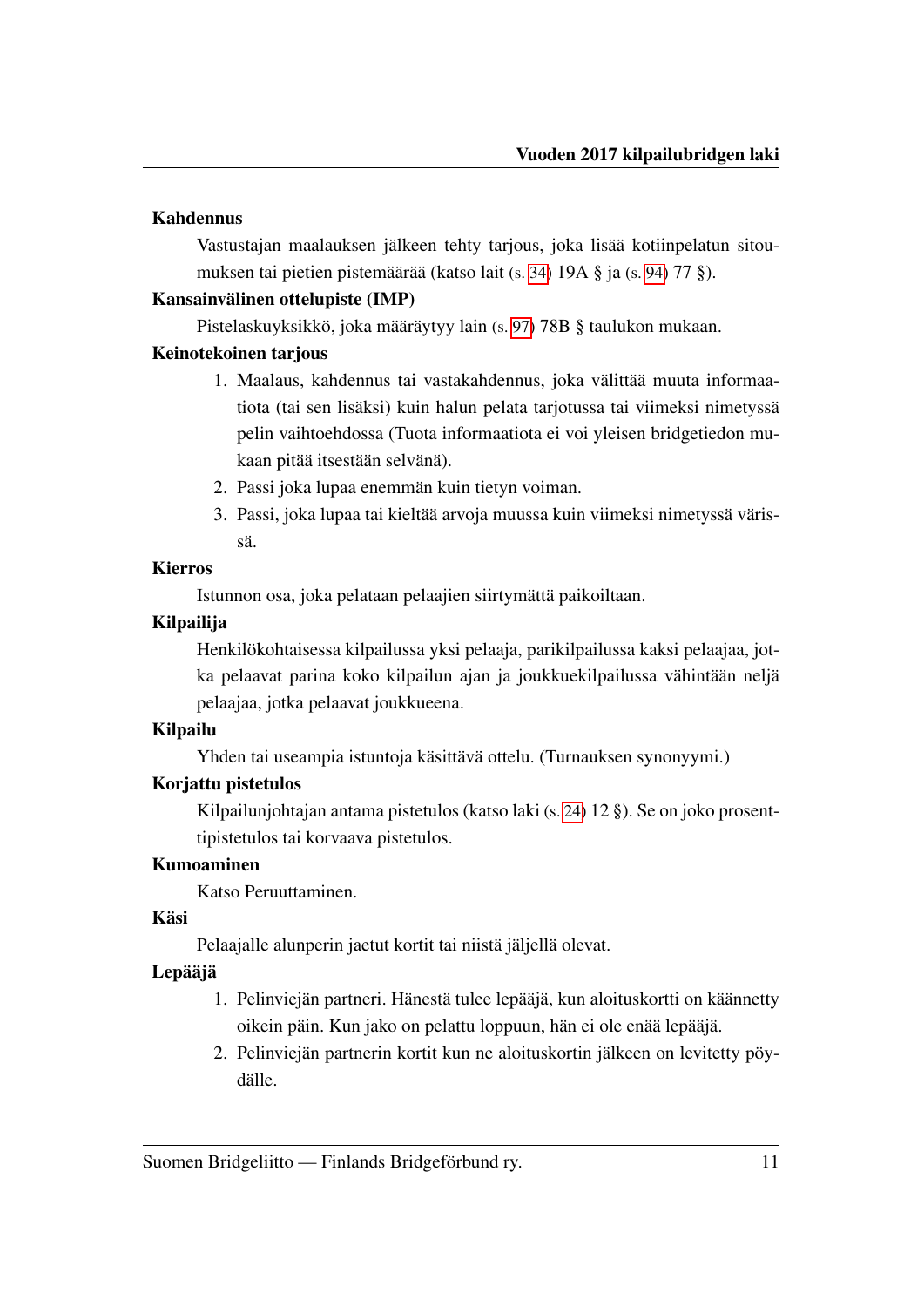#### Lähtökortti (Lähtö)

Ensimmäisenä johonkin tikkiin pelattu kortti.

#### Maalaus

Sitoumus ottaa vähintään tietty määrä pistetikkejä jossakin pelin vaihtoehdoista (engl. bid).

#### Nähty kortti

Kortti, jonka kuvapuolen vastustaja tai partneri on voinut nähdä.

#### **Oikaisu**

Korjaavat määräykset, joita sovelletaan, kun epäsäännöllisyys on tullut kilpailunjohtajan tietoon.

## Oletettu pelinviejä

Pelaaja, josta epäsäännöllisyyden johdosta tulee pelinviejä.

## OPV

Oikeanpuoleinen vastustaja.

#### Osamerkintä

Tulos, joka antaa 90 tai vähemmän tikkipistettä yhdestä jaosta (katso laki (s. [94\)](#page-96-0) 77 §).

## **Ottelupiste**

Laskentayksikkö, jonka mukaan kilpailijan tulos lasketaan vertaamalla sitä yhteen tai useampaan muuhun tulokseen. (katso laki (s. [96\)](#page-98-1) 78A §)

## Pakka

52 pelikorttia, joilla bridgeä pelataan.

## Partneri

Pelaaja, jonka kanssa toinen pelaaja pelaa samalla puolella kahta muuta pelaajaa vastaan pöydässä.

## Passi

Tarjous joka ilmoittaa ettei pelaaja sillä vuorolla halua maalata, kahdentaa tai vastakahdentaa.

## Pelaaminen

- 1. Kortin sijoittaminen kädestä tikkiin, mukaan lukien lähtökortti.
- 2. Korttien pelaaminen kokonaisuudessaan.
- 3. Ajanjakso, jonka kuluessa kortit pelataan.
- 4. Jaon tarjoaminen ja pelaaminen kokonaisuudessaan.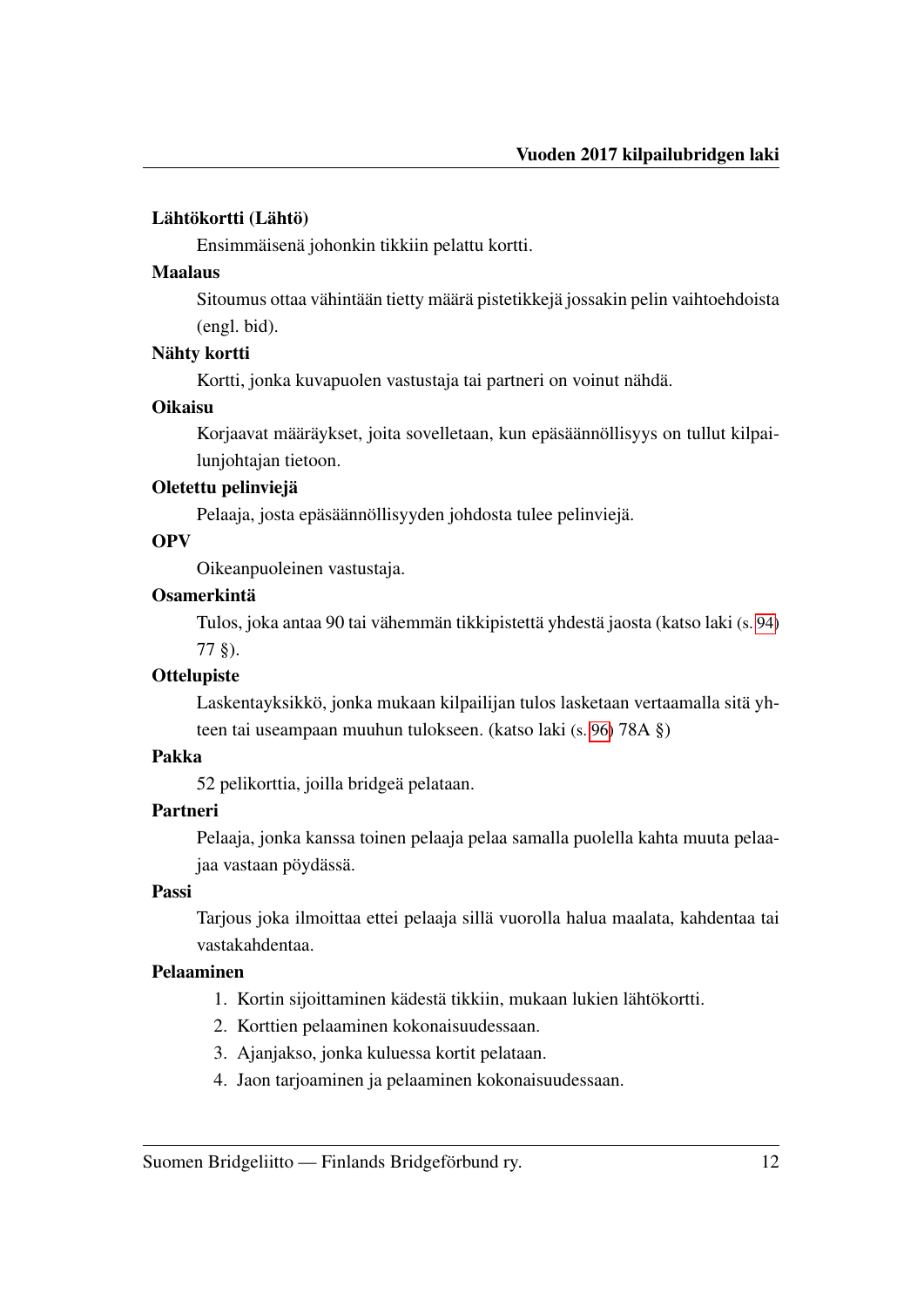## Pelin kierto

Myötäpäivään tapahtuva kierto, jolla oikeus tarjota ja pelata etenee; samoin myötäpäivään tapahtuva kierto, jolla kortit on suositeltu jaettaviksi yksi kerrallaan.

# Pelin vaihtoehdot

Maalauksessa ilmoitettu väri tai sangi (NT).

# **Pelinviejä**

Pelaaja, joka loppusitoumuksen tehneellä puolella ensiksi tarjosi sitä pelin vaihtoehtoa, josta tuli loppusitoumus. Hänestä tulee pelinviejä, kun aloituskortti on käännetty oikein päin (katso kuitenkin laki (s. [70\)](#page-72-1) 54A §, kun aloitus tehdään väärästä kädestä).

# Pelivaihe

Alkaa kun aloituskortti on käännetty näkyviin. Kilpailijan oikeudet ja valtuudet pelivaiheen aikana päättyvät kun sovellettava laki niin määrää. Pelivaihe päättyy, kun kortit otetaan seuraavasta brikasta (tai kun kierroksen viimeinen jako on pelattu).

# Peruuttaminen

Peruutetut toimet käsittävät sekä kumotut toimet että pelattujen korttien takaisin ottamisen.

# Pieti

Jokainen tikki, joka pelinviejäpuolelta jää puuttumaan sitoumuksen täyttämisestä (katso laki (s. [94\)](#page-96-0) 77 §).

# Pistetikki

Jokainen pelinviejäpuolen tikki kuudesta ylöspäin.

# Psyykkinen tarjous (Bluffi)

Harkiten tehty aivan väärä ilmoitus käden arvopistevoimasta ja/tai värin pituudesta.

# Puoli

Kaksi pelaajaa pöydässä, jotka muodostavat parin kahta muuta pelaajaa vastaan.

# Puolustuspelaaja

Pelinviejän (tai oletetun pelinviejän) vastustaja.

## Rangaistus

(Katso myös oikaisu) Rangaistuksia on kahdenlaisia: kurinpidollisia rangais-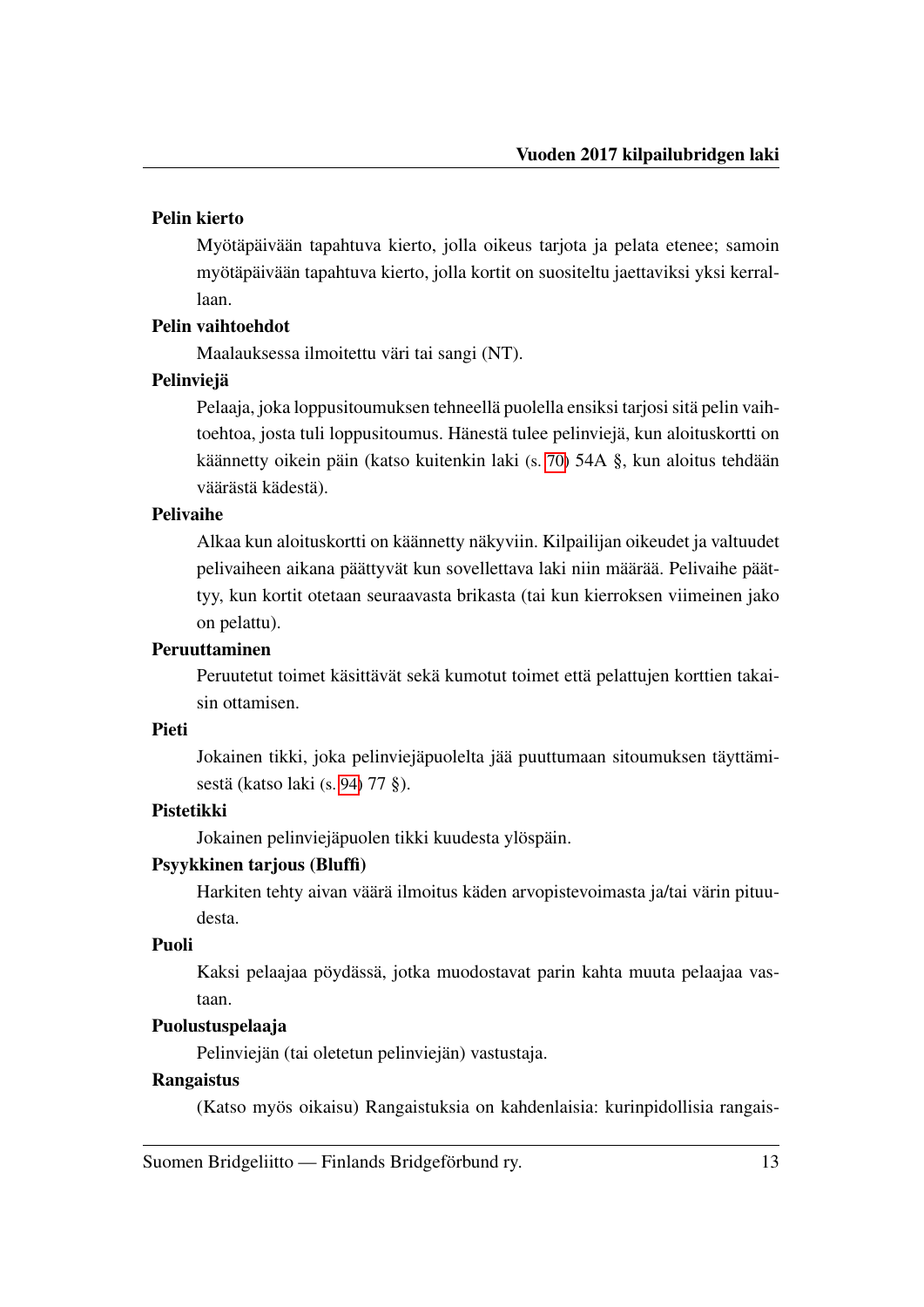tuksia, joita sovelletaan kohteliaisuuden tai hyvän järjestyksen ylläpitämiseksi, ja menettelytaparangaistuksia (lisänä mihin tahansa oikaisuun), jotka kilpailunjohtaja määrää harkintansa mukaan menettelytapoihin liittyvistä epäsäännöllisyyksistä (katso lait (s. [106\)](#page-108-2) 90 § ja (s. [107\)](#page-109-0) 91 §).

#### Rangaistuskortti

Kortti, jonka käsittely on säännelty laissa (s. [65\)](#page-67-0) 50 §.

#### Rikkomus

Lain normin tai laillisen määräyksen rikkominen.

#### Sitoumus

Pelinviejäpuolen lupaus ottaa loppusitoumuksessa ilmoitettu määrä pistetikkejä, joko kahdentamattomina, kahdennettuina tai vastakahdennettuina. (Katso laki (s. [39\)](#page-41-0) 22 §)

## Slammi

Sitoumus ottaa kuusi pistetikkiä (ns. pikkuslammi) tai seitsemän pistetikkiä (ns. isoslammi).

#### Tahaton

Tahtomaton; ei tahdon vallassa; ei pelaajan tarkoituksena tekohetkellä.

#### **Tarjous**

Mikä tahansa maalaus, kahdennus, vastakahdennus tai passi. (engl. call)

#### **Tarjoussarja**

- 1. Menettely, jossa loppusitoumus määritellään toinen toistaan seuraavilla tarjouksilla. Tarjoussarja alkaa, kun ensimmäinen tarjous on tehty (huomaa ero tarjousvaiheen alkuun laissa (s. [32\)](#page-34-1) 17A §)
- 2. Tehdyt tarjoukset kokonaisuutena.

#### Tikki

Sitoumuksen lopputuloksen määräävä yksikkö, johon säännönmukaisesti kuuluu neljä korttia, yksi kultakin pelaajalta vuorollaan alkaen lähtökortista.

#### **Tikkipisteet**

Pisteet, jotka pelinviejäpuoli saa sitoumuksen kotiinpelaamisesta (katso laki (s. [94\)](#page-96-0) 77 §).

#### Tunnustaa väriä

Pelata lähtökortin väriä oleva kortti.

#### Turnaus

Yhden tai useampia istuntoja käsittävä ottelu. (Kilpailun synonyymi.)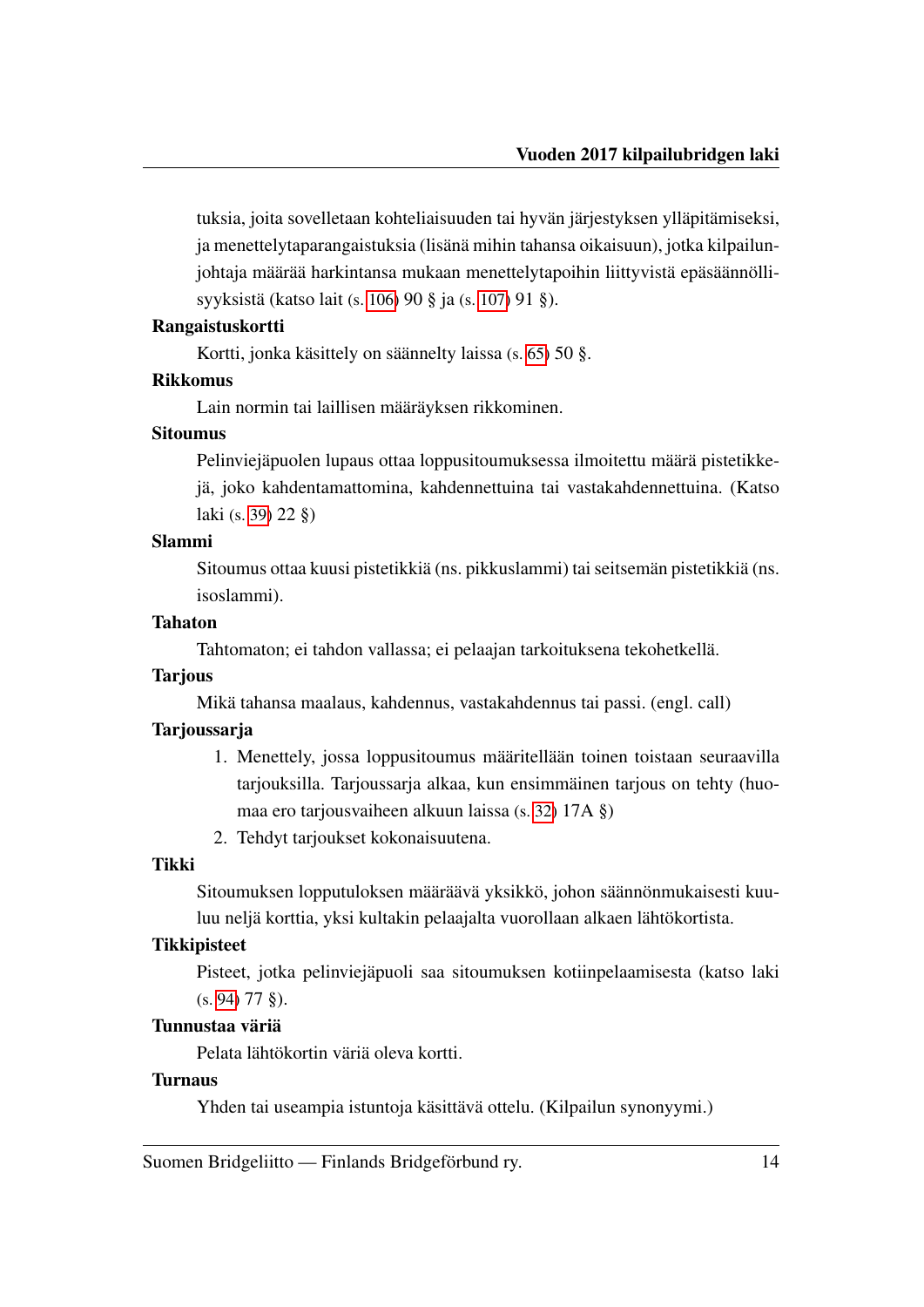# Täyspeli

Tulos, joka antaa 100 tai enemmän tikkipistettä yhdestä jaosta (katso laki (s. [94\)](#page-96-0) 77 §).

# Valtti

Jokainen kortti sitä väriä, jossa loppusitoumus pelataan.

# Vastakahdennus

Vastustajan tekemän kahdennuksen jälkeinen tarjous, joka lisää kotiinpelatun tai pietiksi pelatun sitoumuksen pisteiden arvoa (katso lait (s. [34\)](#page-36-2) 19B S ja (s. [94\)](#page-96-0) 77 §).

# Vastustaja

Vastapuolen pelaaja, vastustajaparin jäsen.

# Virheellinen tieto

Lain ja sääntöjen vaatimien parin keskenäisten sopimusten ja yhteisymmärryksen täsmällisen selityksen antamisen laiminlyönti.

# VPV

Vasemmanpuoleinen vastustaja.

# Vuoro

Pelaajan oikea aika tarjota tai pelata.

# Vyöhykkeet

Ehdot hyvityspisteiden ja pietipisteiden määräämiseksi (katso laki (s. [94\)](#page-96-0) 77 §).

# Väri

Jokin pakkaan sisältyvistä neljästä 13 kortin ryhmästä, joilla kullakin on oma tunnusmerkkinsä: pata (♠), hertta (♡), ruutu (◇), risti (♣).

# Ylitikki

Jokainen tikki, jonka pelinviejä voittaa sitoumuksen lisäksi.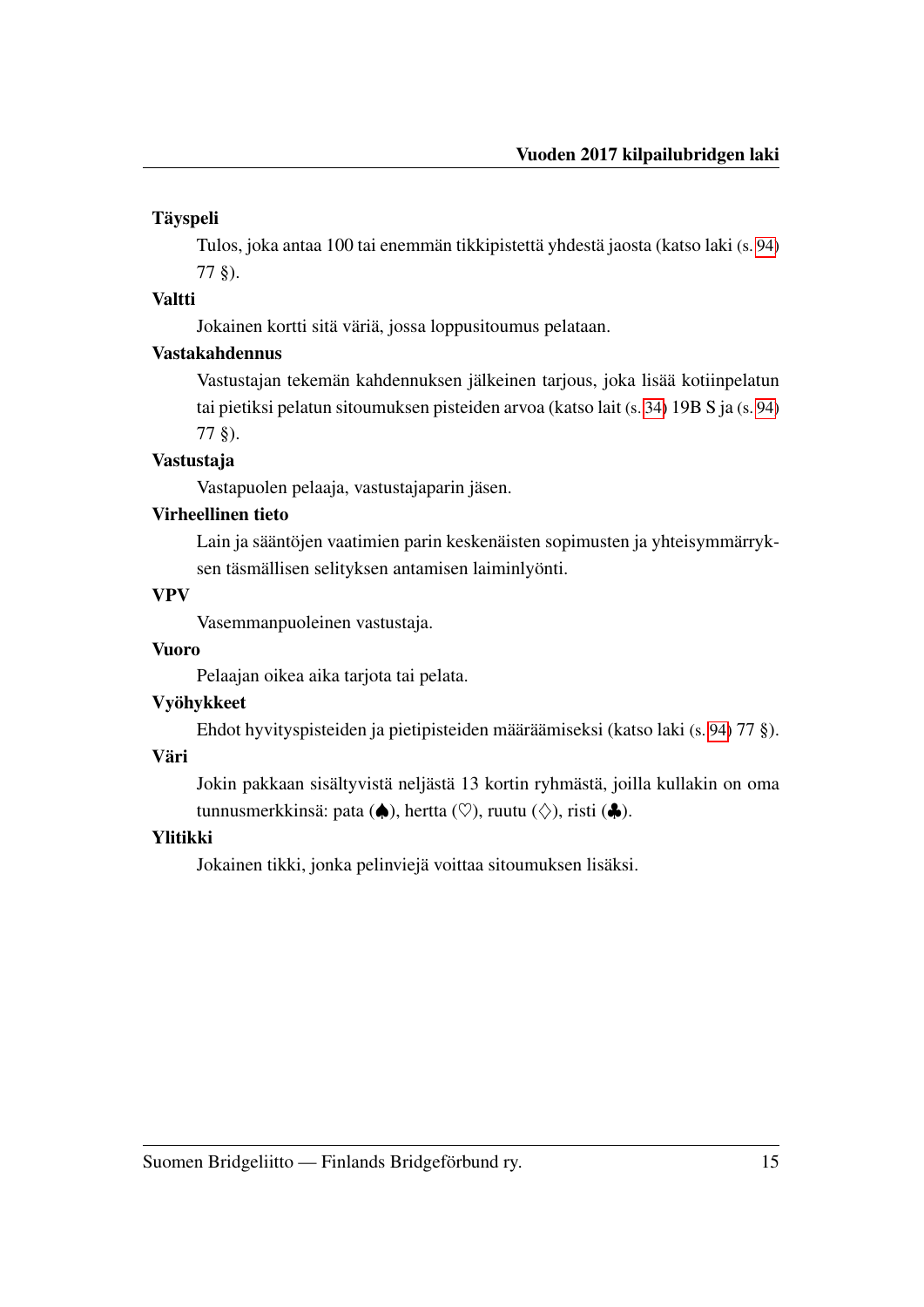# <span id="page-18-0"></span>1 § PAKKA

A. Korttien värit ja arvot

Kilpailubridgeä pelataan 52 kortin pakalla, jossa on neljä väriä ja kussakin niistä 13 korttia. Värien arvot ovat alenevassa järjestyksessä: pata ( $\spadesuit$ ), hertta ( $\heartsuit$ ), ruutu  $(\diamondsuit)$  ja risti ( $\clubsuit$ ). Kunkin värin korttien arvot ovat alenevassa järjestyksessä: Ässä, Kuningas, Rouva, Sotamies, 10, 9, 8, 7, 6, 5, 4, 3, 2.

# B. Korttien kuvapuoli

Säännöista vastaava liitto voi vaatia, että korttien kuvapuoli on symmetrinen.

C. Korttien selkäpuoli

Jokaisen pakan 52 kortin selkäpuolen tulee olla keskenään identtisiä. Selkäpuolelle voidaan painaa sanoja, logo tai muita kuvia. Korttien selkäpuolen kuvioinnissa tulee olla symmetriakeskus.

# <span id="page-18-1"></span>2 § KILPAILUBRIKAT

Jokaista istunnossa pelattavaa jakoa varten on kilpailubrikka, joka sisältää yhden pakan. Brikat on numeroitu ja niissä on neljä taskua neljää kättä varten, jotka on osoitettu merkinnöin Pohjoinen (North), Itä (East), Etelä (South) ja Länsi (West). Jakaja ja vaaravyöhykkeet on määrätty seuraavasti:

| jakajana          | Pohjoinen         | jaot 1 5 9 13      |  |    |
|-------------------|-------------------|--------------------|--|----|
| jakajana          | Itä               | jaot 2 6 10 14     |  |    |
| jakajana          | Etelä             | jaot 3 7 11 15     |  |    |
| jakajana          | Länsi             | jaot 4 8 12 16     |  |    |
| Ei kumpikaan      | vaaravyöhykkeessä | jaot 1 8 11 14     |  |    |
| Pohjoinen – Etelä | vaaravyöhykkeessä | jaot 2 5 12 15     |  |    |
| Itä – Länsi       | vaaravyöhykkeessä | jaot $3 \t 6 \t 9$ |  | 16 |
| Molemmat          | vaaravyöhykkeessä | jaot 4 7 10        |  | 13 |

Sama sarja toistuu jaoissa 17–32 ja kussakin seuraavassa 16 jaon ryhmässä.

Brikkaa, joka ei ole näiden ehtojen mukainen, ei pitäisi käyttää. Jos sellaista brikkaa kuitenkin käytetään, siinä olevia merkintöjä sovelletaan sen istunnon ajan.

Suomen Bridgeliitto — Finlands Bridgeförbund ry. 16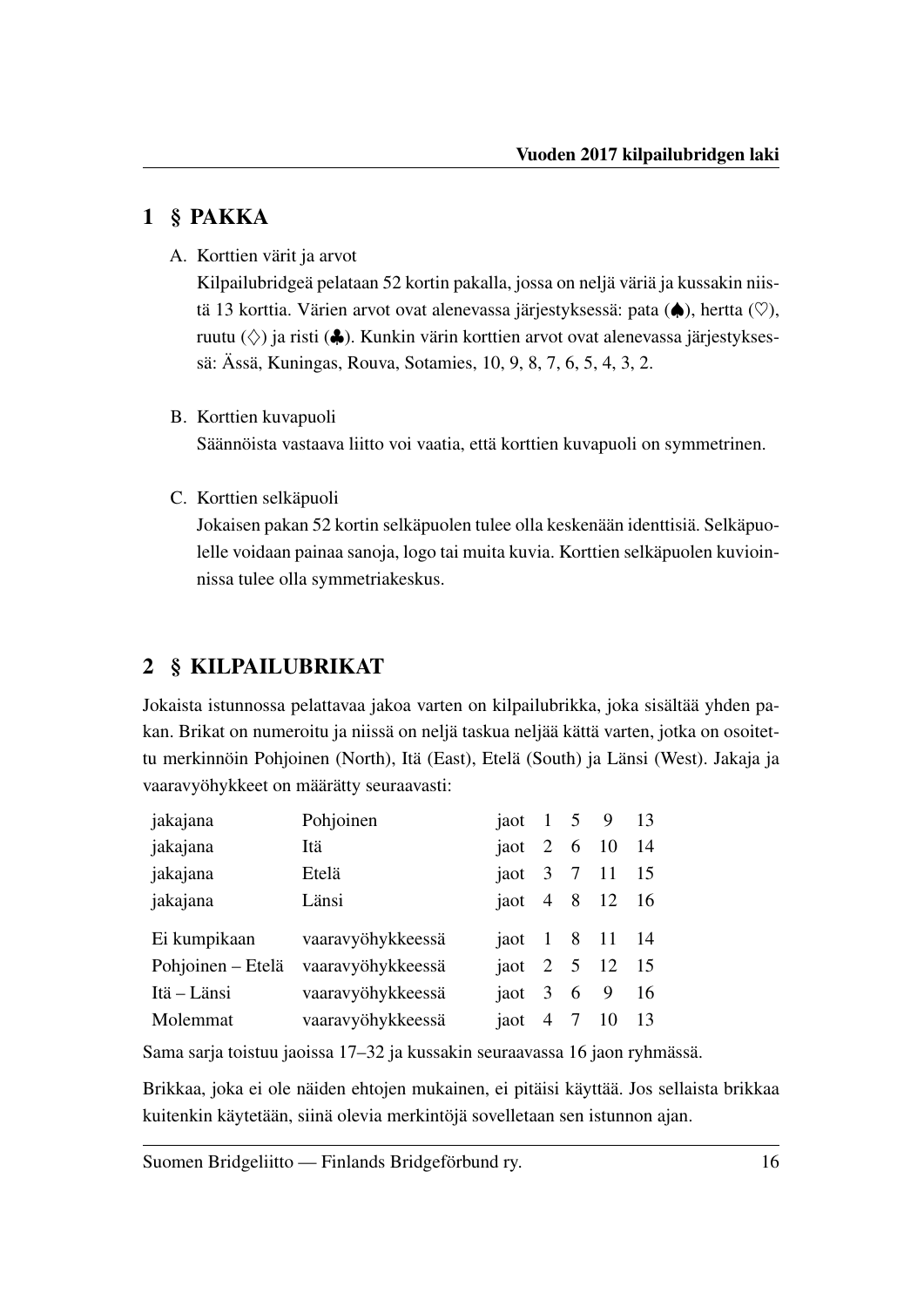# <span id="page-19-0"></span>3 § PÖYTIEN JÄRJESTÄMINEN

Kussakin pöydässä pelaa neljä pelaajaa ja pöydät on numeroitu kilpailunjohtajan vahvistamassa järjestyksessä. Hän määrää jonkin suunnan Pohjoiseksi. Muut ilmansuunnat määräytyvät normaalisti tämän mukaan.

# <span id="page-19-1"></span>4 § PARTNERISUHTEET

Kunkin pöydän neljä pelaajaa ovat kaksittain partnereita eli puolia, Pohjoinen – Etelä vastassaan Itä – Länsi. Pari- ja joukkuekilpailuun pelaajat osallistuvat pareina tai vastaavasti joukkueina, ja säilyttävät samat partnerisuhteet koko istunnon ajan, paitsi kilpailunjohtajan valtuuttamin poikkeuksin. Henkilökohtaiseen kilpailuun kukin pelaaja osallistuu yksilönä, ja partnerisuhteet vaihtuvat istunnon aikana.

# <span id="page-19-2"></span>5 § PAIKKOJEN MÄÄRÄYTYMINEN

# A. Aloituspaikka

Kilpailunjohtaja määrää aloituspaikan kullekin kilpailijalle (henkilökohtainen, pari- tai joukkuekilpailu) istunnon alkaessa. Ellei toisin ole määrätty, kunkin parin tai joukkueen jäsenet saavat valita paikkansa heille määrätyistä paikoista keskenään sopimalla. Jonkin ilmansuunnan kerran valittuaan pelaaja saa vaihtaa sitä istunnon aikana vain kilpailunjohtajan kehotuksesta tai luvalla.

B. Suunnan tai pöydän vaihtaminen

Pelaajat vaihtavat suuntia tai siirtyvät toiseen pöytään kilpailunjohtajan ohjeiden mukaan. Kilpailunjohtaja on vastuussa siitä, että ohjeet annetaan selvästi. Jokainen pelaaja on vastuussa siitä, että vaihtaa paikkaa silloin ja siten kuin on määrätty, ja siitä että jokaisen vaihdon jälkeen istuu oikealla paikalla.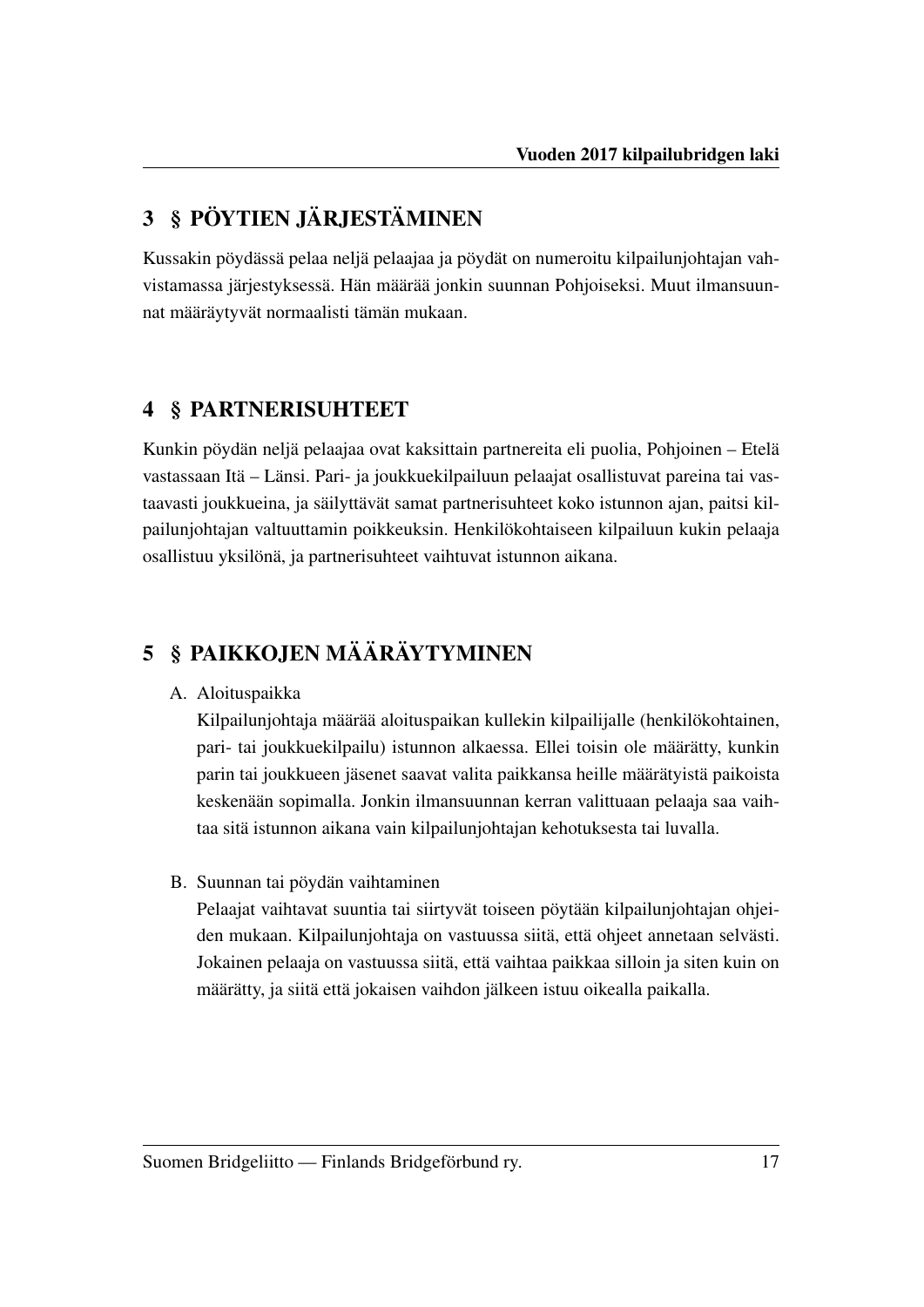# <span id="page-20-0"></span>6 § PAKAN SEKOITTAMINEN JA JAKAMINEN

# A. Sekoittaminen

Ennen kuin peli alkaa, jokainen pakka on sekoitettava perusteellisesti. Pakka nostetaan, jos jompikumpi vastustaja niin vaatii.

# B. Jakaminen

Kortit on jaettava kuvapuoli alaspäin kortti kerrallaan vuorojärjestyksessä neljään käteen kolmetoista korttia kuhunkin. Kunkin käden kortit asetetaan sitten kuvapuoli alaspäin yhteen brikan neljästä taskusta. Kahta peräkkäistä korttia ei saa jakaa samaan käteen. Kortit suositellaan jaettavaksi vuorojärjestyksessä myötäpäivään.

C. Kummankin puolen edustus

Yhden pelaajan kummaltakin puolelta tulee olla läsnä sekoittamisen ja jakamisen aikana, ellei kilpailunjohtaja anna toisenlaisia ohjeita.

- D. Uusi sekoittaminen ja jakaminen
	- 1. Jos jo ennen jaon tarjoussarjan alkua varmuudella on todettu, että kortit on jaettu väärin tai että sekoittamisen ja jakamisen aikana pelaaja olisi voinut nähdä toiselle pelaajalle kuuluvan kortin kuvapuolen, kortit on sekoitettava ja jaettava uudelleen. Tämän jälkeen, mutta ennen kuin jako on pelattu loppuun, sovelletaan lakia (s. [31\)](#page-33-0) 16D § vahingossa tapahtuneesta toisen pelaajan käteen kuuluneen kortin näkemisestä (katso kuitenkin laki (s. [40\)](#page-42-0) 24 §).
	- 2. Ellei kilpailun tarkoituksena ole peluuttaa uudelleen jossain muualla aikaisemmin pelattuja jakoja, ei yhtään tulosta saa hyväksyä, jos kortit on sekoit-tamatta jaettu aakkostetusta pakasta<sup>[1](#page-20-1)</sup> tai jos jako on peräisin jostain toisesta istunnosta. (Nämä määräykset eivät estä järjestelyjä, missä vaihdetaan brikkoja pöytien välillä.)

<span id="page-20-1"></span><sup>1. &</sup>quot;Aakkostettu pakka" on pakka, jonka kortteja ei ole sekoitettu alkuperäisestä järjestyksestä.

Suomen Bridgeliitto — Finlands Bridgeförbund ry. 18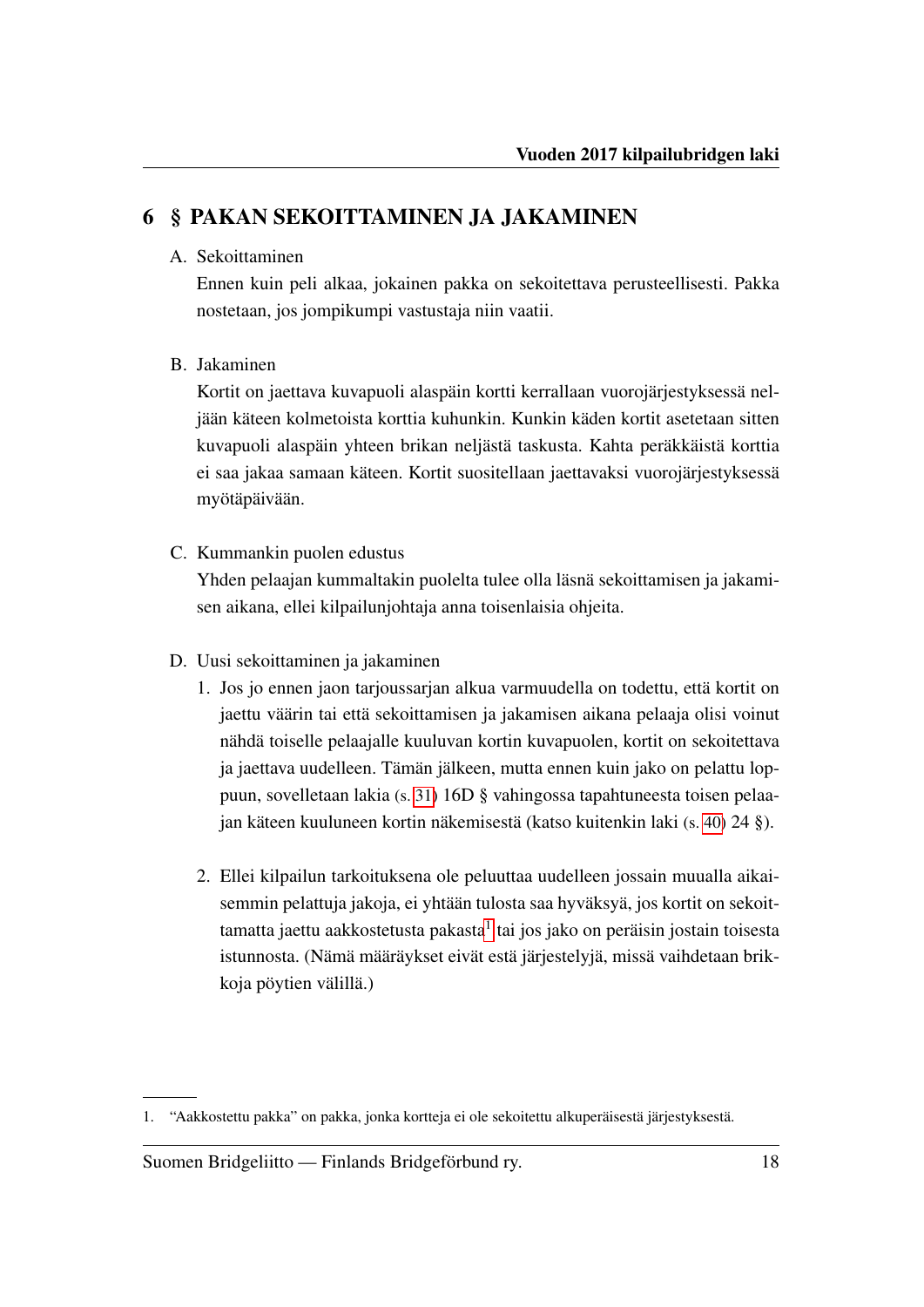- 3. Kilpailunjohtaja voi määrätä jaon sekoitettavaksi ja jaettavaksi uudelleen mistä tahansa laillisesta syystä (katso kuitenkin lait (s. [39\)](#page-41-2) 22B § ja (s. [104\)](#page-106-1) 86A §).
- E. Kilpailunjohtajan valinnanvalta korttien sekoittamiseen ja jakamiseen
	- 1. Kilpailunjohtaja voi määrätä, että kortit sekoitetaan ja jaetaan pöydissä juuri ennen kilpailun alkua.
	- 2. Kilpailunjohtaja voi itse etukäteen sekoittaa ja jakaa kortit.
	- 3. Kilpailunjohtaja voi antaa apulaistensa tai määräämiensä henkilöiden etukäteen sekoittaa ja jakaa kortit.
	- 4. Kilpailunjohtaja voi määrätä, että kortit jaetaan tai ennaltajaetaan jollain muulla menetelmällä tuottamaan saman täysin satunnaisen todennäköisyyden kuin edellä A- ja B-momenteissa.
- F. Jakojen monistaminen

Jos kilpailun toteuttamiseksi on tarpeen, jokaisesta alkuperäisestä jaosta voi tehdä yhden tai useampia tarkoin samanlaisia kappaleita kilpailunjohtajan ohjeitten mukaan. Kun hän niin määrää, brikkaa ei normaalisti jaeta uudelleen (vaikka kilpailunjohtajalla on valta niin määrätä).

# <span id="page-21-0"></span>7 § BRIKAN JA KORTTIEN VALVONTA

A. Brikan sijoittaminen

Kun brikka pelataan, se asetetaan pöydän keskelle, jossa sen tulee pysyä, oikean suuntaisesti, kunnes pelaaminen on päättynyt.

- <span id="page-21-1"></span>B. Korttien ottaminen brikasta
	- 1. Kukin pelaaja ottaa kortit omaa ilmansuuntaansa vastaavasta brikkataskusta.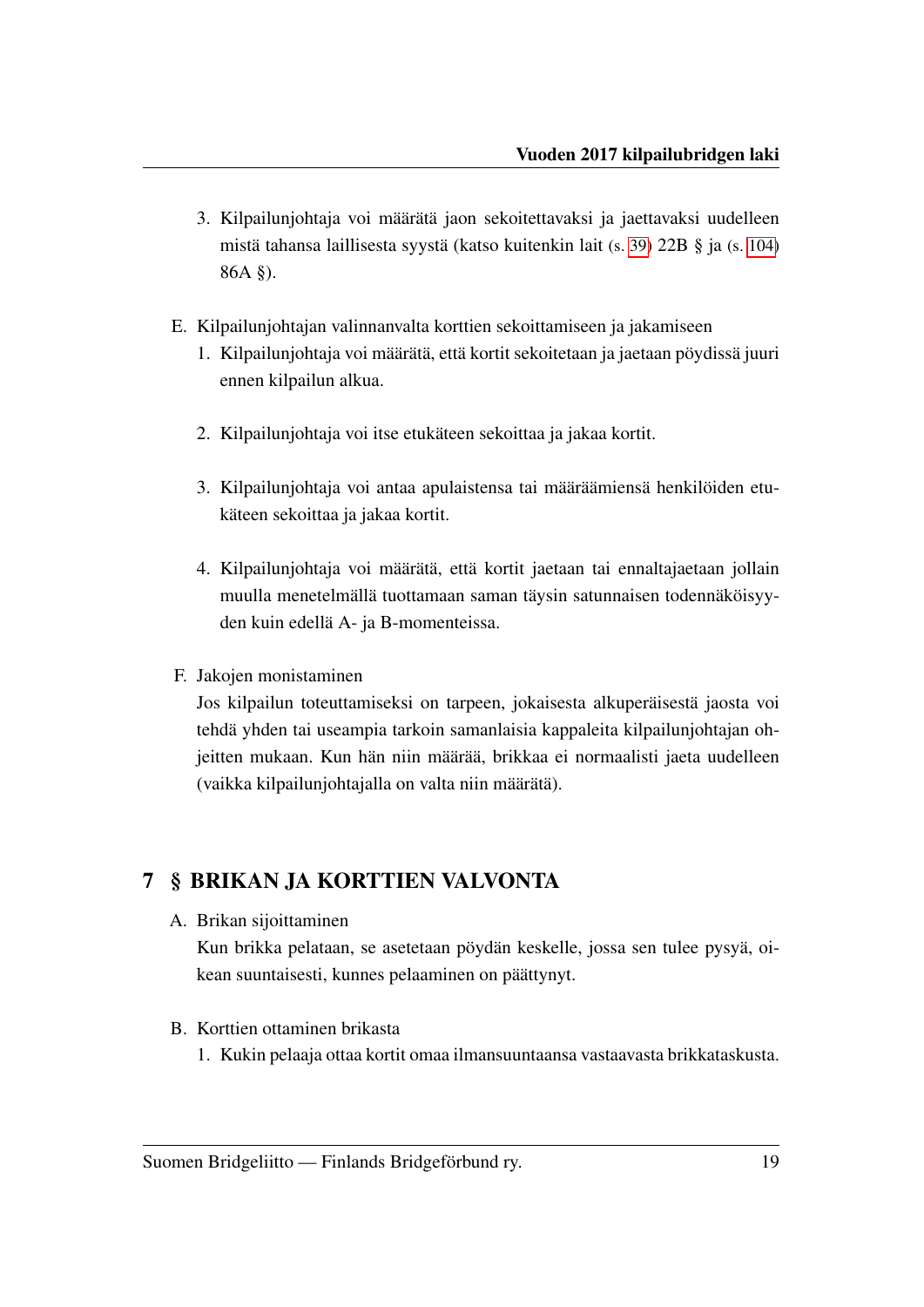- 2. Kukin pelaaja laskee korttinsa kuvapuoli alaspäin varmistaakseen, että hänellä on niitä kolmetoista. Sen jälkeen ja ennen ensimmäistä tarjoustaan hänen on katsottava korttiensa kuvapuoli.
- 3. Pelin aikana jokainen pelaaja pitää hallussaan omat korttinsa päästämättä niitä sekaantumaan jonkun toisen pelaajan kortteihin. Kukaan pelaaja ei saa koskea muihin kuin omiin kortteihinsa pelin aikana tai sen jälkeen paitsi vastustajan tai kilpailunjohtajan luvalla (pelinviejä voi kuitenkin pelata lepääjän korteilla lain (s. [59\)](#page-61-0) 45 § mukaisesti).
- C. Korttien palauttaminen brikkaan

Kun peli on päättynyt, kunkin pelaajan pitäisi sekoittaa omat kolmetoista korttiaan, minkä jälkeen hän palauttaa korttinsa siihen brikkataskuun, joka vastaa hänen ilmansuuntaansa. Sen jälkeen ei yhtään kättä saa ottaa brikasta, ellei läsnä ole kummankin suunnan pelaaja tai kilpailunjohtaja.

D. Vastuu oikeasta menettelystä

Koko istunnon ajan paikallaan istuva kilpailija on ensisijaisesti vastuussa asianmukaisten peliolosuhteiden säilymisestä pöydässä.

# <span id="page-22-0"></span>8 § KIERROSJÄRJESTYS

- A. Brikkojen ja pelaajien siirtyminen
	- 1. Kilpailunjohtaja antaa pelaajille ohjeet brikkojen siirtämisestä ja kilpailijoiden siirtymisestä.
	- 2. Ellei kilpailunjohtaja toisin määrää, Pohjoisen pelaaja kussakin pöydässä on vastuussa pelattujen jakojen siirtämisestä oikeaan pöytään seuraavaa kierrosta varten.
- B. Kierroksen päättyminen
	- 1. Kierros päättyy yleensä, kun kilpailunjohtaja antaa merkin seuraavan kierroksen alkamisesta. Jos jossakin pöydässä pelaaminen tuolloin ei ole vielä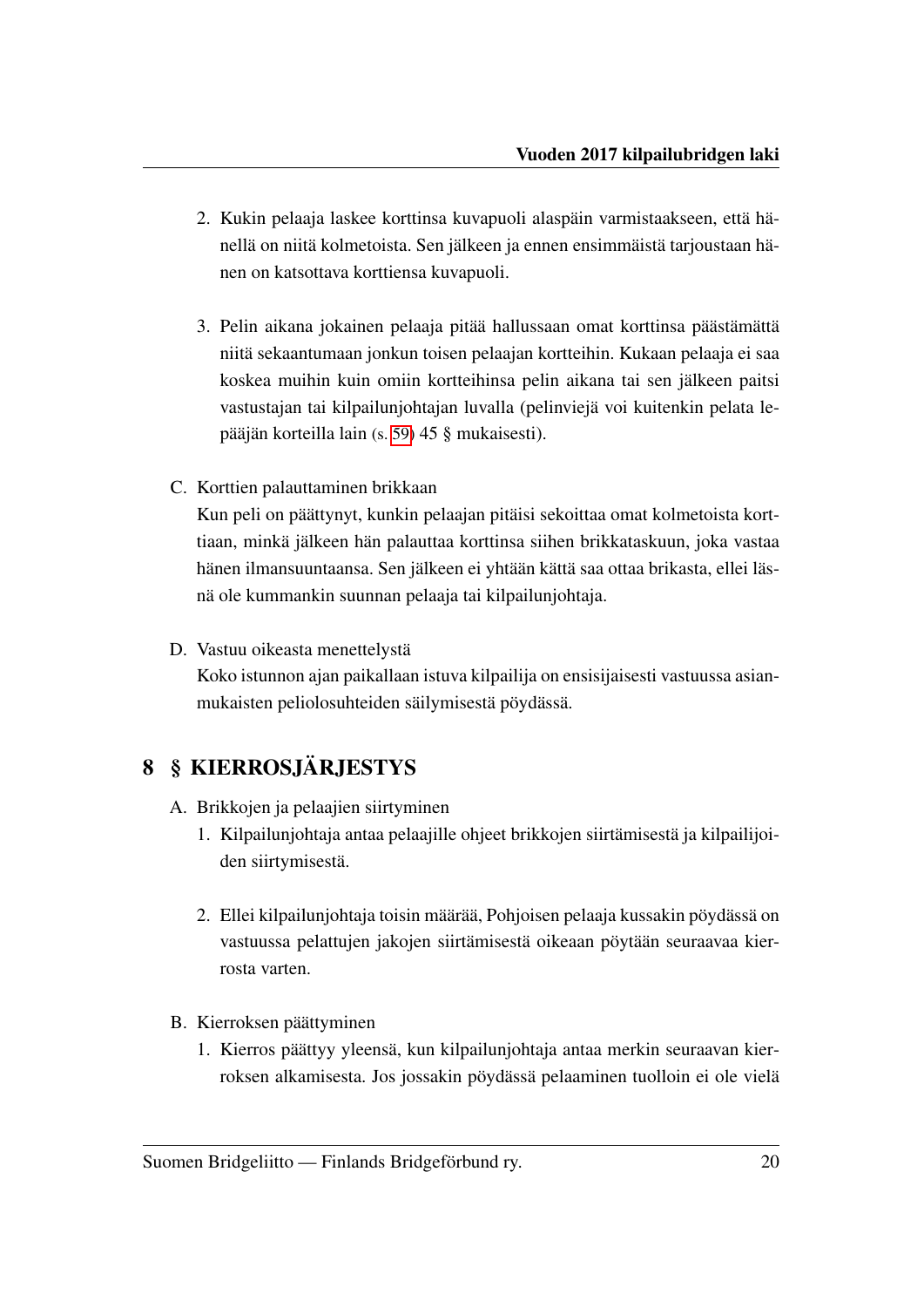päättynyt, kierros sen pöydän osalta jatkuu, kunnes pelaajat vaihtavat seuraavaan pöytään.

- 2. Jos kilpailunjohtaja käyttää valtuuksiaan siirtääkseen jonkin jaon pelaamista tuonnemmaksi, tämän jaon pelaajien kierros ei pääty ennen kuin jako on pelattu loppuun ja tulos yksimielisesti kirjattu, tai kilpailunjohtaja on kumonnut jaon pelaamisen.
- C. Viimeisen kierroksen ja istunnon päättyminen Istunnon viimeinen kierros ja koko istunto kussakin pöydässä päättyy, kun kaikki siinä pöydässä pelattaviksi määrätyt jaot on pelattu ja kun kaikki tulokset on huomautuksitta kirjattu.

# <span id="page-23-0"></span>9 § MENETTELY EPÄSÄÄNNÖLLISYYDEN TAPAHDUTTUA

- A. Epäsäännöllisyydestä huomauttaminen
	- 1. Jokainen pelaaja, jolla ei ole lain asettamaa kieltoa, voi huomauttaa epäsäännöllisyydestä tarjousvaiheen aikana, vaikka ei olisikaan hänen vuoronsa tarjota.
	- 2. Pelinviejä tai kumpi tahansa puolustuspelaaja, jolla ei ole lain asettamaa kieltoa, voi huomauttaa tapahtuneesta epäsäännöllisyydestä pelivaiheen aikana. Virheellisesti merkitystä tikistä katso laki (s. [80\)](#page-82-1) 65B3 §.
	- 3. Jokainen pelaaja lepääjä mukaan lukien saa yrittää estää toista pelaajaa syyllistymästä epäsäännöllisyyteen (mutta lepääjä lakien (s. [56\)](#page-58-0) 42 § ja (s. [57\)](#page-59-0) 43 § rajoissa).
	- 4. Lepääjä ei saa kiinnittää huomiota epäsäännöllisyyteen, ennen kuin jaon pelaaminen on päättynyt (mutta katso laki (s. [37\)](#page-39-0) 20F5 § pelinviejän ilmeisen erheellisen selityksen korjaamisesta).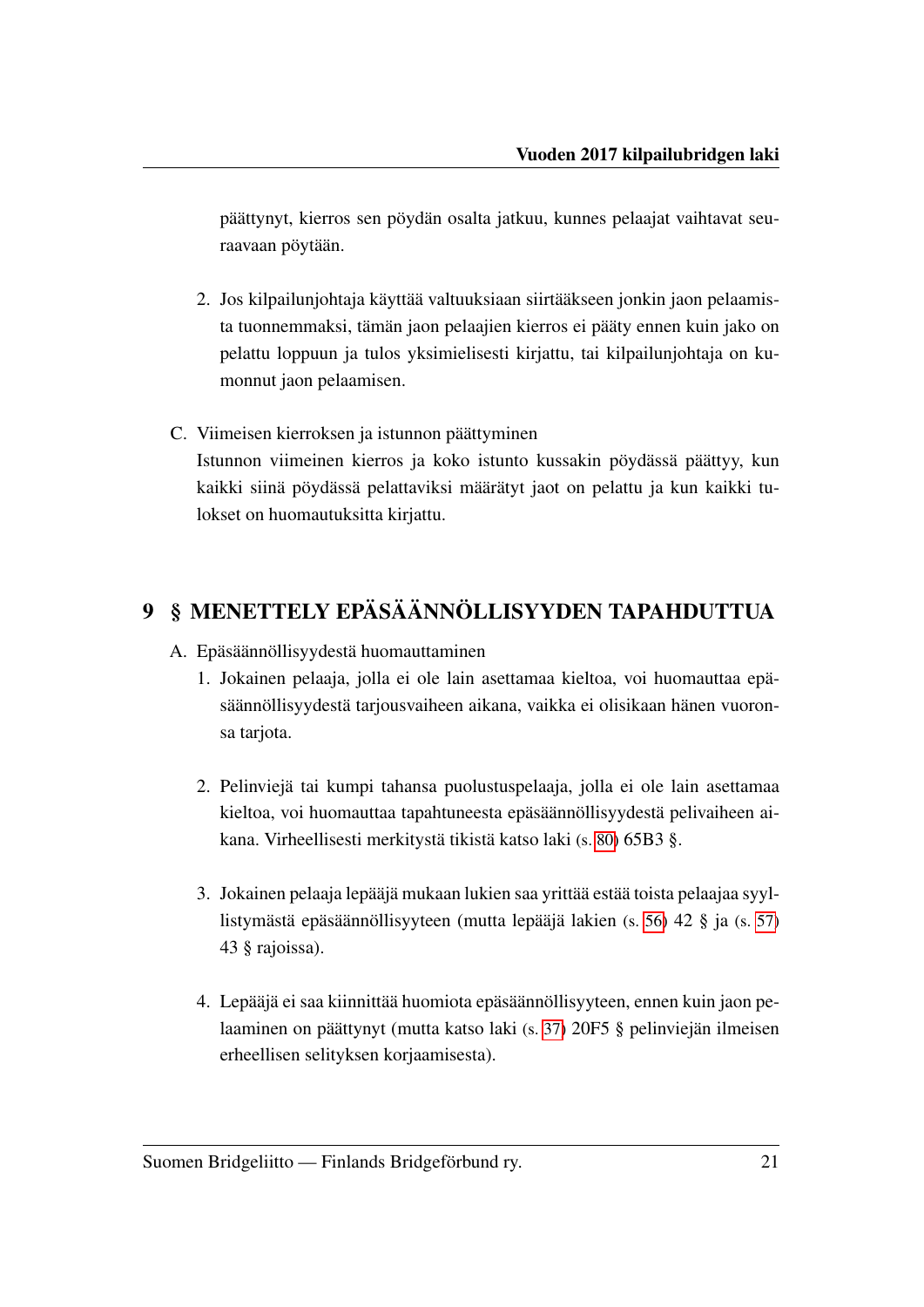- 5. Pelaajalla ei ole velvollisuutta kiinnittää huomiota oman puolen tekemään rikkomukseen (mutta katso laki (s. [37\)](#page-39-0) 20F5 § partnerin ilmeisen erheellisen selityksen korjaamisesta).
- B. Epäsäännöllisyydestä on huomautettu
	- 1. a. Kilpailunjohtaja pitäisi kutsua heti, kun epäsäännöllisyydestä on huomautettu.
		- b. Jokainen pelaaja, myös lepääjä, saa kutsua kilpailunjohtajan sen jälkeen kun epäsäännöllisyydestä on huomautettu.
		- c. Kutsumalla kilpailunjohtajan pelaaja ei menetä mitään oikeuksia, jotka hänelle muutoin kuuluvat.
		- d. Pelaajan huomautus oman puolen tekemästä epäsäännöllisyydestä ei vaikuta vastustajien oikeuksiin.
	- 2. Pelaajat eivät saa ryhtyä mihinkään toimiin ennen kuin kilpailunjohtaja on selittänyt kaikki oikaisussa varteen otettavat seikat.
- C. Epäsäännöllisyyden ennenaikainen korjaaminen Jos rikkoja on ennenaikaisesti korjannut epäsäännöllisyyden millään tavoin, häneen voidaan kohdistaa lisäoikaisu (katso aloituskorttia ja lähtöä koskevat rajoitukset laissa (s. [42\)](#page-44-2) 26B §).

# <span id="page-24-0"></span>10 § OIKAISUN MÄÄRÄÄMINEN

- A. Valta oikaisun määräämiseen Vain kilpailunjohtajalla yksin on valta päättää sovellettavasta oikaisusta. Pelaajilla ei ole oikeutta omasta aloitteestaan päättää (tai luopua, katso laki (s. [101\)](#page-103-0) 81C5 §) oikaisusta.
- B. Pakkotoimen kumoaminen tai oikaisusta luopuminen Kilpailunjohtaja voi hyväksyä tai hylätä minkä tahansa pakkotoimen tai oikaisusta luopumisen, jonka pelaajat ovat keskenään sopineet ilman hänen ohjeitaan.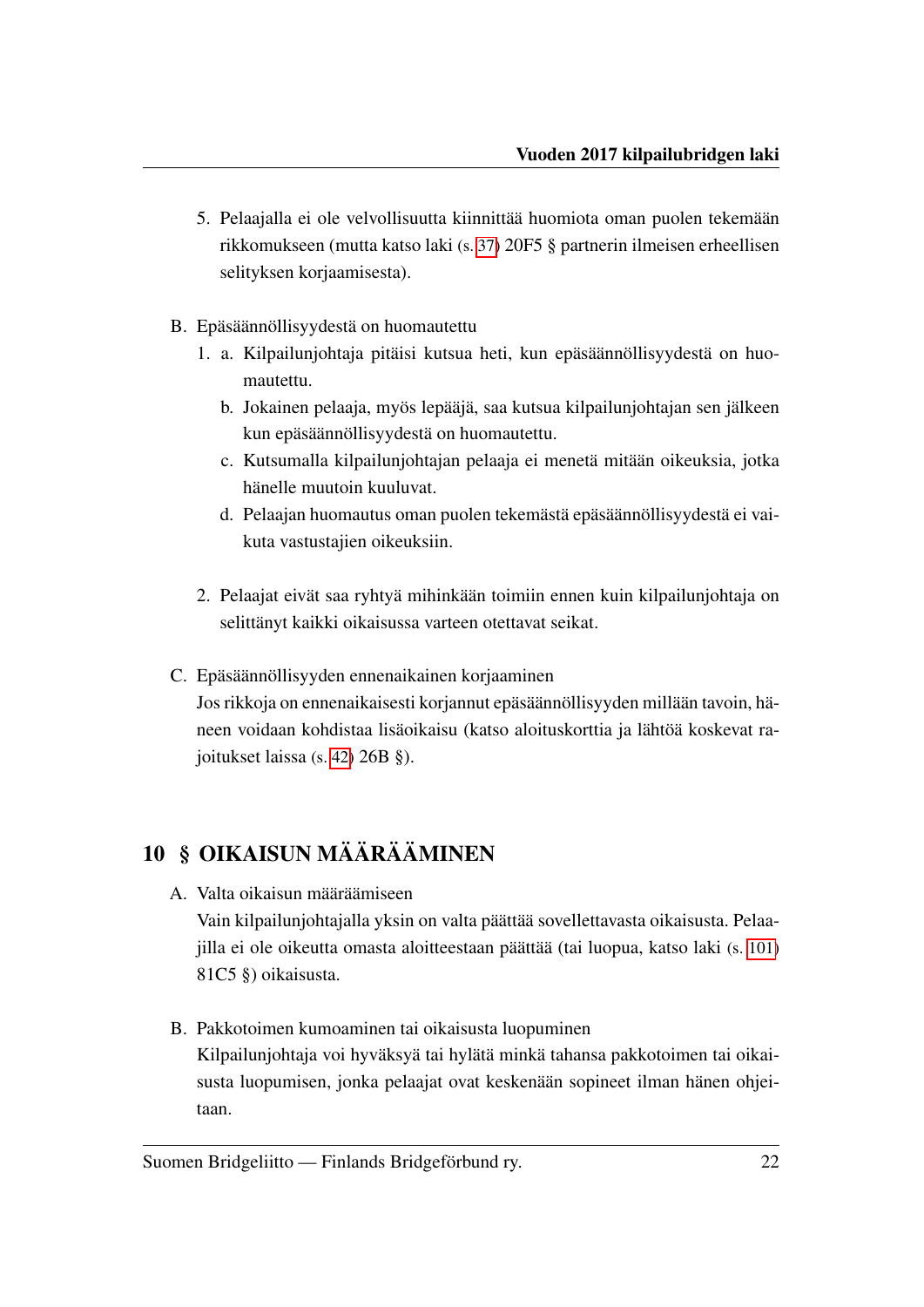- C. Valinta epäsäännöllisyyden tapahduttua
	- 1. Milloin tämä laki nimeää eri vaihtoehtoja epäsäännöllisyyden tapahduttua, kilpailunjohtajan tulee selostaa kaikki käytettävissä olevat vaihtoehdot.
	- 2. Jos pelaaja epäsäännöllisyyden tapahduttua saa valita eri vaihtoehtojen välillä, hänen on tehtävä valintansa kysymättä partnerinsa mielipidettä.
	- 3. Kun tämä laki antaa syyttömälle puolelle mahdollisuuden valita eri vaihtoehdoista vastustajan aiheuttaman epäsäännöllisyyden jälkeen, on sopivaa valita edullisin toimi.
	- 4. Huomioon ottaen lain (s. [31\)](#page-33-1) 16C2 § määräykset, epäsäännöllisyyden oikaisun jälkeen saa rikkonut puoli tarjota tai pelata heille edullisimmalla tavalla, vaikka he näin tehdessään näyttäisivätkin saavan hyötyä omasta rikkomuksestaan (katso kuitenkin lait (s. [42\)](#page-44-1) 27 § ja (s. [88\)](#page-90-1) 72C §).

# <span id="page-25-0"></span>11 § OIKAISUOIKEUDEN MENETTÄMINEN

A. Syyttömän puolen toimet

Oikeus epäsäännöllisyyden oikaisuun voidaan menettää, jos syyttömän puolen pelaaja ryhtyy mihinkään toimiin ennen kuin kilpailunjohtaja on kutsuttu paikalle. Jos jompikumpi puoli on saanut hyötyä siitä, että vastustaja tietämättömänä lain asianmukaisista määräyksistä on jatkanut pelitoimia, kilpailunjohtaja oikaisee vain hyötyneen puolen tuloksen poistaen saadun hyödyn. Toisen puolen pelaamalla saama tulos jätetään voimaan.

B. Rangaistus oikaisuoikeuden menettämisen jälkeen Vaikka oikaisuoikeus olisi menetetty tämän lain mukaan, kilpailunjohtaja voi määrätä menettelytaparangaistuksen (katso laki (s. [106\)](#page-108-2) 90 §).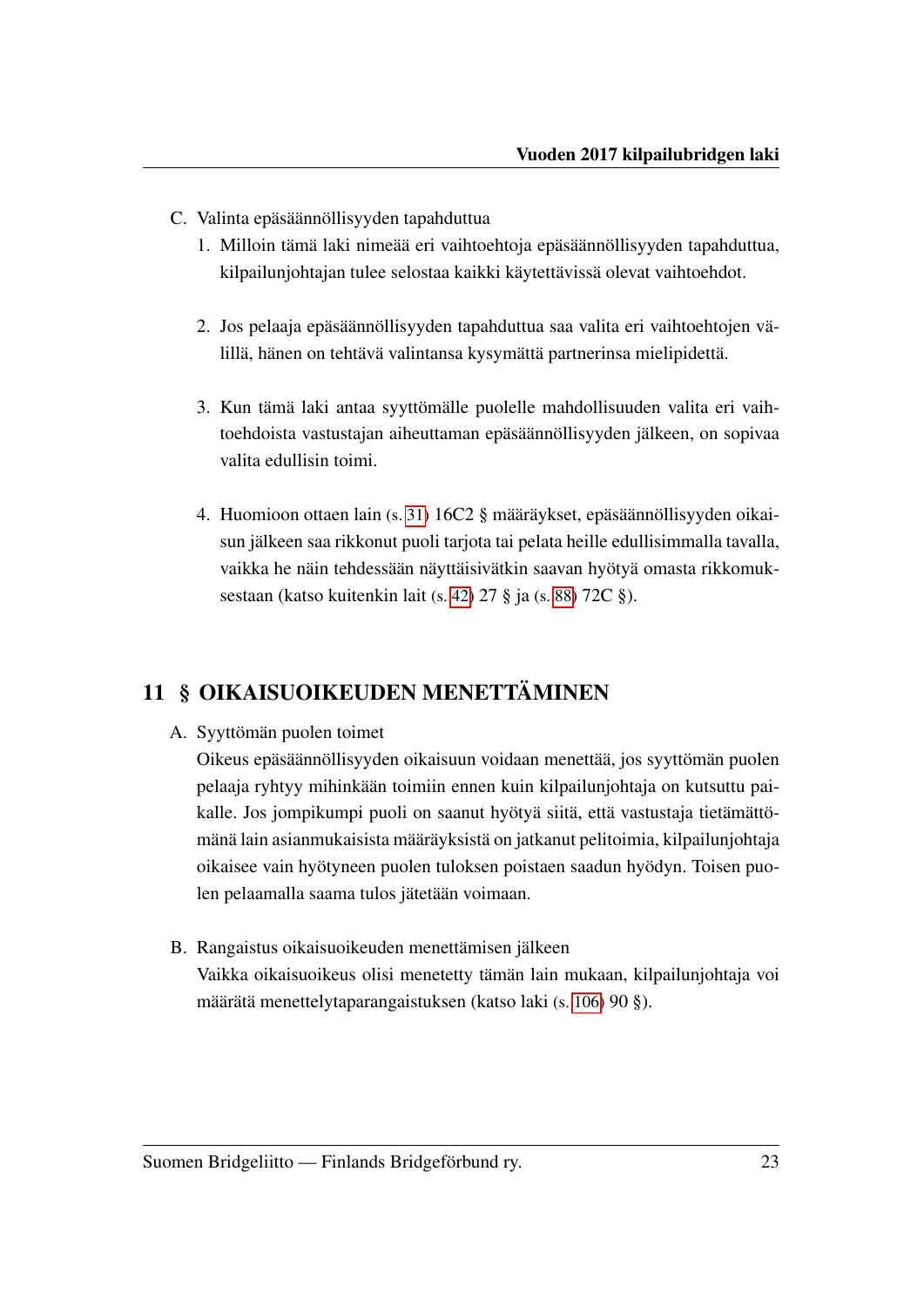# <span id="page-26-0"></span>12 § KILPAILUNJOHTAJAN HARKINTAVALTA

A. Oikeus määrätä korjattu pistetulos

Pelaajan aloitteesta laissa (s. [108\)](#page-110-1) 92B § säädetyssä määräajassa tai omasta aloitteestaan kilpailunjohtaja voi määrätä korjatun pistetuloksen kun tämä laki valtuuttaa hänet siihen (joukkuekilpailussa katso laki (s. [104\)](#page-106-2) 86B §). Tähän sisältyy:

- 1. Kilpailunjohtaja voi määrätä korjatun pistetuloksen syyttömän puolen hyväksi, kun hänen mielestään tässä laissa ei myönnetä oikaisua juuri kyseisen tilanteen kaltaisesta lain rikkomisesta.
- 2. Kilpailunjohtaja määrää prosenttipistetuloksen, jos ei voi saada aikaan sellaista oikaisua, joka tekisi mahdolliseksi jaon normaalin pelaamisen (katso C2-momentti alempana).
- 3. Kilpailunjohtaja voi määrätä korjatun pistetuloksen, jos epäsäännöllisyys on oikaistu virheellisesti.
- B. Tuloskorjauksen tarkoitus
	- 1. Korjatun pistetuloksen määräämisen tarkoitus on hyvittää syyttömän osapuolen kärsimä vahinko ja ottaa pois mikä tahansa etu, jonka syyllinen osapuoli on saanut rikkomuksestaan. Rikkomuksesta seuraa vahinkoa, kun syytön osapuoli saa käsillä olevasta jaosta tuloksen, joka on epäedullisempi kuin mitä olisi voinut odottaa ellei rikkomusta olisi tapahtunut.
	- 2. Kilpailunjohtaja ei saa määrätä korjattua pistetulosta sillä perusteella, että tämän lain mukainen oikaisu on joko kohtuuttoman ankara tai edullinen jommalle kummalle puolelle.
- <span id="page-26-2"></span><span id="page-26-1"></span>C. Korjatun pistetuloksen määrääminen
	- 1. a. Kun laki valtuuttaa kilpailunjohtajan epäsäännöllisyyden jälkeen määräämään korjatun pistetuloksen ja jos on mahdollista antaa korvaava korjattu pistetulos, on näin tehtävä. Tämä tulos korvaa pelissä saadun tuloksen.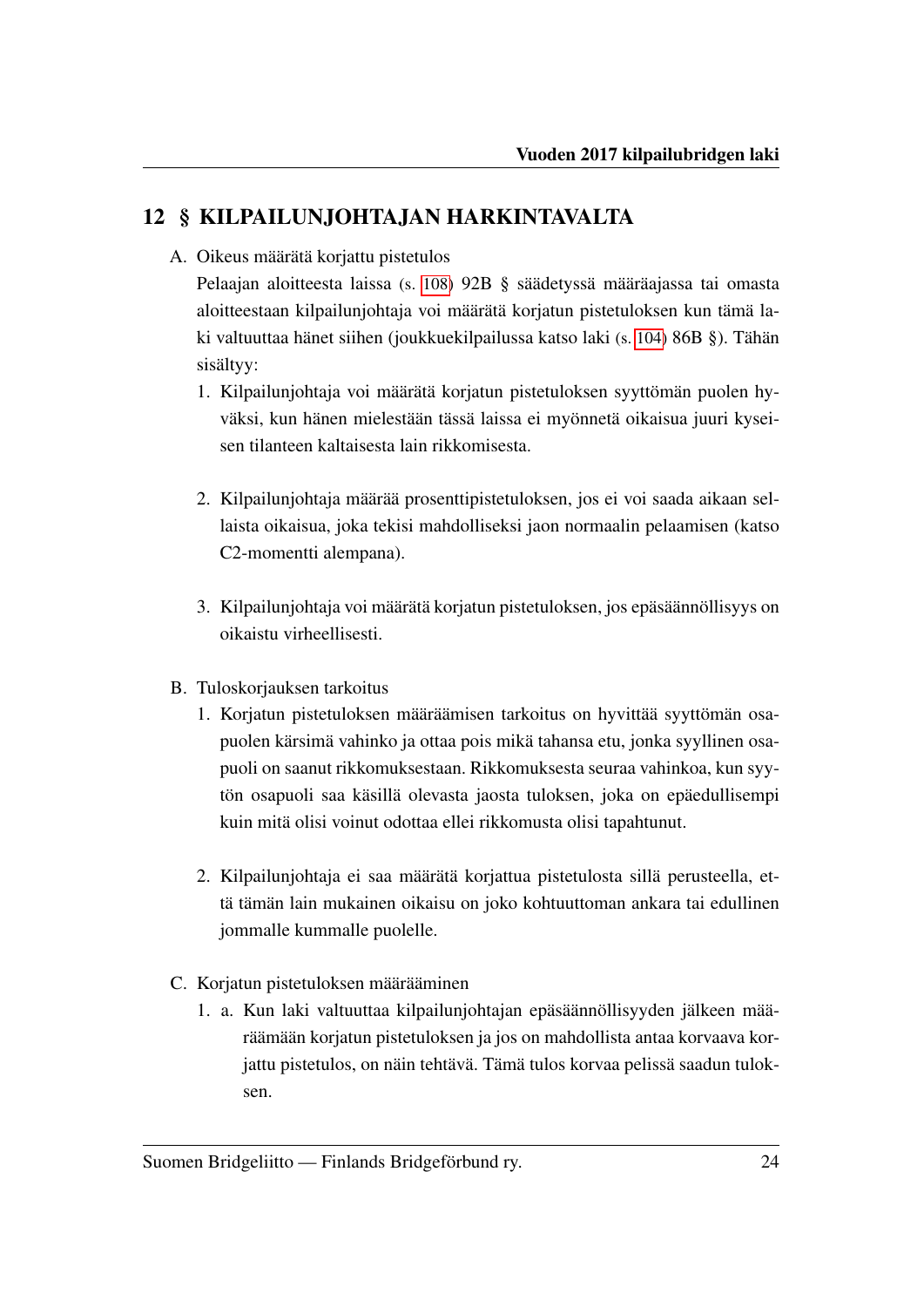- b. Korvaavaa korjattua pistetulosta määrätessään kilpailunjohtajan tulee pyrkiä löytämään ratkaisu, joka on mahdollisimman lähellä sitä tulosta joka olisi todennäköisesti saavutettu mikäli rikkomusta ei olisi tapahtunut.
- c. Korvaava korjattu pistetulos voidaan painottaa kuvaamaan mahdollisten eri tulosten todennäköisyyttä, mutta mukaan voi ottaa vain sellaiset tulokset, jotka voidaan saavuttaa laillisin keinoin.
- d. Jos mahdollisuuksia on paljon tai ne eivät ole ilmeisiä, kilpailunjohtaja voi määrätä prosenttipistetuloksen (katso C2 alempana).
- e. Jos epäsäännöllisyyden jälkeen syytön osapuoli on myötävaikuttanut vahinkoonsa erittäin vakavalla virheellä, (jolla ei ole yhteyttä rikkomukseen), tai korkeariskisellä toimella, jonka epäonnistuessaan toivotaan korjaantuvan tuloskorjauksen myötä, niin
	- (i.) rikkoneelle puolelle annetaan se tulos, joka sille olisi tuomittu pelkästään rikkomuksensa seurauksena.
	- (ii.) syytön puoli ei tule saamaan hyvitystä itse aiheuttamansa vahingon osalta.
- <span id="page-27-0"></span>2. a. Kun epäsäännöllisyyden vuoksi tulosta ei voi saavuttaa (katso momentin C1 d-kohta), kilpailunjohtaja määrää prosenttipistetuloksen sen mukaan kumpi puoli on vastuussa epäsäännöllisyydestä: keskipeli miinus (enintään 40 % saatavilla olevista ottelupisteistä parikilpailussa) syylliselle kilpailijalle, keskipeli (50 % parikilpailussa) kilpailijalle, joka on vain osittain syyllinen, ja keskipeli plus (vähintään 60 % parikilpailussa) täysin syyttömälle kilpailijalle.
	- b. Kun kilpailunjohtaja päättää määrätä prosenttipistetuloksen keskipeli plus tai keskipeli miinus IMP-laskennalla tapahtuvassa kilpailussa, tulos on plus 3 IMP tai miinus 3 IMP vastaavasti. Mikäli Säännöistä Vastaava Liitto hyväksyy, tämä voi vaihdella lakien (s. [96\)](#page-98-0) 78D §, (s. [104\)](#page-106-0) 86B3 § ja alempana olevan C2d-momentin sallimissa rajoissa.
	- c. Poikkeuksena edellisestä, syyttömälle kilpailijalle, joka saavuttaa istunnon tuloksena yli 60 % saatavilla olevista ottelupisteistä tai syylliselle kilpailijalle, joka saavuttaa istunnon tuloksena vähemmän kuin 40 % saatavilla olevista ottelupisteistä (tai vastaava määrä IMP-pisteinä). Näille kilpailijoille määrätään se prosenttitulos (tai vastaava määrä IMP-pisteinä),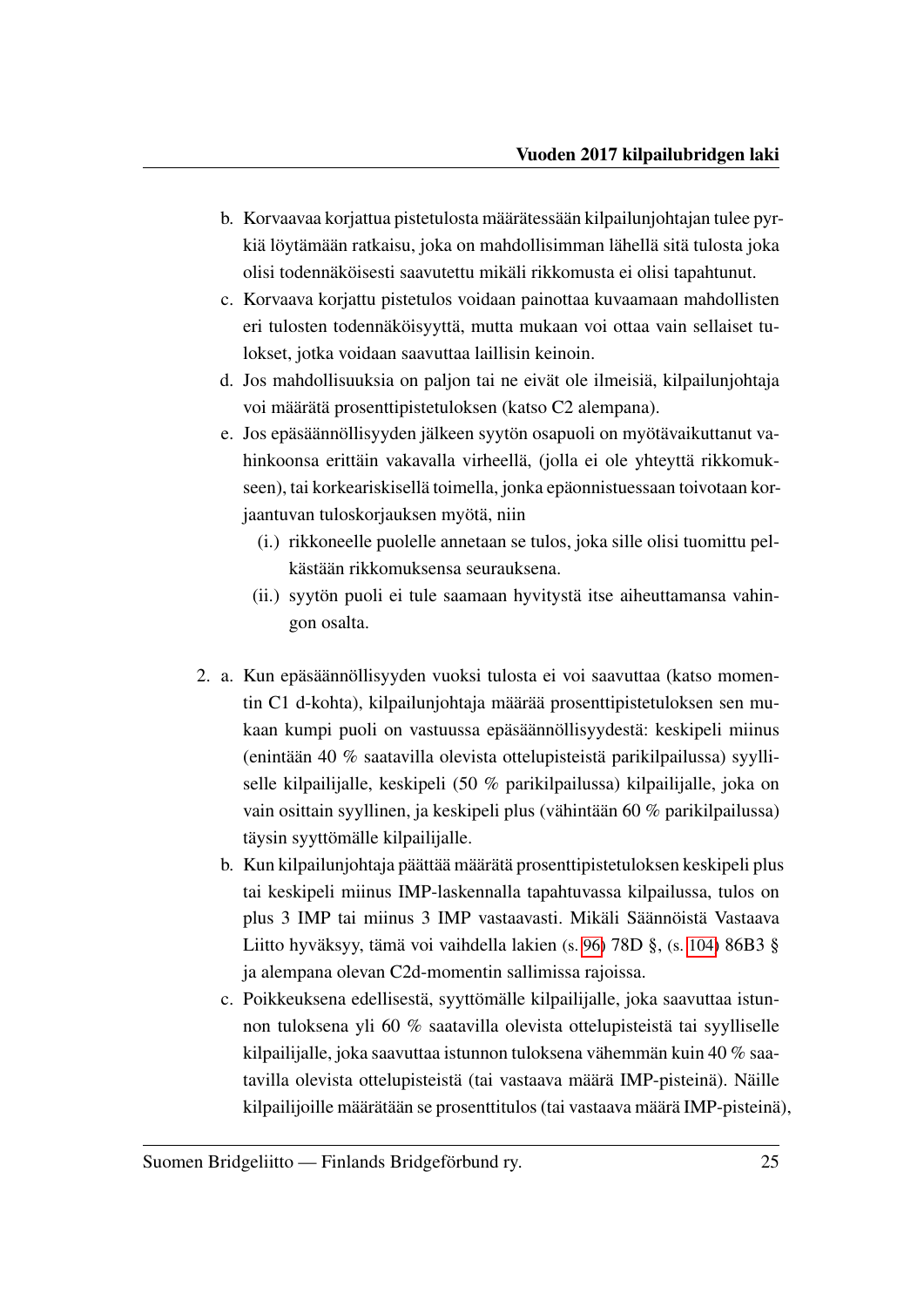jonka he ovat saavuttaneet istunnon muissa jaoissa.

- d. Säännöistä Vastaavalla Liitolla on oikeus määrätä, että tietyissä tilainteissa, joissa osallistujalta jää saavuttamatta useampi tulos saman istunnon aikana, voivat määrätyt tulokset kustakin jaosta vaihdella siitä miten edellä a- ja b-kohdissa esitetään.
- 3. Henkilökohtaisessa kilpailussa kilpailunjohtaja panee toimeen tämän lain oikaisut ja korjattua pistetulosta vaativat säädökset tasapuolisesti rikkoneen parin kumpaakin pelaajaa kohtaan, vaikka vain toinen heistä olisi vastuussa epäsäännöllisyydestä. Kilpailunjohtaja ei kuitenkaan saa määrätä menettelytaparangaistusta rikkojan partnerille, jos tämä hänen käsityksensä mukaan ei ole millään tavoin moitittavissa.
- 4. Kun kilpailunjohtaja määrää epätasapainotetun korjatun pistetuloksen cupkilpailussa, kilpailijoitten tulos ko. jaosta lasketaan erikseen ja tulosten keskiarvo määrätään kullekin.

# <span id="page-28-0"></span>13 § KORTTIEN VÄÄRÄ LUKUMÄÄRÄ[2](#page-28-1)

<span id="page-28-2"></span>A. Tarjousta ei ole tehty

Jos yksikään pelaaja, jolla on väärä lukumäärä kortteja ei ole tehnyt tarjousta:

- 1. Kilpailunjohtaja korjaa jaon ja ellei kukaan pelaaja ole nähnyt toiselle kuuluvaa korttia, määrää jaon pelattavaksi normaalisti.
- 2. Kun kilpailunjohtaja toteaa, että yhdessä tai useammassa brikan taskussa on ollut väärä lukumäärä kortteja ja pelaaja on nähnyt yhden tai useamman toisen pelaajan käteen kuuluvista korteista, kilpailunjohtaja sallii pelata jaon ja kirjata tuloksen. Jos hän tuolloin havaitsee, että asiaankuulumaton tieto on vaikuttanut jaon tulokseen, kilpailunjohtajan on määrättävä korjattu pistetulos lain (s. [24\)](#page-26-1) 12C1b § mukaisesti ja hän voi rangaista rikkojaa.

<span id="page-28-1"></span><sup>2.</sup> Tätä lakia käytetään, kun yhdessä tai useammassa kädessä on enemmän kuin 13 korttia. Kun kyseessä on vajaa pakka, katso laki (s. [27\)](#page-29-0) 14 §.

Suomen Bridgeliitto — Finlands Bridgeförbund ry. 26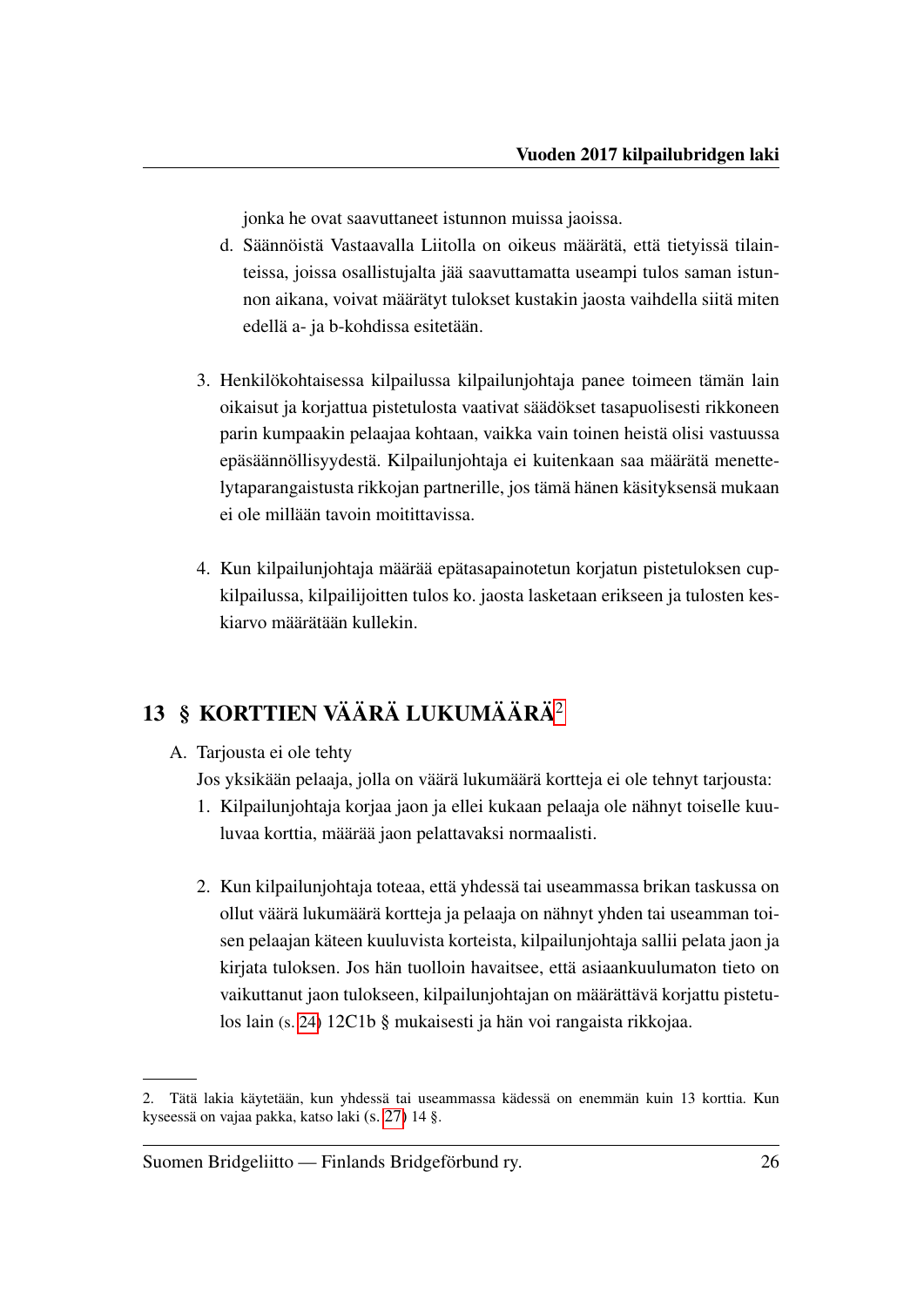B. Huomataan tarjoamisen tai pelaamisen aikana

Kun kilpailunjohtaja toteaa, että jollakin pelaajista on enemmän kuin 13 korttia kädessään ja jollakulla toisella pelaajalla on vähemmän kortteja ja pelaaja, jolla on väärä määrä kortteja on tarjonnut, niin:

- 1. Jos kilpailunjohtajan harkinnan mukaan jako voidaan korjata ja pelata, jaon saa pelata tarjousta muuttamatta. Pelin päätyttyä kilpailunjohtaja voi määrätä korjatun pistetuloksen.
- 2. Muissa tapauksissa, kun tarjous on tehty väärällä määrällä kortteja, kilpailunjohtajan on määrättävä korjattu pistetulos lain (s. [24\)](#page-26-1) 12C1b § mukaisesti ja hän voi rangaista rikkojaa.
- C. Ylimääräinen kortti

Jokainen ylimääräinen kortti, joka ei kuulu jakoon, on löydettäessä poistettava. Tarjoaminen ja pelaaminen jatkuvat seuraamuksitta. Korjattua pistetulosta ei saa määrätä, ellei ylimääräistä korttia huomata pelatuksi jo käännettyyn tikkiin.

# D. Pelaaminen on päättynyt

Kun pelaamisen päätyttyä todetaan, että jonkun pelaajan kädessä on alun perin ollut enemmän kuin 13 korttia, kun taas jollakulla toisella pelaajalla on ollut vähemmän, tulos on kumottava ja korjattu pistetulos määrättävä (lakia (s. [104\)](#page-106-2) 86B § voidaan soveltaa). Rikkonut pelaaja voi saada menettelytaparangaistuksen.

# <span id="page-29-0"></span>14 § PUUTTUVA KORTTI

A. Kortin puuttuminen kädestä huomataan ennen pelaamisen alkua Kun yhteen tai useampaan käteen havaitaan kuuluvan vähemmän kuin 13 korttia, eikä yhdessäkään kädessä ole enempää kuin 13 korttia, niin ennen kuin aloituskortti on käännetty näkyviin, kilpailunjohtaja etsii puuttuvaa korttia ja: 1. jos kortti löytyy, se palautetaan käteen josta se puuttuu.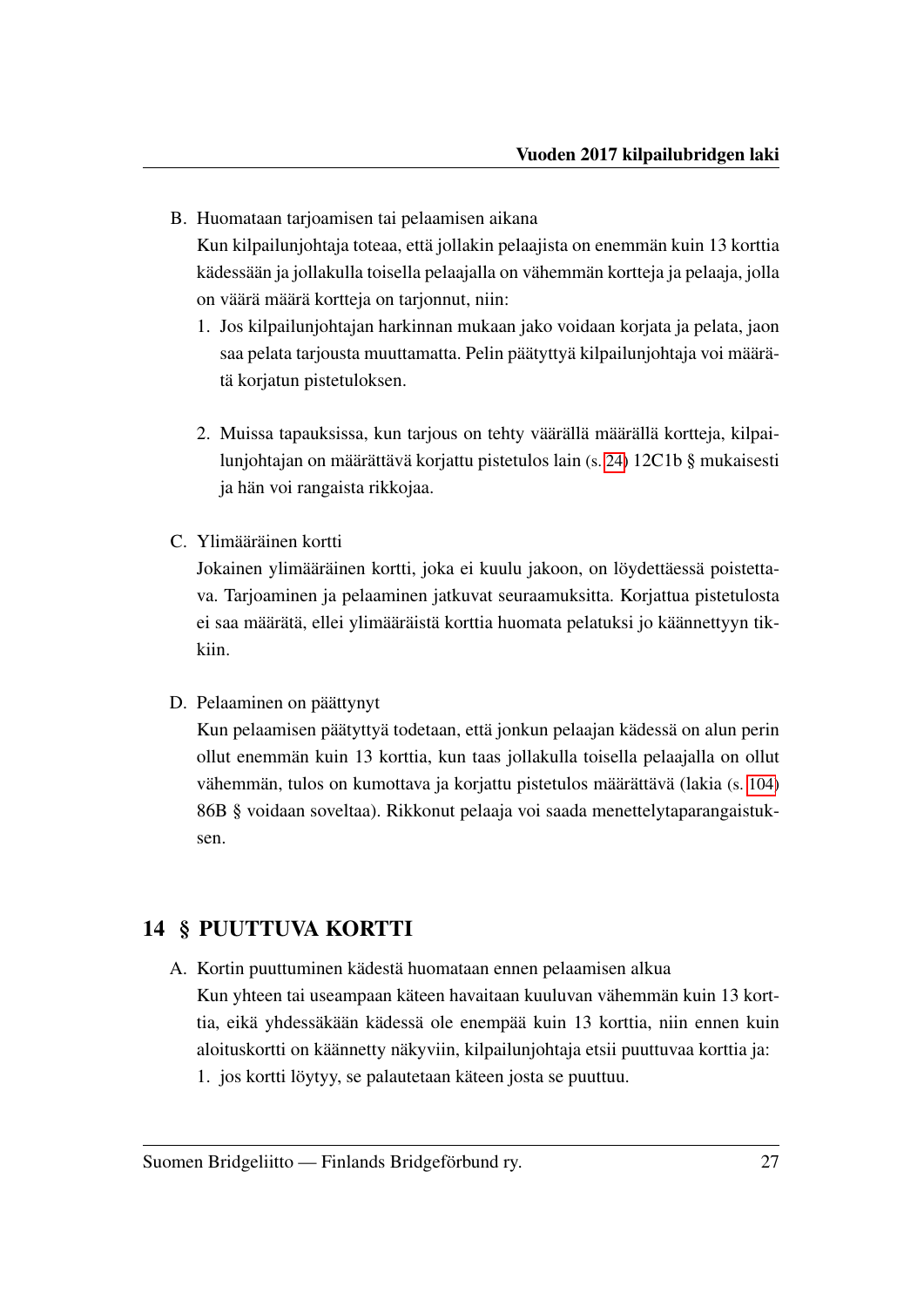- 2. jos korttia ei löydy, kilpailunjohtaja palauttaa jaon alkuperäiseen muotoon ottamalla tilalle toisen pakan.
- 3. tarjoaminen ja pelaaminen jatkuvat normaalisti yhtään tarjousta muuttamatta. Täydennetyn käden katsotaan sisältäneen kaikki korttinsa jo alun perin.
- B. Kortin puuttuminen kädestä huomataan jälkeenpäin Kun yhteen tai useampaan käteen havaitaan kuuluvan vähemmän kuin 13 korttia, eikä yhdessäkään kädessä ole enempää kuin 13 korttia, niin milloin tahansa aloituskortin kääntämisen jälkeen aina oikaisuajan päättymiseen saakka kilpailunjohtaja etsii puuttuvaa korttia ja:
	- 1. jos kortti löytyy pelattujen korttien joukosta, sovelletaan lakia (s. [81\)](#page-83-0) 67 §.
	- 2. jos kortti löytyy muualta, se palautetaan vajaaseen käteen. Oikaisu ja/ tai rangaistuksia voidaan määrätä (katso momentti B4 jäljempänä).
	- 3. jos korttia ei löydy, jako palautetaan alkuperäiseen muotoon käyttäen toista pakkaa. Oikaisu ja/ tai rangaistuksia voidaan määrätä (katso momentti B4 jäljempänä).
	- 4. kortti, joka on palautettu johonkin käteen tämän pykälän B-momentin mukaan, katsotaan alun perin kuuluneeksi vajaaseen käteen. Siitä voi tulla rangaistuskortti ja sen pelaamatta jääminen voi aiheuttaa revokin.
- C. Tieto kortin uudelleen sijoittamisesta Kortin uudelleen sijoittamisesta saatu tieto on luvatonta sille pelaajalle, jonka partnerin kädessä oli väärä lukumäärä kortteja.

# <span id="page-30-0"></span>15 § VÄÄRÄ JAKO TAI VÄÄRÄ KÄSI

- A. Kortit väärästä jaosta
	- 1. Jos pelaaja, jolla on väärän jaon kortit, tarjoaa, niin tämä tarjous (ja sitä seuranneet tarjoukset) kumotaan.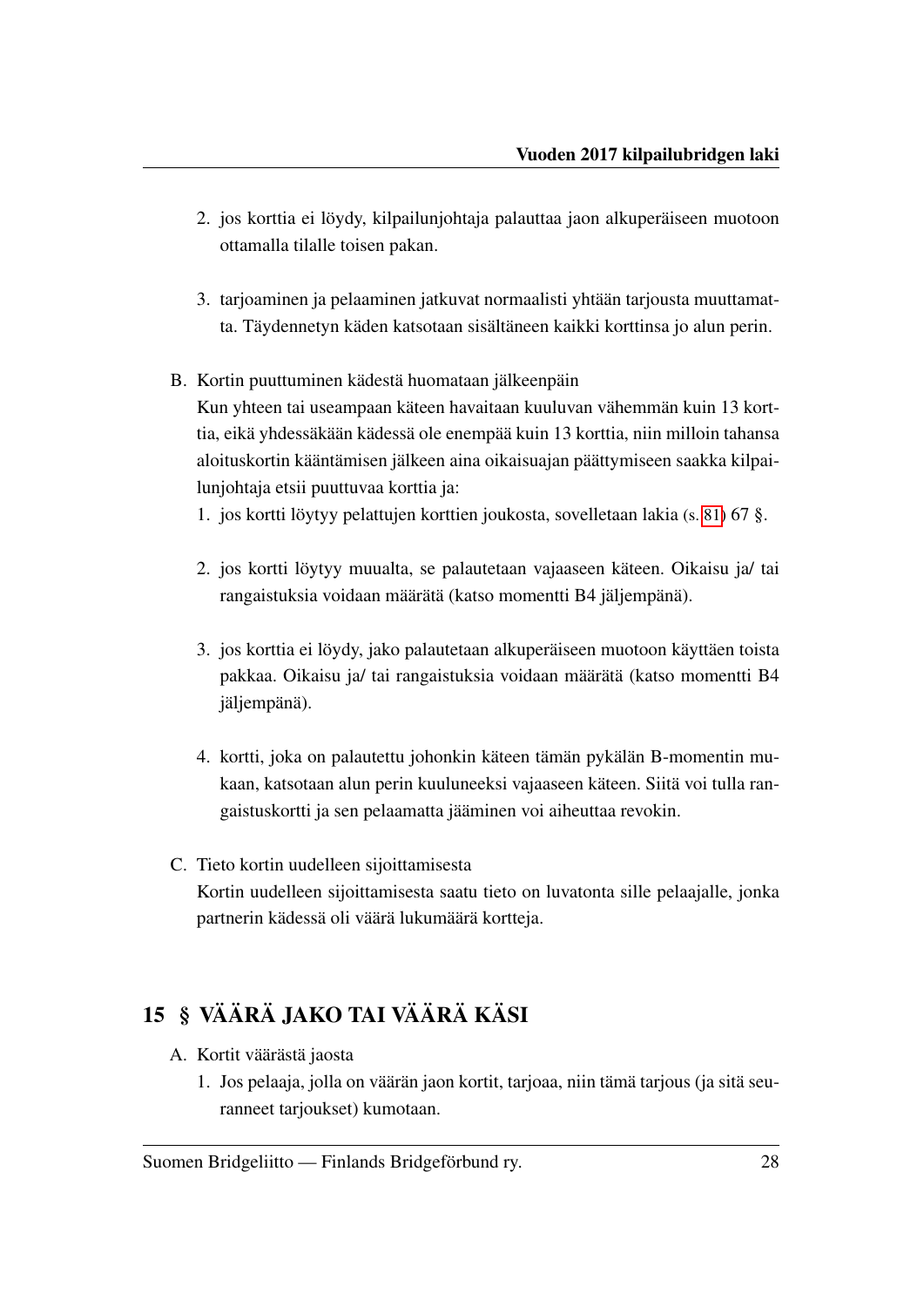- 2. a. Jos rikkoneen pelaajan partneri on tarjonnut rikkomuksen jälkeen, kilpailunjohtajan tulee määrätä korjattu pistetulos.
	- b. Muussa tapauksessa, katsottuaan oikean jaon kortit, rikkoja tarjoaa uudelleen ja tarjoussarja etenee normaalisti.
	- c. Laki (s. [31\)](#page-33-2) 16C on voimassa jokaiseen peruttuun tai kumottuun tarjoukseen.
- 3. Kun pelataan sitä jakoa, josta rikkoja otti väärät kortit ja rikkoja toistaa tarjouksensa, kilpailunjohtaja voi sallia jaon normaalin pelaamisen. Mikäli rik-kojan tarjous poikkeaa<sup>[3](#page-31-0)</sup> alkuperäisestä kumotusta tarjouksesta, kilpailunjohtajan tulee määrätä korjattu pistetulos.
- 4. Edellä olevien oikaisutoimien lisäksi voidaan määrätä menettelytaparangaistus (laki (s. [106\)](#page-108-2) 90).
- B. Väärän jaon pelaaminen huomataan tarjoamisen tai pelaamisen aikana<sup>[4](#page-31-1)</sup> Jos kilpailunjohtaja huomaa tarjousvaiheen aikana, että joku kilpailijoista pelaa jakoa, joka ei kuulu hänen pelattavakseen kyseisellä kierroksella, niin tällöin:
	- 1. jos yksi tai useampi pöydän pelaajista on aikaisemmin pelannut jaon oikeita tai vääriä vastustajia vastaan, niin jako mitätöidään molemmilta puolilta.
	- 2. jos kukaan neljästä pelaajasta ei ole pelannut jakoa aikaisemmin, kilpailunjohtajan tulee vaatia pelaajia tarjoamaan ja pelaamaan jako loppuun asti. Jaon tulos jää voimaan ja kilpailunjohtaja voi vaatia kumpaakin paria pelaamaan oikean jaon toisiaan vastaan myöhemmin.
	- 3. kilpailunjohtajan on määrättävä prosenttipistetulos (katso laki (s. [25\)](#page-27-0) 12C2a niille kilpailijoille, jotka ovat menettäneet mahdollisuuden saada laillinen pistetulos.

<span id="page-31-0"></span><sup>3.</sup> Korvaava tarjous poikkeaa kumotusta, jos sen merkitys muuttuu paljon tai jos korvaava tarjous on psyykkinen.

<span id="page-31-1"></span><sup>4.</sup> Tämä laki on voimassa vain pari- ja henkilökohtaisessa kilpailussa. Joukkuekilpailussa katso lakia (s. [104\)](#page-106-2) 86B.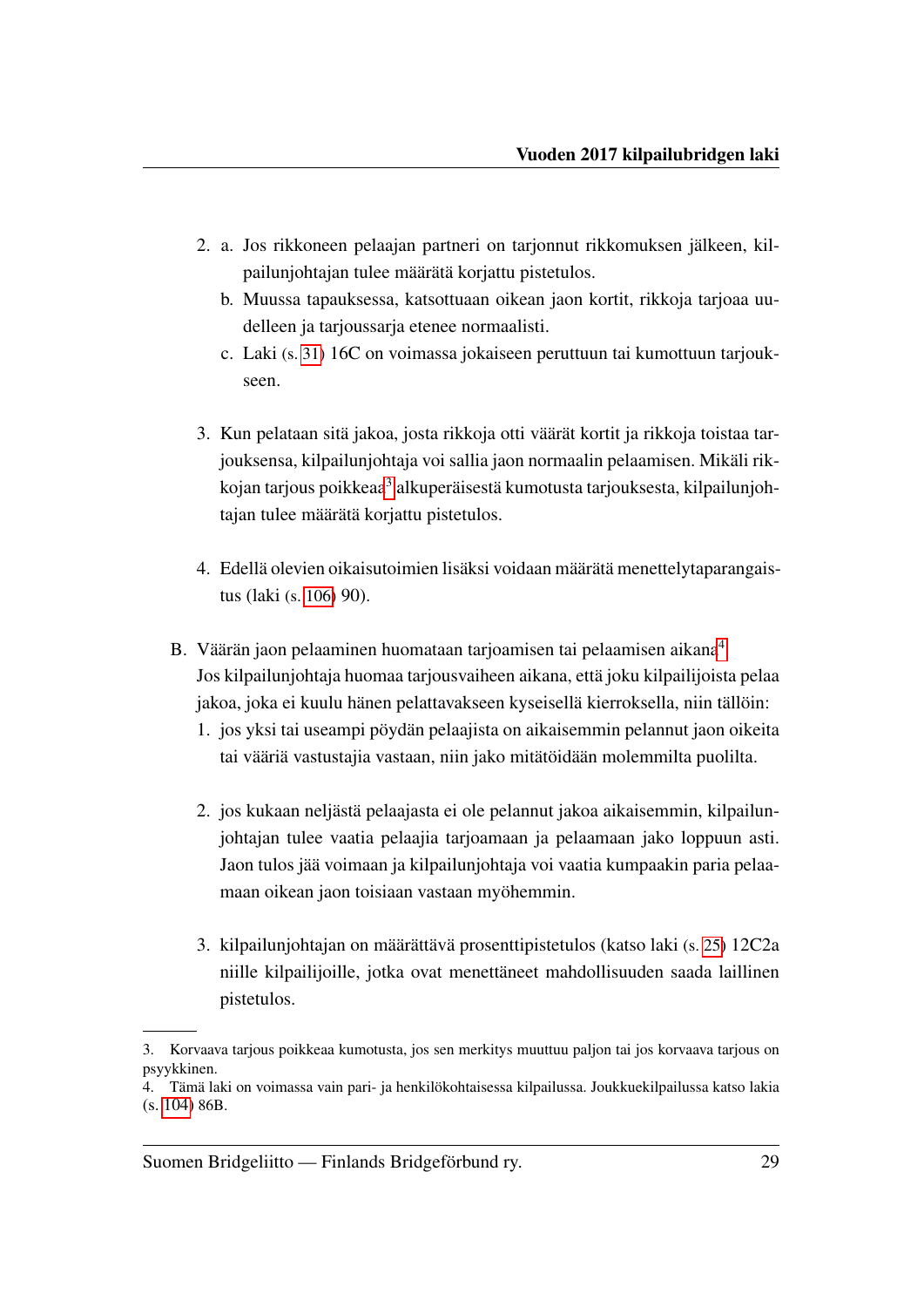# <span id="page-32-0"></span>16 § LUVALLINEN JA LUVATON TIETO

# A. Tiedon käyttö

- 1. Pelaaja saa käyttää tarjoamiseen tai pelaamiseen tietoa, jos:
	- a. se johtuu käsillä olevassa jaossa tehdyistä laillisista tarjouksista ja pelitoimista (mukaan lukien laittomat tarjoukset ja pelitavat, jotka on hyväksytty) ja johon mistään muusta lähteestä peräisin oleva luvaton tieto ei ole vaikuttanut, tai
	- b. se on luvallista tietoa peruutetusta toimesta (katso C-momentti), tai
	- c. se on määräyksessä tai jossain tämän lain pykälässä nimenomaan mainittu luvalliseksi tiedoksi tai, ellei toisin ole mainittu, perustuu niihin laillisiin menettelytapoihin, jotka on hyväksytty tässä laissa ja määräyksissä (mutta katso B1 alempana), tai
	- d. se on tietoa, joka pelaajalla oli hallussaan ennen kuin hän otti kortit brikasta (katso laki (s. [19\)](#page-21-1) 7B §) eikä laki estä häntä käyttämästä tätä tietoa.
- 2. Pelaajat saavat myös ottaa huomioon arvionsa omasta tuloksestaan, vastustajien pelitavasta ja kaikki kilpailumääräysten vaatimukset.
- B. Partnerilta saatu asiaankuulumaton tieto

Kaikki partnerilta saatu asiaankuulumaton tieto, joka saattaa ehdottaa tarjousta tai pelitoimea, on luvatonta. Tähän sisältyvät huomautukset, kysymykset, vastaukset kysymyksiin, odottamattomat alertoinnit tai alertoinnin laiminlyönnit, selvät epäröimiset, epätavallisen nopeat toimet, erityiset painotukset, äänensävy, eleet, liikkeet tai maneerit.

- 1. a. Pelaaja ei saa valita sellaista tarjousta tai pelitapaa, jota luvaton tieto selkeästi ehdottaa parempana, jos jokin toinen tarjous tai pelitapa on looginen vaihtoehto.
	- b. Looginen vaihtoehto on toimi, jota merkittävä osa samalla taitotasolla olevista ja samoja menetelmiä käyttävistä pelaajista vakavasti harkitsisi ja joista osa saattaisi sen myös valita.
- 2. Kun pelaajan mielestä vastustaja on saattanut käytettäväksi asiaankuulumatonta tietoa ja tästä saattaisi hyvinkin aiheutua vahinkoa, hän saa ilmoittaa,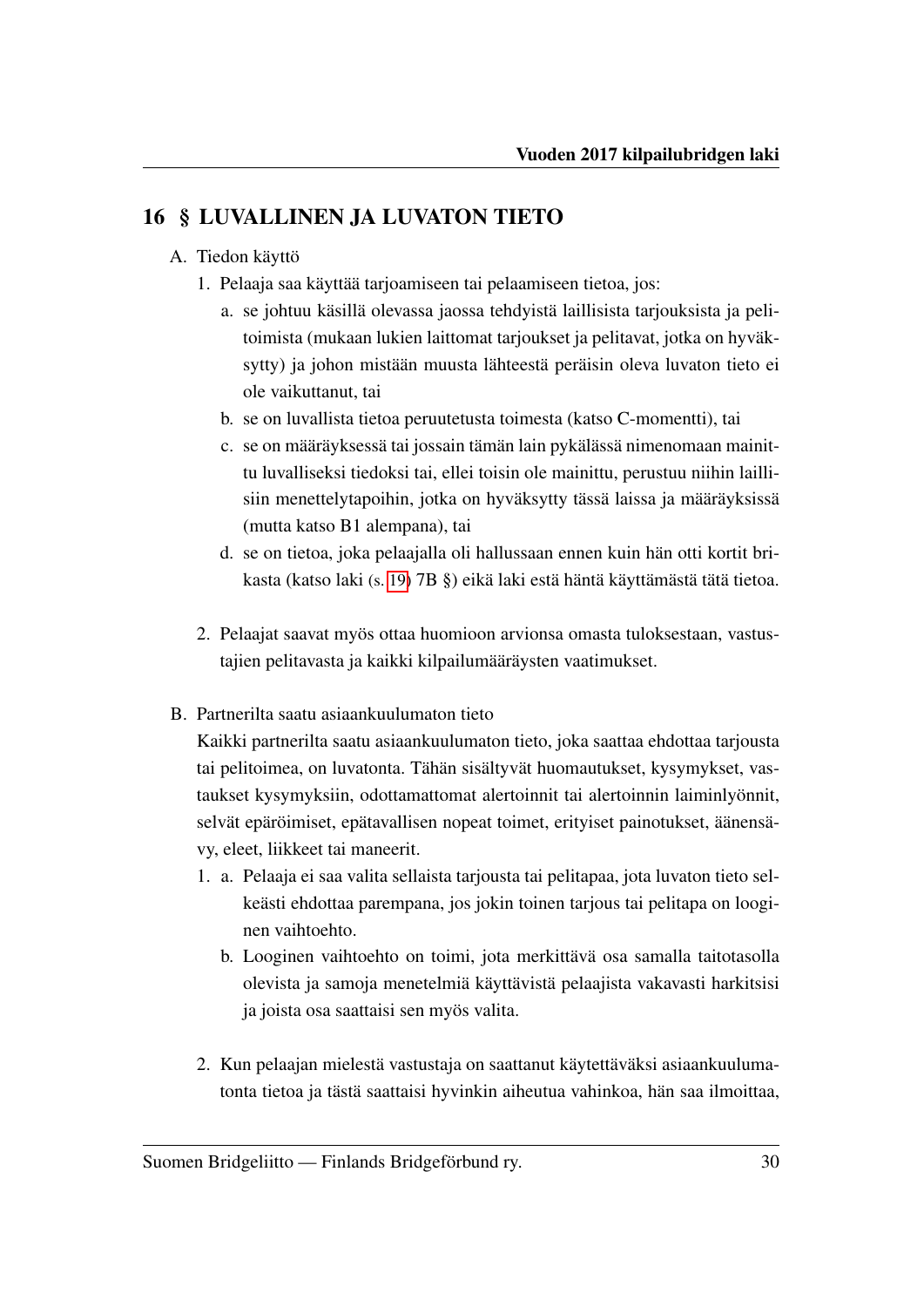elleivät Säännöistä Vastaavan Liiton määräykset sitä kiellä (ne voivat vaatia, että kilpailunjohtaja on kutsuttava), että hän varaa oikeuden kutsua kilpailunjohtajan myöhemmin (vastustajien pitäisi kutsua kilpailunjohtaja heti jos he kiistävät luvattoman tiedon välittymisen).

- 3. Kun pelaajalla on painava syy olettaa, että vastustaja on loogisista vaihtoehdoista valinnut toimen, jota asiaankuulumaton tieto on ehdottanut, hänen pi-täisi pelin päätyttyä kutsua kilpailunjohtaja<sup>[5](#page-33-3)</sup>. Kilpailunjohtajan pitää määrätä korjattu pistetulos (katso laki (s. [24\)](#page-26-2) 12C1 §), jos hän katsoo että rikkonut puoli on hyötynyt rikkomuksestaan.
- <span id="page-33-2"></span><span id="page-33-1"></span>C. Peruutetuista tarjouksista tai takaisin käteen otetuista korteista saatu tieto Kun tarjous tai pelaaminen on peruutettu laissa mainituin tavoin:
	- 1. Syyttömälle puolelle kaikki peruutetuista toimista saadut tiedot ovat laillisia, olipa kyseessä oman puolen tai vastustajien toimi.
	- 2. Rikkoneelle puolelle sekä omista että syyttömän puolen peruutetuista toimista saadut tiedot ovat luvattomia. Rikkoneen puolen pelaaja ei saa valita sellaista tarjousta tai pelitapaa, jota luvaton tieto selkeästi ehdottaa parempana, jos jokin toinen tarjous tai pelitapa on looginen vaihtoehto.
	- 3. Kilpailunjohtajan tulee määrätä korjattu pistetulos (laki (s. [24\)](#page-26-2) 12C1 §), jos hän katsoo että momentin C2 rikkominen on on vahingoittanut syytöntä puolta.
- <span id="page-33-0"></span>D. Muualta saatu asiaankuulumaton tieto
	- 1. Kun pelaaja vahingossa saa asiaankuulumatonta tietoa parhaillaan pelattavasta jaosta tai pelattavaksi tulevasta jaosta, kuten katsomalla väärää kättä, kuulemalla tarjouksia, tuloksia tai huomautuksia, näkemällä kortit jostain muusta pöydästä tai näkemällä omassa pöydässä toiselle pelaajalle kuuluvan kortin ennen tarjoamisen alkamista (katso myös laki (s. [26\)](#page-28-2) 13A §), asiasta tulisi heti ilmoittaa kilpailunjohtajalle, ja ilmoittajan tulisi mieluiten olla luvattoman tiedon saaja.

<span id="page-33-3"></span><sup>5.</sup> Kilpailunjohtajan kutsuminen aikaisemmin tai myöhemmin ei ole rikkomus.

Suomen Bridgeliitto — Finlands Bridgeförbund ry. 31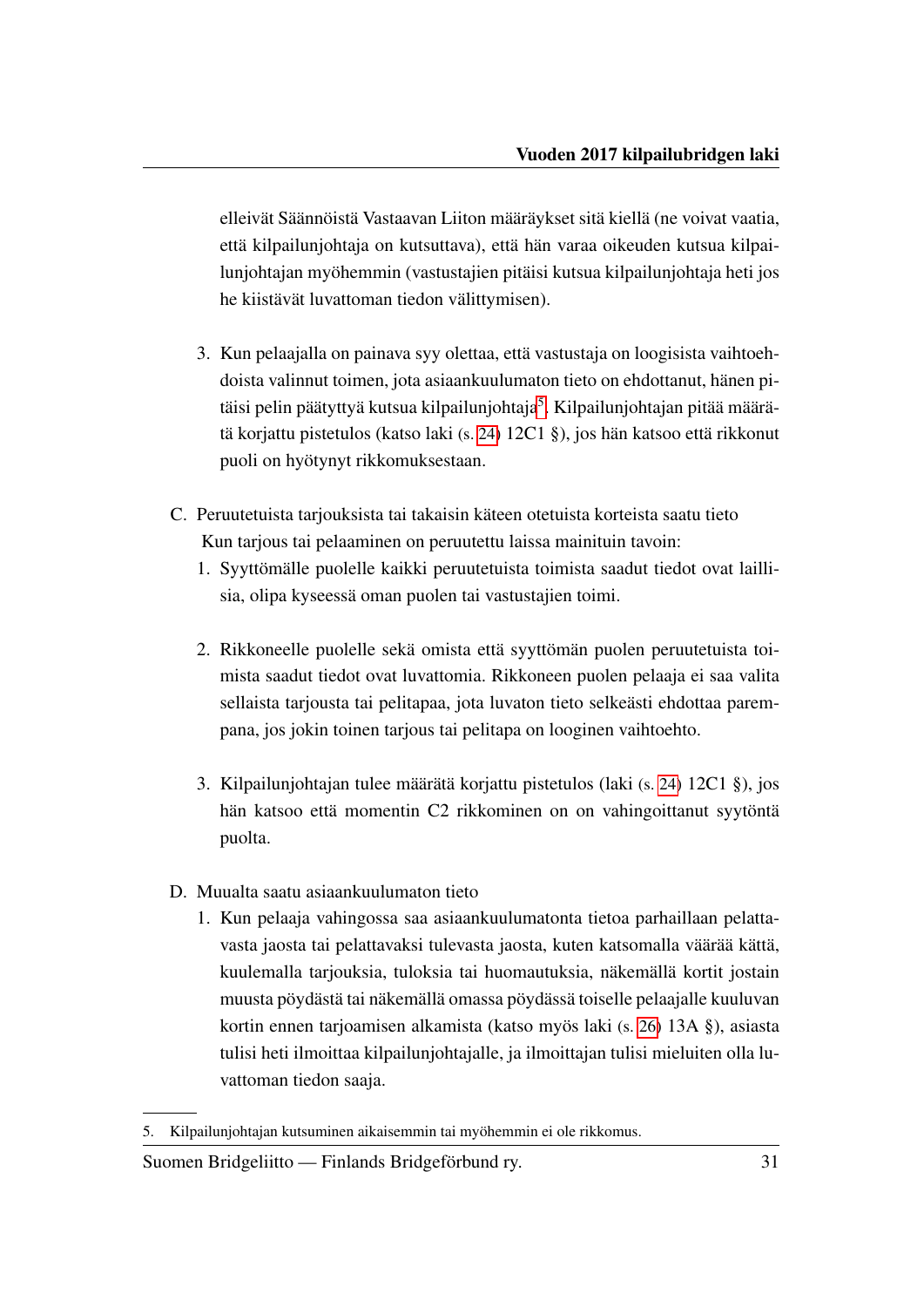- 2. Jos kilpailunjohtaja on sitä mieltä, että saatu tieto tulee todennäköisesti häiritsemään pelin normaalia kulkua hän voi, ennen kuin yhtään tarjousta on tehty:
	- a. muuttaa pelaajien paikkoja pöydässä siten, että jostain kädestä tietoa saanut pelaaja saa pelatakseen juuri tuon käden, mikäli vain kilpailun laatu ja laskentatapa tämän mahdollistaa,
	- b. määrätä brikka jaettavaksi uudelleen näille kilpailijoille, mikäli kilpailumuoto sallii menettelyn,
	- c. sallia jaon loppuun pelaamisen ollen valmiina määräämään korjatun pistetuloksen, jos hän katsoo, että asiaankuulumaton tieto on vaikuttanut tulokseen,
	- d. määrätä korjatun pistetuloksen (joukkuekilpailussa katso laki (s. [104\)](#page-106-2) 86B §).
- 3. Jos tuo asiaankuulumaton tieto on saatu ensimmäisen tarjouksen jälkeen ja ennen jaon pelaamisen päättymistä, kilpailunjohtaja toimii kuten edellä momenteissa D2c tai D2d.

# <span id="page-34-0"></span>17 § TARJOUSVAIHE

- <span id="page-34-1"></span>A. Tarjousvaihe alkaa Jaon tarjousvaihe alkaa puolelle, kun parin jompi kumpi pelaaja ottaa korttinsa brikasta.
- B. Ensimmäinen tarjous Pelaaja, joka brikassa on määrätty jakajaksi, tekee ensimmäisen tarjouksen.
- C. Jatkotarjoukset

Jakajan vasemmalla puolella istuva pelaaja tekee seuraavan tarjouksen, ja sen jälkeen kukin pelaaja vuorollaan tarjoaa myötäpäivään.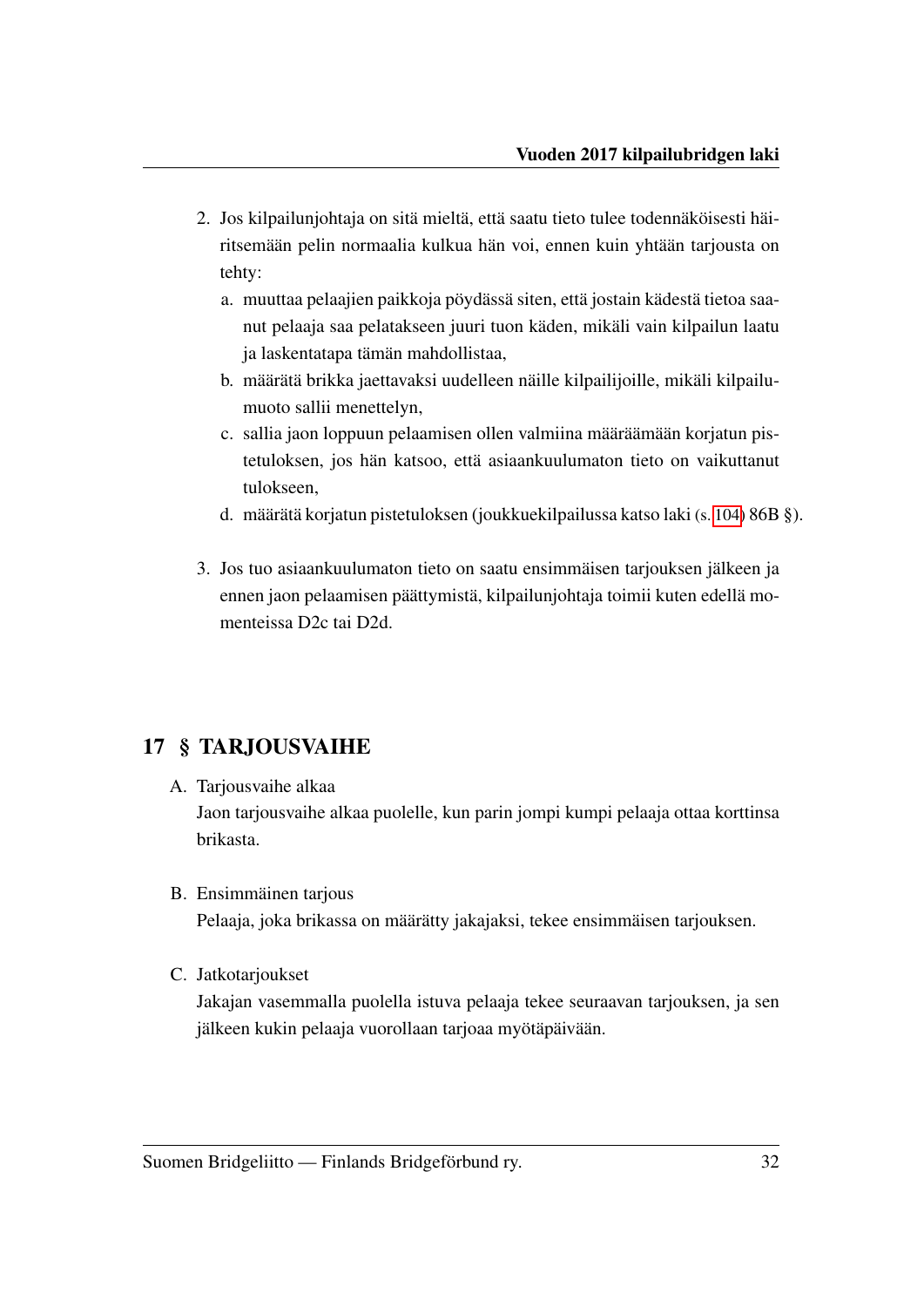- D. Tarjousvaiheen päättyminen
	- 1. Tarjousvaihe päättyy, kun tarjoussarjan päätyttyä laissa (s. [39\)](#page-41-3) 22A § mainituin tavoin kumpi tahansa puolustuspelaaja kääntää aloituskortin näkyviin. (Jos aloituskortti on pelattu väärästä kädestä katso laki (s. [70\)](#page-72-0) 54 §). Jakso tarjoussarjan päättymisen ja tarjousvaiheen päättymisen välillä on selvitysvaihe.
	- 2. Ellei kukaan pelaaja maalaa (katso laki (s. [39\)](#page-41-2) 22B §) tarjousvaihe päättyy, kun kaikki neljä kättä on palautettu brikkaan.
	- 3. Kun tarjousta on seurannut kolme passia, tarjoussarja ei pääty, jos joku näistä passeista tehtiin väärällä vuorolla vieden joltain pelaajalta tarjousoikeuden. Kun näin tapahtuu, tarjousvuoro palautetaan pelaajalle, joka menetti vuoronsa, kaikki seuranneet passit kumotaan ja tarjoussarja jatkuu normaalisti. Kumottuihin tarjouksiin sovelletaan lakia (s. [31\)](#page-33-2) 16C §. Jokainen väärällä vuorolla passannut pelaaja on rikkoja.

# <span id="page-35-0"></span>18 § MAALAUKSET

A. Oikea muoto

Maalaus ilmoittaa jonkin määrän pistetikkejä (tikit kuudesta ylöspäin), yhdestä seitsemään ja jonkin pelin vaihtoehdoista (Passi, kahdennus ja vastakahdennus ovat tarjouksia, mutta eivät maalauksia).

B. Maalauksen ylittäminen

Maalaus ylittää edellisen maalauksen, jos se ilmoittaa joko saman määrän pistetikkejä pelin korkeammassa vaihtoehdossa tai suuremman pistetikkimäärän missä tahansa vaihtoehdossa.

C. Riittävä maalaus

Maalaus joka ylittää viimeksi tehdyn edeltäneen maalauksen on riittävä.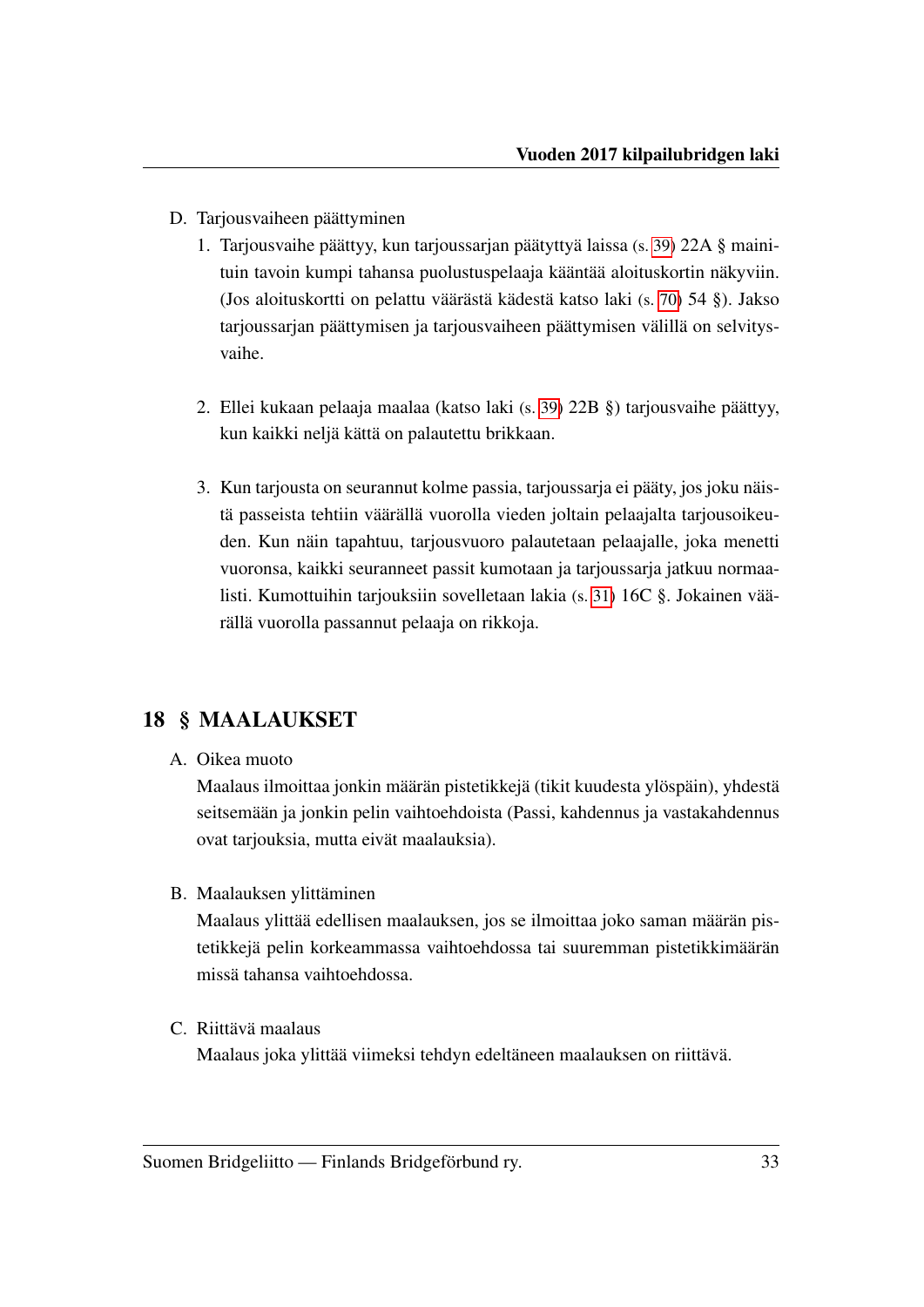D. Riittämätön maalaus

Maalaus, joka ei ylitä viimeksi tehtyä edeltänyttä maalausta on riittämätön. Riittämättömän maalauksen tekeminen on rikkomus (rikkomuksen oikaisu katso laki (s. [42\)](#page-44-0) 27 §).

- E. Pelin vaihtoehtojen arvoaste Pelin vaihtoehdot alenevassa järjestyksessä ovat : sangi, pata, hertta, ruutu, risti.
- F. Erilaiset menetelmät Säännöistä Vastaava Liitto voi hyväksyä erilaisia menetelmiä tarjousten tekemiseksi.

#### <span id="page-36-0"></span>19 § KAHDENNUKSET JA VASTAKAHDENNUKSET

- <span id="page-36-1"></span>A. Kahdennukset
	- 1. Pelaaja saa kahdentaa vain edeltäneen maalauksen ja vain siinä tapauksessa, että sen on tehnyt vastustaja eikä välillä ole tehty muita tarjouksia kuin passi.
	- 2. Kahdentaessaan pelaaja ei saisi mainita pistetikkien lukumäärää eikä pelin vaihtoehtoa. Ainoa oikea muoto on "Kahdennan".
	- 3. Jos pelaaja kahdentaessaan mainitsee väärin maalauksen tai pistetikkien lukumäärän tai pelin vaihtoehdon, hänen katsotaan kahdentaneen tehdyn maalauksen. (laki (s. [30\)](#page-32-0) 16 § — Luvaton tieto — voi soveltua.)
- <span id="page-36-2"></span>B. Vastakahdennukset
	- 1. Pelaaja saa vastakahdentaa vain edeltäneen kahdennuksen ja vain siinä tapauksessa, että sen on tehnyt vastustaja eikä välillä ole tehty muita tarjouksia kuin passi.
	- 2. Vastakahdentaessaan pelaaja ei saisi mainita pistetikkien lukumäärää eikä pelin vaihtoehtoa. Ainoa oikea muoto on "Vastakahdennan".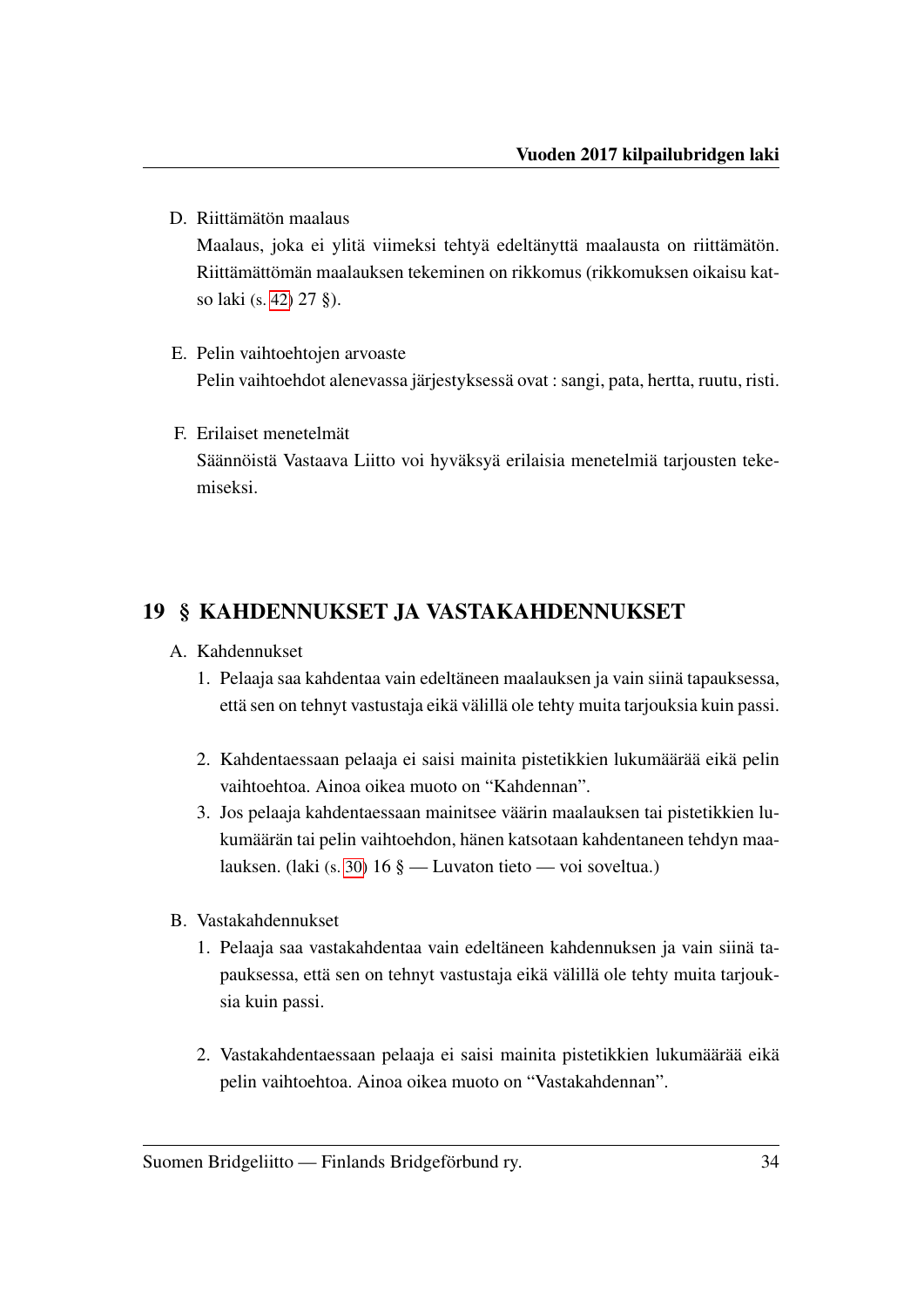- 3. Jos pelaaja vastakahdentaessaan mainitsee väärin kahdennetun maalauksen tai pistetikkien lukumäärän tai pelin vaihtoehdon, hänen katsotaan vastakahdentaneen tehdyn maalauksen. (laki (s. [30\)](#page-32-0) 16 § — Luvaton tieto — voi soveltua.)
- C. Kahdennuksen tai vastakahdennuksen ylittäminen Seuraava laillinen maalaus ylittää jokaisen kahdennuksen tai vastakahdennuksen.
- <span id="page-37-1"></span>D. Kahdennetun tai vastakahdennetun sitoumuksen pisteet Jos kahdennettua tai vastakahdennettua sitoumusta ei ylitä laillinen maalaus, tulospisteet korottuvat lain (s. [94\)](#page-96-0) 77 § mukaan.

### <span id="page-37-2"></span>20 § TARJOUSTEN KERTAAMINEN JA SELITTÄMINEN

- A. Tarjous, jota ei tunnistettu Pelaaja voi heti vaatia selvitystä, jos hän on epävarma, mikä tarjous on tehty.
- B. Tarjousten kertaaminen tarjousvaiheen aikana

Tarjousvaiheen aikana pelaajalla on omalla vuorollaan oikeus saada kaikki edeltäneet tarjoukset toistettaviksi, paitsi milloin hänen lain mukaan on passattava. Alertit pitäisi sisällyttää mukaan kertaukseen. Pelaaja ei saa pyytää edeltäneiden tarjousten osittaista kertaamista eikä hän saa keskeyttää kertaamista ennen aikojaan.

- C. Tarjousten kertaaminen loppupassin jälkeen
	- 1. Loppupassin jälkeen kummallakin puolustuspelaajalla on oikeus kysyä, onko hänen aloitusvuoronsa (katso lait (s. [63\)](#page-65-0) 47E § ja (s. [55\)](#page-57-0) 41 §).
	- 2. Pelinviejä<sup>[6](#page-37-0)</sup> ja kumpikin puolustuspelaaja saa ensimmäisellä pelivuorollaan vaatia kaikki edeltäneet tarjoukset toistettaviksi. (Katso lait (s. [55\)](#page-57-1) 41B § ja

<span id="page-37-0"></span><sup>6.</sup> Pelinviejän ensimmäinen pelivuoro on lepääjän korteista, paitsi kun aloituslähtö väärällä vuorolla on hyväksytty.

Suomen Bridgeliitto — Finlands Bridgeförbund ry. 35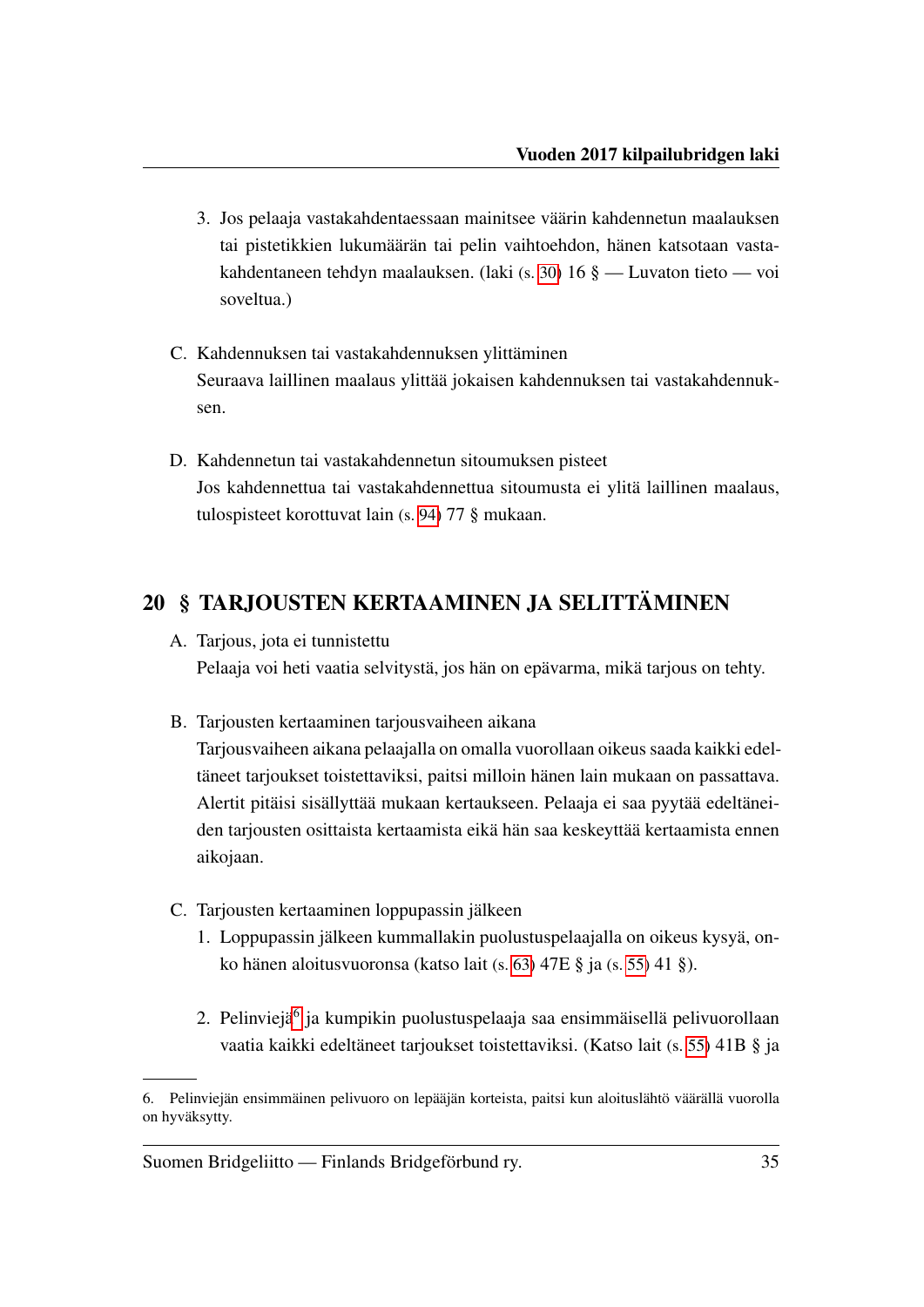(s. [55\)](#page-57-2) 41C §). Samoin kuin edellä B-momentissa pelaaja ei saa pyytää vain osittaista toistamista tai keskeyttää toistamista.

D. Kuka saa kerrata tarjoussarjan

Tarjousten toistamispyyntöön saa vastata vain vastapuolen pelaaja.

- E. Tarjousten kertaamisessa tehdyn virheen oikaisu Kaikki pelaajat, myös lepääjä ja lain mukaan passaamaan määrätty pelaaja ovat vastuussa siitä, että toistamisessa tapahtuneet virheet heti oikaistaan (katso laki (s. [24\)](#page-26-0) 12C1 §, kun oikaisematta jäänyt kertaaminen aiheuttaa vahinkoa).
- <span id="page-38-2"></span><span id="page-38-1"></span>F. Tarjousten selittäminen
	- 1. Tarjoussarjan aikana ja ennen loppupassia jokainen pelaaja saa vain omalla  $tariousvuorollaan<sup>7</sup> pyytää selitystä vastustajien tarjouksista. Hän on oikeu-$  $tariousvuorollaan<sup>7</sup> pyytää selitystä vastustajien tarjouksista. Hän on oikeu-$  $tariousvuorollaan<sup>7</sup> pyytää selitystä vastustajien tarjouksista. Hän on oikeu$ tettu saamaan tiedon sekä tehdyistä tarjouksista että sopivista vaihtoehtoisista tarjouksista, joita ei tehty, ja päätelmistä kun valinta on tehty partnerien keskeisten sopimusten perusteella. Ellei kilpailunjohtaja toisin määrää, vastauksen antaa tarjouksen tehneen pelaajan partneri. Kysymyksen tehneen pelaajan partneri ei saa esittää täydentävää kysymystä ennen kuin on hänen tarjous- tai pelivuoronsa. Laki (s. [30\)](#page-32-0) 16 § voi soveltua, ja Säännöistä Vastaava Liitto voi vahvistaa ohjeet kirjoitettujen kysymysten esittämiseen.
	- 2. Loppupassin jälkeen ja koko pelivaiheen ajan kumpikin puolustuspelaaja omalla pelivuorollaan saa pyytää vastustajien tarjoussarjan selitystä. Omalla pelivuorollaan joko omasta kädestä tai lepääjän korteista pelinviejä saa pyytää selitystä puolustuspelaajan tarjouksesta tai pelaamista koskevista sopimuksista. Sen pelaajan partnerin, jonka toimi selitetään, pitäisi antaa selitys ja samoin perustein kun edellä 1-kohdassa.
	- 3. Edellä 1- ja 2-kohdissa pelaaja voi esittää kysymyksen yksittäisestä tarjouksesta, mutta laki (s. [30\)](#page-32-1) 16B1 § voi soveltua.

#### Suomen Bridgeliitto — Finlands Bridgeförbund ry. 36

<span id="page-38-3"></span><span id="page-38-0"></span><sup>7.</sup> Ellei pelaajaa ole lain mukaan velvoitettu passaamaan.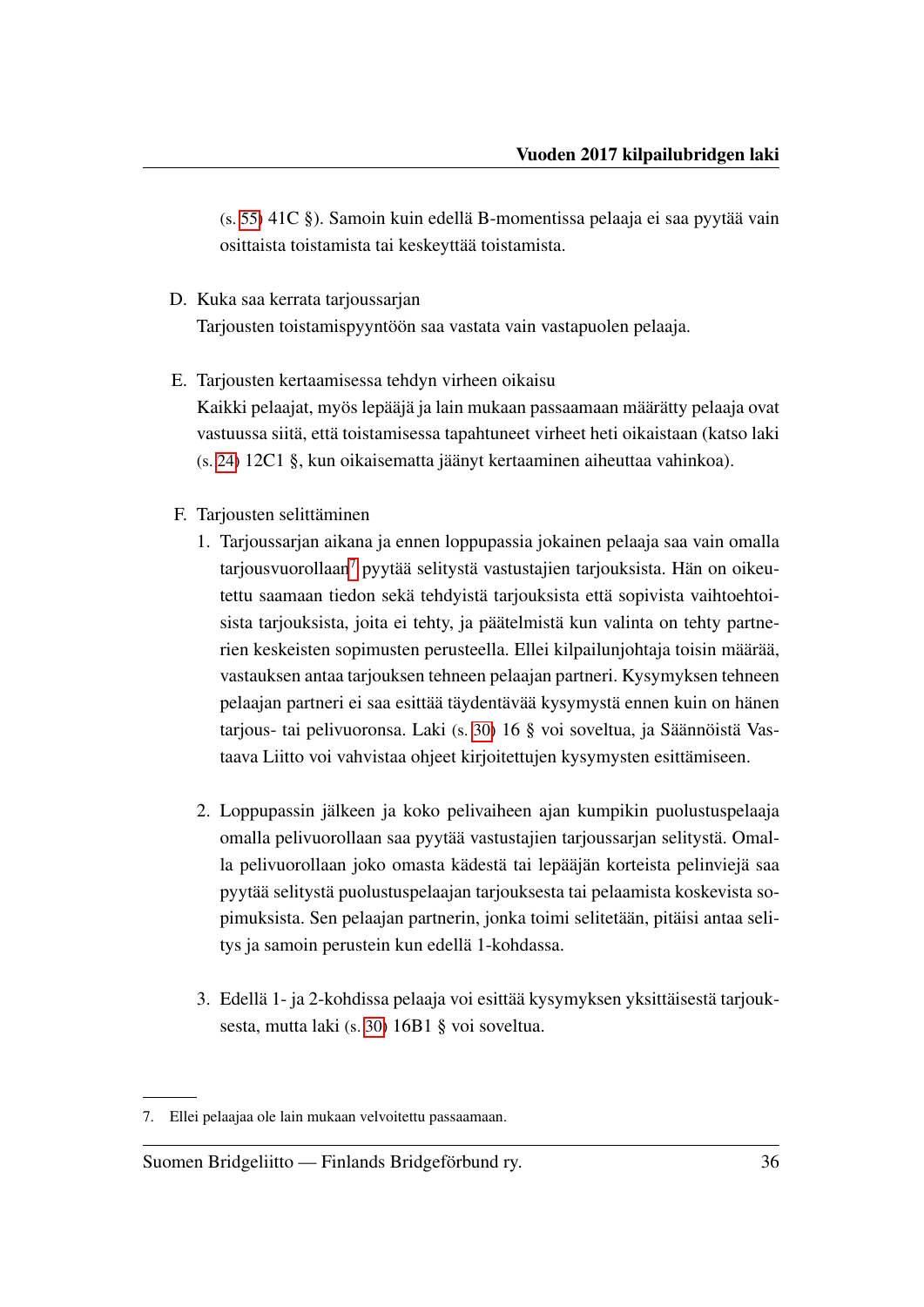- 4. a. Jos pelaaja tarjoussarjan aikana huomaa, että hänen oma selityksensä oli erheellinen tai epätäydellinen, hänen on kutsuttava kilpailunjohtaja ennen selvitysvaiheen päättymistä ja korjattava erheellinen selityksensä. Pelaaja voi kutsua kilpailunjohtajan aiemminkin mutta hänellä ei ole velvollisuutta tehdä niin. (Oikaisusta pelivaiheenaikana katso laki (s. [92\)](#page-94-0)  $75B2\tilde{\S}$ .)
	- b. Kun kilpailunjohtaja on kusuttu paikalle, hän soveltaa lakia (s. [38\)](#page-40-0) 21B § tai (s. [54\)](#page-56-0) 40B3 §.
- 5. a. Pelaaja, jonka partneri on antanut erheellisen selityksen, ei saa oikaista erehdystä tarjoussarjan aikana eikä hän saa millään tavoin osoittaa, että erehdys on tapahtunut. "Erheellinen selitys" tässä sisältää alertin laiminlyömisen tai kilpailumääräysten edellyttämän ilmoituksen laiminlyönnin, tai alertoimisen (tai ilmoituksen teon), jollaista säännöt eivät vaadi.
	- b. Pelaajan on kutsuttava kilpailunjohtaja ja ilmoitettava vastustajilleen, että hänen käsityksensä mukaan partnerin selitys oli erheellinen (katso laki (s. [92\)](#page-94-1) 75B §), mutta vasta ensimmäisessä laillisessa tilaisuudessa, joka on
		- (i) puolustuspelaajalle pelin päätyttyä.
		- (ii) pelinviejälle ja lepääjälle tarjoussarjan päätyttyä loppupassiin.
- 6. Jos kilpailunjohtajan mielestä pelaaja on perustanut pelitoimensa vastustajan hänelle antamaan väärään tietoon, katso lait (s. [38\)](#page-40-1) 21 § ja (s. [63\)](#page-65-0) 47E §.
- G. Väärä menettelytapa
	- 1. Pelaaja ei saa esittää kysymystä pelkästään partneria hyödyttääkseen.
	- 2. Pelaaja ei saa esittää kysymystä, jos hänen ainoa pyrkimyksensä on saada vastustajalta virheellinen selitys.
	- 3. Pelaaja ei saa katsoa omaa konventiokorttiaan tai muistiinpanojaan tarjousvaiheen eikä pelaamisen aikana lukuunottamatta Säännöistä Vastaavan Lii-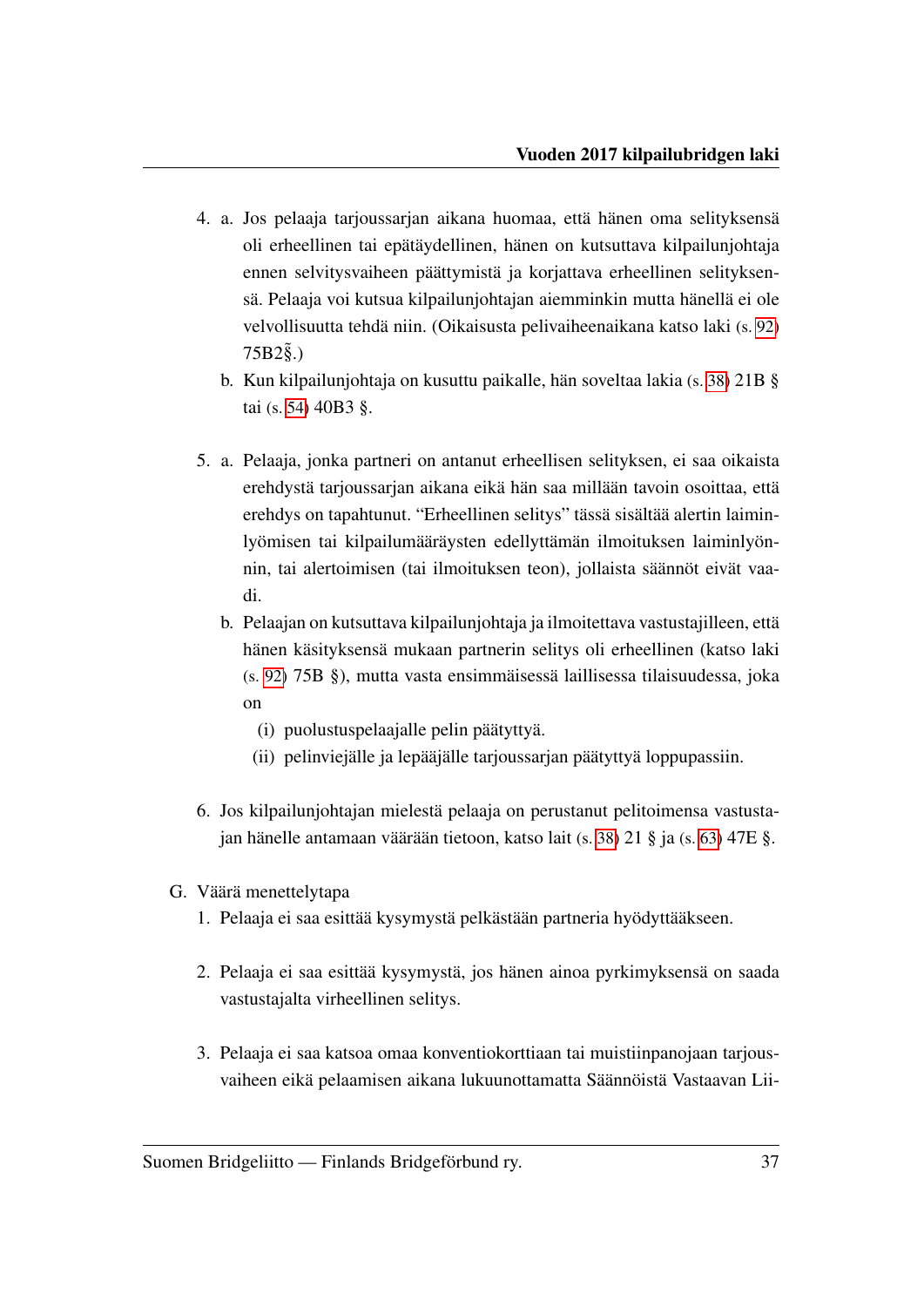ton sallimia tilanteita (mutta katso laki (s. [53\)](#page-55-0) 40B2b §).[∗](#page-40-2)

#### <span id="page-40-1"></span>21 § VÄÄRÄ TIETO

- A. Väärinkäsitykseen perustuva tarjous tai pelitapa Pelaaja, jonka tarjous perustuu hänen omaan väärinkäsitykseensä, ei ole oikeutettu oikaisuun eikä hyvitykseen.
- <span id="page-40-0"></span>B. Vastustajan antamaan väärään tietoon perustuva tarjous
	- 1. a. Tarjousvaiheen päättymiseen saakka (katso laki (s. [33\)](#page-35-0) 17D §) ja edellyttäen ettei hänen partnerinsa ole sen jälkeen tarjonnut, pelaaja saa muuttaa tarjouksensa ilman oikaisutoimia hänen puolelleen, kun kilpailunjohtajan käsityksen mukaan vastapuolen pelaajan antama väärä tieto olisi hyvin voinut vaikuttaa päätökseen tehdä tietty tarjous. Laiminlyönti alertoida viivytyksettä katsotaan vääräksi tiedoksi, jos Säännöistä Vastaavan Liiton määräykset vaativat alertointia.
		- b. Kilpailunjohtajan on oletettava, että selitys on ollut väärä eikä niinkään että tarjouksessa olisi erehdytty, ellei muuta näyttöä ole.
	- 2. Kun pelaaja muuttaa tarjoustaan väärän tiedon takia (kuten 1-kohdassa edellä), hänen VPV saa vuorollaan muuttaa minkä tahansa sen jälkeen tekemänsä tarjouksen ilman oikaisua, ellei jaon päätyttyä kilpailunjohtajan mielestä tämän peruutettu tarjous ole välittänyt sellaista tietoa, joka vahingoittaa syytöntä puolta, jolloin laki (s. [31\)](#page-33-0) 16C § soveltuu.
	- 3. Kun on liian myöhäistä muuttaa tarjousta ja kun kilpailunjohtajan mielestä rikkonut puoli sai epäsäännöllisyydestä etua, hän määrää korjatun pistetuloksen.

<span id="page-40-2"></span><sup>∗</sup>. SBL:n systeemipolitiikka määrittelee tilanteet, jolloin pelaaja saa katsoa omaa konventiokorttiaan tai muistiinpanojaan tarjous- ja pelivaiheen aikana.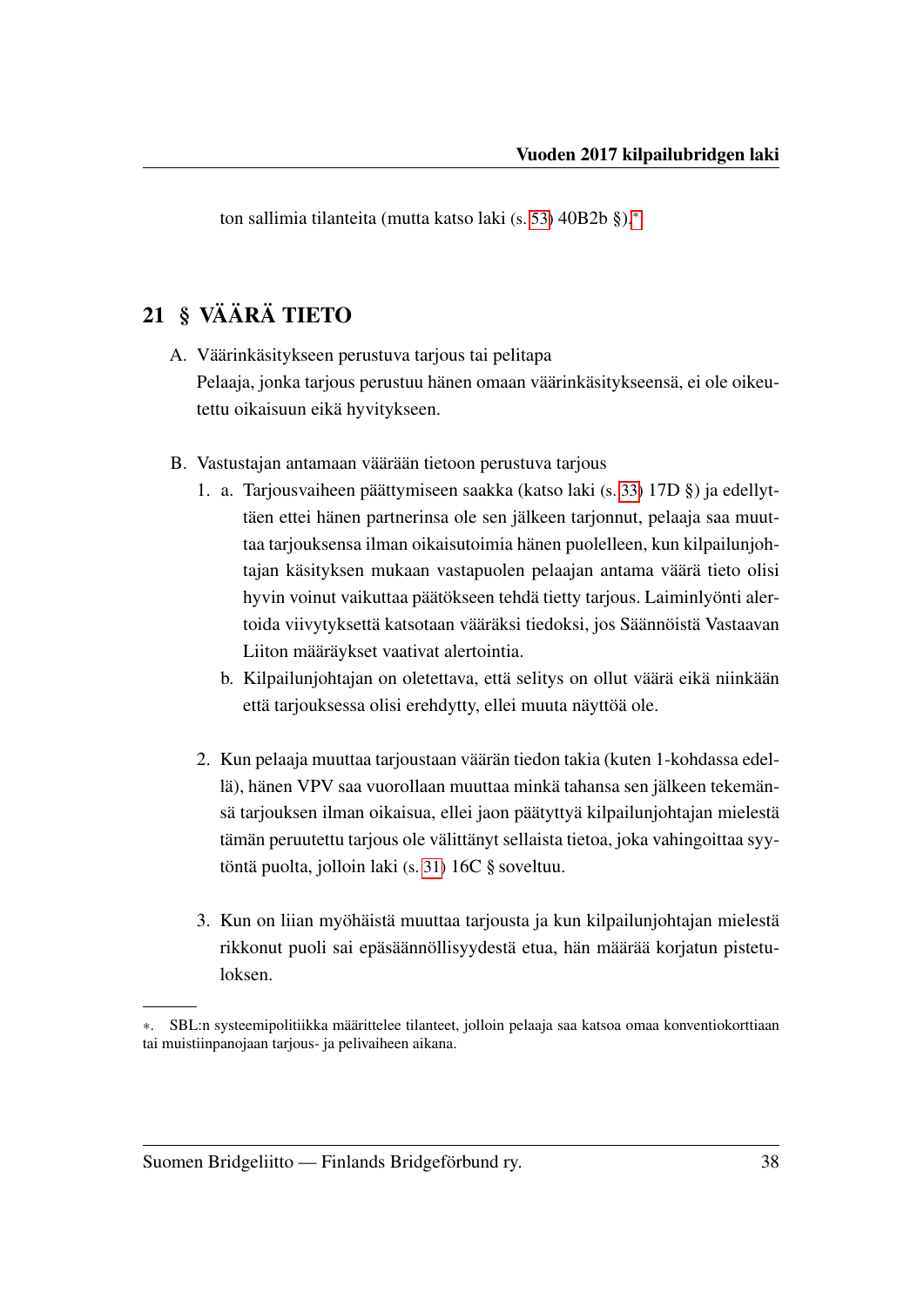## 22 § TARJOUSSARJAN PÄÄTTYMINEN

Tarjoussarja päättyy:

- A. Kun yksi tai useampi pelaaja on maalannut ja viimeistä maalausta seuraa vuorojärjestyksessä kolme passia. Viimeisimmästä maalauksesta tulee loppusitoumus (mutta katso laki (s. [35\)](#page-37-1) 19D §).
- B. Kun kaikki neljä pelaajaa passaavat (mutta katso laki (s. [41\)](#page-43-0) 25 §). Kädet palautetaan brikkaan pelaamatta. Uudelleen jakaminen on kielletty.

#### 23 § VASTAAVA TARJOUS

#### <span id="page-41-0"></span>A. Määritelmä

Peruutetun tarjouksen korvaava tarjous on vastaava tarjous, jos

- 1. sillä on sama tai samankaltainen merkitys kuin peruutetulla tarjouksella, tai
- 2. se määrittää joukon mahdollisia merkityksiä, jotka sisältyvät peruutetun tarjouksen merkitykseen, tai
- 3. sillä on sama tarkoitus (esim. kysely tai reletarjous) kuin peruutetulla tarjouksella.
- B. Ei oikaisua

Kun tarjous on kumottu (lain (s. [45\)](#page-47-0) 29B § mukaisesti) ja rikkoja päättää omalla tarjousvuorollaan korjata epäsäännöllisyyden korvaavalla tarjouksella, niin sekä tarjoussarja että pelaaminen jatkuvat ilman muuta oikaisua. Laki (s. [31\)](#page-33-1) 16C2 § ei ole voimassa, mutta katso C-momentti alla.

<span id="page-41-1"></span>C. Syytön puoli kärsii vahinkoa

Kun kilpailunjohtaja arvioi, että vastaavan tarjouksen käyttämisen (katso lait (s. [43\)](#page-45-0) 27B1b §, (s. [46\)](#page-48-0) 30B1b(i) §, (s. [46\)](#page-48-1) 31A2a § ja (s. [48\)](#page-50-0) 32A2a §) seurauksena pelin lopputulos voisi olla eri kuin ilman rikkomuksen tuomaa apua ja kun syytön puoli on kärsinyt vahinkoa, hänen on määrättävä korjattu pistetulos (katso laki (s. [24\)](#page-26-1) 12C1b §).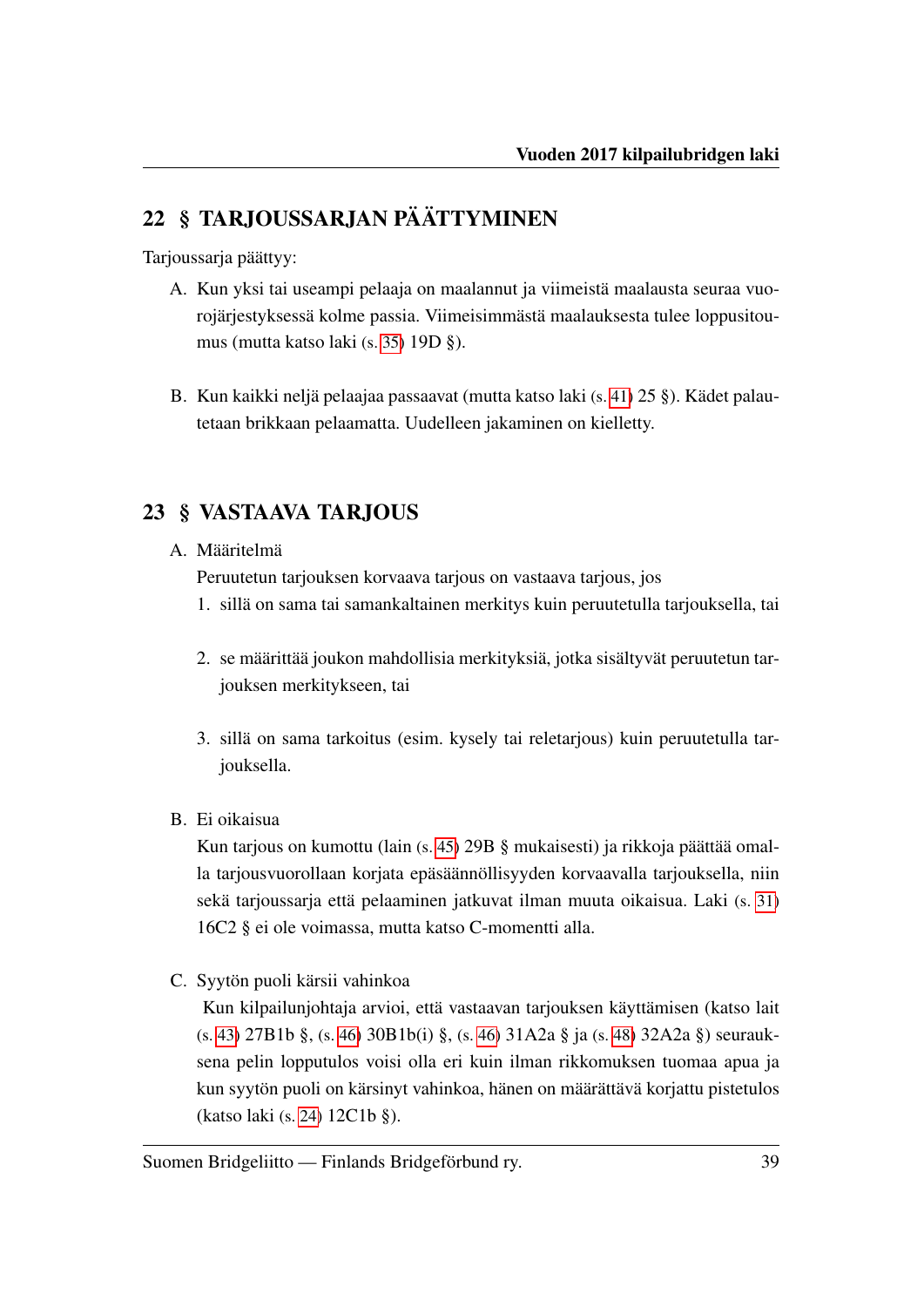# 24 § TARJOAMISEN AIKANA PALJASTUNUT TAI PELATTU **KORTTI**

Kun kilpailunjohtaja katsoo, että tarjoamisen aikana pelaajan omasta erehdyksestä yksi tai useampi tämän pelaajan kortti oli siten, että hänen partnerinsa saattoi nähdä kortin kuvapuolen, kilpailunjohtajan tulee vaatia, että jokainen sellainen kortti asetetaan pöydälle kuvapuoli ylöspäin tarjoamisen päättymiseen saakka. Näin paljastuneista korteista saatu tieto on luvallista syyttömälle puolelle, mutta luvatonta rikkoneelle puolelle (katso laki (s. [31\)](#page-33-0) 16C §).

A. Pikkukortti, jota ei ole ennenaikaisesti pelattu Jos kyseessä on yksi ainoa kortti, joka on arvoltaan alempi kuin arvokortti, eikä sitä ole ennenaikaisesti pelattu, niin muuta oikaisua ei tule (mutta katso E-

momentti alla).

- B. Yksi ainoa arvokortti tai ennenaikaisesti pelattu kortti Jos kyseessä on yksi ainoa arvokortti tai mikä tahansa kortti, joka on ennenaikaisesti pelattu, rikkojan partnerin on passattava seuraavalla tarjousvuorollaan (katso (s. [88\)](#page-90-0) 72C §, kun passi vahingoittaa syytöntä puolta).
- C. Kaksi tai useampia paljastuneita kortteja Jos kaksi tai useampia kortteja tällä tavoin paljastuu, rikkojan partnerin on passattava seuraavalla tarjousvuorollaan (katso laki (s. [88\)](#page-90-0) 72C §, kun passi vahingoittaa syytöntä puolta).
- D. Pelinviejän puoli

Jos rikkojasta tulee pelinviejä tai lepääjä, kortit palautetaan hänen käteensä.

E. Puolustajat

Jos tarjoussarjan päätyttyä rikkojasta tulee puolustuspelaaja, niin jokaisesta paljastuneesta kortista tulee rangaistuskortti (katso lait (s. [65\)](#page-67-0) 50 § ja (s. [67\)](#page-69-0) 51 §).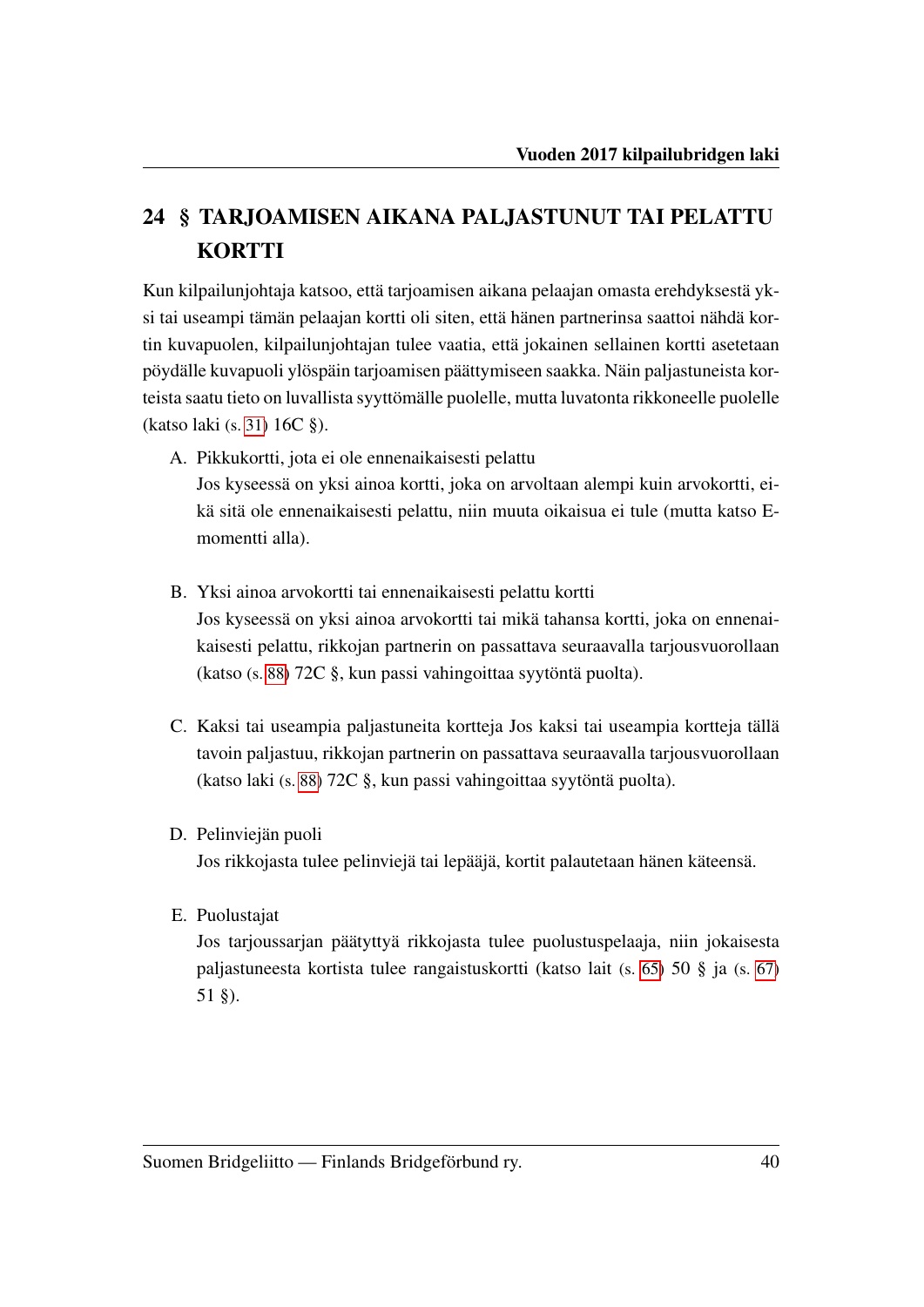# <span id="page-43-0"></span>25 § LAILLINEN JA LAITON TARJOUKSEN MUUTTAMINEN

- A. Tahattomasti tehty tarjous
	- 1. Mikäli pelaaja huomaa, ettei hän ole tehnyt sitä tarjousta, jonka on tarkoittanut tarjota, hän saa korjata tahattomasti tekemänsä tarjouksen tarkoittamakseen ellei hänen partnerinsa ole tarjonnut. Jälkimmäinen (tarkoitettu tarjous) jää voimaan ja siihen sovelletaan asianomaista lain kohtaa.
	- 2. Jos pelaajan alkuperäinen tarkoitus oli tarjota valittu tai ääneen lausuttu tarjous, se jää voimaan. Tarjouksen muuttaminen voidaan hyväksyä mekaanisen virheen tai lapsuksesta ääneen lausuttaessa, mutta ei keskittymisen herpaantumisesta johtuvasta toimesta.
	- 3. Jos A1-momentin ehdot täyttyvät, pelaaja saa korjata tahattomasti tekemänsä tarjouksen riippumatta siitä, miten hän on tullut tietoiseksi virheestään.
	- 4. Tarjousta ei saa korjata, jos partneri on sen jälkeen tarjonnut.
	- 5. Jos tarjoussarja päättyy ennen kuin olisi tullut partnerin vuoro tarjota, korjausta ei saa tehdä sen jälkeen kun tarjousvaihe on päättynyt (katso laki (s. [33\)](#page-35-0) 17D §).
	- 6. Jos tarjouksen korvaaminen sallitaan, VPV saa peruuttaa minkä tahansa tarjouksen, minkä hän on tehnyt korvatun tarjouksen jälkeen. Peruutetun tarjouksen välittämä tieto on luvallista hänen puolelleen ja luvatonta vastustajille.
- B. Tarkoitettu tarjous
	- 1. Rikkojan VPV voi hyväksyä korvaavan tarjouksen, vaikka A-momentti ei muuttamista sallisi. (Se hyväksytään, jos VPV tarkoituksella tarjoaa sen jälkeen.) Ensimmäinen tarjous on silloin peruutettu. Toinen tarjous jää voimaan ja tarjoussarja jatkuu (Lakia (s. [42\)](#page-44-1) 26 § voidaan soveltaa).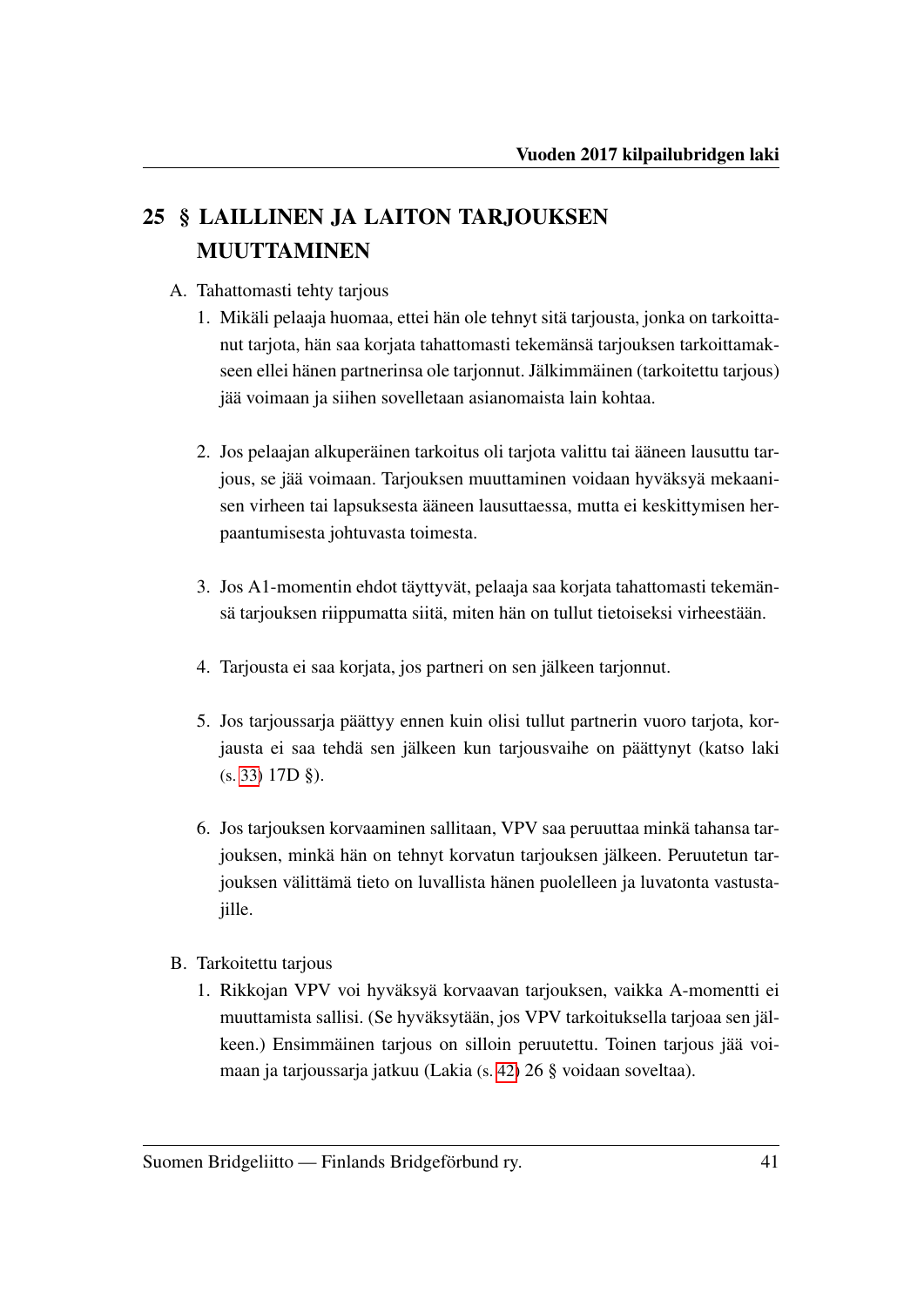- 2. Edellä B1-kohta poislukien korjaus, jota A-momentti ei salli, kumotaan. Alkuperäinen tarjous jää voimaan ja tarjoussarja jatkuu(lakia (s. [42\)](#page-44-1) 26 § voidaan soveltaa).
- 3. Jokaiseen peruutettuun tai kumottuun tarjoukseen sovelletaan lakia (s. [31\)](#page-33-0) 16C §.

# <span id="page-44-1"></span>26 § TARJOUKSEN PERUUTTAMISESTA JOHTUVAT LÄHTÖKORTTIRAJOITUKSET

A. Ei lähtökorttirajoituksia

Kun rikkoneen pelaajan tarjous on peruutettu ja korvattu vastaavalla tarjouksella (katso laki (s. [39\)](#page-41-0) 23A §) ja rikkojasta tulee puolustuspelaaja, niin hänen puolelleen ei kohdistu lähtökorttirajoituksia. Laki (s. [31\)](#page-33-0) 16C § ei ole voimassa, mutta katso laki (s. [39\)](#page-41-1) 23C §.

<span id="page-44-2"></span>B. Lähtökorttirajoitukset

Kun rikkoneen pelaajan tarjous on peruutettu ja sitä ei ole korvattu vastaavalla tarjouksella ja rikkojasta tulee puolustuspelaaja, tällöin pelinviejä voi rikkojan partnerin ensimmäisellä lähtövuorolla (joka voi olla aloituskortti) kieltää rikkojan partneria lähtemästä jotain (tiettyä) väriä, jota rikkoja ei ole maininnut laillisessa tarjoussarjassa. Kielto on voimassa niin kauan kuin lähtövuoro säilyy rikkojan partnerilla.

## <span id="page-44-0"></span>27 § RIITTÄMÄTÖN MAALAUS

- A. Riittämättömän maalauksen hyväksyminen
	- 1. Riittämätön maalaus voidaan hyväksyä (jolloin sitä käsitellään laillisena) rikkojan VPV:n valinnan mukaan. Tarjous on hyväksytty, jos tämä tarjoaa.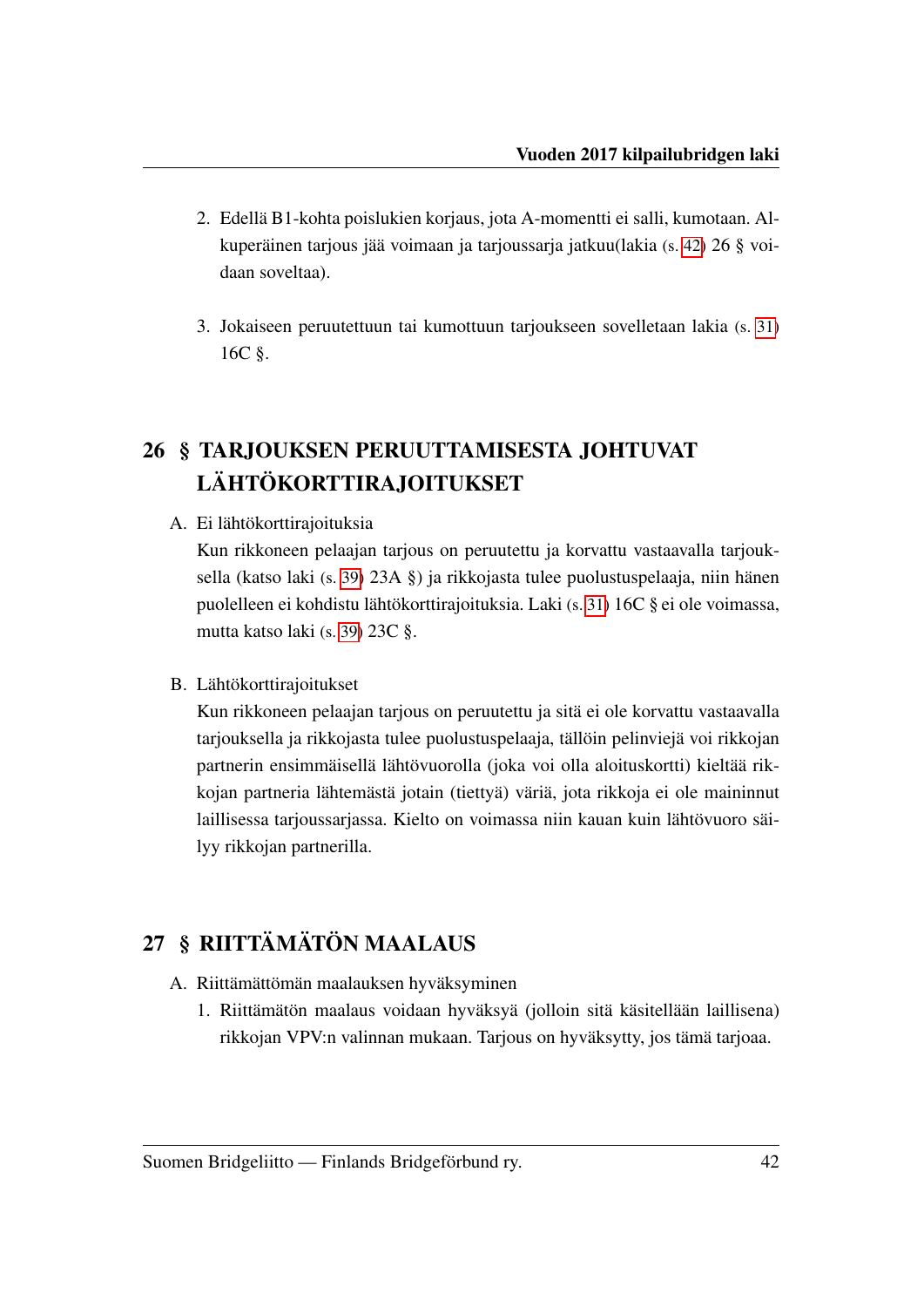- 2. Jos pelaaja tekee riittämättömän maalauksen väärällä vuorolla, sovelletaan lakia (s. [46\)](#page-48-2) 31 §.
- B. Riittämätöntä maalausta ei hyväksytä

Jos oikealla vuorolla tehtyä riittämätöntä maalausta ei hyväksytä (katso A-momentti), se on korvattava laillisella tarjouksella (mutta katso kohta 3 alempana). Siinä tapauksessa:

- <span id="page-45-0"></span>1. a. Jos riittämätön maalaus korvataan alimmalla riittävällä maalauksella, joka määrittää saman pelin vaihtoehdon jonka riittämätön maalaus määritti, niin tarjoaminen jatkuu ilman muita oikaisutoimenpiteitä. Lakeja (s. [42\)](#page-44-2) 26B § ja (s. [31\)](#page-33-0) 16C § ei sovelleta, mutta katso D-momentti alempana.
	- b. Jos riittämätön maalaus korvataan, poislukien a-kohdan tapaukset edellä, vastaavalla tarjouksella (katso laki (s. [39\)](#page-41-1) 23C §), niin tarjoaminen jatkuu ilman muita oikaisutoimenpiteitä. Lakia (s. [31\)](#page-33-0) 16C § ei sovelleta, mutta katso D-momentti alempana.
- 2. Jos riittämätön maalaus korvataan, poislukien B1-momentin tapaukset edellä, jollain muulla riittävällä maalauksella tai passilla, rikkojan partnerin on passattava aina kun on hänen vuoronsa tarjota. Lain (s. [42\)](#page-44-2) 26B § mukaisia lähtökorttirajoituksia voidaan soveltaa ja katso myös lakia (s. [88\)](#page-90-0) 72C §.
- 3. Jos rikkoja, poislukien B1b-momentin tapaukset edellä, yrittää korvata riittämättömän maalauksensa kahdennuksella tai vastakahdennuksella, yritys kumotaan. Rikkojan tulee korvata tarjous edellä olevien kohtien sallimalla tavalla ja hänen partnerinsa on passattava aina kun on hänen vuoronsa tarjota. Lain (s. [42\)](#page-44-2) 26B § mukaisia lähtökorttirajoituksia voidaan soveltaa, ja katso myös laki(s. [88\)](#page-90-0) 72C §.
- 4. Jos rikkoja yrittää korvata riittämättömän maalauksensa toisella riittämättömällä maalauksella, kilpailunjohtaja tuomitsee kuten kohdassa 3 ellei VPV hyväksy riittämätöntä maalausta kuten A1-momentti sallii.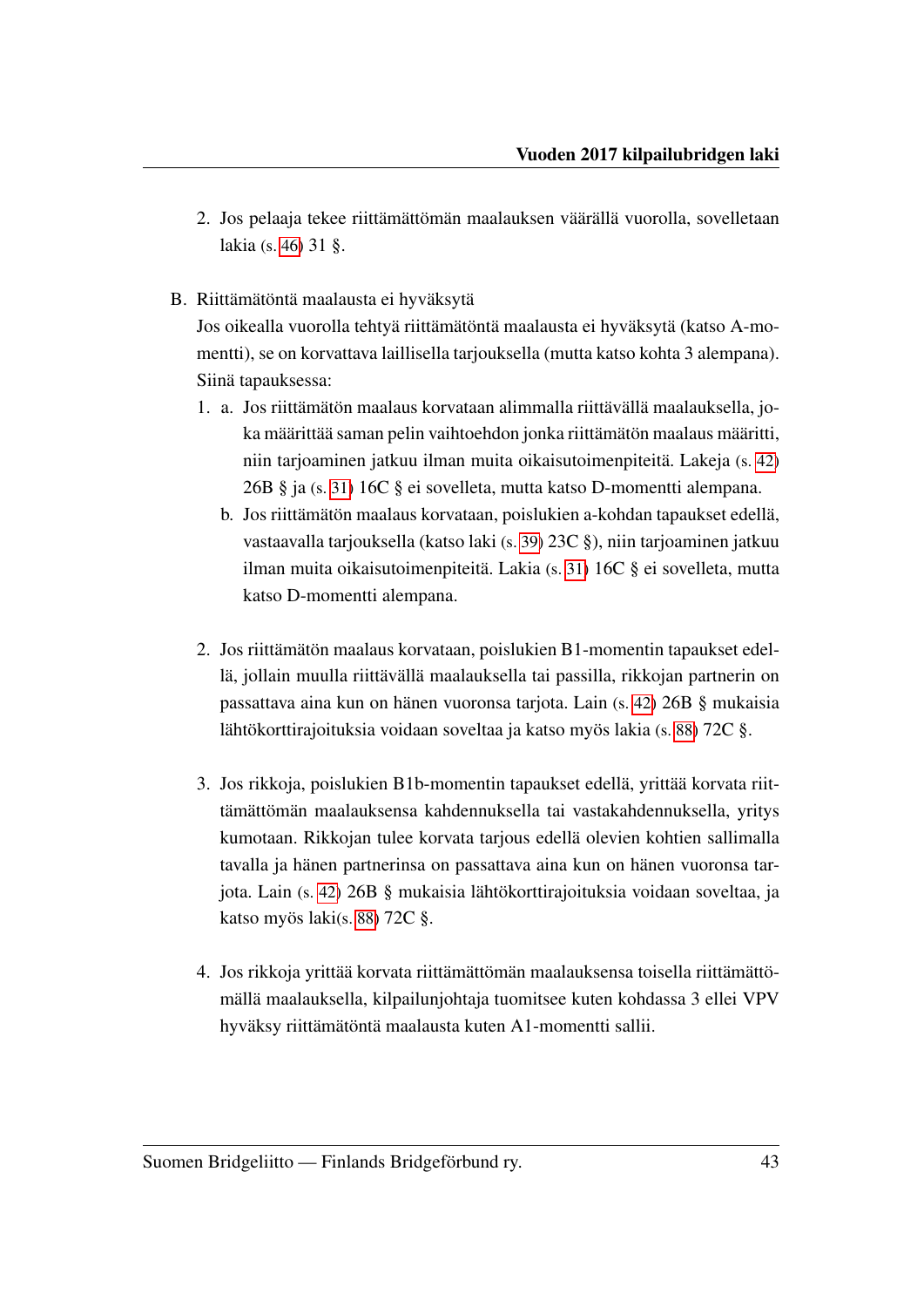C. Ennenaikainen korvaaminen

Jos rikkoja yrittää korvata riittämättömän maalauksensa ennen kuin kilpailunjohtaja on antanut ratkaisunsa oikaisusta, niin jos tarjous on laillinen, se jää voimaan ellei riittämätöntä maalausta ole hyväksytty A1-momentin sallimin tavoin (katso B3-momentti yllä). Kilpailunjohtaja soveltaa sopivilta osin edellä esitettyjä määräyksiä.

D. Syytön puoli kärsinyt vahinkoa

Mikäli B1-momenttia sovellettuaan kilpailunjohtaja katsoo pelaamisen päätyttyä, että ilman rikkomuksen antamaa apua jaon lopputulos olisi hyvin voinut olla toisenlainen ja rikkomuksen seurauksena syytön puoli on kärsinyt vahinkoa (katso laki (s. [24\)](#page-26-2) 12B1 §), hänen pitää määrätä korjattu pistetulos. Korjattua pistetulosta määrätessään kilpailunjohtajan on yritettävä etsiä jaossa mahdollisimman todennäköistä tulosta, kuin riittämätöntä maalausta ei olisi tapahtunut.

# 28 § TARJOUKSET JOTKA KATSOTAAN TEHDYIKSI OIKEALLA VUOROLLA

#### A. OPV velvollinen passaamaan

Tarjous katsotaan tehdyksi oikealla vuorolla, kun sen tekee pelaaja OPV:n tarjousvuorolla, jos tämä vastustaja lain mukaan on velvollinen passaamaan.

B. Oikealla vuorolla tehty tarjous kumoaa väärällä vuorolla tehdyn tarjouksen Tarjous katsotaan tehdyksi oikealla vuorolla, kun sen tekee pelaaja, jonka vuoro oli tarjota, ennen kuin hänen vastustajansa väärällä vuorolla tekemästä tarjouksesta on määrätty oikaisu. Se mitätöi oikeuden vaatia oikaisua väärällä vuorolla tehdystä tarjouksesta. Tarjoaminen jatkuu ikään kuin tuo vastustaja ei olisi lainkaan tarjonnut sillä vuorolla. Laki (s. [42\)](#page-44-1) 26 § ei ole voimassa mutta lakia (s. [31\)](#page-33-1) 16C2 § sovelletaan.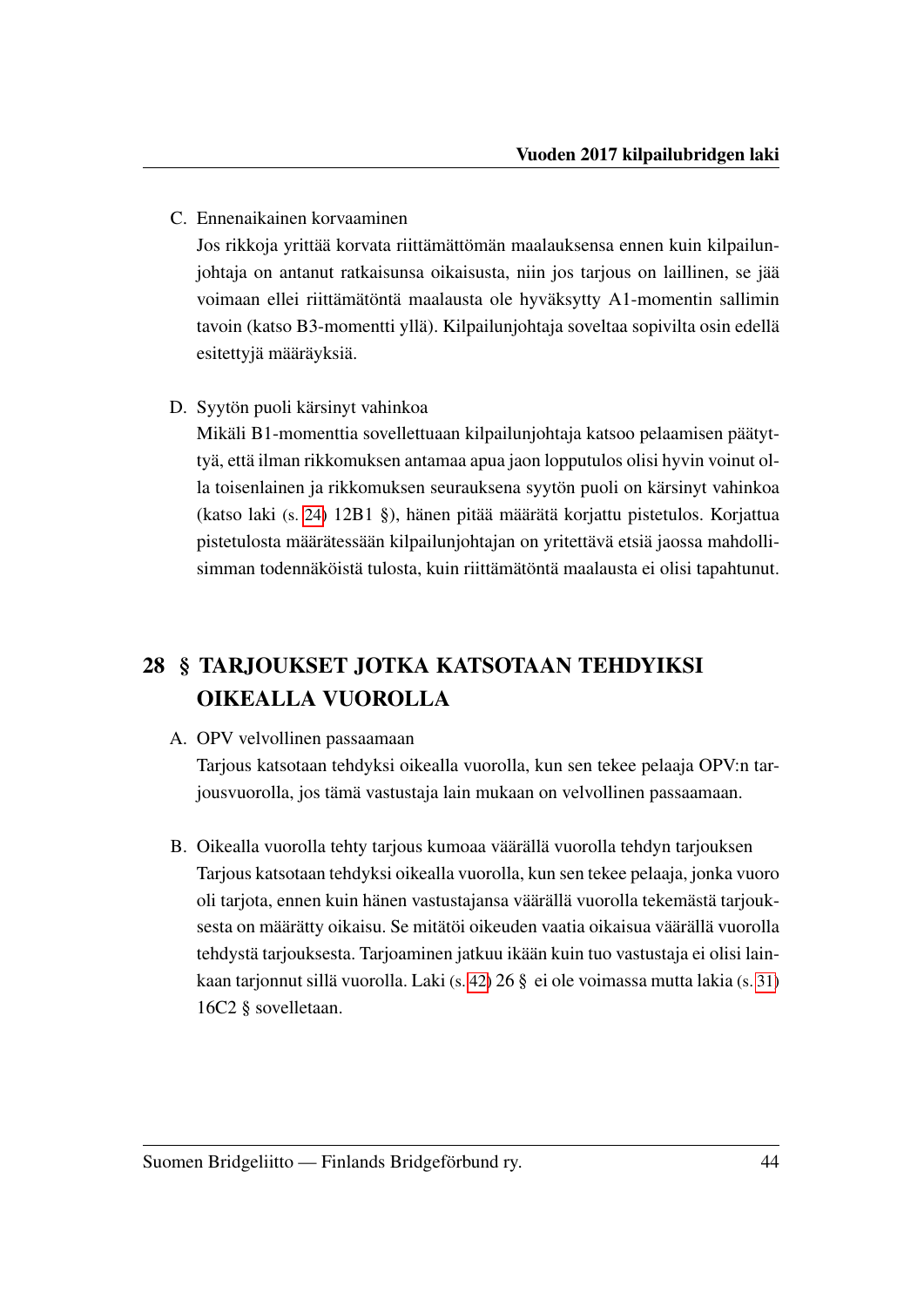# 29 § MENETTELY VÄÄRÄLLÄ VUOROLLA TAPAHTUNEEN TARJOUKSEN JÄLKEEN

- <span id="page-47-2"></span>A. Oikeus oikaisuun menetetään Rikkojan VPV saa tarjota väärällä vuorolla tehdyn tarjouksen jälkeen, jolloin oikeus oikaisuun menetetään.
- <span id="page-47-0"></span>B. Väärällä vuorolla tehty tarjous kumotaan Ellei edellä A-momentti sovellu, väärällä vuorolla tehty tarjous kumotaan ja tarjousvuoro palaa sille pelaajalle, jonka vuoro oli tarjota. Rikkoneeseen puoleen sovelletaan lakeja (s. [45\)](#page-47-1) 30 §, (s. [46\)](#page-48-2) 31 § tai (s. [47\)](#page-49-0) 32 §.
- C. Väärällä vuorolla tehty tarjous on keinotekoinen Jos väärällä vuorolla tehty tarjous on keinotekoinen, lakeja (s. [45\)](#page-47-1) 30 §, (s. [46\)](#page-48-2) 31 § ja (s. [47\)](#page-49-0) 32 § sovelletaan tarkoitettuihin eikä nimettyihin vaihtoehtoihin.

## <span id="page-47-1"></span>30 § PASSI VÄÄRÄLLÄ VUOROLLA

Kun pelaaja on passannut väärällä vuorolla ja tarjous on kumottu, koska lain (s. [45\)](#page-47-2) 29A § valintamahdollisuutta ei ole käytetty, seuraavia määräyksiä sovelletaan (jos passi oli keinotekoinen katso C-momentti):

A. OPV:n tarjousvuoro

Kun passi väärällä vuorolla on tehty OPV:n vuorolla, rikkojan on passattava seuraavalla tarjousvuorollaan ja lakia (s. [88\)](#page-90-0) 72C § voidaan soveltaa.

- B. Partnerin tai VPV:n tarjousvuoro
	- 1. Kun rikkoja on passannut partnerinsa tarjousvuorolla tai VPV:n tarjousvuorolla ja rikkoja ei ole aikaisemmin tarjonnut, niin
		- a. Rikkojan partneri voi omalla vuorollaan tehdä minkä tahansa laillisen tarjouksen, mutta lakia (s. [31\)](#page-33-1) 16C2 § sovelletaan.
		- b. Rikkoja voi omalla vuorollaan tehdä minkä tahansa laillisen tarjouksen ja: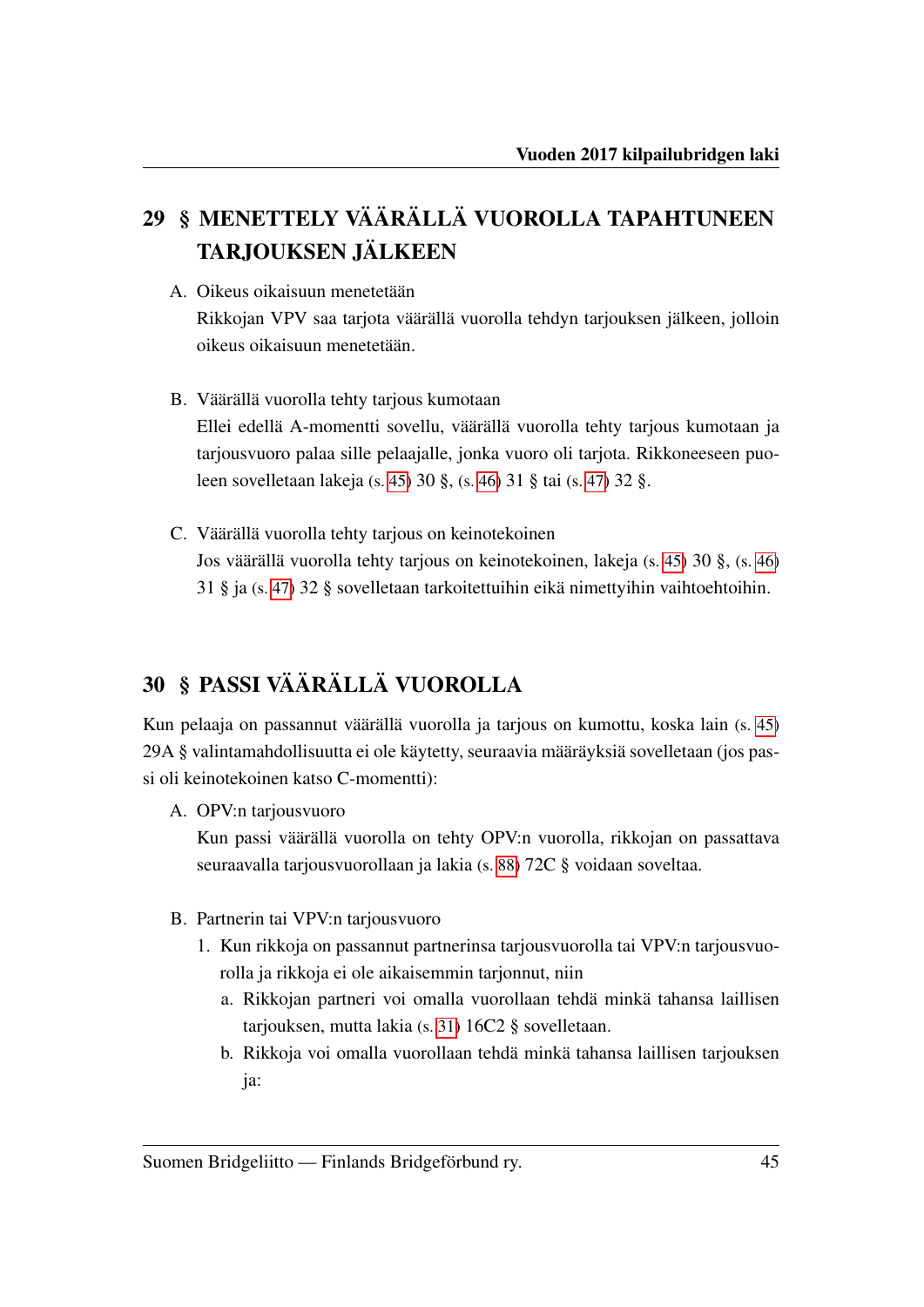- <span id="page-48-0"></span>(i) kun tarjous on vastaava tarjous (katso laki (s. [39\)](#page-41-0) 23A §), ei muuta oikaisua määrätä. Laki (s. [42\)](#page-44-2) 26B § ei ole voimassa, mutta katso laki (s. [39\)](#page-41-1) 23C §.
- (ii) kun tarjous ei ole vastaava tarjous (katso (s. [39\)](#page-41-0) 23A §), rikkojan partnerin on passattava seuraavalla tarjousvuorollaan. Lakeja (s. [31\)](#page-33-0) 16C §, (s. [42\)](#page-44-2) 26B § ja (s. [88\)](#page-90-0) 72C § voidaan soveltaa.
- 2. Jos rikkoja on tarjonnut aikaisemmin ja passi väärällä vuorolla tehdään VPV:n tarjousvuorolla, kyseessä on tarjouksen muuttaminen. Lakia (s. [41\)](#page-43-0) 25 § sovelletaan.
- <span id="page-48-3"></span>C. Kun passi on keinotekoinen Kun väärällä vuorolla tehty passi on keinotekoinen, tai passi keinotekoiseen tarjoukseen, sovelletaan lakia (s. [46\)](#page-48-2) 31 § lain 30 § sijaan.

#### <span id="page-48-2"></span>31 § MAALAUS VÄÄRÄLLÄ VUOROLLA

Kun pelaaja on väärällä vuorolla maalannut, tarjonnut keinotekoisen passin tai passannut partnerin keinotekoiseen tarjoukseen (katso laki (s. [46\)](#page-48-3) 30C §) ja tarjous on kumottu, koska lain (s. [45\)](#page-47-2) 29A § valintamahdollisuutta ei ole käytetty, seuraavia määräyksiä sovelletaan:

A. OPV:n tarjousvuoro

Kun rikkoja on tarjonnut OPV:n tarjousvuorolla, niin:

- 1. Jos OPV passaa, rikkojan on toistettava väärällä vuorolla tekemänsä tarjous, ja jos tarjous on laillinen, oikaisua ei määrätä.
- <span id="page-48-1"></span>2. Jos OPV tekee laillisen<sup>[8](#page-48-4)</sup> maalauksen, kahdennuksen tai vastakahdennuksen, rikkoja saa tehdä minkä tahansa laillisen tarjouksen. Kun tämä tarjous
	- a. on vastaava tarjous (katso laki (s. [39\)](#page-41-0) 23A §), ei muuta oikaisua määrätä. Laki (s. [42\)](#page-44-2) 26B § ei ole voimassa, mutta katso lakia (s. [39\)](#page-41-1) 23C §.

<span id="page-48-4"></span><sup>8.</sup> OPV:n tekemä laiton tarjous oikaistaan lain mukaan.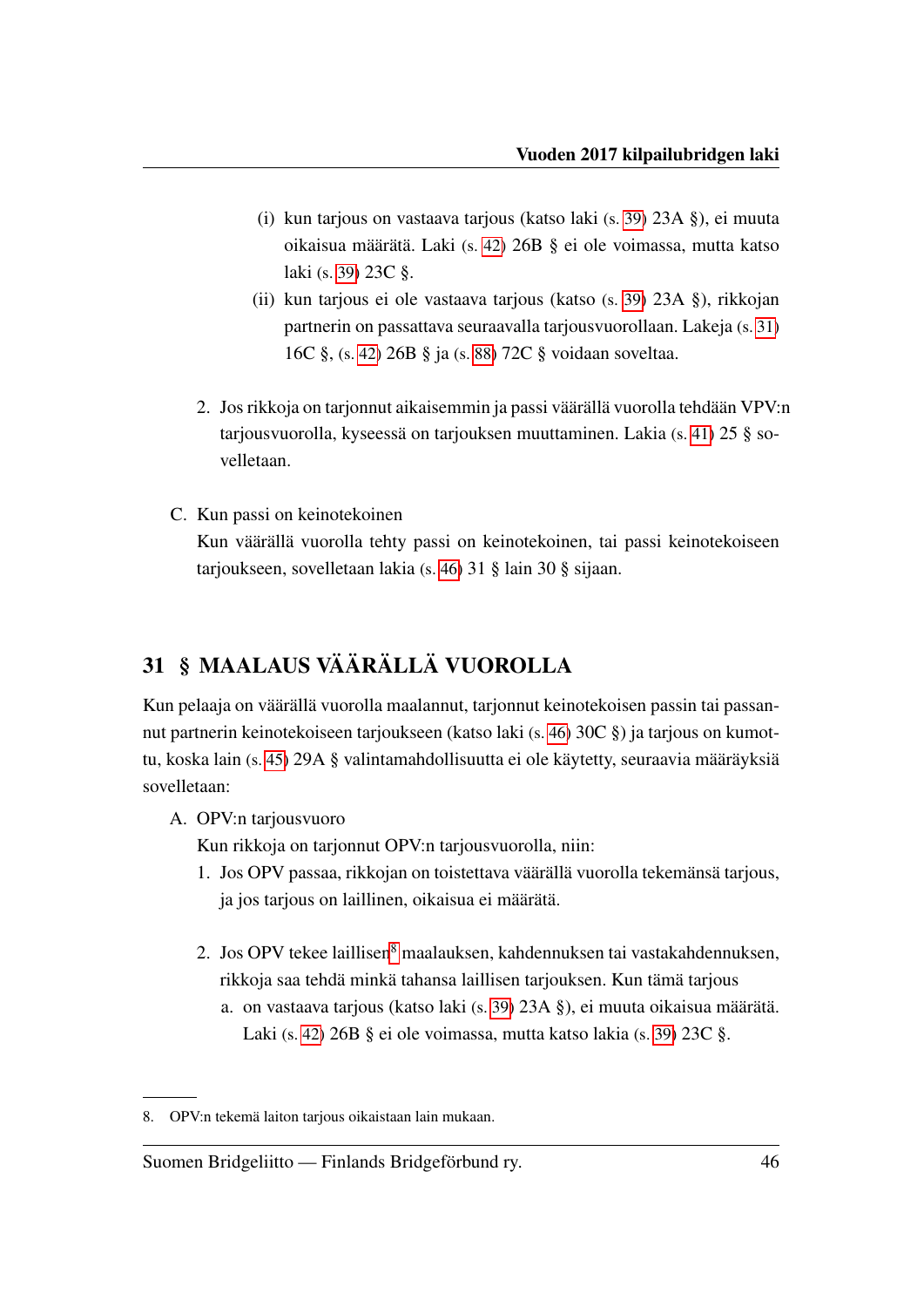- b. ei ole vastaava tarjous (katso laki (s. [39\)](#page-41-0) 23A §), rikkojan partnerin on passattava seuraavalla tarjousvuorollaan. Lakeja (s. [31\)](#page-33-0) 16C §, (s. [42\)](#page-44-2) 26B § ja (s. [88\)](#page-90-0) 72C § voidaan soveltaa.
- B. Partnerin tai VPV:n tarjousvuoro Kun rikkoja on maalannut partnerinsa tarjousvuorolla tai VPV:n tarjousvuorolla ja rikkoja ei ole aikaisemmin tarjonnut, niin
	- 1. Rikkojan partneri voi omalla vuorollaan tehdä minkä tahansa laillisen tarjouksen, mutta lakia (s. [31\)](#page-33-1) 16C2 § sovelletaan.
	- 2. Rikkoja voi tehdä omalla vuorollaan minkä tahansa laillisen tarjouksen ja kilpailunjohtaja toimii kuten edellä A2a- ja A2b-momenteissa määrätään.
- C. Myöhemmin VPV:n tarjousvuorolla tehdyt maalaukset Myöhemmät VPV:n tarjousvuorolla tehdyt tarjoukset tulkitaan tarjouksen muuttamiseksi. Lakia (s. [41\)](#page-43-0) 25 § sovelletaan.

# <span id="page-49-0"></span>32 § KAHDENNUS TAI VASTAKAHDENNUS VÄÄRÄLLÄ VUOROLLA

Seuraavana tarjousvuorossa oleva vastustaja voi hyväksyä väärällä vuorolla tehdyn kahdennuksen tai vastakahdennuksen (katso laki (s. [45\)](#page-47-2) 29A §), mutta kelvotonta kahdennusta tai vastakahdennusta (katso laki (s. [49\)](#page-51-0) 36 §) ei koskaan saa hyväksyä. Jos väärällä vuorolla tehtyä kahdennusta tai vastakahdennusta ei hyväksytä, se kumotaan ja:

A. OPV:n tarjousvuorolla tehty

Jos pelaaja kahdentaa tai vastakahdentaa OPV:n tarjousvuorolla, niin:

1. Jos OPV passaa, rikkojan on toistettava väärällä vuorolla tekemänsä kahdennus tai vastakahdennus, eikä oikaisua määrätä, ellei kahdennus tai vastakahdennus ole kelvoton, jolloin lakia (s. [49\)](#page-51-0) 36 § sovelletaan.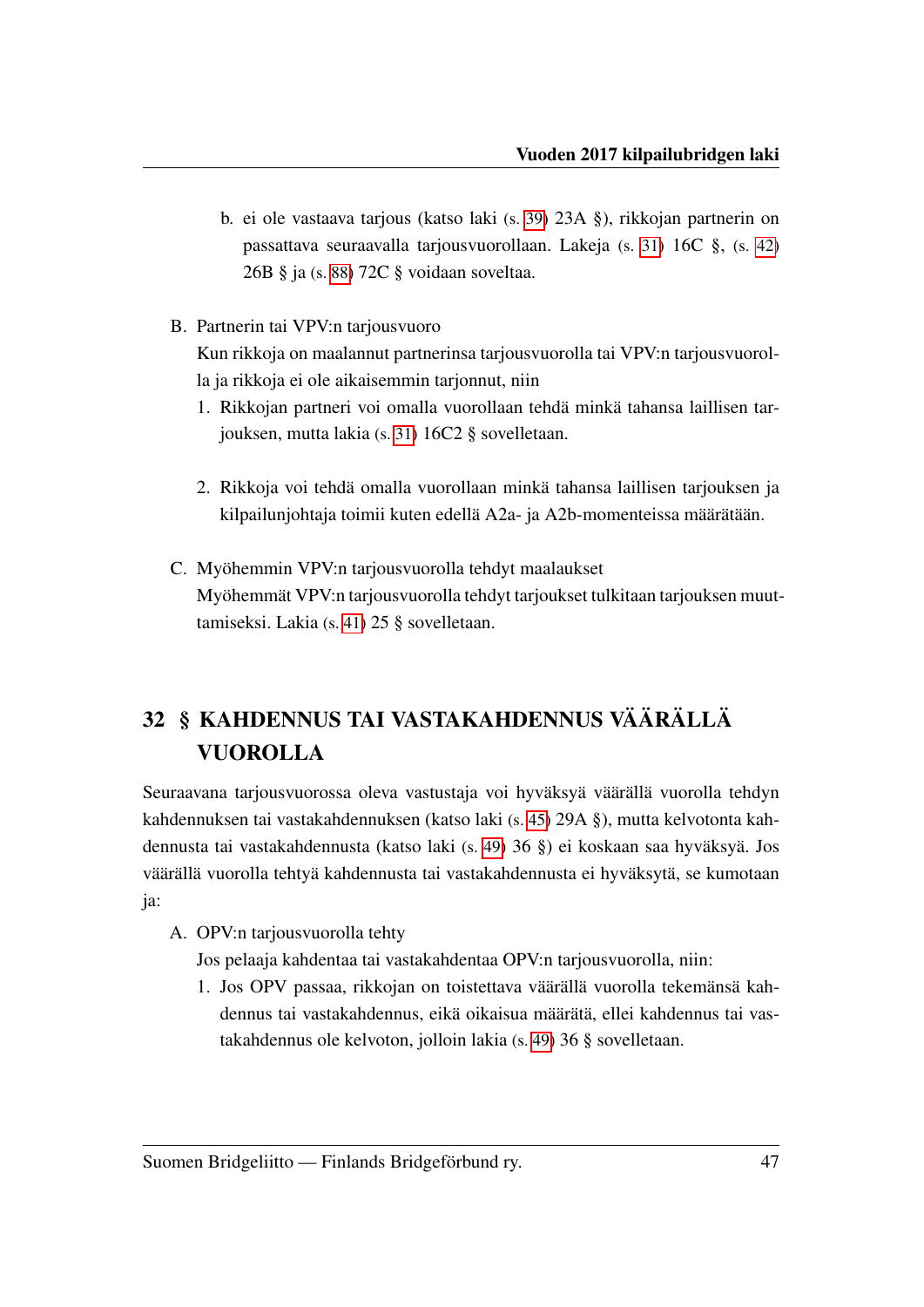- <span id="page-50-0"></span>2. Jos rikkojan OPV maalaa, kahdentaa tai vastakahdentaa, rikkoja saa vuorollaan tehdä minkä tahansa laillisen tarjouksen. Kun tämä tarjous
	- a. on vastaava tarjous (katso laki (s. [39\)](#page-41-0) 23A §), ei muuta oikaisua määrätä. Lakia (s. [42\)](#page-44-2) 26B § ei sovelleta, mutta katso laki (s. [39\)](#page-41-1) 23C §.
	- b. ei ole vastaava tarjous (katso laki (s. [39\)](#page-41-0) 23A §), rikkojan partnerin on passattava seuraavalla tarjousvuorollaan. Lakeja (s. [31\)](#page-33-0) 16C §, (s. [42\)](#page-44-2) 26B § ja (s. [88\)](#page-90-0) 72C § voidaan soveltaa.
- B. Rikkojan partnerin tarjousvuorolla tehty

Jos pelaaja kahdentaa tai vastakahdentaa partnerinsa tarjousvuorolla, niin:

- 1. Rikkojan partneri voi tehdä minkä tahansa laillisen tarjouksen, mutta lakia (s. [31\)](#page-33-1) 16C2 sovelletaan.
- 2. Rikkoja saa omalla vuorollaan tehdä minkä tahansa laillisen tarjouksen. Kilpailunjohtaja toimii kuten edellä A2a- ja A2b-momenteissa määrätään.
- C. VPV:n tarjousvuorolla tehty Myöhemmät VPV:n tarjousvuorolla tehdyt tarjoukset tulkitaan tarjouksen muuttamiseksi. Lakia (s. [41\)](#page-43-0) 25 § sovelletaan.

#### 33 § SAMANAIKAISET TARJOUKSET

Tarjous, joka tehdään samanaikaisesti kuin tarjousvuorossa olleen pelaajan tarjous, katsotaan sen jälkeen tehdyksi.

#### 34 § TARJOUSOIKEUDEN SÄILYTTÄMINEN

Kun tarjousta on seurannut kolme peräkkäistä passia, joista yksi tai useampi on tehty väärällä vuorolla, sovelletaan lakia (s. [33\)](#page-35-1) 17D3 §.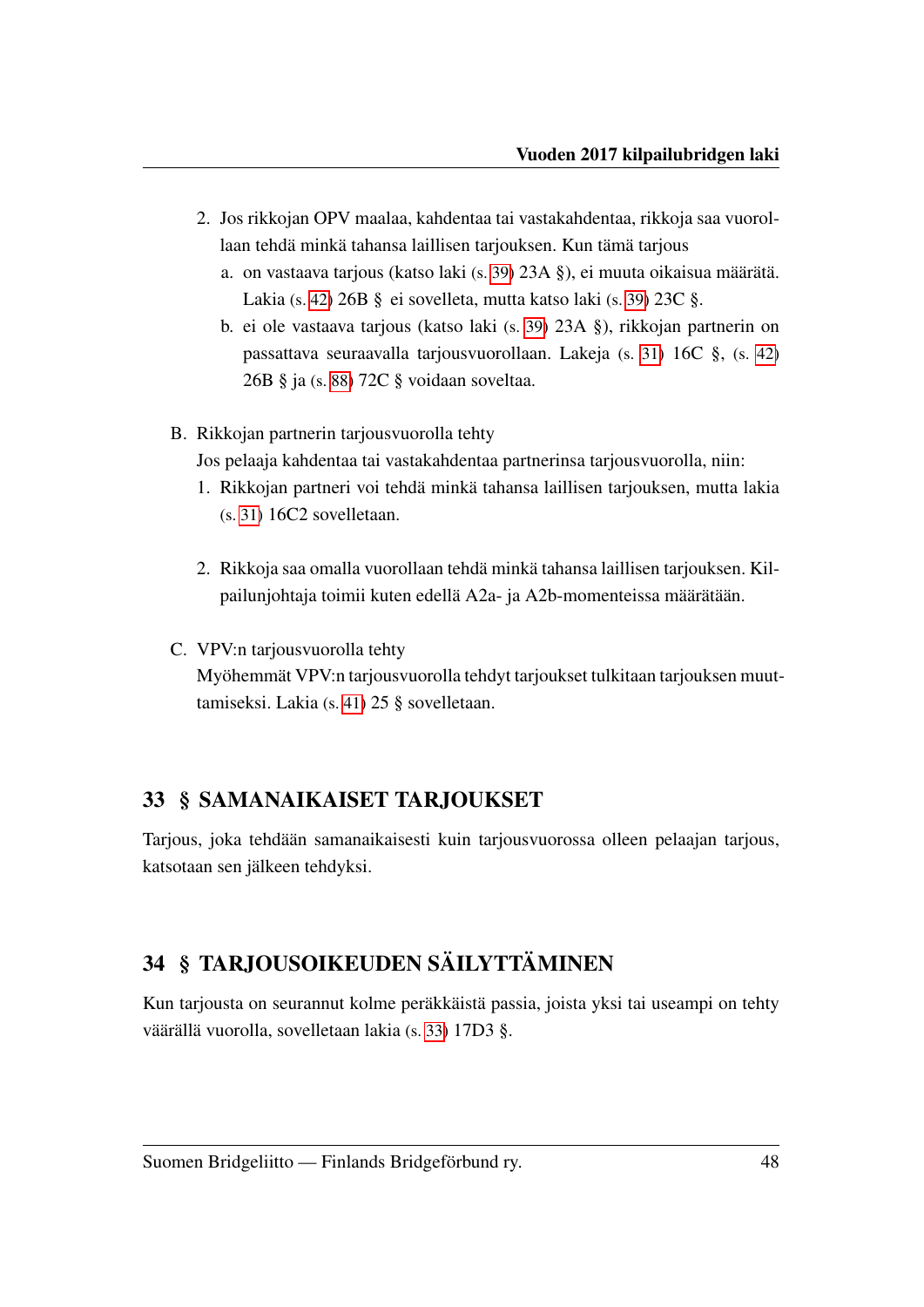#### 35 § KELVOTTOMAT TARJOUKSET

Seuraavat tarjoukset ovat kelvottomia:

- A. Kahdennus tai vastakahdennus, joka ei ole lain (s. [34\)](#page-36-0) 19 § mukainen. Lakia (s. [49\)](#page-51-0) 36 § sovelletaan.
- B. Passaamaan velvoitetun pelaajan maalaus, kahdennus tai vastakahdennus. Lakia (s. [50\)](#page-52-0) 37 § sovelletaan.
- C. Seitsemän pistetikkiä ylittävä maalaus. Lakia (s. [51\)](#page-53-0) 38 § sovelletaan.
- D. Tarjous loppupassin jälkeen. Lakia (s. [51\)](#page-53-1) 39 § sovelletaan.

## <span id="page-51-0"></span>36 § KELVOTTOMAT KAHDENNUKSET JA VASTAKAHDENNUKSET

- A. Rikkojan VPV tarjoaa ennen oikaisun määräämistä Jos rikkojan VPV tarjoaa, ennen kuin oikaisu kelvottomasta kahdennuksesta tai vastakahdennuksesta on määrätty, kelvoton tarjous ja kaikki seuraavat tarjoukset kumotaan. Tarjousvuoro palaa sille pelaajalle, jonka vuoro oli tarjota, ja tarjoaminen jatkuu ikään kuin epäsäännöllisyyttä ei olisi tapahtunut. Lain (s. [42\)](#page-44-2) 26B § mukaisia lähtökorttirajoituksia ei sovelleta.
- B. Rikkojan VPV ei tarjoa ennen oikaisun määräämistä Kun A-momentti ei sovellu:
	- 1. kahdennus tai vastakahdennus, joka ei ole lain (s. [34\)](#page-36-0) 19 § mukainen, kumotaan.
	- 2. rikkojan on tehtävä laillinen korvaava tarjous. Tarjoussarja jatkuu, ja rikkojan partnerin on passattava aina kun on hänen vuoronsa tarjota.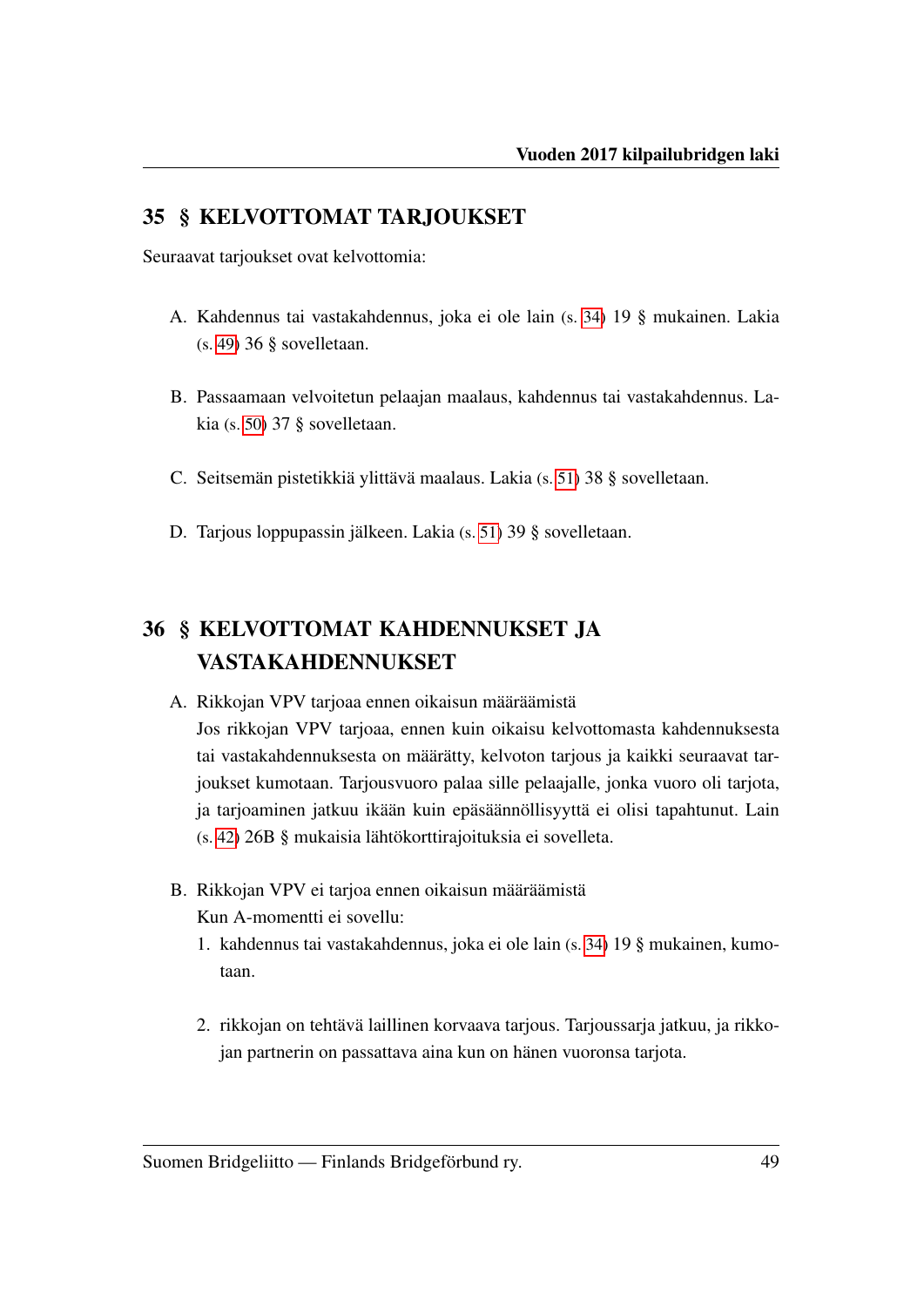- 3. Lakia (s. [88\)](#page-90-0) 72C § sekä lain (s. [42\)](#page-44-2) 26B § lähtökorttirajoituksia voidaan soveltaa.
- 4. jos tarjous tehtiin väärällä vuorolla, tarjousvuoro palaa sille pelaajalle, joka oli vuorossa. Rikkoja saa tehdä minkä tahansa laillisen tarjouksen vuorollaan ja hänen partnerinsa on passattava aina kun on hänen vuoronsa tarjota. Lakia (s. [88\)](#page-90-0) 72C § sekä lain (s. [42\)](#page-44-2) 26B § lähtökorttirajoituksia voidaan soveltaa.
- C. Epäsäännöllisyys huomataan tarjousvaiheen päättymisen jälkeen Kun kelvottomaan kahdennukseen tai vastakahdennukseen kiinnitetään huomiota vasta sitten, kun lähtökortti on pelattu, niin jaon loppusitoumukseksi merkitään ko. sitoumus siten kuin kelvottomia tarjouksia ei olisi tehty.

#### <span id="page-52-0"></span>37 § TARJOUS JOKA RIKKOO VELVOLLISUUTTA PASSATA

A. Rikkojan VPV tarjoaa ennen kuin oikaisu on määrätty

Jos kelvoton tarjous oli lain mukaan passaamaan määrätyn pelaajan maalaus, kahdennus tai vastakahdennus (mutta ei lakien (s. [34\)](#page-36-1) 19A1 § tai (s. [34\)](#page-36-2) 19B1 § vastainen) ja rikkojan VPV tarjoaa ennen kuin kilpailunjohtaja on määrännyt oikaisun, tuo tarjous ja kaikki seuraavat tarjoukset jäävät voimaan. Jos rikkoja oli määrätty passaamaan tarjoussarjan loppuun saakka, hänen kuitenkin on passattava seuraavilla vuoroillaan. Lain (s. [42\)](#page-44-2) 26B § lähtökorttirajoituksia ei sovelleta.

- B. Rikkojan VPV ei tarjoa ennen oikaisun määräämistä Kun A-momentti ei sovellu:
	- 1. lain mukaan passaamaan määrätyn pelaajan mikä tahansa maalaus, kahdennus tai vastakahdennus kumotaan.
	- 2. tilalle määrätään passi. Tarjoussarja jatkuu ja rikkoneen puolen kummankin pelaajan on passattava aina kun on hänen vuoronsa tarjota. Lakia (s. [88\)](#page-90-0) 72C § ja lain (s. [42\)](#page-44-2) 26B § lähtökorttirajoituksia voidaan soveltaa.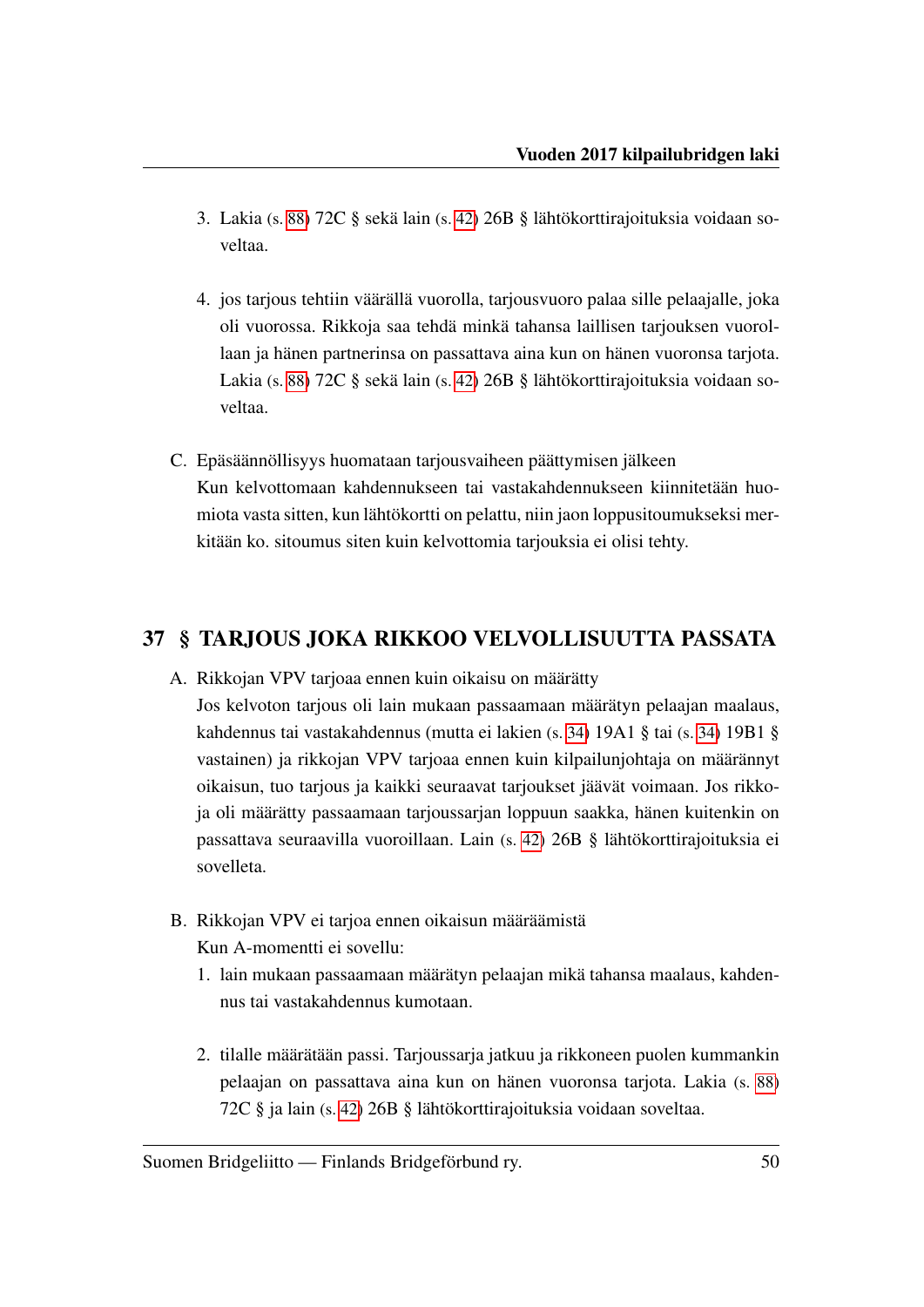# <span id="page-53-0"></span>38 § SEITSEMÄN PISTETIKKIÄ YLITTÄVÄ MAALAUS

- A. Pelaamista ei sallita. Seitsemän pistetikkiä ylittävän sitoumuksen pelaamista ei milloinkaan sallita.
- B. Maalaus ja seuraavat tarjoukset kumotaan Seitsemän pistetikkiä ylittävä maalaus ja kaikki seuraavat tarjoukset kumotaan.
- C. Rikkoneen puolen on passattava Tilalle määrätään passi. Tarjoussarja jatkuu ellei se ole päättynyt ja rikkojapuolen kummankin pelaajan on passattava aina kun on hänen vuoronsa tarjota.
- D. Mahdollinen este lakien (s. [88\)](#page-90-0) 72C § ja (s. [42\)](#page-44-2) 26B § soveltamiseen Lakia (s. [88\)](#page-90-0) 72C § ja lain (s. [42\)](#page-44-2) 26B § lähtökorttirajoituksia voidaan soveltaa, paitsi jos rikkojan VPV on rikkomuksen jälkeen tarjonnut ennen kuin oikaisua on määrätty, jolloin näitä ei sovelleta.

## <span id="page-53-1"></span>39 § TARJOUS LOPPUPASSIN JÄLKEEN

- A. Tarjoukset kumotaan Kaikki tarjoukset tarjoussarjan päättävän loppupassin jälkeen kumotaan.
- B. Puolustuspelaajan passi tai mikä tahansa peliviejäpuolen tekemä tarjous Jos rikkojan VPV tarjoaa ennen kuin oikaisu on määrätty tai jos rikkomus on puolustuspelaajan passi tai tulevan pelinviejän tai lepääjän mikä tahansa tarjous, mitään oikaisua ei määrätä.
- C. Jokin muu puolustuspelaajan tarjous

Jos rikkojan VPV ei ole tarjonnut rikkomuksen jälkeen ja rikkomus on puolustuspelaajan maalaus, kahdennus tai vastakahdennus, niin lain (s. [42\)](#page-44-2) 26B § lähtökorttirajoituksia voidaan soveltaa.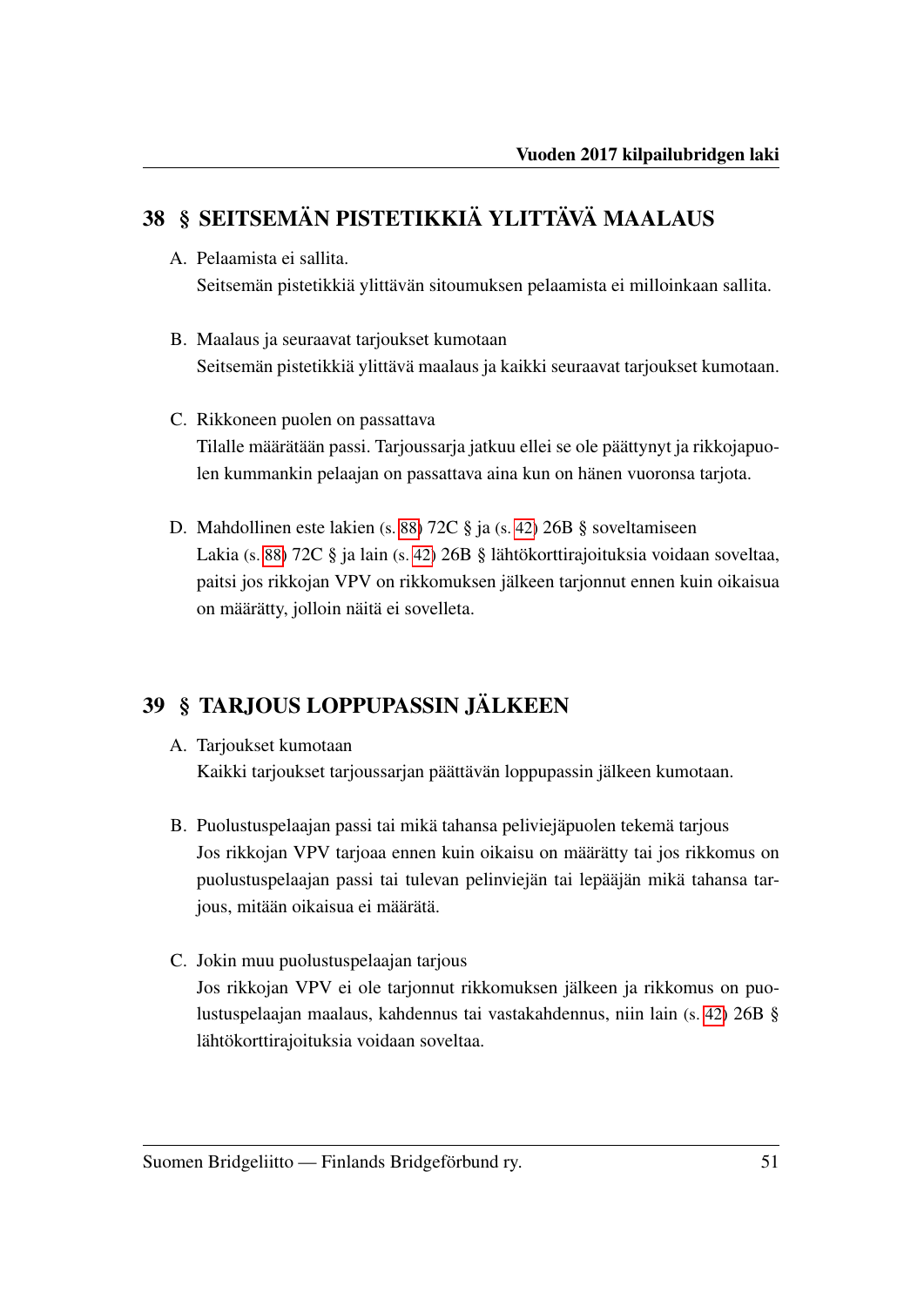#### 40 § PARTNERIEN SOPIMUKSET

- A. Pelaajien sopimukset systeemistään
	- 1. a. Partnerien keskinäiset käsitykset yhteisesti sovituista menetelmistä voidaan saavuttaa joko keskustelulla tai ne voivat perustua keskinäisiin kokemuksiin tai tietämykseen toisistaan.
		- b. Jokaisen parin velvollisuus on antaa tieto vastustajille käyttämistään sopimuksista, ennen kuin aloittavat pelaamisen heitä vastaan. Säännöistä Vastaava Liitto määrää tarkemmin, millä tavoin tämän on tapahduttava.[∗](#page-54-0)
	- 2. Partnerille sopimuksella välittyvän tiedon on perustuttava tarjouksiin, pelaamiseen ja pelattavan jaon ehtoihin (vyöhykkeet ja jakaja, suom. huom). Jokaisella pelaajalla on oikeus ottaa huomioon laillinen tarjoussarja, ja tästä laista ilmenevin rajoituksin — ne kortit jotka pelaaja on nähnyt. Pelaajalla on oikeus käyttää tietoa, joka muualla tässä laissa on määritelty luvalliseksi. (Katso (s. [89\)](#page-91-0) 73C §.)
	- 3. Pelaaja saa tarjota tai pelata millä tavalla tahansa siitä etukäteen ilmoittamatta edellyttäen, ettei sellainen tarjous tai pelitapa perustu parin salattuun sopimukseen (katso laki (s. [54\)](#page-56-1) 40C1 §).
	- 4. Tarjouksen tai pelitavan merkitys ei voi olla riippuvainen siitä kumpi parin pelaajista sen tekee (tämä vaatimus ei estä eroja partnerien pelityylissä tai arvioinnissa, vaan ainoastaan menetelmiä ja merkityksiä).
- B. Erityiset partnerien sopimukset
	- 1. a. Pelaajien välinen yhteisymmärrys on partnerien sopimus, oli se nimenomaan sovittu tai äänettömästi hyväksytty.
		- b. Säännöistä Vastaava Liitto voi harkintansa mukaan määrätä tietyt partnerien sopimukset "erityisiksi partnerien sopimuksiksi".[∗∗](#page-54-1) Erityinen partnerien sopimus on sellainen, jota Säännöistä Vastaavan Liiton mielestä huomattava määrä jonkin turnauksen pelaajista ei helposti ymmärrä tai

<span id="page-54-1"></span><span id="page-54-0"></span><sup>∗</sup>. SBL:n kilpailumääräysten mukaan jokaisella parilla tulee olla kaksi samansisältöistä konventiokorttia, jotka on asetettava pöydälle vastustajien saataville välittömästi parin tullessa pöytään. ∗∗. SBL:n systeemipolitiikka määrittää partnerien välisten sopimusten sääntelyn.

Suomen Bridgeliitto — Finlands Bridgeförbund ry. 52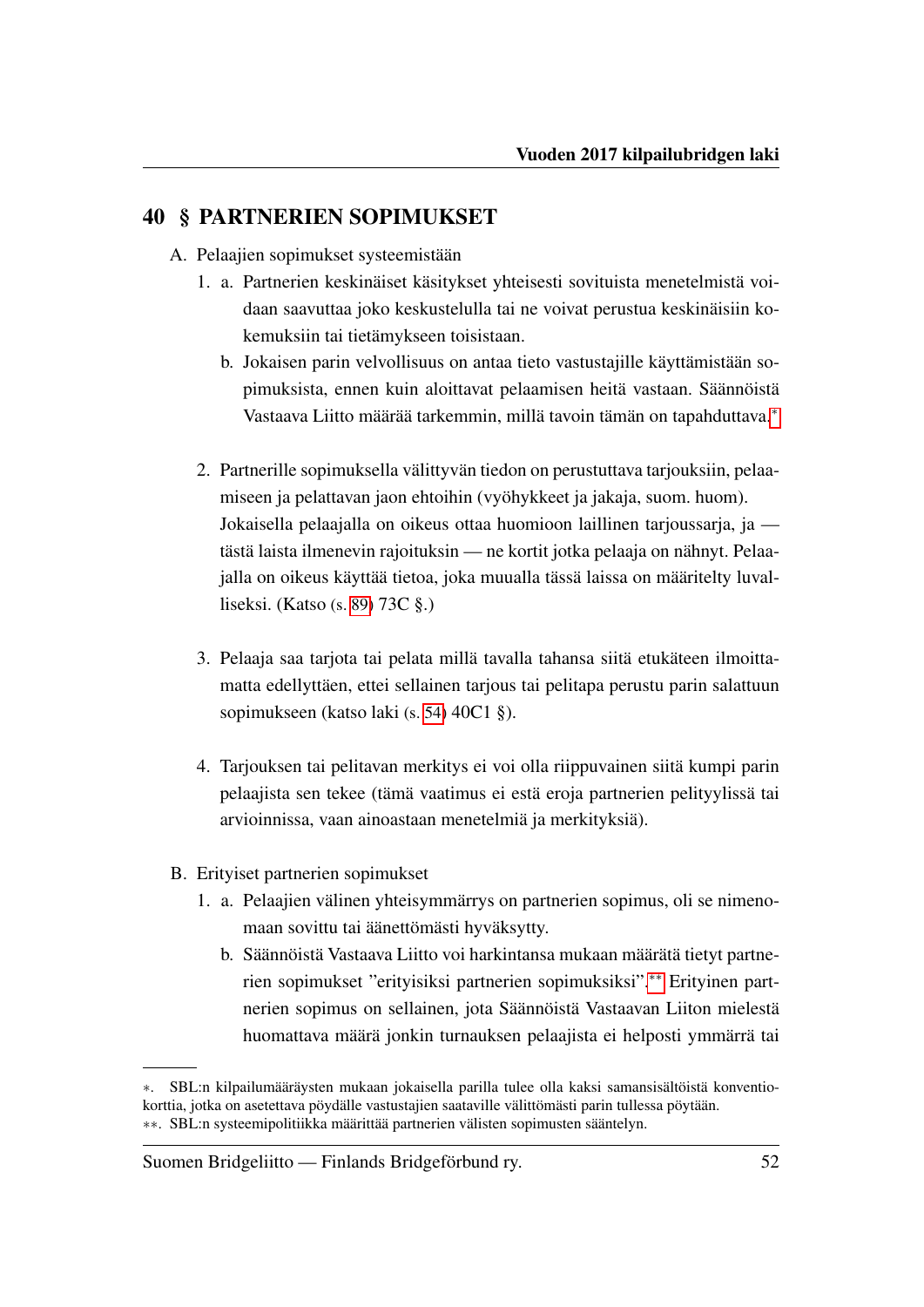ei ole siihen valmistautunut.

- c. Ellei Säännöistä Vastaava Liitto toisin määrää, jokainen jokainen maalaus, jolla on keinotekoinen merkitys luetaan kuuluvaksi erityisiin partnerien sopimuksiin.[∗∗](#page-55-1)
- 2. a. (i) Säännöistä Vastaavalla Liitolla on oikeus rajoituksetta sallia, kieltää tai ehdollisesti sallia mikä tahansa partnerien erityinen sopimus.
	- (ii) Säännöistä Vastaava Liitto voi vahvistaa konventiokortin liitteineen tai ilman — pelaajien sopimusten etukäteen luettelemiseksi, ja antaa määräykset sen käytöstä.
	- (iii) Säännöistä Vastaava Liitto voi määrätä alert-säännöt ja/tai muut menetelmät partnerien sopimusten saattamiseksi vastustajien tietoon.
	- (iv) Säännöistä Vastaava Liitto voi kieltää paria sopimasta etukäteen, että he vaihtavat keskinäisen sopimuksen merkitystä vastustajan tekemän epäsäännöllisyyden jälkeen.
	- (v) Säännöistä Vastaava Liitto voi rajoittaa psyykkisten keinotekoisten tarjousten käyttöä.[†](#page-55-2)
	- b. Ellei Säännöistä Vastaava Liitto toisin määrää, pelaaja ei saa katsoa omaa konventiokorttiaan tarjousvaiheen alettua siihen saakka, että jako on pelattu.[‡](#page-55-3) Pelinviejäpuoli (mutta eivät vastustajat) saa kuitenkin katsoa omaa konventiokorttiaan selvitysvaiheen aikana.
	- c. Ellei Säännöistä Vastaava Liitto toisin määrää, pelaaja saa katsoa vastustajan konventiokorttia seuraavissa tapauksissa:[††](#page-55-4)
		- (i) ennen tarjoussarjan alkua,
		- (ii) selvitysvaiheen aikana,
		- (iii) tarjoussarjan ja pelaamisen aikana, mutta vain omalla tarjous- ja pelivuorollaan, ja
		- (iv) vastustajan vaatiman, lain (s. [36\)](#page-38-1) 20F § mukaisen, selityksen seu-

<span id="page-55-1"></span><span id="page-55-0"></span><sup>∗∗</sup>. SBL:n systeemipolitiikka määrittää partnerien välisten sopimusten sääntelyn.

<span id="page-55-2"></span><sup>†</sup>. SBL:n systeemipolitiikka määrittää rajoitukset psyykkaamiselle keinotekoisilla tarjouksilla; toistaiseksi ei rajoituksia ole.

<span id="page-55-3"></span><sup>‡</sup>. SBL käyttää lain oletusarvoa.

<span id="page-55-4"></span><sup>††</sup>. SBL käyttää lain oletusarvoa ja lisäksi pelinviejä saa katsoa vastustajan konventiokorttia koko pelaamisen ajan.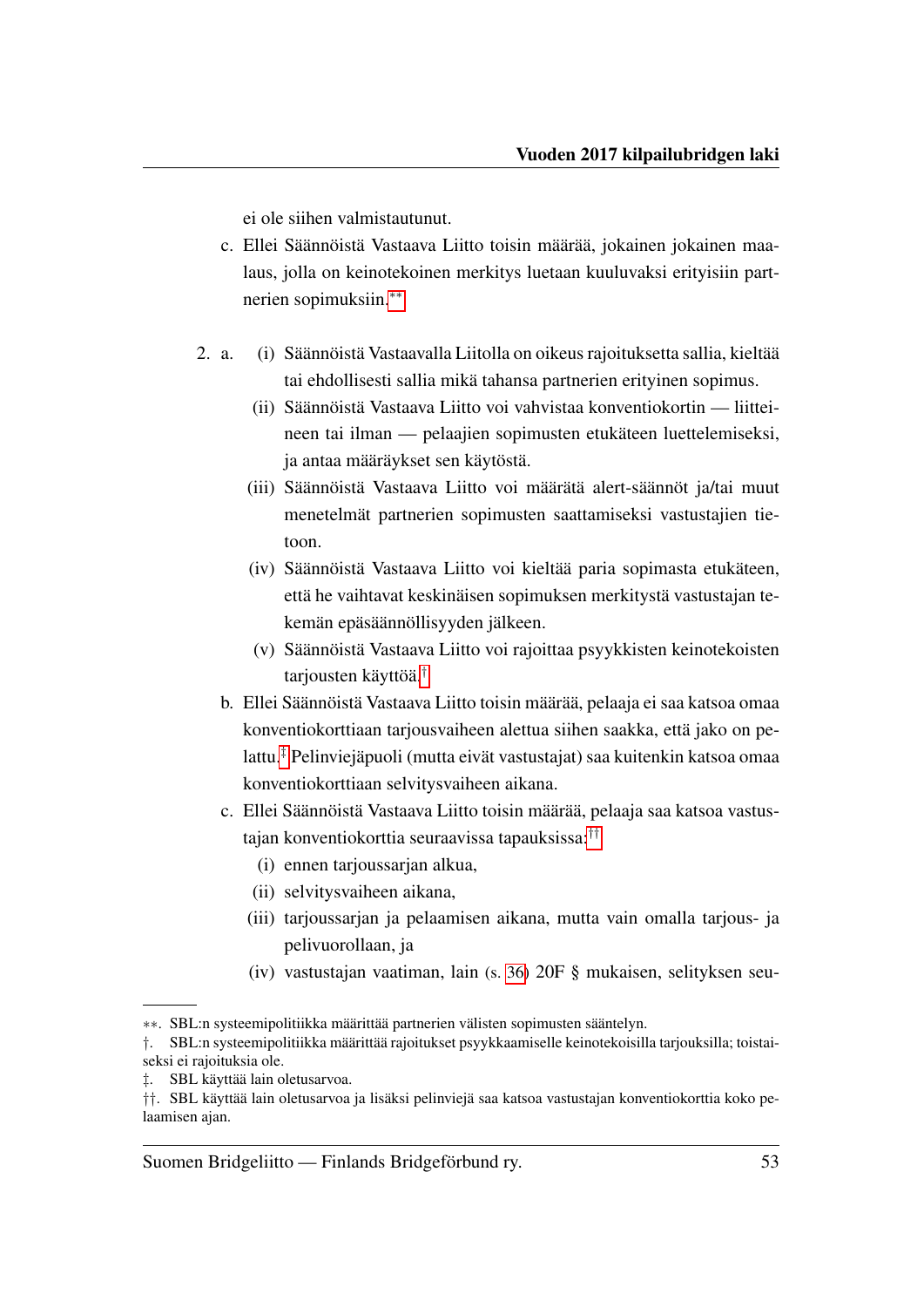rauksena, selittääkseen partnerinsa tarjouksen tai pelitavan merkityksen.

- d. Pelaajalla ei ole oikeutta käyttää minkäänlaisia apuvälineitä muistin, laskennan tai tekniikan tueksi tarjous- tai pelivaiheen aikana, ellei Säännöistä Vastaava Liitto tällaista salli.[∗](#page-56-2)
- <span id="page-56-0"></span>3. a. Se puoli, joka on kärsinyt vahinkoa sen johdosta, että vastustajat eivät ole antaneet tietoa tarjouksen tai pelitavan merkityksestä sillä tavoin kuin tämä laki vaatii, on oikeutettu saaman oikaisun korjattuna pistetuloksena.
	- b. Rangaistavaksi voi tulla, jos toistuvasti rikkoo velvollisuutta paljastaa partnerien sopimukset.
- 4. Kun jokin puoli on kärsinyt vahinkoa siitä, että vastustaja on käyttänyt erityistä partnerien sopimusta, joka ei sisälly noudatettaviin kilpailumääräyksiin, on määrättävä korjattu pistetulos. Kilpailumääräyksiä rikkoneelle puolelle voidaan tuomita menettelytaparangaistus.
- 5. a. Kun pelaaja selittää partnerin tarjouksen tai pelitavan merkitystä vastauksena vastustajan kyselyyn (katso laki (s. [35\)](#page-37-2) 20 §), hänen on paljastettava kaikki se erityinen tieto, jonka hän on saanut partnerien sopimuksista tai kokemuksestaan tässä partnerisuhteessa, mutta hänen ei tarvitse paljastaa niitä päätelmiä, jotka hän on tehnyt käyttämällä bridgenpelaajien yleistä bridgetietoutta ja -kokemusta.
	- b. Jos pelaaja selityksessään laiminlyö antaa ne tiedot, joilla on ratkaiseva merkitys vastustajan valitsemaan toimeen ja jos vastustajat näin kärsivät vahinkoa, kilpailunjohtaja määrää korjatun pistetuloksen.
- <span id="page-56-1"></span>C. Poikkeaminen systeemistä ja psyykkinen tarjous (bluffi)
	- 1. Pelaaja saa poiketa niistä partnerien sopimuksista, jotka hänen puolensa on ilmoittanut, mutta vain edellytyksellä, että partnerilla ei ole pätevämpiä syitä olla selvillä poikkeamisesta kuin vastustajilla (katso momentti B2a(v) edellä). Toistettuina poikkeukset johtavat äänettömään partnerien sopimukseen, joka tämän jälkeen sisältyy niihin partnerien sopimuksiin, joista vastustajil-

<span id="page-56-2"></span><sup>∗</sup>. SBL käyttää lain oletusarvoa.

Suomen Bridgeliitto — Finlands Bridgeförbund ry. 54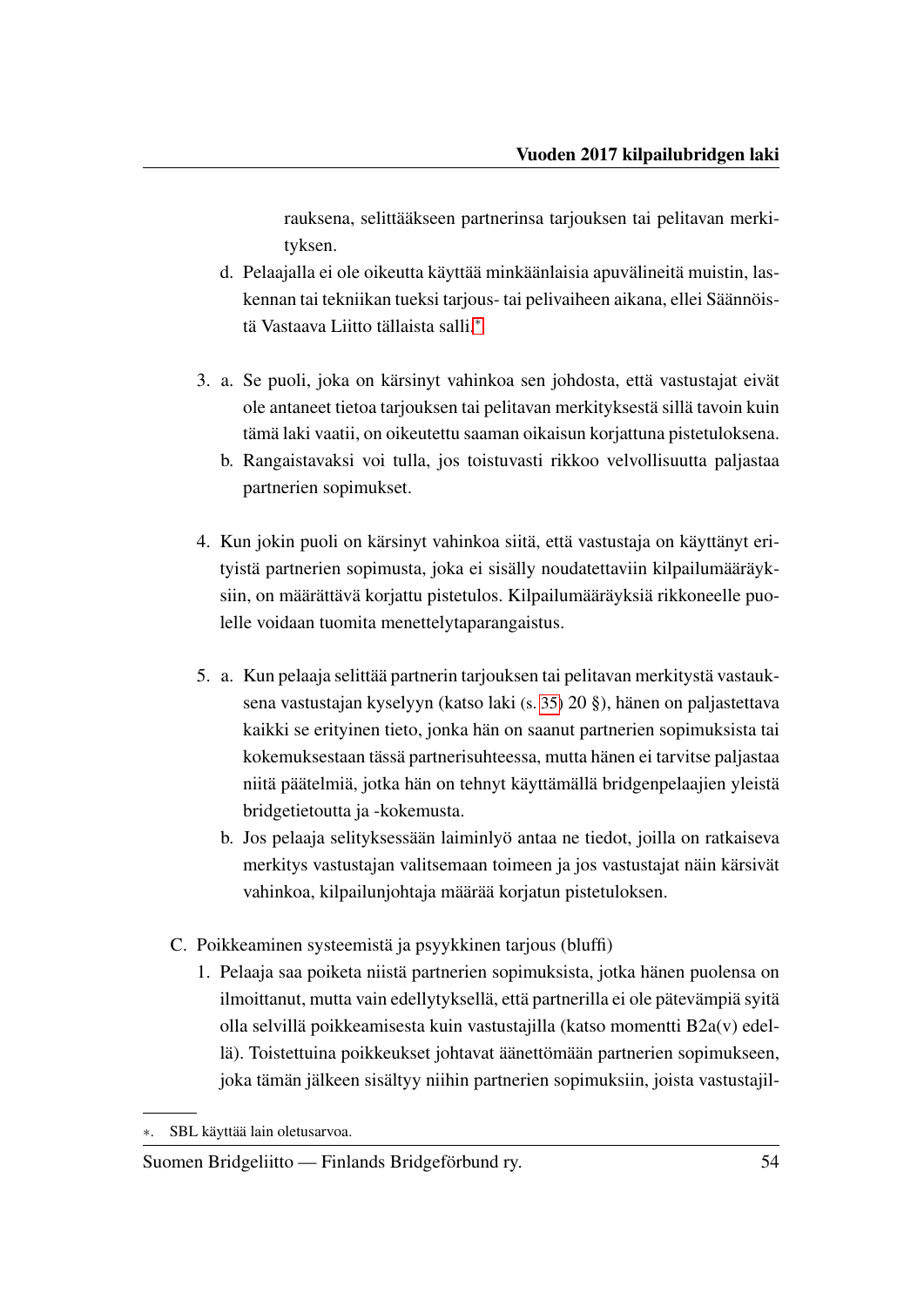le on annettava tieto kilpailumääräysten mukaan. Jos kilpailunjohtajan mielestä paljastamaton tieto on vahingoittanut vastustajia, hänen on määrättävä korjattu pistetulos ja hän voi määrätä menettelytaparangaistuksen.

2. Muussa kuin C1-kohdassa mainitussa tapauksessa pelaajalla ei ole minkäänlaista velvollisuutta paljastaa vastustajille, että hän on poikennut ilmoitetuista menetelmistä.

#### <span id="page-57-0"></span>41 § PELAAMISEN ALKU

A. Aloituskortti kuvapuoli alaspäin

Sen jälkeen kun maalausta, kahdennusta tai vastakahdennusta on seurannut vuorollaan kolme passia, puolustuspelaaja oletetun pelinviejän vasemmalla puo-lella pelaa aloituskortin kuvapuoli alaspäin<sup>[9](#page-57-3)</sup>. Aloituskortti kuvapuoli alaspäin saadaan ottaa takaisin vain kilpailunjohtajan ohjeiden mukaan epäsäännöllisyyden tapahduttua (katso lait (s. [63\)](#page-65-0) 47E § ja (s. [70\)](#page-72-0) 54 §). Takaisin otettu kortti on palautettava puolustuspelaajan käteen.

<span id="page-57-1"></span>B. Tarjoussarjan kertaaminen ja kysymykset

Ennen kuin aloituskortti käännetään oikein päin, aloittajan partneri ja oletettu pelinviejä (mutta ei oletettu lepääjä) saavat kumpikin vaatia tarjoussarjan kerrattavaksi tai kysyä vastustajan tarjouksen merkitystä (katso lait (s. [36\)](#page-38-2) 20F2 § ja (s. [36\)](#page-38-3) 20F3 §).

Pelinviejä<sup>[10](#page-57-4)</sup> tai kumpikin puolustuspelaaja saa ensimmäisellä pelivuorollaan pyytää tarjoussarjan kerrattavaksi. Tämä oikeus päättyy, kun hän pelaa kortin. Puolustuspelaajat (lain (s. [30\)](#page-32-0) 16 § rajoituksin) ja pelinviejä säilyttävät oikeu-den kysyä selityksiä koko pelivaiheen ajan, kukin omalla<sup>[10](#page-0-0)</sup> pelivuorollaan.

<span id="page-57-2"></span>C. Aloituskortti käännetään oikein päin

Tämän selvitysvaiheen jälkeen aloituskortti käännetään oikein päin. Pelivaihe alkaa peruuttamattomasti ja lepääjän kortit asetetaan näkyviin (mutta katso laki

<span id="page-57-3"></span><sup>9.</sup> Säännöistä Vastaava Liitto voi määrätä, että aloituskortti pelataan oikein päin

<span id="page-57-4"></span><sup>10.</sup> Pelinviejä saa esittää kysymyksiä pelivuorollaan sekä pöydästä että kädestään.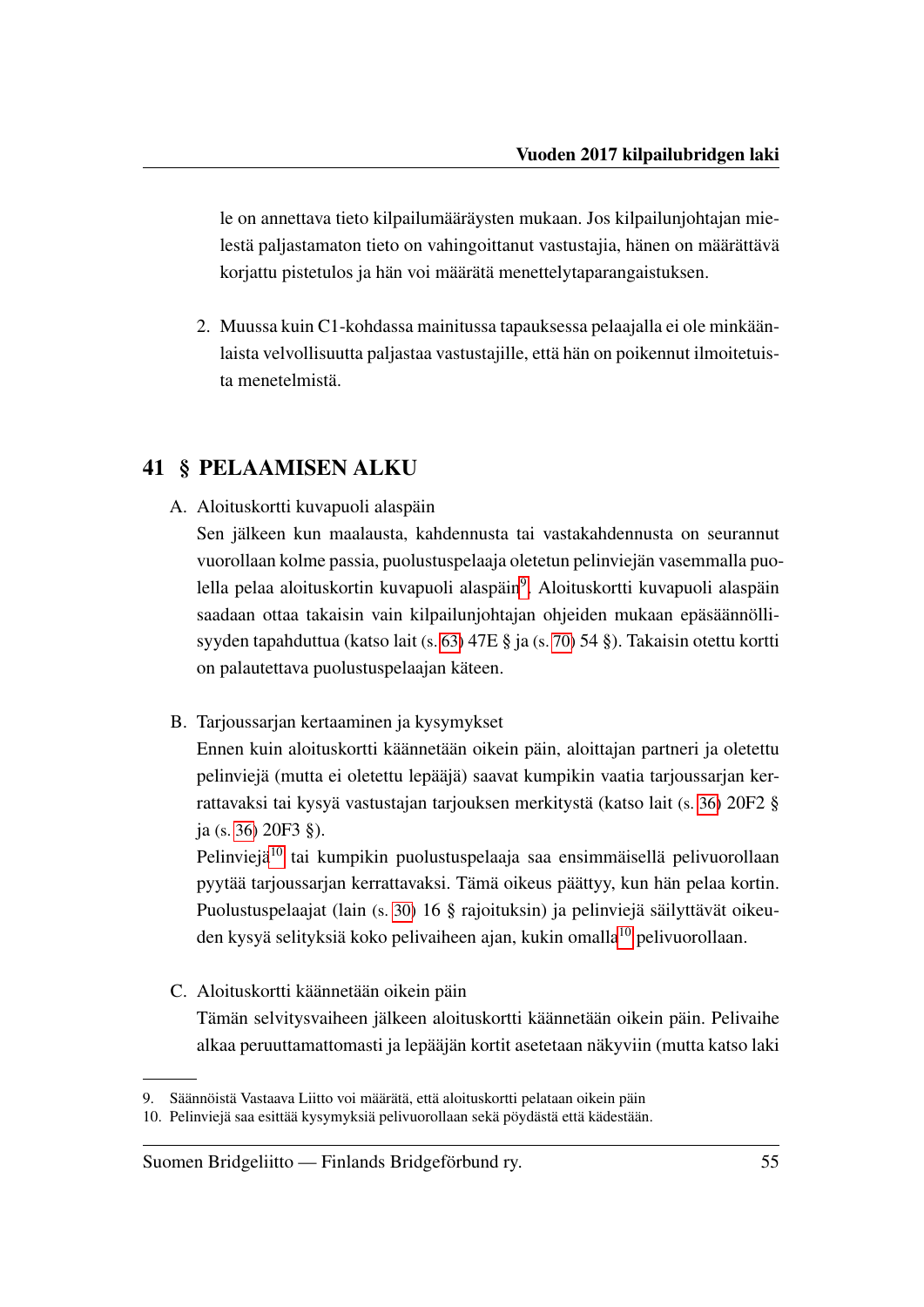(s. [70\)](#page-72-1) 54A § paljastuneesta aloituskortista väärällä vuorolla). Kun on liian myöhäistä saada aikaisemmat tarjoukset kerrattua (katso B-momentti), pelinviejä tai kumpikin puolustuspelaaja, omalla<sup>[10](#page-58-0)</sup> pelivuorollaan, on oikeutettu saamaan tiedon, mikä on sitoumus ja onko se kahdennettu tai vastakahdennettu, mutta ei kuka sitoumuksen on kahdentanut tai vastakahdentanut.

D. Lepääjän kortit

Sen jälkeen kun aloituskortti on käännetty oikein päin, lepääjä levittää korttinsa pöydälle eteensä kuvapuoli ylöspäin, järjestettyinä maittain, kortit järjestyksessä alimman arvoinen kortti lähimpänä pelinviejää, ja erillisissä jonoissa pituussuunnassa kohti pelinviejää. Valtit asetetaan lepääjän oikealle puolelle. Pelinviejä pelaa sekä omasta että lepääjän kädestä.

### <span id="page-58-1"></span>42 § LEPÄÄJÄN OIKEUDET

- A. Rajoittamattomat oikeudet
	- 1. Lepääjällä on oikeus kilpailunjohtajan läsnä ollessa antaa tietoja tosiasioista lain soveltamiseksi.
	- 2. Lepääjä saa pitää lukua voitetuista ja menetetyistä tikeistä.
	- 3. Lepääjä pelaa korttinsa pelinviejän puolesta tämän määräyksien mukaan ja varmistaa, että pöydästä pelattaessa tunnustetaan maata (katso laki (s. [61\)](#page-63-0) 45F §, jos lepääjä ehdottaa jotain pelattavaksi).
- B. Rajoitetut oikeudet

Lepääjällä on muita oikeuksia, joita laki (s. [57\)](#page-59-0) 43 § rajoittaa.

- 1. Lepääjä saa kysyä pelinviejältä (mutta ei puolustuspelaajalta), kun tämä ei ole tunnustanut väriä pelattuun tikkiin, onko tällä korttia siinä värissä.
- 2. Lepääjä voi yrittää estää minkä tahansa epäsäännöllisyyden tapahtumista.

<span id="page-58-0"></span><sup>10.</sup> Pelinviejä saa esittää kysymyksiä pelivuorollaan sekä pöydästä että kädestään.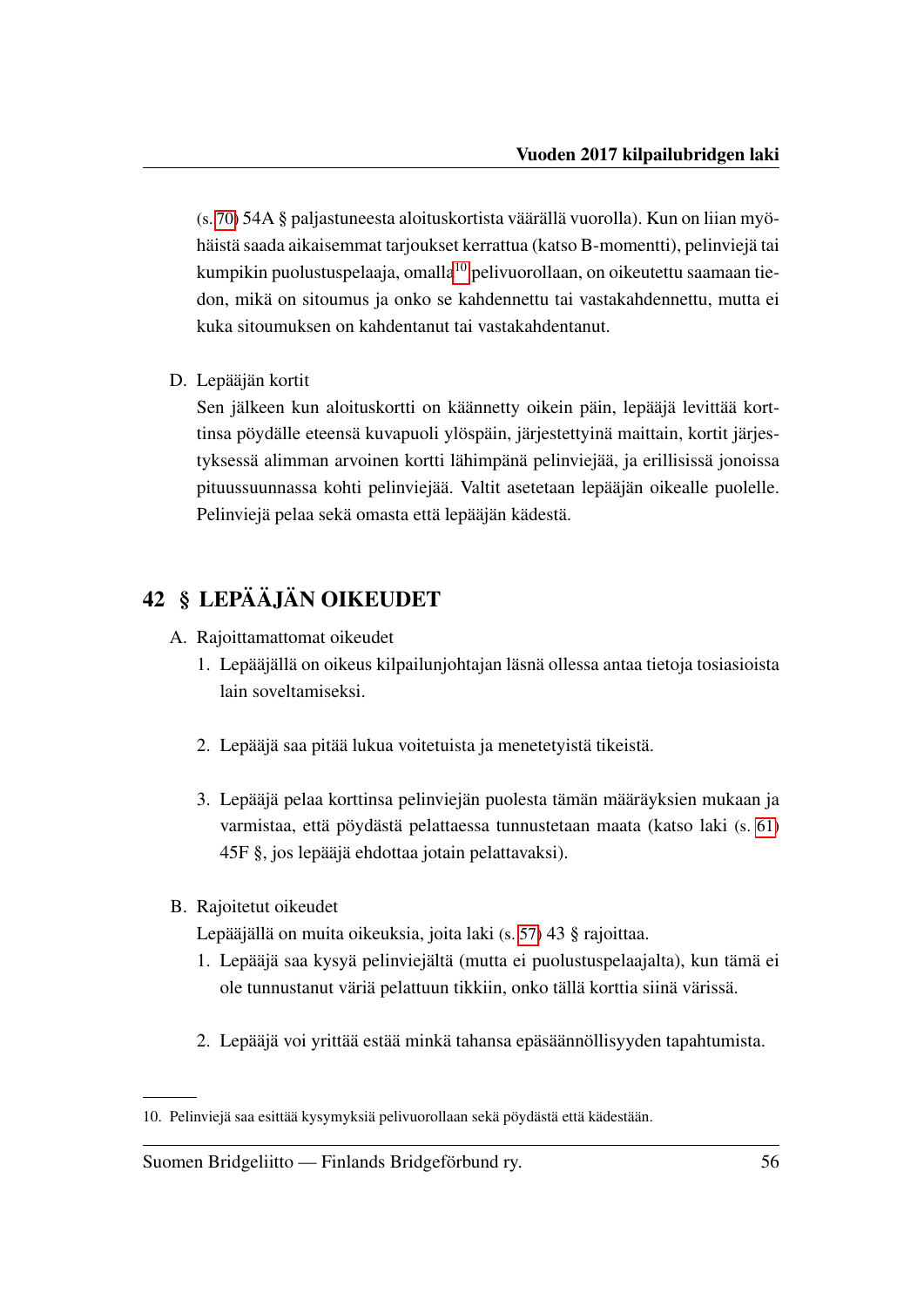3. Lepääjä saa kiinnittää huomiota mihin tahansa epäsäännöllisyyteen, mutta vasta kun jako on pelattu.

## <span id="page-59-0"></span>43 § LEPÄÄJÄN OIKEUKSIEN RAJOITUKSET

Lukuunottamatta laissa (s. [56\)](#page-58-1) 42 § sallittua noudatetaan seuraavaa:

- A. Lepääjän rajoitukset
	- 1. a. Lepääjä ei saa tehdä aloitetta kilpailunjohtajan kutsumiseksi pelin aikana, ellei joku muu pelaaja ole kiinnittänyt huomiota epäsäännöllisyyteen.
		- b. Lepääjä ei saa huomauttaa epäsäännöllisyydestä pelin aikana.
		- c. Lepääjä ei saa osallistua peliin eikä hän saa esittää mitään peliä koskevia huomautuksia pelinviejälle.
	- 2. a. Lepääjä ei saa vaihtaa kortteja pelinviejän kanssa.
		- b. Lepääjä ei saa jättää paikkaansa katsoakseen pelinviejän pelaamista.
		- c. Lepääjä ei saa katsoa kummankaan puolustuspelaajan kädessä olevien korttien kuvapuolta.
	- 3. Puolustuspelaaja ei saa näyttää korttejaan lepääjälle.
- B. Jos rajoituksia rikotaan
	- 1. Lepääjän rikkoessa edellä A1- ja A2-momenttien rajoituksia häneen saatetaan kohdistaa rangaistus lain (s. [106\)](#page-108-0) 90 § mukaan.
	- 2. Jos lepääjä, rikottuaan edellä A2-momentissa mainittuja rajoituksia,
		- a. varoittaa pelinviejää lähtemästä väärästä kädestä, niin kumpi tahansa puolustuspelaaja saa valita, kummasta kädestä pelinviejän on lähdettävä.
		- b. ensimmäisenä kysyy pelinviejältä, syyllistyykö tämä omasta kädestä pelatessaan revokkiin. Jos pelinviejän pelaaminen oli laitonta, hänen on korjattava rikkomus pelaamalla oikea kortti kädestään ja tämän jälkeen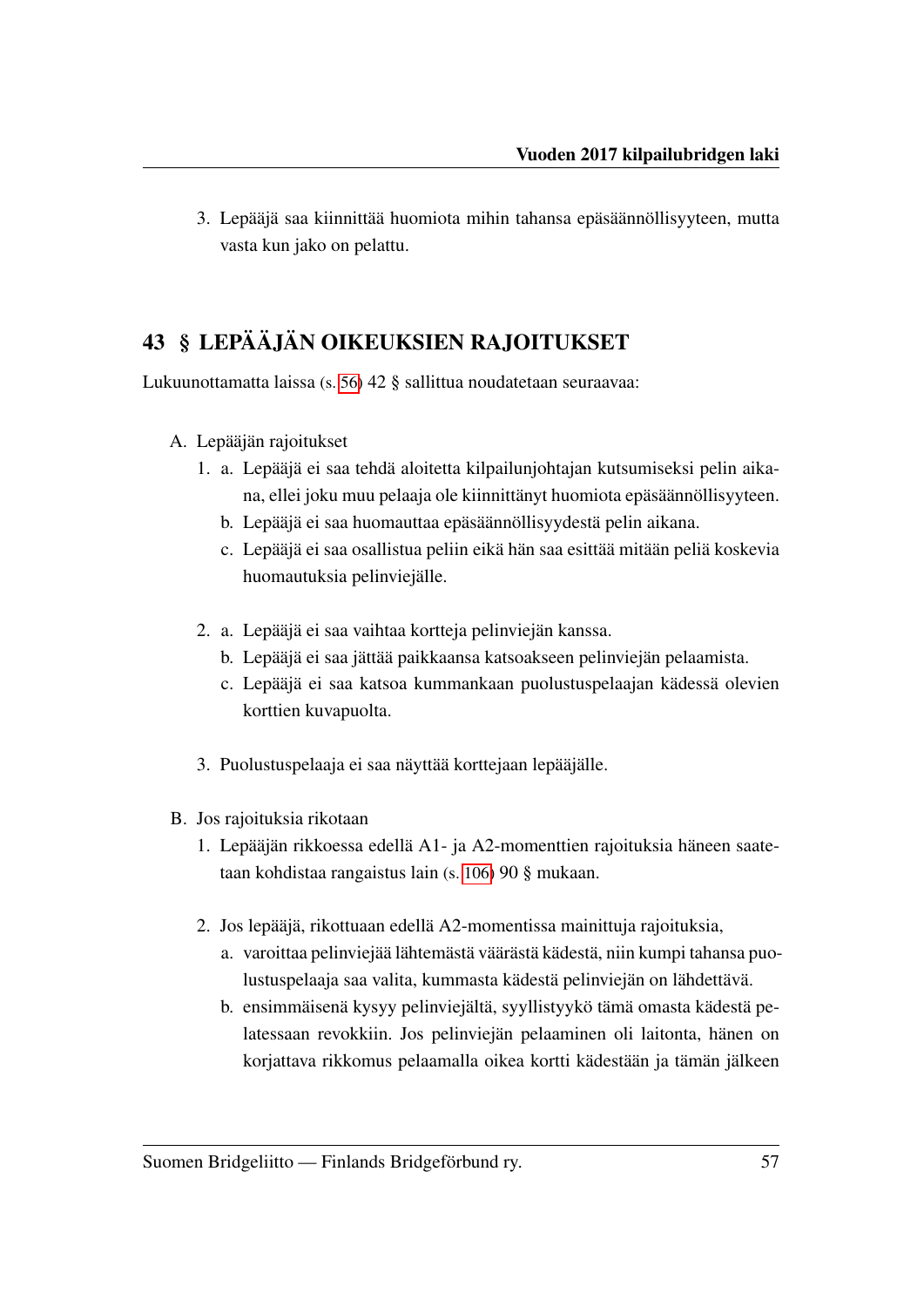lain (s. [78\)](#page-80-0) 64 § määräyksiä sovelletaan ikään kuin revokki olisi tullut pysyväksi.

3. Jos lepääjä, rikottuaan itse A2-momentin rajoituksia, ensimmäisenä kiinnittää huomion puolustuspelaajan tekemään epäsäännöllisyyteen, välitöntä oikaisua ei määrätä. Peli jatkuu ikään kuin epäsäännöllisyyttä ei olisi tapahtunut. Jos pelin päätyttyä havaitaan, että puolustuspelaajat ovat hyötyneet aiheuttamastaan epäsäännöllisyydestä, niin kilpailunjohtaja korjaa puolustajien saaman tuloksen poistamalla rikkomuksen tuoman edun. Pelinviejäpuolen tulokseksi merkitään se tulos, joka pöydässä pelaamalla saatiin.

#### 44 § PELIN KULKU

A. Lähtökortti tikkiin

Pelaaja, joka ensimmäisenä pelaa johonkin tikkiin, saa pelata kädestään minkä kortin tahansa (ellei häneen kohdistu rajoitus, joka perustuu oman puolen tekemään epäsäännöllisyyteen).

B. Seuraavat kortit tikkiin

Lähtökortin jälkeen muut pelaajat kukin vuorollaan pelaavat kortin, ja näin pelatut neljä korttia muodostavat tikin. (Korttien pelaamisen ja tikkien järjestämisen tavasta katso lait (s. [59\)](#page-61-0) 45 § ja (s. [79\)](#page-81-0) 65 §.)

- C. Velvollisuus tunnustaa väriä Tikkiin pelatessaan on jokaisen pelaajan tunnustettava väriä mikäli mahdollista. Tämä velvollisuus käy kaikkien muiden tämän lain vaatimuksen edellä.
- D. Väriä ei pysty tunnustamaan

Jos pelaaja ei pysty tunnustamaan väriä, hän saa pelata minkä kortin tahansa (ellei häneen kohdistu rajoitus, joka perustuu oman puolen tekemään epäsäännöllisyyteen).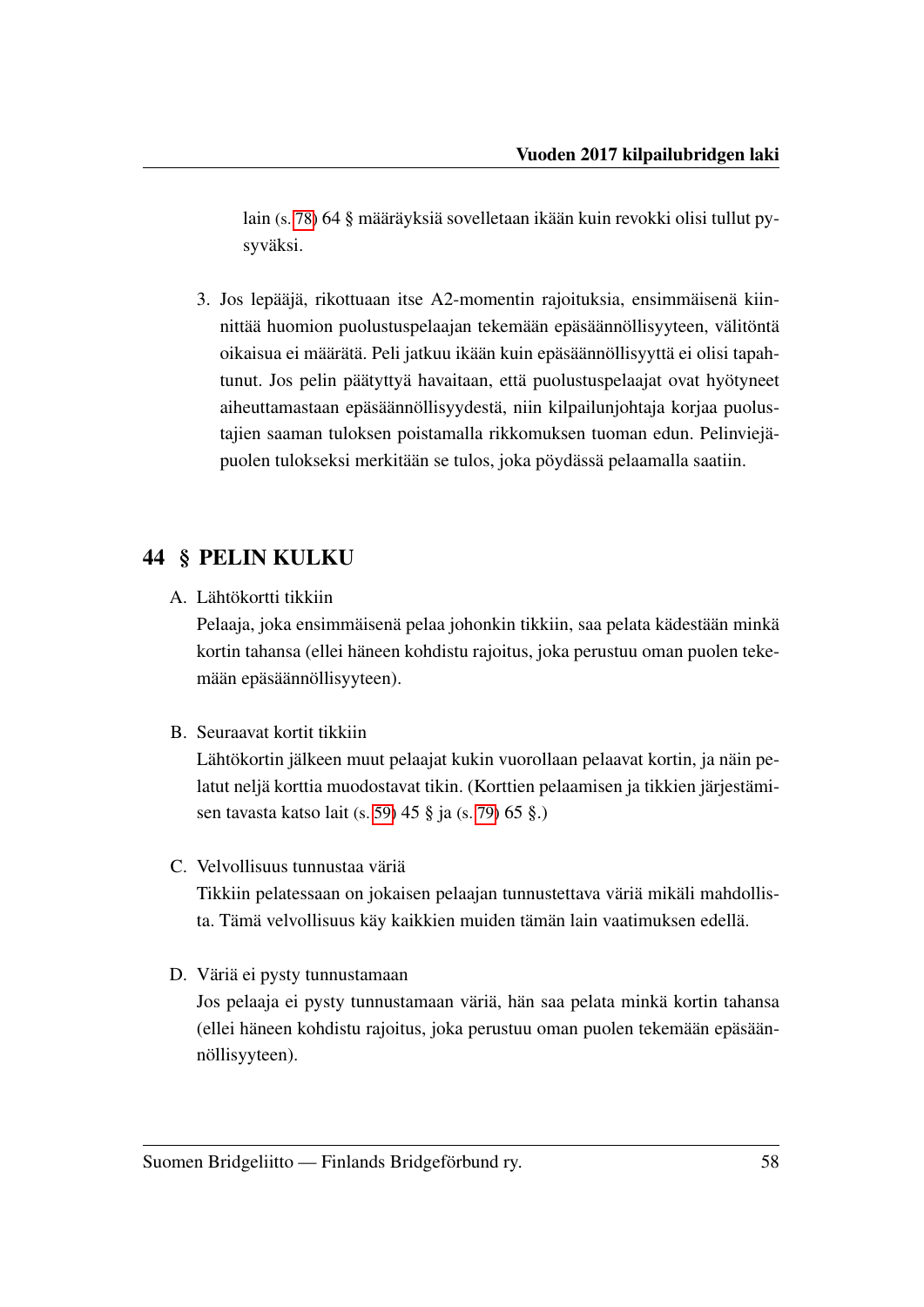- E. Tikit, joissa on valtteja Tikin, jossa on valttia, voittaa pelaaja, joka on pelannut siihen korkeimman valtin.
- F. Tikit, joissa ei ole valtteja Tikin, jossa ei ole valttia, voittaa pelaaja, joka on pelannut siihen lähtövärin korkeimman kortin.
- G. Lähtö ensimmäistä tikkiä seuraaviin tikkeihin Pelaaja, joka on voittanut tikin, tekee lähdön seuraavaan tikkiin.

### <span id="page-61-0"></span>45 § PELATTU KORTTI

- A. Kortin pelaaminen kädestä Kukin pelaaja lepääjää lukuun ottamatta pelaa kortin ottamalla sen erilleen kädestään ja asettamalla sen kuvapuoli ylöspäin $11$  pöydälle suoraan eteensä.
- B. Lepääjän kortin pelaaminen

Pelinviejä pelaa lepääjän kortin nimeämällä sen, minkä jälkeen lepääjä ottaa nimetyn kortin eteensä pöydälle kuvapuoli ylöspäin. Pelatessaan lepääjän kädestä pelinviejä voi tarvittaessa itse ottaa pelattavaksi haluamansa kortin.

- C. Pelatuksi katsottava kortti
	- 1. Jos puolustuspelaaja on pitänyt korttiaan siten, että hänen partnerinsa on ollut mahdollista nähdä sen kuvapuoli, katsotaan se pelatuksi käsillä olevaan tikkiin (jos puolustuspelaaja on jo laillisesti pelannut kortin käsillä olevaan tikkiin, katso laki (s. [61\)](#page-63-1) 45E §).
	- 2. Pelinviejän katsotaan pelanneen kortin kädestään, jos
		- a. hän on pitänyt sitä kuvapuoli ylöspäin koskettamassa tai melkein koskettamassa pöytää, tai

<span id="page-61-2"></span><span id="page-61-1"></span><sup>11.</sup> Aloituskortti asetetaan ensin kuvapuoli alaspäin, ellei Säännöistä Vastaava Liitto toisin määrää.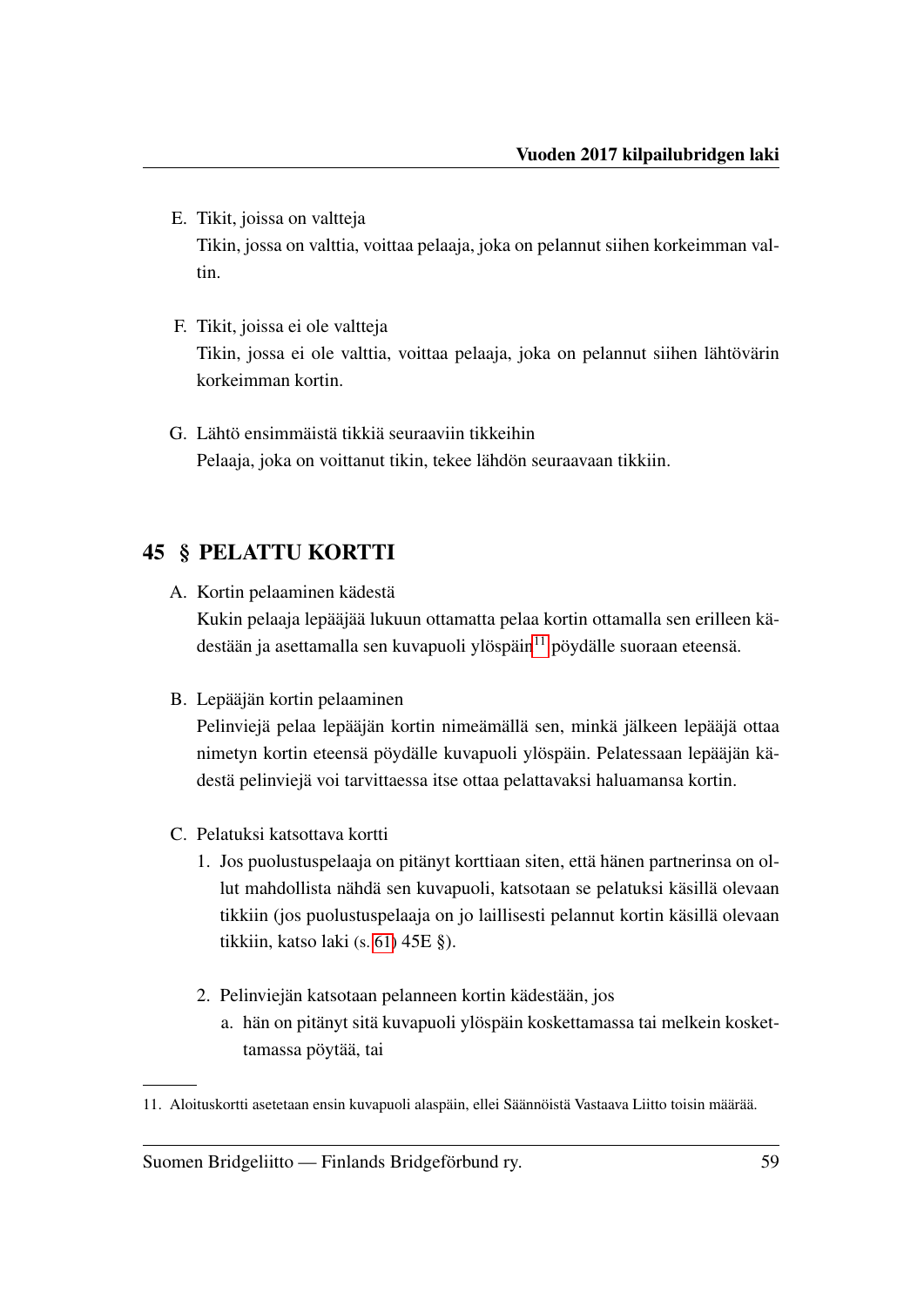b. jos hän on pitänyt sitä sellaisessa asennossa kuin se olisi pelattu.

- 3. Lepääjän kortti katsotaan pelatuksi, jos pelinviejä on tarkoituksella koskettanut sitä, ellei hänen aikomuksenaan ollut järjestää lepääjän kortteja tai tavoittaa kosketetun kortin ylä- tai alapuolella olevaa korttia.
- <span id="page-62-0"></span>4. a. Kortti on pelattu, jos pelaaja nimeää tai muutoin osoittaa sen siksi kortiksi, jonka hän aikoo pelata (mutta katso laki (s. [62\)](#page-64-0) 47 §).
	- b. Pelinviejä saa muuttaa erehdyksessä tekemänsä lepääjän kortin nimeämisen ennen kuin hän tai lepääjä on pelannut seuraavan kerran. Nimeämisen muutos hyväksytään, jos se on nimetty lapsuksena mutta sitä ei hyväksytä, jos väärä nimeäminen johtui huomion herpaantumisesta tai harkitsemattomuudesta. Jos vastustaja vuorollaan on laillisesti pelannut kortin ennen kuin nimeäminen on muutettu, tämä vastustaja saa ottaa pelaamansa kortin takaisin käteensä ja korvata sen toisella kortilla (katso lait (s. [63\)](#page-65-1) 47D § ja (s. [31\)](#page-33-2) 16D1 §).
- 5. Rangaistuskortti, joko iso tai pieni, voi tulla pelattavaksi (katso laki (s. [65\)](#page-67-0) 50 §).
- D. Lepääjä ottaa väärän kortin
	- 1. Jos lepääjä asettaa pelatuksi kortin, jota pelinviejä ei nimennyt, kortti täytyy ottaa takaisin, jos asiasta on huomautettu ennen kuin kumpikin puoli on pelannut seuraavaan tikkiin. Puolustuspelaaja saa ottaa kortin takaisin käteensä, jos se on pelattu erehdyksen jälkeen, mutta ennen kuin tähän kiinnitettiin huomiota. Jos pelinviejän OPV vaihtaa pelaamansa kortin, pelinviejä saa ottaa takaisin tähän tikkiin jo pelaamansa kortin (katso laki (s. [31\)](#page-33-0) 16C §).
	- 2. Kun on liian myöhäistä korjata lepääjän väärin pelaamaa korttia (katso yllä), peli jatkuu normaalisti ilman korttien vaihtamista tässä tai myöhemmissä tikeissä. Jos väärin pelattu kortti oli tikin ensimmäinen kortti, niin pelatun kortin maan tunnustamatta jättäminen voi aiheuttaa revokin (katso lait (s. [78\)](#page-80-1) 64A §, (s. [79\)](#page-81-1) 64B7 §, ja (s. [79\)](#page-81-2) 64C §). Jos väärin pelattu kortti pelattiin jo aloitettuun tikkiin ja lepääjä on sen vuoksi tehnyt revokin katso lakeja (s. [78\)](#page-80-2)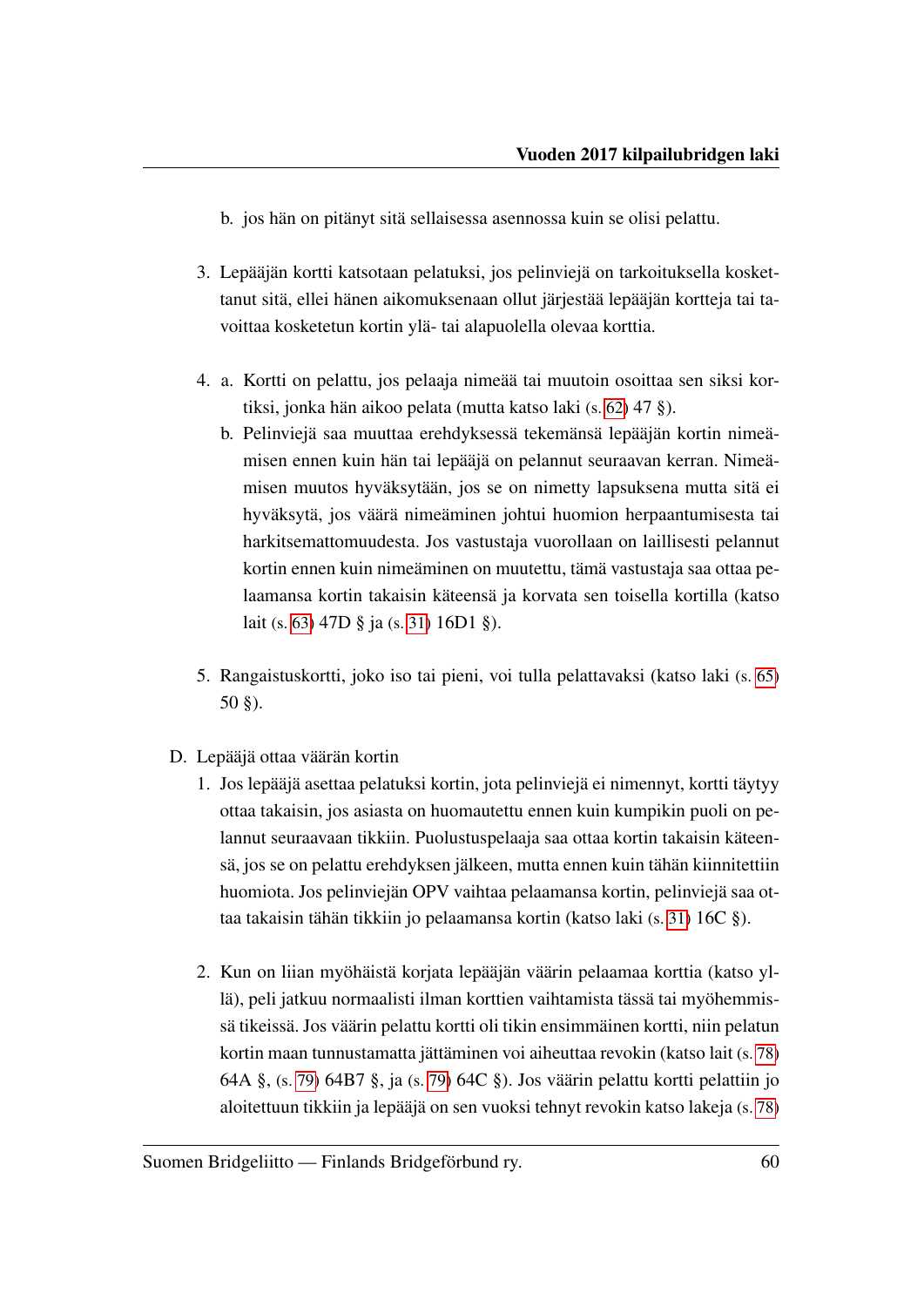64B3 § ja (s. [79\)](#page-81-2) 64C §.

- <span id="page-63-1"></span>E. Tikkiin pelattu viides kortti
	- 1. Jos puolustuspelaaja on pelannut tikkiin viidennen kortin, siitä tulee rangaistuskortti lain (s. [65\)](#page-67-0) 50 § mukaan, paitsi jos kilpailunjohtaja katsoo, että se oli lähtökortti seuraavaan tikkiin, jolloin sovelletaan lakia (s. [69\)](#page-71-0) 53 § tai (s. [72\)](#page-74-0) 56 §.
	- 2. Jos pelinviejä pelaa tikkiin viidennen kortin omasta tai lepääjän kädestä, se palautetaan käteen enemmittä oikaisuitta, paitsi jos kilpailunjohtaja katsoo, että se oli lähtökortti seuraavaan tikkiin, jolloin sovelletaan lakia (s. [71\)](#page-73-0) 55 §.
- <span id="page-63-0"></span>F. Lepääjä osoittaa kortin

Kun lepääjä on levittänyt korttinsa kuvapuoli ylöspäin, hän ei saa koskettaa tai osoittaa mitään korttia, paitsi niiden järjestämiseksi, ennen pelinviejän määräystä. Jos hän niin tekee, kilpailunjohtaja pitäisi heti kutsua paikalle ja hänelle on annettava tieto lepääjän toiminnasta. Pelaaminen jatkuu. Pelin päätyttyä kilpailunjohtajan on määrättävä korjattu pistetulos, jos hänen harkintansa mukaan lepääjä ehdotti pelinviejälle jotain pelitapaa, ja vastapuoli kärsi vahinkoa ehdotetusta menettelystä.

G. Tikin kääntäminen

Kenenkään pelaajista ei tulisi kääntää korttiaan kuvapuoli alaspäin, ennen kuin kaikki neljä pelaajaa ovat pelanneet tikkiin.

# 46 § EPÄTÄYDELLINEN TAI EPÄKELPO LEPÄÄJÄN KORTIN NIMEÄMINEN

A. Oikea muoto nimetä lepääjän kortti

Nimetessään lepääjältä pelattavan kortin pelinviejän tulee selvästi mainita kortin väri ja arvo.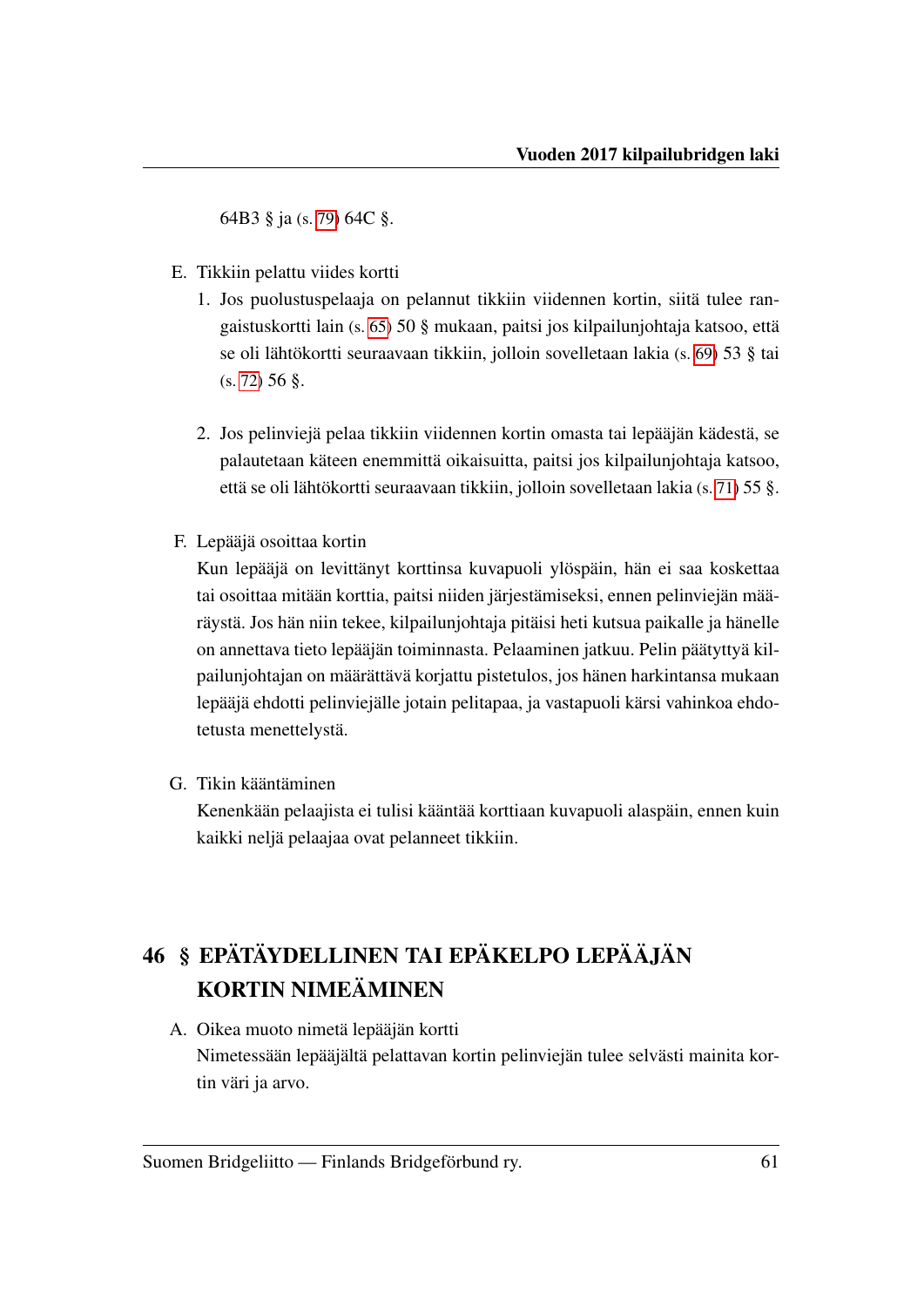B. Epätäydellinen tai epäkelpo nimeäminen

Kun pelinviejä nimeää epätäydellisesti tai epäkelvollisesti lepääjältä pelattavan kortin, ovat voimassa seuraavat rajoitukset (paitsi jos kiistattomasti tämä ei ollut hänen tarkoituksensa):

- 1. a. Jos pelinviejä pelatessaan pöydästä sanoo "korkea" tai käyttää vastaavaa ilmaisua, katsotaan hänen nimenneen pelatun värin korkeimman kortin.
	- b. Jos pelinviejä määrää lepääjän "voittamaan tikin" katsotaan hänen nimenneen arvoltaan alimman kortin, jolla tiedetään voitettavan tikin.
	- c. Jos pelinviejä määrää "pienen" kortin tai käyttää vastaavaa ilmaisua, katsotaan hänen nimenneen arvoltaan alimman kortin pelatussa värissä.
- 2. Jos pelinviejä nimeää värin mutta ei arvoa, hänen katsotaan määränneen tuon värin arvoltaan alimman kortin.
- 3. Jos pelinviejä nimeää arvon mutta ei väriä
	- a. Pelatessaan lähtökortin pöydästä pelinviejän katsotaan jatkaneen samaa väriä, jossa lepääjä voitti edellisen tikin, edellyttäen että pöydässä on nimetyn arvoinen kortti siinä värissä.
	- b. Kaikissa muissa tapauksissa pelinviejän on pelattava mainitsemansa arvoinen kortti, jos se on laillisesti tehtävissä. Jos pöydässä on kaksi tai useampia nimetyn arvoisia, laillisesti pelattavissa olevia kortteja, pelinviejän on sanottava, mitä niistä hän tarkoitti.
- 4. Jos pelinviejä nimeää kortin, jota pöydässä ei ole, nimeäminen on mitätön ja pelinviejä saa määrätä minkä tahansa laillisen kortin.
- 5. Jos pelinviejä nimeää pelattavaksi kortin mainitsematta sen väriä tai arvoa (kuten sanomalla "pelaa mitä tahansa" tai käyttämällä vastaavaa ilmaisua), niin kumpi tahansa puolustuspelaaja saa nimetä pöydästä pelattavan kortin.

#### <span id="page-64-0"></span>47 § PELATUN KORTIN TAKAISIN OTTAMINEN

A. Oikaisun toteuttamiseksi

Pelatun kortin voi ottaa takaisin, jos se on tarpeen epäsäännöllisyyden oikaise-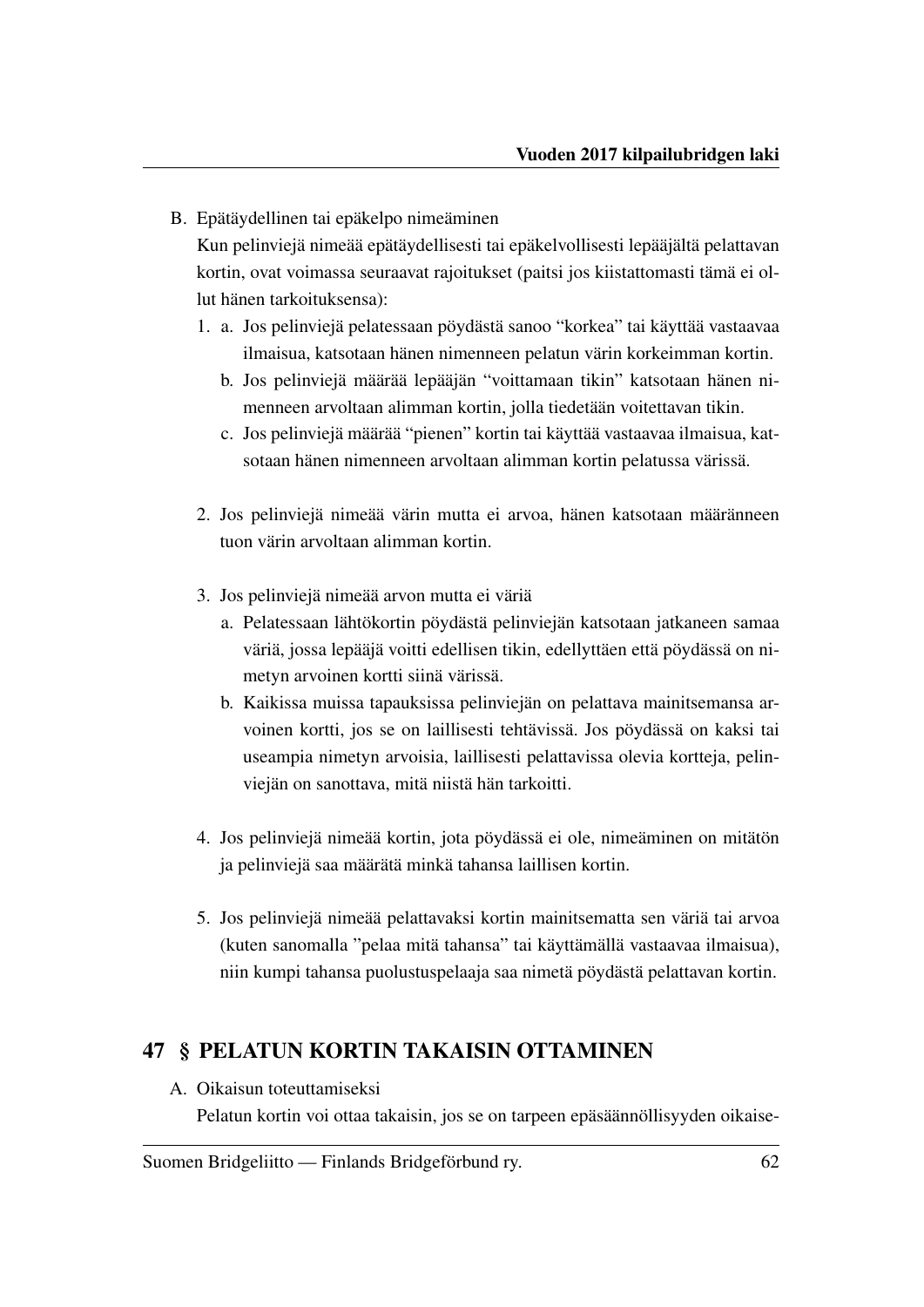miseksi (mutta puolustuspelaajan takaisin otetusta kortista voi tulla rangaistuskortti, katso laki (s. [64\)](#page-66-0) 49 §).

<span id="page-65-3"></span>B. Laittoman pelaamisen korjaamiseksi

Pelatun kortin voi ottaa takaisin laittoman pelaamisen korjaamiseksi (puolustuspelaajien osalta, ellei tässä pykälässä toisin määrätä, katso laki (s. [64\)](#page-66-0) 49 § rangaistuskortista). Samanaikaisesta pelaamisesta katso laki (s. [73\)](#page-75-0) 58 §.

- C. Tahattomasti väärin nimetyn kortin vaihtamiseksi Pelatun kortin voi ottaa takaisin käteen enemmittä oikaisuitta, kun laki (s. [60\)](#page-62-0) 45C4b § sallii muuttaa nimeämisen.
- <span id="page-65-1"></span>D. Vastustajan vaihdettua pelaamansa kortin Pelatun kortin saa ottaa takaisin käteen ja vaihtaa toiseen korttiin enemmittä oikaisuitta sen jälkeen kun vastustaja on vaihtanut pelaamansa kortin. (Lakeja (s. [31\)](#page-33-0) 16C § ja (s. [76\)](#page-78-0) 62C2 § voidaan soveltaa.)
- <span id="page-65-2"></span><span id="page-65-0"></span>E. Väärään tietoon perustuva pelitavan muutos
	- 1. Lähtökortti (tai kortin pelaaminen) väärällä vuorolla saadaan ottaa takaisin enemmittä oikaisuitta, jos pelaaja oli saanut vastustajalta virheellisen tiedon, että oli hänen vuoronsa lähteä tai pelata (katso laki (s. [31\)](#page-33-0) 16C §). VPV ei tässä tilanteessa saa hyväksyä lähtöä tai pelaamista ja laki (s. [77\)](#page-79-0) 63A1 § ei ole voimassa.
	- 2. a. Pelaaja saa ottaa takaisin pelaamansa kortin enemmittä oikaisuitta, jos se pelattiin vastustajan annettua erheellisen selostuksen tarjouksesta tai pelitavasta ja ennen kuin selitys oli korjattu, mutta vain ellei tikkiin ollut seuraavaksi pelattu yhtään korttia (katso laki (s. [31\)](#page-33-0) 16C §). Aloituskorttia ei saa ottaa takaisin sen jälkeen, kun yksikin lepääjän korteista on paljastunut.
		- b. Jos on liian myöhäistä korjata pelaamista edellä a-kohdan mukaan, kilpailunjohtaja voi määrätä korjatun pistetuloksen.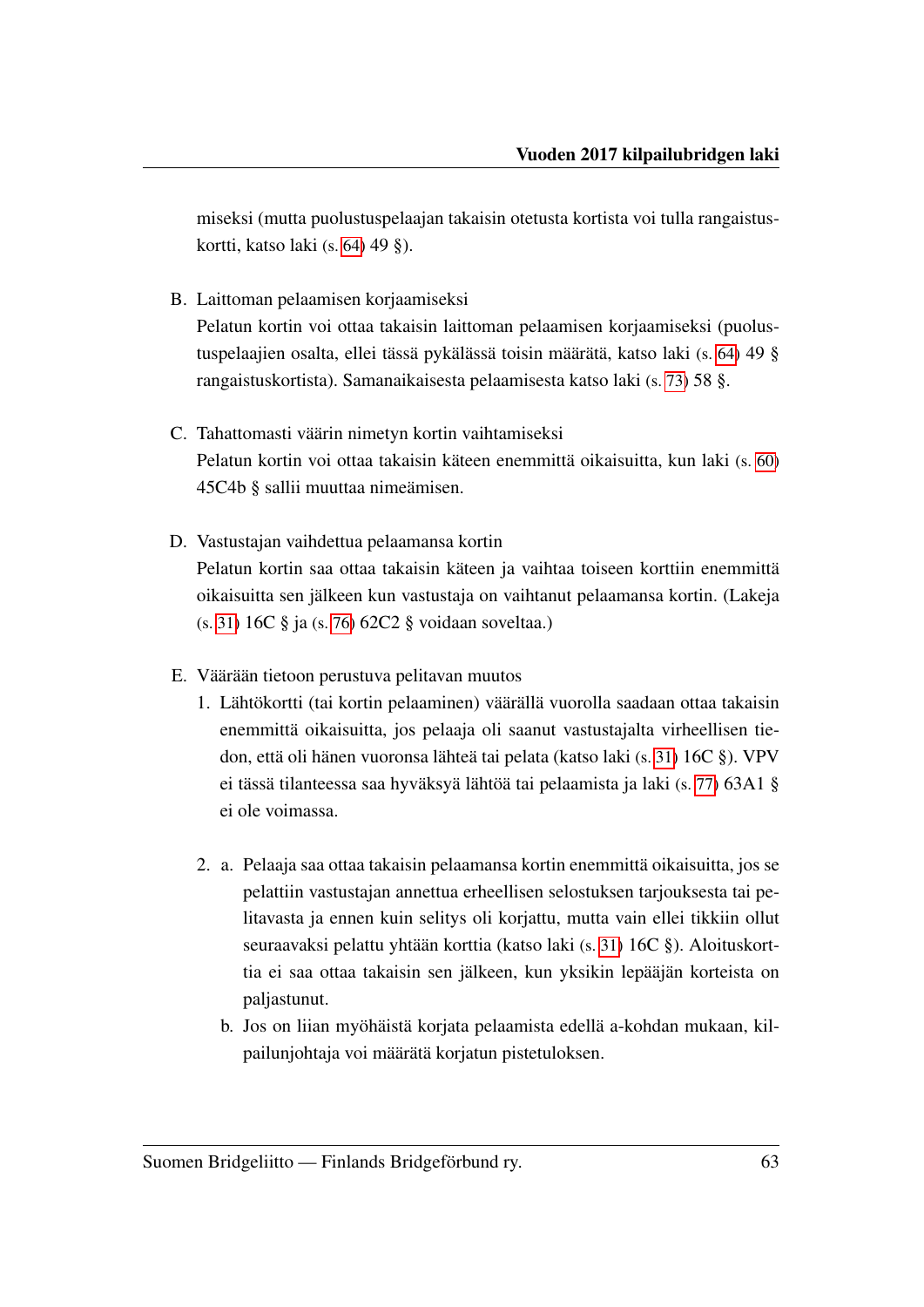- F. Muu takaisin ottaminen
	- 1. Kortti voidaan ottaa takaisin lain (s. [69\)](#page-71-1) 53B § sallimin tavoin.
	- 2. Pelattua korttia ei saa ottaa takaisin muutoin kuin tässä pykälässä määrätyin tavoin.

## 48 § PELINVIEJÄN KORTTIEN NÄYTTÄMINEN

A. Pelinviejä näyttää kortin

Pelinviejään ei kohdistu rajoituksia kortin näyttämisestä (mutta katso laki (s. [59\)](#page-61-2) 45C2 §) eikä yhtään pelinviejän tai lepääjän korttia voi milloinkaan määrätä rangaistuskortiksi. Pelinviejän ei tarvitse pelata korttia, jonka hän on vahingossa pudottanut.

- B. Pelinviejä levittää korttinsa näkyviin
	- 1. Kun pelinviejä levittää korttinsa näkyviin väärällä vuorolla pelatun aloituskortin jälkeen, sovelletaan lakia (s. [70\)](#page-72-0) 54 §.
	- 2. Kun pelinviejä levittää korttinsa näkyviin muulloin kun heti väärällä vuorolla tehdyn aloituksen jälkeen, hänen voidaan katsoa tehneen joko vaatimuksen tai luovutuksen (paitsi jos hän todennettavasti ei aikonut vaatia) ja tähän sovelletaan lakia (s. [83\)](#page-85-0) 68 §.

## <span id="page-66-0"></span>49 § PUOLUSTUSPELAAJAN KORTTIEN NÄYTTÄMINEN

Lukuunottamatta pelin normaalia kulkua tai lain soveltamista (esimerkiksi laki (s. [63\)](#page-65-0) 47E §), kun puolustuspelaajan kortti on siten, että hänen partnerillaan on mahdollisuus nähdä sen kuvapuoli tai kun puolustuspelaaja ilmoittaa jonkin kortin olevan kädessään, tulee jokaisesta tällaisesta kortista rangaistuskortti (laki (s. [65\)](#page-67-0) 50 §). Katso myös lain (s. [83\)](#page-85-0) 68 § alaviite, kun puolustuspelaaja lausuu jotain pelattavasta tikistä, johon kaikki eivät vielä ole pelanneet, ja laki (s. [83\)](#page-85-1) 68B2 §, kun partneri vastustaa puolustuspelaajan luovutusta.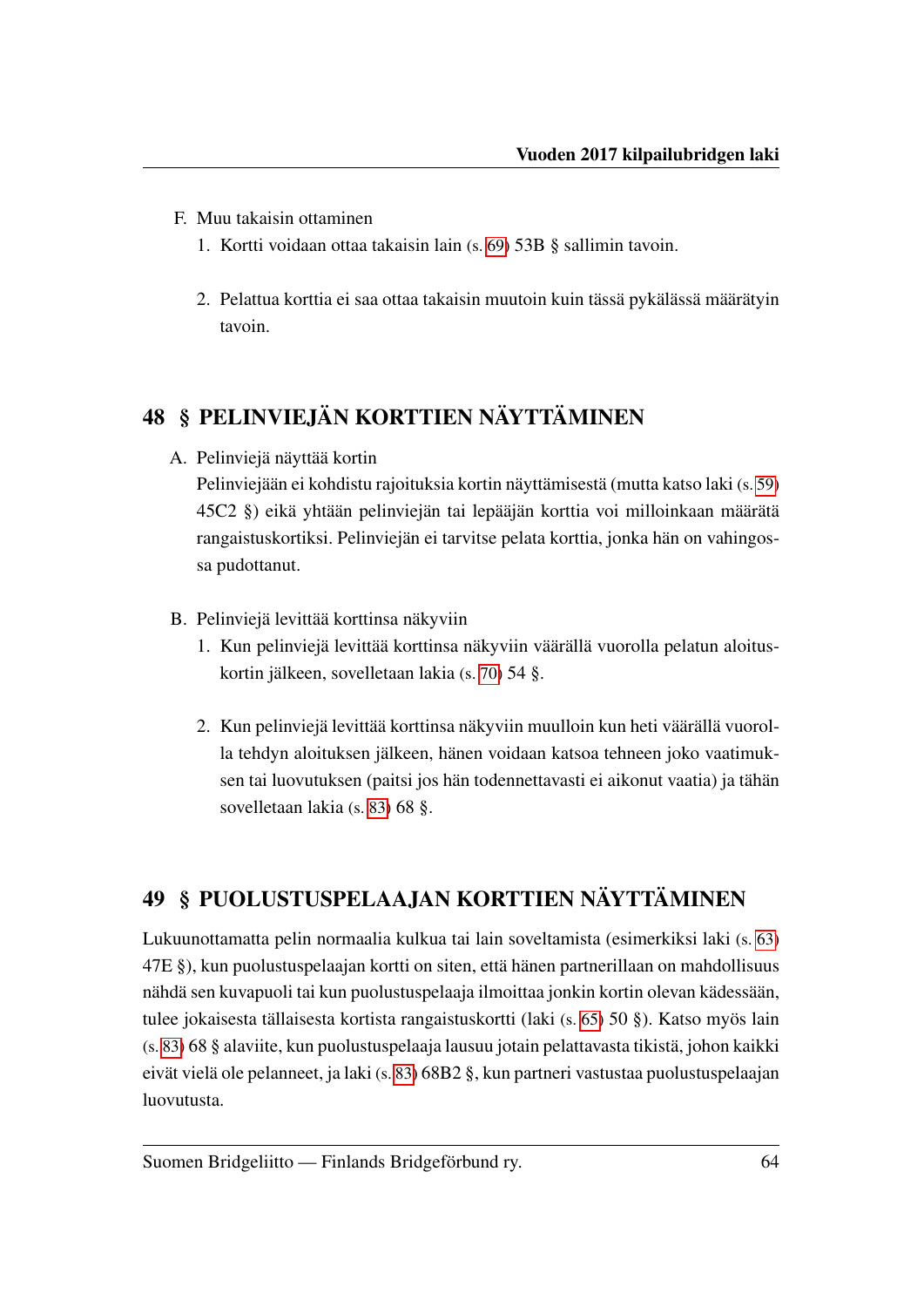## <span id="page-67-0"></span>50 § RANGAISTUSKORTIN KÄSITTELY

Kun puolustuspelaaja ennen aikojaan näyttää kortin (ei kuitenkaan lähtökortti, katso laki (s. [72\)](#page-74-1) 57 §), siitä tulee rangaistuskortti, ellei kilpailunjohtaja toisin määrää (katso lait (s. [64\)](#page-66-0) 49 § ja (s. [88\)](#page-90-0) 72C § voivat soveltua).

A. Rangaistuskortti jää näkyviin

Rangaistuskortti on jätettävä kuvapuoli ylöspäin pöydälle sen pelaajan eteen, jolle kortti kuuluu, kunnes oikaisu on valittu.

B. Iso tai pieni rangaistuskortti

Yhdestä kortista, joka on arvokorttia pienempi ja joka on paljastunut vahingossa (esim. kun tikkiin on pelattu kaksi korttia tai kun kortti on vahingossa pudonnut), tulee pieni rangaistuskortti. Jokaisesta arvokortista ja jokaisesta tahallisesti paljastetusta kortista (esim. väärällä vuorolla lähdettäessä tai tehtäessä revokki ja korjattaessa se) tulee iso rangaistuskortti. Kun yhdellä puolustuspelaajalla on kaksi tai useampia rangaistuskortteja, kaikista näistä tulee isoja rangaistuskortteja.

C. Pienen rangaistuskortin käsittely

Kun puolustuspelaajalla on pieni rangaistuskortti, hän ei saa pelata siinä värissä mitään muuta, arvokorttia pienempää korttia ennen kuin on ensin pelannut rangaistuskortin, mutta hänellä on oikeus pelata arvokortti sen sijaan. Rikkojan partneriin ei kohdisteta lähtökorttirajoitusta, mutta rangaistuskortin näkemisestä saatu tieto on luvatonta (katso E-momentti alempana).

D. Ison rangaistuskortin käsittely

Kun puolustuspelaajalla on iso rangaistuskortti, voidaan sekä rikkojaan että rikkojan partneriin kohdistaa rajoituksia — rikkojaan aina hänen pelivuorollaan, ja rikkojan partneriin aina tämän vuorolla pelata lähtökortti.

1. a. Alla olevan b-momentin suomin poikkeuksin iso rangaistuskortti on pelattava heti kun laillinen tilaisuus siihen tulee, oli sitten kysymys lähtökortista, värin tunnustamisesta, kortin sakaamisesta tai valtilla ottamisesta. Jos puolustuspelaajalla on kaksi tai useampia rangaistuskortteja, jotka laillisesti voi pelata, pelinviejä määrää, mikä niistä on pelattava.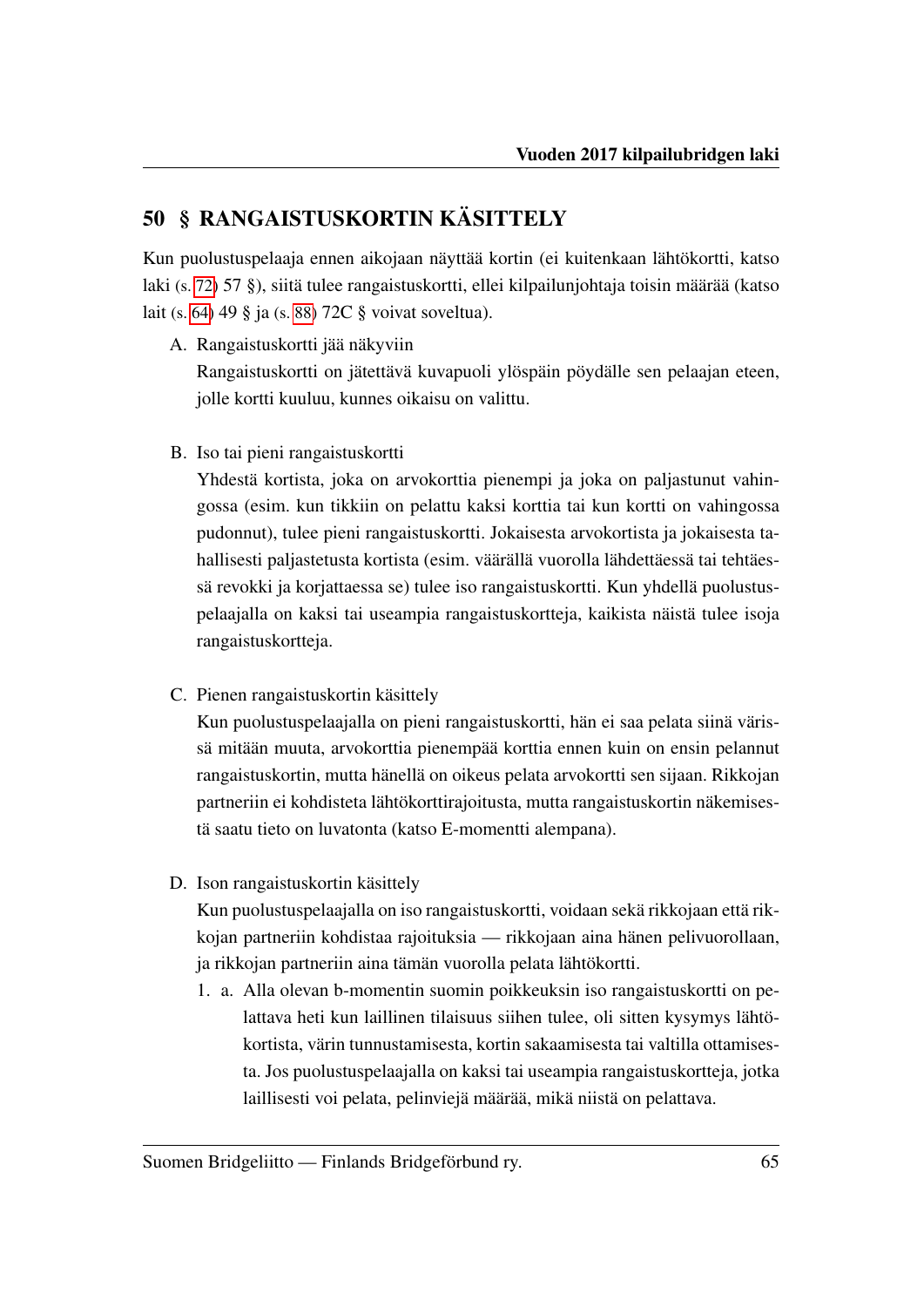- b. Velvollisuus tunnustaa väriä tai noudattaa lähtökorttiin tai pelaamiseen kohdistuvaa rajoitusta käy ison rangaistuskortin pelaamisvelvoitteen edellä, mutta rangaistuskortti on silti jätettävä kuvapuoli ylöspäin pöydälle ja pelattava heti seuraavassa laillisessa tilaisuudessa.
- <span id="page-68-2"></span>2. Kun puolustuspelaajalla on lähtövuoro samalla kun hänen partnerillaan on iso rangaistuskortti, hän ei saa lähteä ennen kuin pelinviejä on ilmoittanut, minkä alempana mainituista vaihtoehdoista hän valitsee (jos puolustuspelaaja lähtee ennenaikaisesti, häneen kohdistuu oikaisu lain (s. [64\)](#page-66-0) 49 § mukaan). Pelinviejä saa valita:
	- a. vaatia[12](#page-68-0) puolustuspelaajaa lähtemään rangaistuskortin värissä tai kieltää[12](#page-0-0) häntä lähtemästä siitä väristä niin kauan kuin lähtövuoro säilyy hänellä (kahden tai useamman rangaistuskortin osalta katso laki (s. [67\)](#page-69-0) 51 §). Jos pelinviejä käyttää kumpaa tahansa näistä oikeuksistaan, kortti ei enää ole rangaistuskortti ja otetaan takaisin käteen.
	- b. ei vaatia eikä kieltää lähtöä, jolloin puolustuspelaaja saa tehdä lähdön millä kortilla hyvänsä. Rangaistuskortti jää edelleen pöydälle rangaistus-kortiksi<sup>[13](#page-68-1)</sup>. Jos tämä vaihtoehto valitaan, momenttia 50 sovelletaan edelleen niin kauan kuin kortti on rangaistuskortti.
- E. Rangaistuskortista saatu tieto
	- 1. Tieto rangaistuskortista ja siitä vaatimuksesta, että rangaistuskortti on pelattava, on luvallista kaikille pelaajille niin kauan kuin rangaistuskortti on pöydällä.
	- 2. Käteen palautetun rangaistuskortin (momentin D2 (a)-kohta) välittämä informaatio on laitonta pelaajalle, jonka partnerilla oli rangaistuskortti, mutta laillista pelinviejälle.
	- 3. Kun rangaistuskortti pelataan, rangaistuskortin syntymiseseen johtaneet syyt ja niiden välittämä informaatio ovat laittomia pelaajalle, jonka partnerilla oli

<span id="page-68-0"></span><sup>12.</sup> Jos pelaaja ei pysty lähtemään vaaditulla tavalla katso laki (s. [74\)](#page-76-0) 59 §.

<span id="page-68-1"></span><sup>13.</sup> Jos puolustuspelaajalla, jonka partnerilla on rangaistuskortti, säilyy lähtövuoro, eikä rangaistuskorttia ole vielä pelattu, kaikkia momentin D2 vaatimuksia ja valinnanmahdollisuuksia sovelletaan edelleen seuraavassa tikissä.

Suomen Bridgeliitto — Finlands Bridgeförbund ry. 66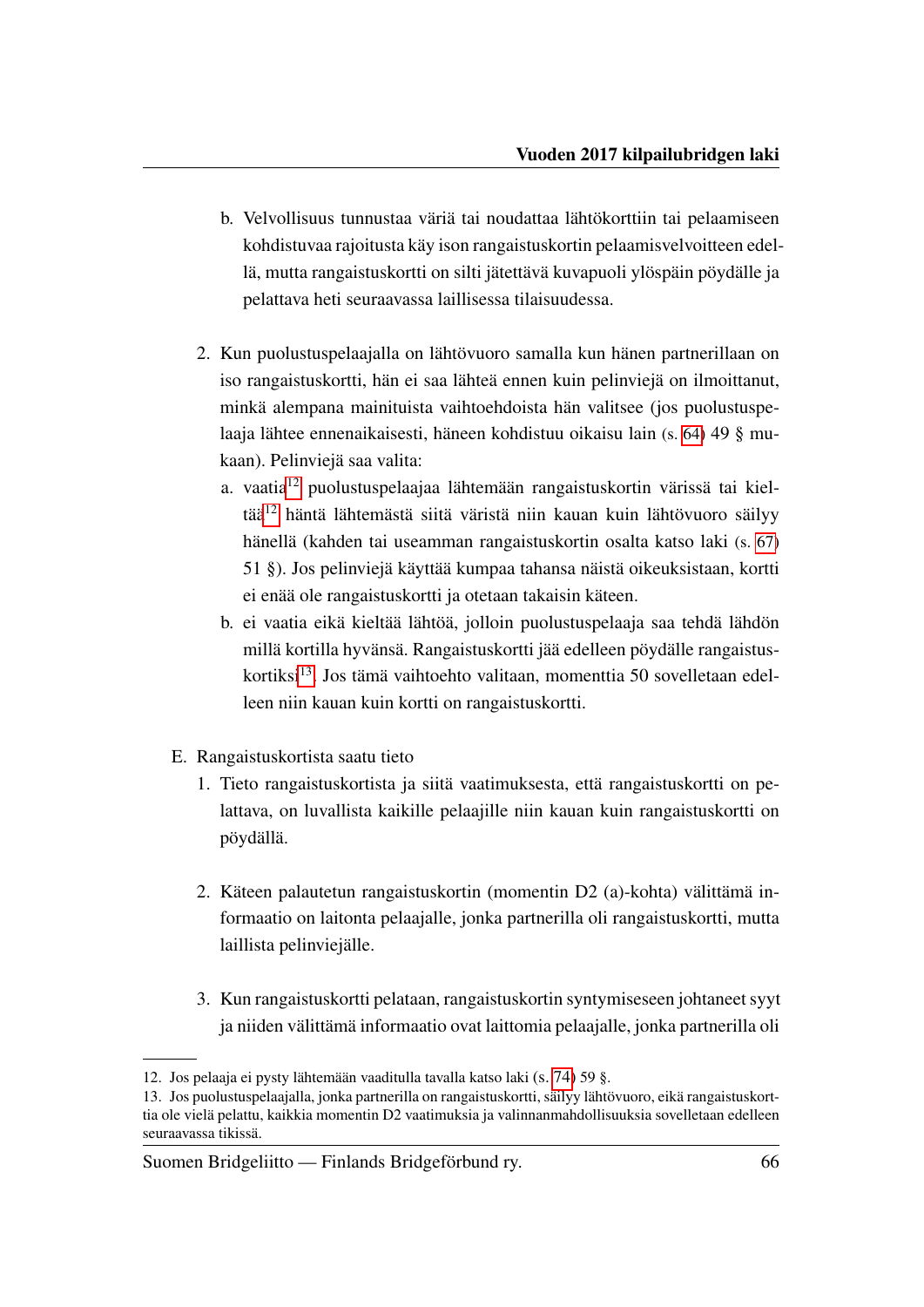rangaistuskortti.

4. Mikäli E1-momenttia sovellettuaan kilpailunjohtaja katsoo pelaamisen päätyttyä, että ilman rikkomuksen antamaa apua jaon lopputulos olisi hyvin voinut olla toisenlainen ja rikkomuksen seurauksena syytön puoli on kärsinyt vahinkoa (katso laki (s. [24\)](#page-26-2) 12B1 §), hänen pitää määrätä korjattu pistetulos. Korjattua pistetulosta määrätessään kilpailunjohtajan on yritettävä etsiä jaossa mahdollisimman todennäköistä tulosta, jos rangaistuskorttia ei olisi tullut.

#### <span id="page-69-0"></span>51 § KAKSI TAI USEAMPIA RANGAISTUSKORTTEJA

A. Rikkoneen pelaajan vuoro pelata

Jos puolustuspelaajalla on kaksi tai useampia rangaistuskortteja, jotka voi laillisesti pelata, ja on hänen pelivuoronsa, pelinviejä määrää, mikä niistä korteista on pelattava sillä vuorolla.

- B. Rikkoneen partnerilla on lähtövuoro
	- 1. a. Kun puolustuspelaajalla on kaksi tai useampia rangaistuskortteja samas-sa värissä, ja pelinviejä vaatii<sup>[14](#page-69-1)</sup> puolustuspelaajan partneria tekemään lähdön siinä värissä, sen värin kortit eivät enää ole rangaistuskortteja ja otetaan takaisin käteen. Puolustuspelaaja saa pelata tikkiin haluamallaan laillisella tavalla.
		- b. Kun puolustuspelaajalla on kaksi tai useampia rangaistuskortteja samas-sa värissä, ja pelinviejä kieltää<sup>[14](#page-0-0)</sup> puolustuspelaajan partneria lähtemästä siinä värissä, puolustuspelaaja ottaa tuon värin kaikki rangaistuskortit takaisin käteensä ja saa pelata tikkiin millä tahansa laillisella tavalla. Kielto on voimassa niin kauan kuin pelaajalla on lähtövuoro.
	- 2. a. Kun puolustuspelaajalla on rangaistuskortteja useammassa kuin yhdessä värissä (katso laki (s. [66\)](#page-68-2) 50D2a §) ja hänen partnerillaan on lähtövuo-ro, pelinviejä voi vaatia<sup>[14](#page-0-0)</sup>, että puolustuspelaajan partneri lähtee jossa-

<span id="page-69-1"></span><sup>14.</sup> Jos pelaaja ei pysty lähtemään vaaditulla tavalla katso laki (s. [74\)](#page-76-0) 59 §.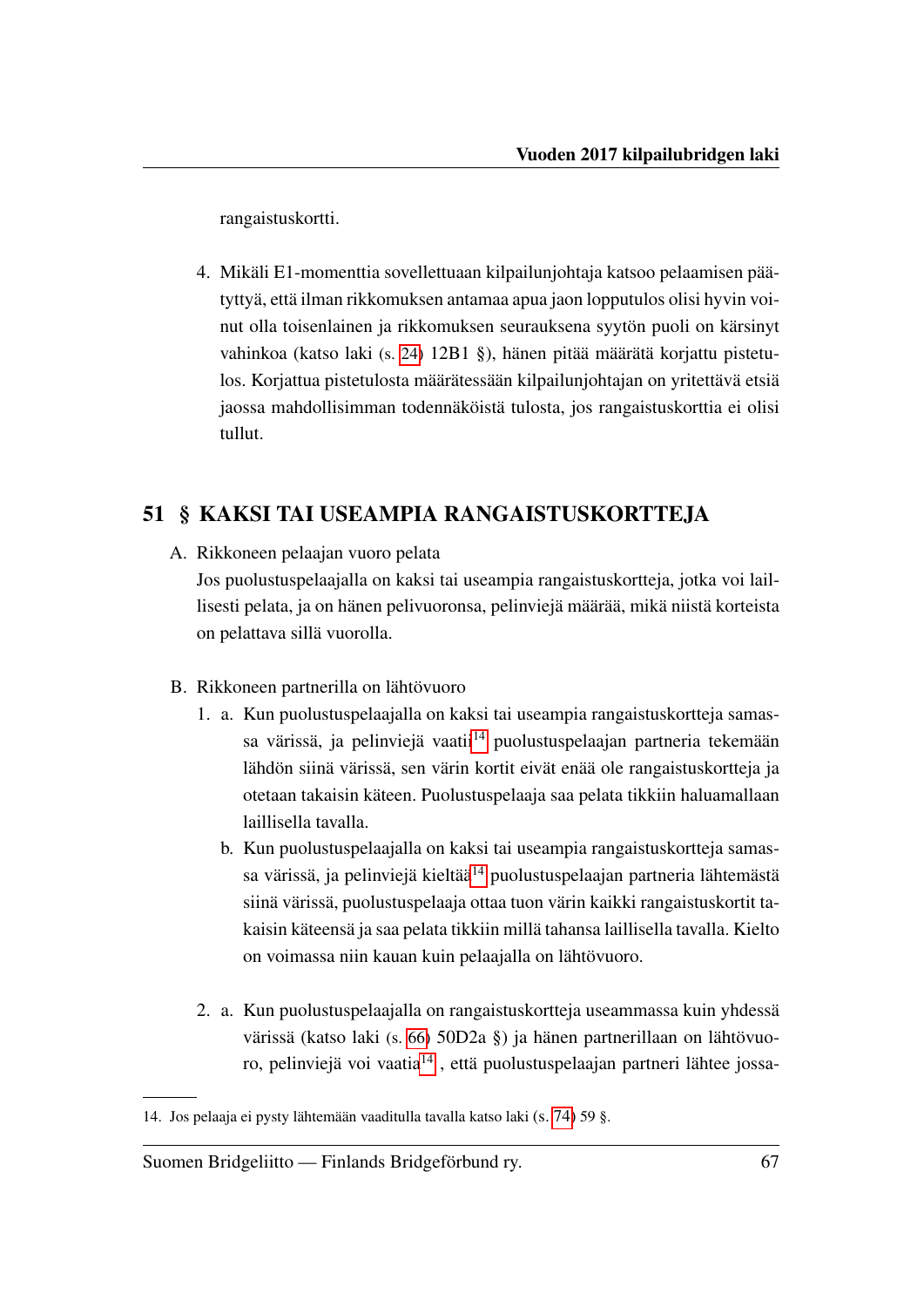kin pelinviejän valitsemassa rangaistuskortin värissä (mutta sen jälkeen sovelletaan B1a-kohtaa edellä).

- b. Kun puolustuspelaajalla on rangaistuskortteja useammassa kuin yhdessä värissä ja on hänen partnerinsa lähtövuoro, pelinviejä voi kieltää<sup>[14](#page-70-0)</sup> häntä lähtemästä yhdessä tai useammassa näistä väreistä. Sen jälkeen puolustuspelaaja ottaa takaisin käteen jokaisen rangaistuskortin kaikissa pelinviejän kieltämissä väreissä ja saa pelata tikkiin millä tahansa laillisella tavalla. Kielto on voimassa niin kauan kuin pelaajalla on lähtövuoro.
- c. Kun puolustuspelaajalla on rangaistuskortteja useammassa kuin yhdessä värissä ja on hänen partnerinsa lähtövuoro, pelinviejä voi olla sekä vaatimatta että kieltämättä pelaajaa lähtemästä jotain väriä, jolloin pelaaja saa lähteä mitä tahansa väriä ja rangaistuskortit säilyvät pöydällä rangaistuskortteina.[15](#page-70-1) Jos tämä vaihtoehto valitaan, niin lakeja (s. [65\)](#page-67-0) 50 § ja 51 § sovelletaan niin kauan kuin rangaistuskortteja on pöydällä.

# 52 § RANGAISTUSKORTILLA LÄHDÖN TAI RANGAISTUSKORTIN PELAAMISEN LAIMINLYÖNTI

- A. Puolustuspelaaja laiminlyö pelata rangaistuskortin Jos puolustuspelaaja laiminlyö lähdön rangaistuskortilla tai ei pelaa rangaistuskorttia kuten (s. [65\)](#page-67-0) 50 § tai (s. [67\)](#page-69-0) 51 § vaatii, hän ei saa omasta aloitteestaan ottaa takaisin mitään pelaamaansa muuta korttia.
- B. Puolustuspelaaja pelaa toisen kortin
	- 1. a. Jos puolustuspelaaja on tehnyt lähdön toisella kortilla tai pelannut toisen kortin, kun hänen lain vaatimuksen mukaan olisi pitänyt pelata rangaistuskortti, pelinviejä voi hyväksyä sellaisen lähdön tai pelatun kortin.
		- b. Pelinviejän on hyväksyttävä sellainen lähtö tai pelattu kortti, jos hän sen jälkeen on pelannut omasta kädestään tai lepääjän korteista.

<span id="page-70-0"></span><sup>14.</sup> Jos pelaaja ei pysty lähtemään vaaditulla tavalla katso laki (s. [74\)](#page-76-0) 59 §.

<span id="page-70-1"></span><sup>15.</sup> Jos lähtövuoro säilyy pelaajalla, jonka partnerilla on rangaistuskortteja, niin kaikki ehdot lain 51B2 § soveltamiseen ovat edelleen voimassa.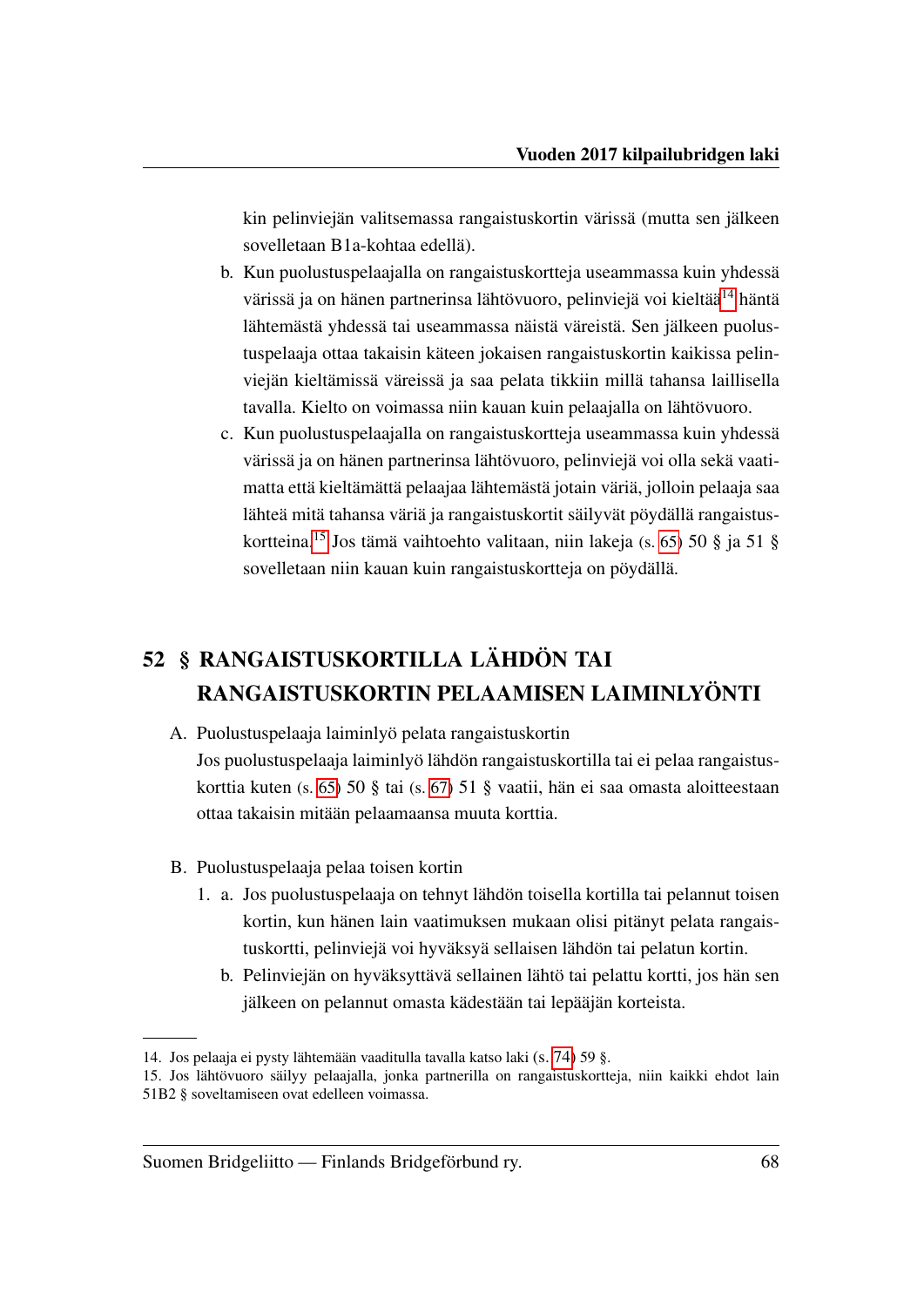- c. Jos pelattu kortti hyväksytään edellä olevien a- tai b-kohdan mukaan, jokainen pelaamatta jäänyt rangaistuskortti jää edelleen rangaistuskortiksi.
- 2. Jos pelinviejä ei hyväksy lainvastaisesti tehtyä lähtöä tai pelattua korttia, puolustuspelaajan on korvattava lainvastaisesti pelattu kortti rangaistuskortilla. Jokaisesta kortista, jolla puolustuspelaaja lainvastaisesti on lähtenyt tai jonka hän lainvastaisesti on pelannut epäsäännöllisyyden sattuessa, tulee iso rangaistuskortti.

## <span id="page-71-0"></span>53 § LÄHTÖ VÄÄRÄLLÄ VUOROLLA HYVÄKSYTÄÄN

- A. Lähtö väärällä vuorolla käsitellään oikeana lähtönä Jokainen ennen kolmattatoista tikkiä<sup>[16](#page-71-2)</sup> väärällä vuorolla tehty lähtö, jossa kortin kuvapuoli on tullut näkyviin, voidaan käsitellä oikeana lähtönä (mutta katso laki (s. [63\)](#page-65-2) 47E1 §). Näin tapahtuu, jos pelinviejä tai tilanteen mukaan jompikumpi puolustuspelaaja hyväksyy sen nimenomaisin sanoin tai jos seuraavana vuorossa oleva pelaaja pelaa tikkiin epäsäännöllisen lähdön jälkeen (mutta katso alempana B-momentti). Jos lähtöä ei ole hyväksytty ilmoittamalla tai pelaamalla, kilpailunjohtaja vaatii, että lähtö tehdään oikeasta kädestä (ja katso laki (s. [63\)](#page-65-3) 47B §).
- <span id="page-71-1"></span>B. Epäsäännöllisen lähdön jälkeen tehdään oikea lähtö

Jos väärän lähdön tehneen pelaajan vastustajalla olisi ollut vuoro lähteä, tämä vastustaja saa tehdä oikean lähdön tikkiin, jossa rikkomus tapahtui ilman että hänen korttinsa katsottaisiin pelatuksi epäsäännölliseen lähtöön (katso Amomentti). Kun näin tapahtuu, oikea lähtö jää voimaan ja kaikki tähän tikkiin erheellisesti pelatut kortit saadaan ottaa takaisin mutta lakia (s. [31\)](#page-33-0) 16C § sovelletaan.

C. Väärä puolustuspelaaja pelaa kortin pelinviejän epäsäännölliseen lähtöön Kun pelinviejä tekee lähdön väärästä kädestä ja jos tämän käden oikealla puolella oleva puolustuspelaaja pelaa seuraavana tähän tikkiin (mutta katso B-

<span id="page-71-2"></span><sup>16.</sup> Kolmannessatoista tikissä väärällä vuorolla tehty lähtö perutaan.

Suomen Bridgeliitto — Finlands Bridgeförbund ry. 69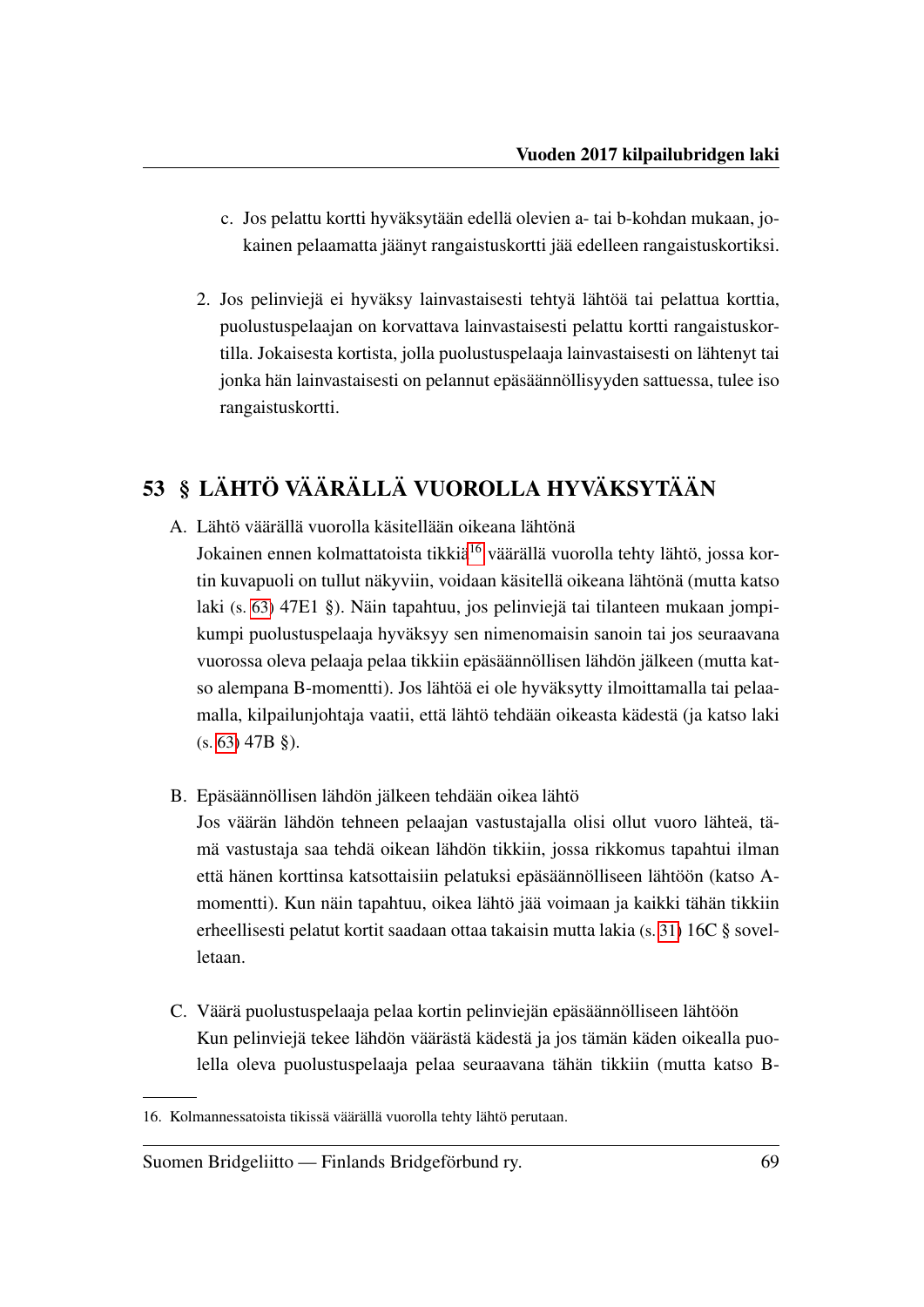momentti ylempänä), epäsäännöllinen lähtö jää voimaan ja lakia (s. [72\)](#page-74-0) 57 § sovelletaan.

# <span id="page-72-0"></span>54 § ALOITUSKORTTI VÄÄRÄLLÄ VUOROLLA KUVAPUOLI YLÖSPÄIN

Kun aloituskortti on pelattu kuvapuoli ylöspäin väärästä kädestä ja rikkojan partneri on pelannut aloituskortin kuvapuoli alaspäin, kilpailunjohtaja määrää kuvapuoli alaspäin olevan aloituskortin otettavaksi takaisin. Lisäksi:

A. Pelinviejä levittää korttinsa

Kun aloituskortti on pelattu väärällä vuorolla kuvapuoli ylöspäin, pelinviejä saa levittää korttinsa ja hänestä tulee lepääjä. Jos pelinviejä alkaa levittää korttejaan ja niin tehdessään paljastaa yhden tai useampia kortteja, hänen on levitettävä näkyviin kaikki korttinsa. Lepääjästä tulee pelinviejä.

B. Pelinviejä hyväksyy lähdön

Kun puolustuspelaaja pelaa väärällä vuorolla aloituskortin kuvapuoli ylöspäin, pelinviejä saa hyväksyä epäsäännöllisen lähdön laissa (s. [69\)](#page-71-0) 53 § mainituin tavoin, ja lepääjän kortit levitetään lain (s. [55\)](#page-57-0) 41 § mukaisesti.

- 1. Toinen kortti tikkiin pelataan pelinviejän kädestä.
- 2. Jos pelinviejä pelaa tikin toisen kortin lepääjän kädestä, tätä korttia ei saa ottaa takaisin muutoin kuin revokin korjaamiseksi.
- C. Pelinviejän on hyväksyttävä lähtö

Jos pelinviejällä on ollut mahdollisuus nähdä jokin lepääjän korteista (niitä lukuun ottamatta, jotka tämä ehkä on paljastanut tarjoamisen aikana ja joihin sovellettiin lakia (s. [40\)](#page-42-0) 24 §), hänen on hyväksyttävä aloitus ja oletetusta pelinviejästä tulee pelinviejä.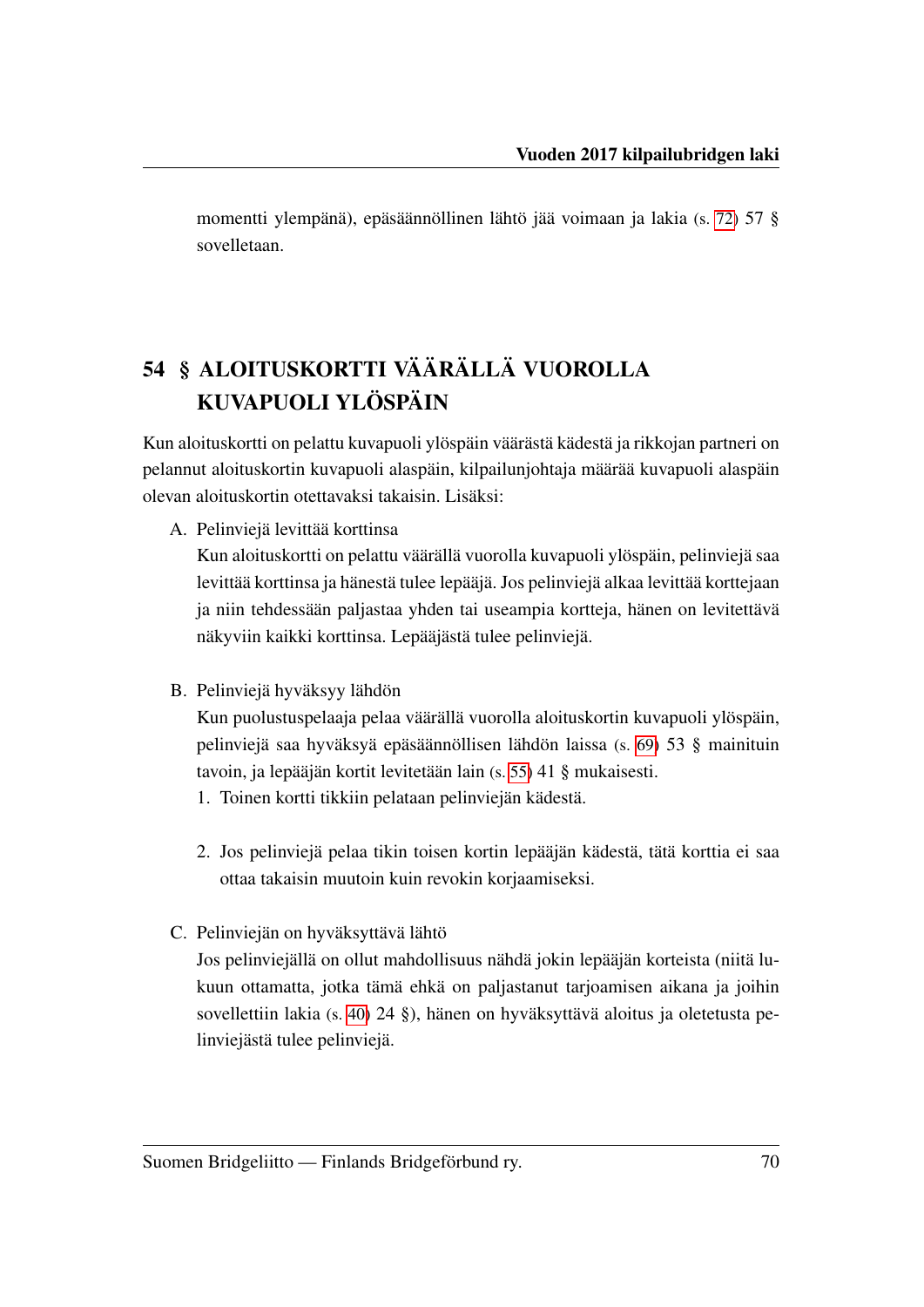D. Pelinviejä kieltää aloituksen

Pelinviejä voi vaatia puolustuspelaajaa ottamaan takaisin väärällä vuorolla kuvapuoli ylöspäin pelatun aloituskortin Takaisin otetusta kortista tulee iso rangaistuskortti ja lakia (s. [65\)](#page-67-0) 50D § sovelletaan.

E. Väärän puolen pelaama aloituskortti Jos pelinviejä tai lepääjä pelaa aloituskortin sovelletaan lakia (s. [40\)](#page-42-0) 24 §.

## 55 § PELINVIEJÄN LÄHTÖ VÄÄRÄLLÄ VUOROLLA

A. Pelinviejän lähtö hyväksytään

Jos pelinviejä on lähtenyt väärällä vuorolla joko omasta kädestään tai pöydästä, kumpi tahansa puolustuspelaaja saa hyväksyä lähdön kuten laissa (s. [69\)](#page-71-0) 53 § on määrätty, tai vaatia sen peruuttamista (väärän tiedon antamisen jälkeen katso (s. [63\)](#page-65-0) 47E1 §). Jos puolustuspelaajat ovat erimielisiä, niin epäsäännölliseen lähtöön seuraavana pelivuorossa olevan pelaajan kanta jää voimaan.

- B. Pelinviejää vaaditaan peruuttamaan lähtönsä
	- 1. Jos pelinviejä on lähtenyt joko omasta kädestään tai pöydästä, kun oli puolustuspelaajan vuoro lähteä, ja häntä on vaadittu peruuttamaan sellainen lähtö A-momentin mukaisesti, pelinviejä palauttaa väärän lähtökortin asianomaiseen käteen. Muuta oikaisua ei määrätä.
	- 2. Jos pelinviejä on lähtenyt väärästä kädestä, kun vuoro oli lähteä omasta kädestä tai pöydästä, ja häntä on vaadittu peruuttamaan sellainen lähtö Amomentin mukaisesti, pelinviejä ottaa takaisin väärän lähtökortin. Hänen on lähdettävä oikeasta kädestä.
- C. Pelinviejä olisi voinut saada tietoja

Kun pelinviejä valitsee pelitavan, joka on saattanut perustua rikkomuksesta saatuun tietoon, lakia (s. [30\)](#page-32-0) 16 § sovelletaan.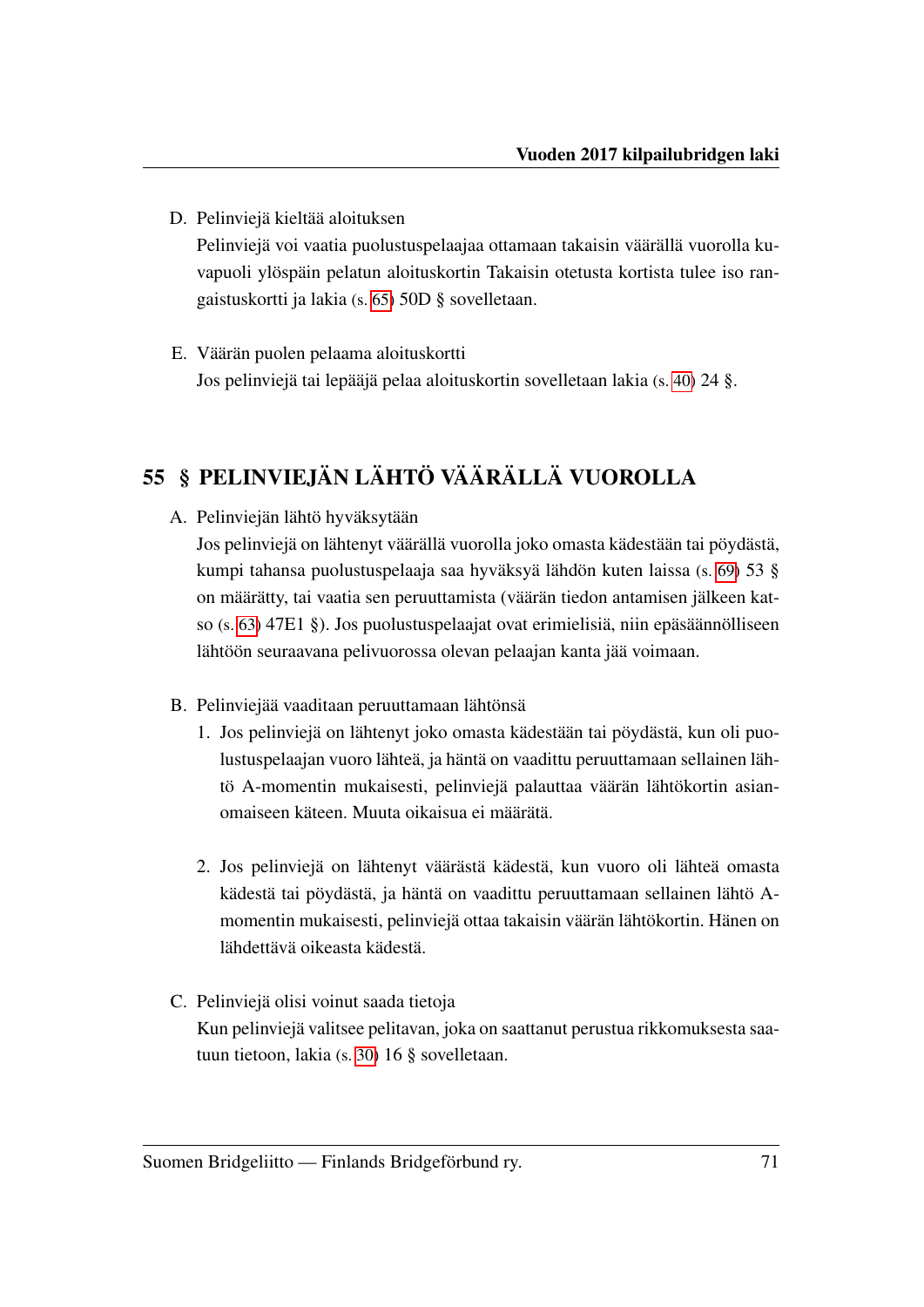# 56 § PUOLUSTUSPELAAJAN LÄHTÖ VÄÄRÄLLÄ VUOROLLA

Kun lähtö väärällä vuorolla on tehty kuvapuoli ylöspäin, pelinviejä voi:

- A. Hyväksyä epäsäännöllisen lähdön lain (s. [69\)](#page-71-0) 53 § mukaisesti, tai
- B. Vaatia puolustajaa perumaan väärän lähtönsä. Peruutetusta kortista tulee iso rangaistuskortti ja lakia (s. [65\)](#page-67-0) 50D § sovelletaan.

## <span id="page-74-0"></span>57 § ENNENAIKAINEN LÄHTÖ TAI PELAAMINEN

- <span id="page-74-1"></span>A. Ennenaikainen lähtö tai pelaaminen seuraavaan tikkiin Kun puolustuspelaaja tekee lähdön seuraavaan tikkiin ennen kuin hänen partnerinsa on ehtinyt pelata vielä avoinna olevaan tikkiin, tai pelaa väärällä vuorolla ennen kuin hänen partnerinsa on pelannut, näin pelatusta kortista tulee iso rangaistuskortti. Pelinviejä voi valita jonkin seuraavista vaihtoehdoista:
	- 1. vaatia rikkojan partneria pelaamaan korkeimman korttinsa värissä, jossa lähtö tehtiin, tai
	- 2. vaatia rikkojan partneria pelaamaan alimman korttinsa värissä, jossa lähtö tehtiin, tai
	- 3. vaatia rikkojan partneria pelaamaan muuta, pelinviejän erityisesti nimeämää väriä, tai
	- 4. kieltää rikkojan partneria pelaamasta korttia jossain muussa pelinviejän erityisesti nimeämässä värissä.
- B. Rikkojan partneri ei pysty noudattamaan oikaisua Kun rikkojan partneri ei pysty noudattamaan pelinviejän valitsemaa oikaisua (katso A-momentti edellä), hän saa pelata minkä tahansa kortin, kuten laissa (s. [74\)](#page-76-0) 59 § määrätään.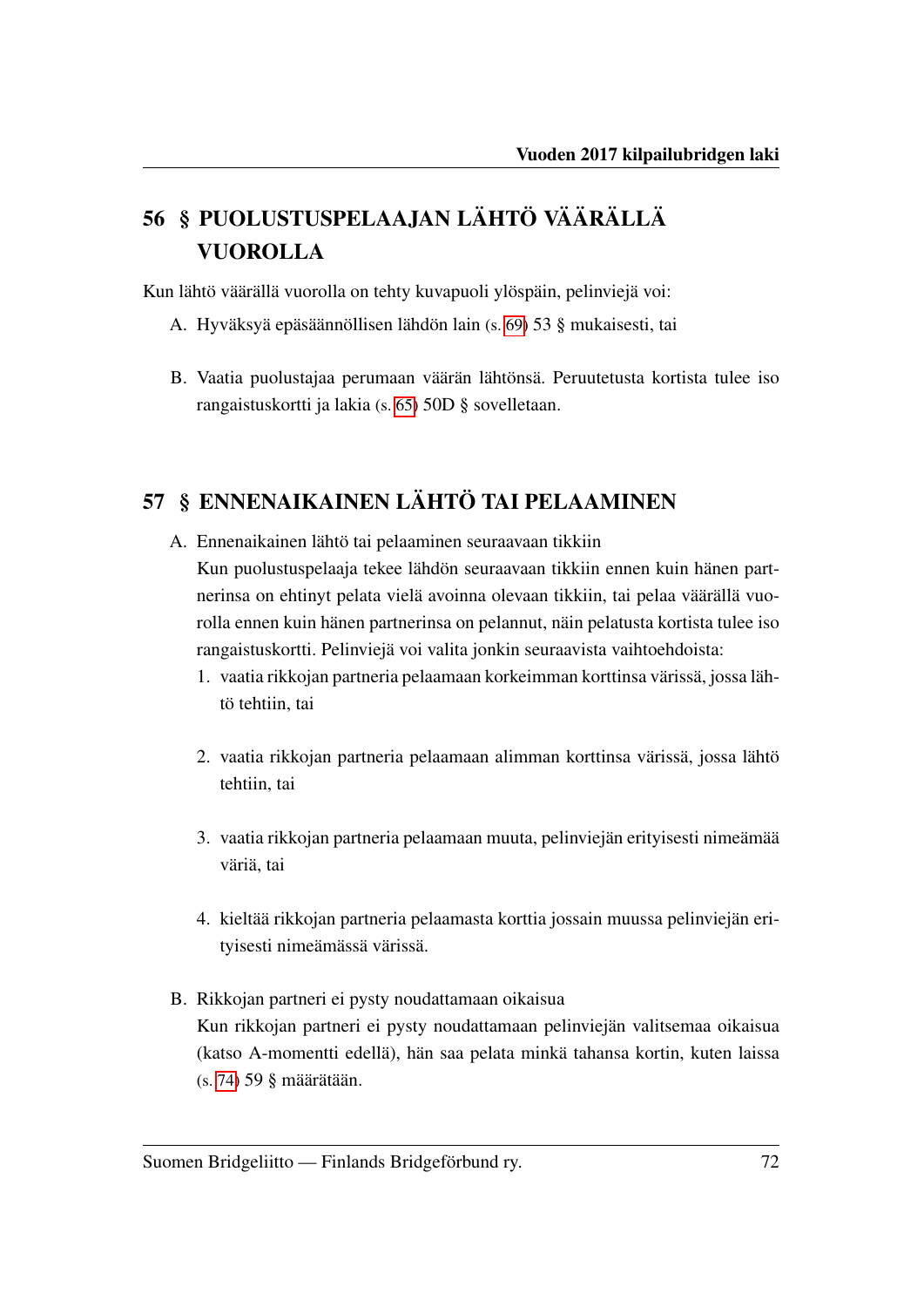- C. Pelinviejä tai lepääjä on pelannut
	- 1. Puolustuspelaajaan ei kohdisteta oikaisua pelaamisesta ennen partneria, jos pelinviejä on pelannut molemmista käsistä. Pöydän korttia ei kuitenkaan katsota pelatuksi ennen kuin pelinviejä on sanonut (tai muilla tavoin osoit $t$ tanut<sup>[17](#page-75-0)</sup>), että kortti pelataan.
	- 2. Puolustuspelaajaan ei kohdisteta oikaisua pelaamisesta ennen partneria, jos lepääjä on omasta tahdostaan ennenaikaisesti valinnut kortin ennen OPV:n pelaamista tai on lain vastaisesti ehdottanut nimenomaisen kortin pelaamista.
	- 3. Jos pelinviejä on pelannut ennenaikaisesti (ei kuitenkaan lähtökorttia) joko kädestä tai pöydästä, kortti katsotaan pelatuksi ja jos se voidaan pelata laillisesti, sitä ei saa ottaa takaisin.
- D. Kun puolustuspelaaja yrittää pelata (ei kuitenkaan lähteä) tikkiin OPV:n pelivuorolla, lakia (s. [30\)](#page-32-0) 16 § sovelletaan. Jos tämä kortti voidaan laillisesti pelata tikkiin, se on pelattava pelaajan omalla vuorolla. Muussa tapauksessa kortista tulee iso rangaistuskortti.

## 58 § SAMANAIKAISET LÄHDÖT TAI PELAAMISET

- A. Kaksi pelaajaa pelaa samanaikaisesti Jos pelaaja tekee lähdön tai pelaa samaan aikaan kun toinen pelaaja lähtee tai pelaa laillisesti, katsotaan sen tapahtuneen tämän jälkeen.
- <span id="page-75-1"></span>B. Samasta kädestä yhtä aikaa pelatut kortit Jos pelaaja pelaa lähtöön tai muutoin kaksi korttia tai useampia:
	- 1. Jos näkyvillä on vain yhden kortin kuvapuoli, se on pelattava. Kaikki muut kortit otetaan takaisin käteen enemmittä oikaisuitta (katso laki (s. [64\)](#page-66-0) 47F §).

<span id="page-75-0"></span><sup>17.</sup> kuten esim. eleellä tai nyökkäämällä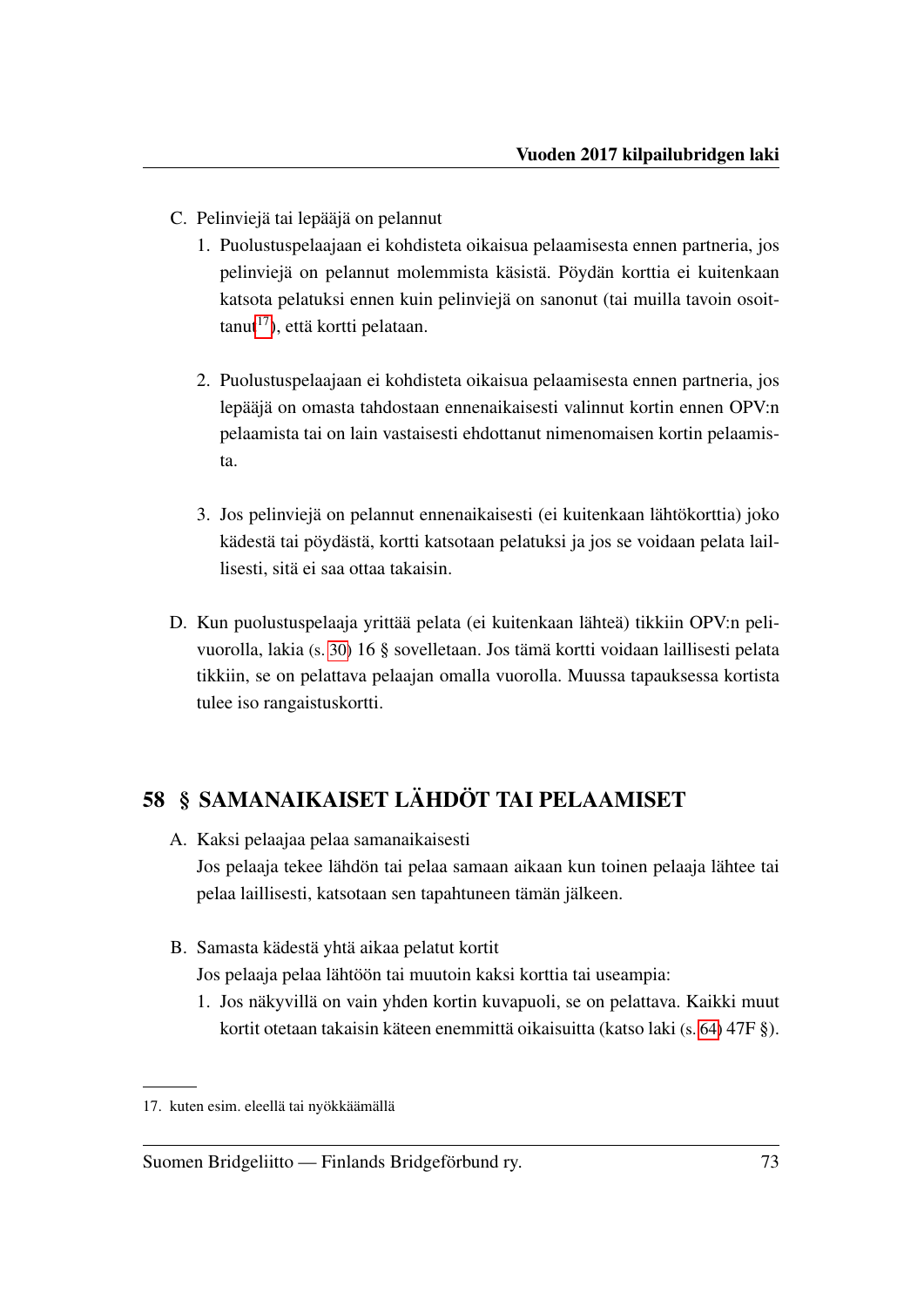- 2. Jos näkyvillä on enemmän kuin yhden kortin kuvapuoli, rikkonut pelaaja nimeää sen kortin, jonka hän aikoo pelata. Jos hän on puolustuspelaaja, tulee kaikista muista paljastuneista korteista rangaistuskortti (katso laki (s. [65\)](#page-67-1) 50 §).
- 3. Kun rikkonut pelaaja on ottanut näyttämänsä kortin takaisin, vastustaja joka näkemänsä kortin perusteella on pelannut tikkiin sen jälkeen, saa ottaa takaisin oman korttinsa ja korvata sen toisella enemmittä oikaisuitta (mutta katso laki (s. [31\)](#page-33-0) 16C §).
- 4. Jos samanaikaista pelaamista ei huomata ennen kuin molemmat puolet ovat pelanneet seuraavaan tikkiin, sovelletaan lakia (s. [81\)](#page-83-0) 67 §.

# <span id="page-76-0"></span>59 § MAHDOTTOMUUS LÄHTEÄ TAI PELATA VAADITULLA TAVALLA

Pelaaja saa pelata minkä tahansa muutoin laillisen kortin, ellei hän pysty tekemään lähtöä tai pelaamaan siten kuin oikaisun toteuttamiseksi vaaditaan, joko sen vuoksi että hänellä ei ole vaaditun värin korttia, tai siksi että hänellä on kortteja vain värissä, jossa häntä on kielletty lähtemästä tai koska hän on velvollinen tunnustamaan väriä.

## 60 § PELAAMINEN LAITTOMAN PELAAMISEN JÄLKEEN

- A. Kortti on pelattu epäsäännöllisyyden jälkeen
	- 1. Jos syyttömän puolen pelaaja pelaa kortin sen jälkeen kun hänen OPV on tehnyt lähdön tai pelannut väärällä vuorolla tai ennenaikaisesti, ja ennen kuin oikaisu on määrätty, oikeus vaatia oikaisua tuosta rikkomuksesta menetetään.
	- 2. Jos oikeus vaatia oikaisua on menetetty, laitonta pelaamista käsitellään kuin se olisi tapahtunut oikealla vuorolla (paitsi kun lakia (s. [69\)](#page-71-1) 53B § sovelletaan).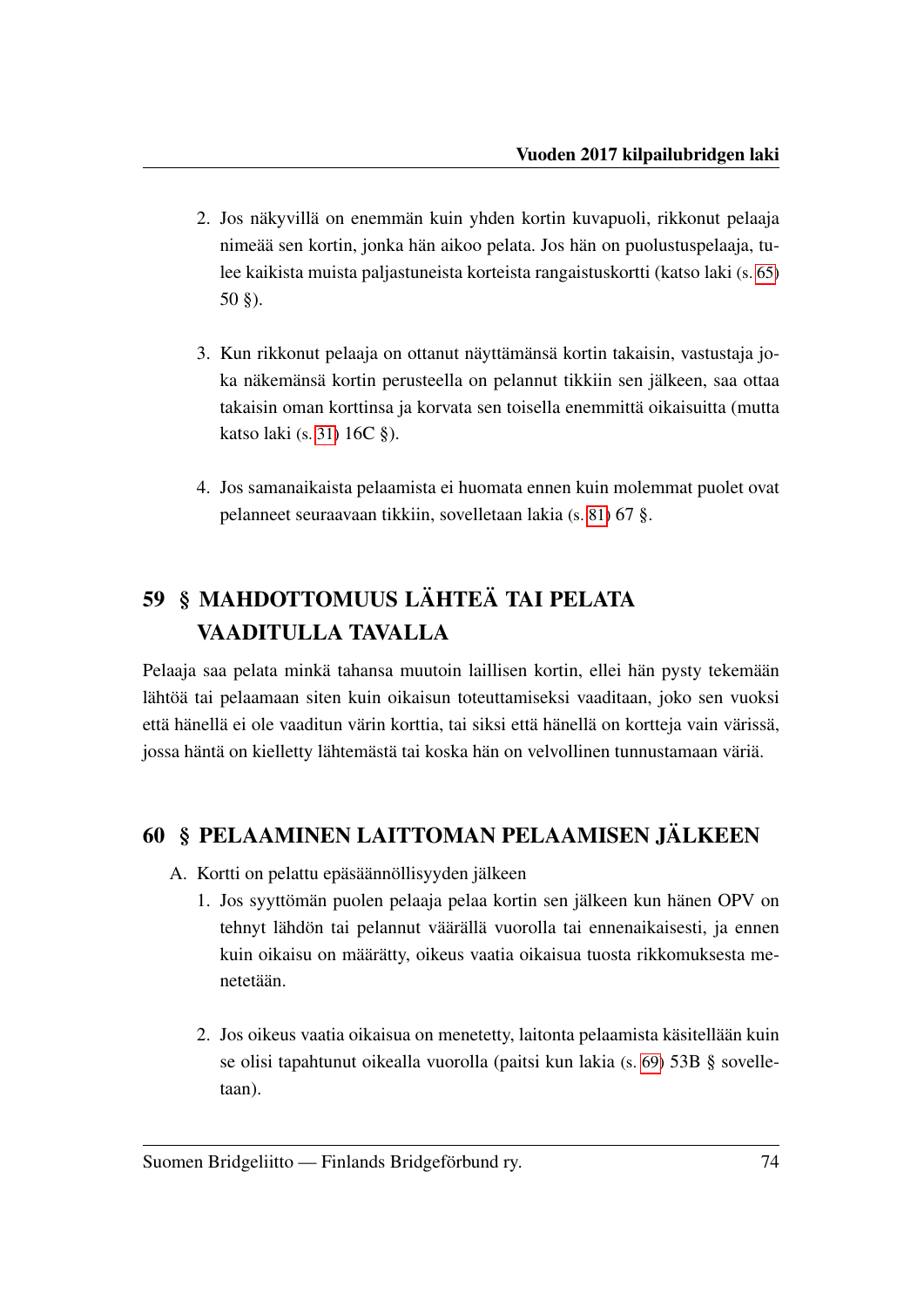- 3. Jos rikkoneella puolella on aikaisempi velvollisuus pelata rangaistuskortti tai velvollisuus noudattaa lähtökorttiin tai pelaamiseen määrättyä rajoitusta, tämä velvollisuus jää voimaan seuraaville vuoroille.
- B. Puolustuspelaaja pelaa ennen kuin pelinviejä on tehnyt vaaditun lähdön Kun puolustuspelaaja pelaa kortin sen jälkeen kun pelinviejää on vaadittu ottamaan takaisin väärällä vuorolla jommastakummasta kädestä tekemänsä lähtö, mutta ennen kuin pelinviejä on lähtenyt oikeasta kädestä, puolustuspelaajan kortista tulee iso rangaistuskortti (laki (s. [65\)](#page-67-1) 50 §).
- C. Rikkonut puoli pelaa ennen oikaisun määräämistä Rikkojapuolen pelaaminen ennen oikaisun määräämistä ei vaikuta vastustajien oikeuksiin, ja sellainen voi itse joutua oikaisun kohteeksi.

## 61 § VÄRIÄ EI TUNNUSTETA — REVOKKIA KOSKEVAT TIEDUSTELUT

#### A. Revokin määritelmä

Revokki syntyy, jos pelaaja ei tunnusta väriä lain (s. [58\)](#page-60-0) 44 § mukaisesti tai — vaikka voisi — ei pelaa lähtöön tai tikkiin muutoin korttia tai väriä, joka lain mukaan on pelattava tai jonka vastustaja vaatii pelattavaksi asianmukaisesti määrätyn oikaisun perusteella (katso laki (s. [74\)](#page-76-0) 59 § kun tätä rajoitusta ei voi noudattaa).

- B. Oikeus tiedustella mahdollista revokkia
	- 1. Pelinviejä saa kysyä puolustuspelaajalta, joka ei ole tunnustanut väriä, onko hänellä korttia pelatussa värissä.
	- 2. a. Lepääjä saa esittää tämän kysymyksen pelinviejälle (mutta katso laki (s. [57\)](#page-59-0) 43B2b §).
		- b. Lepääjä ei saa esittää tätä kysymystä puolustuspelaajalle, ja lakia (s. [30\)](#page-32-1) 16B § voidaan soveltaa.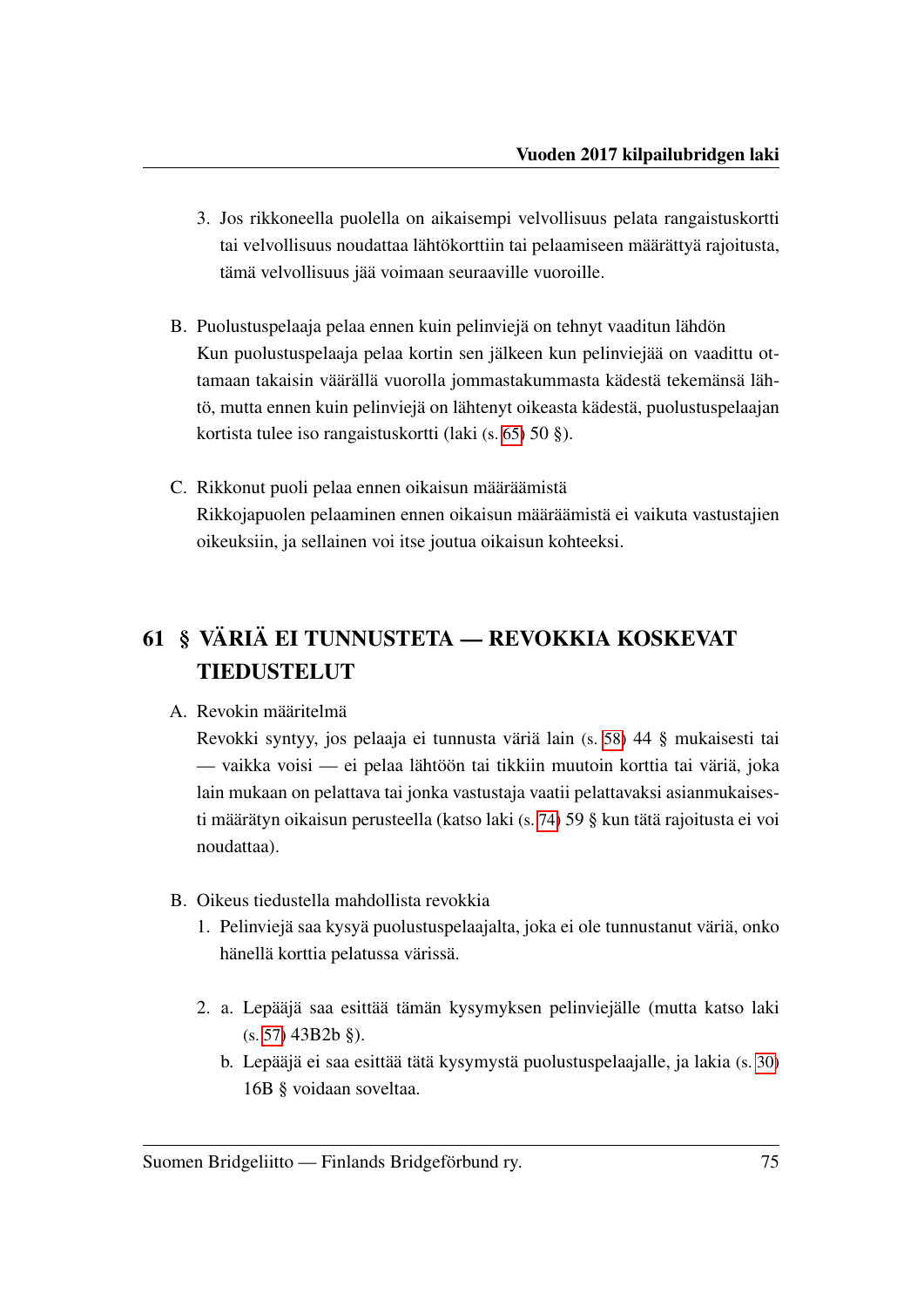- 3. Puolustuspelaajat saavat esittää tämän kysymyksen pelinviejälle ja toisilleen (sillä riskillä, että välittävät luvatonta tietoa).
- C. Oikeus tarkastaa pelattuja tikkejä Väite revokista ei suoraan oikeuta pelattujen tikkien tarkistamiseen (katso laki  $(s. 80) 66C \$  $(s. 80) 66C \$  $(s. 80) 66C \$ .

## 62 § REVOKIN KORJAAMINEN

- <span id="page-78-0"></span>A. Revokki on korjattava Pelaajan on korjattava revokkinsa, jos siihen kiinnitetään huomiota ennen kuin se tulee pysyväksi.
- B. Revokin korjaaminen Korjatakseen revokin rikkoja ottaa pelatun kortin takaisin ja korvaa sen laillisella kortilla.
	- 1. Näin takaisin otetusta kortista tulee iso rangaistuskortti (laki (s. [65\)](#page-67-1) 50 §), jos sen pelasi puolustuspelaaja näyttämättömistä korteistaan.
	- 2. Kortin saa korvata toisella enemmittä oikaisuitta, jos se pelattiin pelinviejän (katso kuitenkin laki (s. [57\)](#page-59-0) 43B2b §) tai lepääjän kädestä, tai jos se oli puolustuspelaajan näkyvillä oleva kortti.
- C. Tikkiin seuraavina pelatut kortit
	- 1. Syyttömän puolen kumpikin pelaaja saa ottaa takaisin ja palauttaa käteensä kortin, jonka hän on pelannut revokin jälkeen, mutta ennen kuin siihen kiinnitettiin huomio (katso laki (s. [31\)](#page-33-0) 16C §).
	- 2. Kun syytön puoli näin ottaa takaisin kortin, seuraavana vuorossa oleva rikkoneen puolen pelaaja saa ottaa takaisin pelaamansa kortin, josta tulee rangaistuskortti, jos kyseessä on puolustuspelaaja, (katso laki (s. [31\)](#page-33-0) 16C §).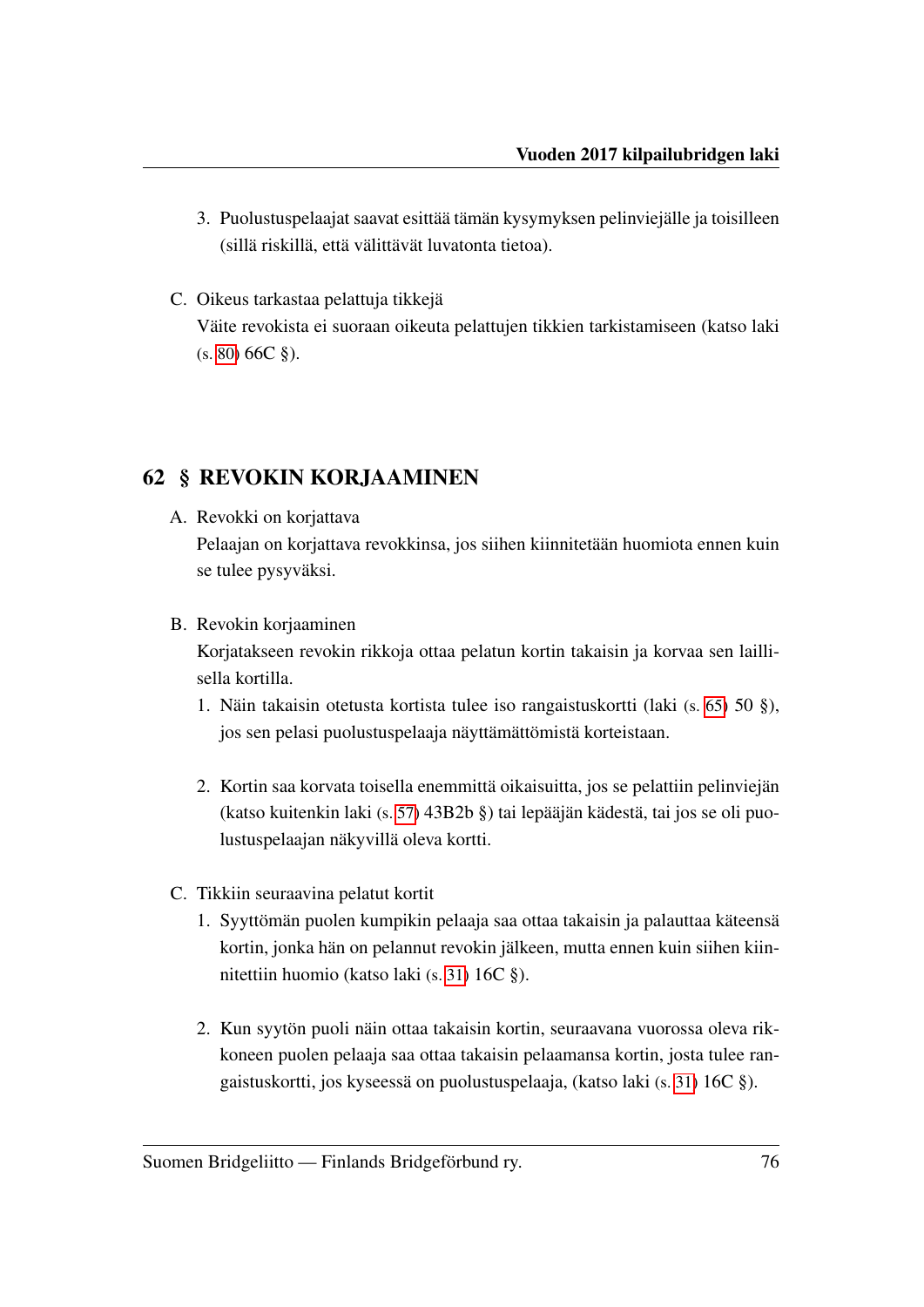- <span id="page-79-1"></span>3. Jos molemmat puolet tekevät revokin samassa tikissä ja vain toinen puoli on pelannut seuraavaan tikkiin, niin tällöin molemmat revokit tulee korjata (katso laki (s. [31\)](#page-33-1) 16C2 §). Jokaisesta puoustuspelaajien takaisin ottamasta kortista tulee rangaistuskortti.
- <span id="page-79-0"></span>D. Revokki kahdennessatoista tikissä
	- 1. Kahdennessatoista tikissä tapahtunut revokki, vaikka se olisi tullut pysyväksi, on korjattava, ennen kuin kaikki neljä kättä on palautettu brikkaan.
	- 2. Jos puolustuspelaajan revokki tapahtuu kahdennessatoista tikissä ja ennen kuin rikkojan partnerin vuoro oli pelata tikkiin, niin sovelletaan lakia (s. [31\)](#page-33-0) 16C §.

## 63 § REVOKIN PYSYVÄKSI TULEMINEN

A. Revokki tulee pysyväksi

Revokki tulee pysyväksi, kun:

- 1. rikkoja tai hänen partnerinsa tekee lähdön tai pelaa seuraavaan tikkiin (mikä tahansa näin tapahtuva pelaaminen, laillinen tai laiton, tekee revokin pysyväksi);
- 2. rikkoja tai hänen partnerinsa nimeää tai muutoin osoittaa kortin pelatuksi seuraavaan tikkiin;
- 3. rikkoneen puolen pelaaja esittää vaatimuksen tai luovutuksen suullisesti, näyttämällä korttinsa tai millä muulla tavalla tahansa.
- 4. vastustajan vaatimuksen hyväksyminen on tapahtunut (lain (s. [84\)](#page-86-0) 69A § mukaisesti) ja rikkonut puoli ei vastusta sitä ennen kierroksen päättymistä tai ennen kuin tehdään tarjous seuraavassa jaossa.
- B. Revokkia ei saa korjata Kun revokki on tullut pysyväksi, sitä ei enää saa korjata (paitsi lain (s. [77\)](#page-79-0)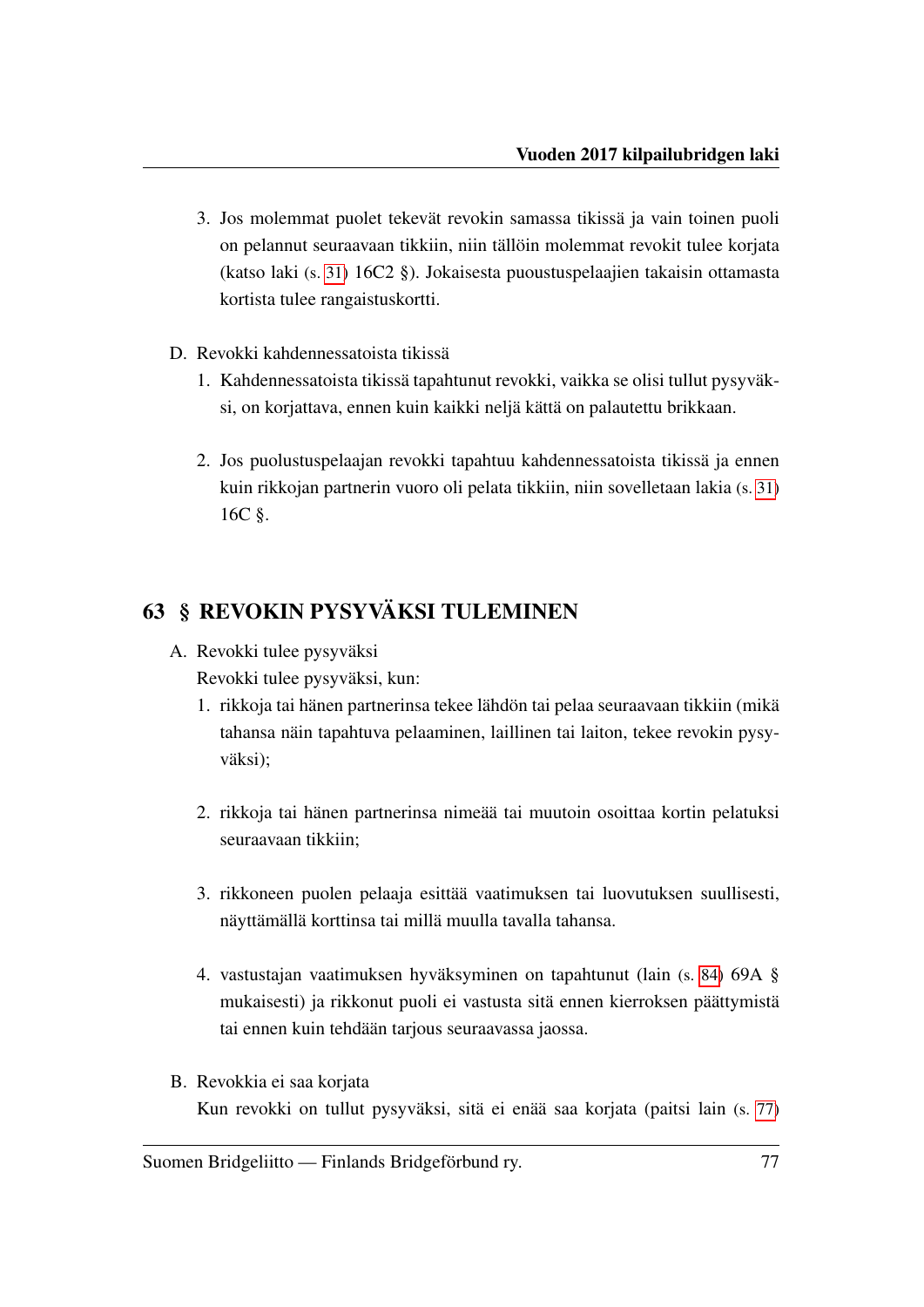62D § sallimin tavoin kahdennessatoista tikissä tapahtunut revokki tai kuten laissa (s. [77\)](#page-79-1) 62C3 § sanotaan) ja tikki, jossa revokki tapahtui, pysyy näin pelattuna.

## 64 § MENETTELY REVOKIN TULTUA PYSYVÄKSI

- A. Automaattinen tikkien siirtäminen Kun revokki on tullut pysyväksi, ja:
	- 1. rikkonut pelaaja[18](#page-80-0) voitti sen tikin, jossa revokki tapahtui, niin pelin päätyttyä siirretään syyttömälle puolelle tämä tikki sekä yksi tikki niistä, jotka rikkonut puoli sen jälkeen voitti.
	- 2. rikkonut pelaaja<sup>[18](#page-0-0)</sup> ei voittanut sitä tikkiä, jossa revokki tapahtui, mutta jos rikkonut puoli voitti sen tikin tai jonkin seuraavista tikeistä, niin pelin päätyttyä siirretään yksi tikki syyttömälle puolelle.
- <span id="page-80-1"></span>B. Ei automaattista tikkien siirtoa

Automaattista tikkien siirtoa ei määrätä pysyväksi tulleesta revokista (mutta katso C-momentti), jos:

- 1. rikkonut puoli ei voittanut revokkitikkiä tai yhtään seuraavista tikeistä;
- 2. sama pelaaja tekee samassa värissä toistuneen revokin, ensimmäisen revokin tultua pysyväksi;
- 3. jos revokki tapahtui siten, että jätettiin pelaamatta rangaistuskortti tai mikä tahansa lepääjän korteista;
- 4. huomio kiinnitettiin revokkiin vasta sen jälkeen kun syyttömän puolen pelaaja oli tehnyt tarjouksen seuraavassa jaossa;
- 5. huomio kiinnitettiin revokkiin vasta kierroksen päättymisen jälkeen;

<span id="page-80-0"></span><sup>18.</sup> tässä yhteydessä pöydän voittamaa tikkiä ei katsota pelinviejän voittamaksi.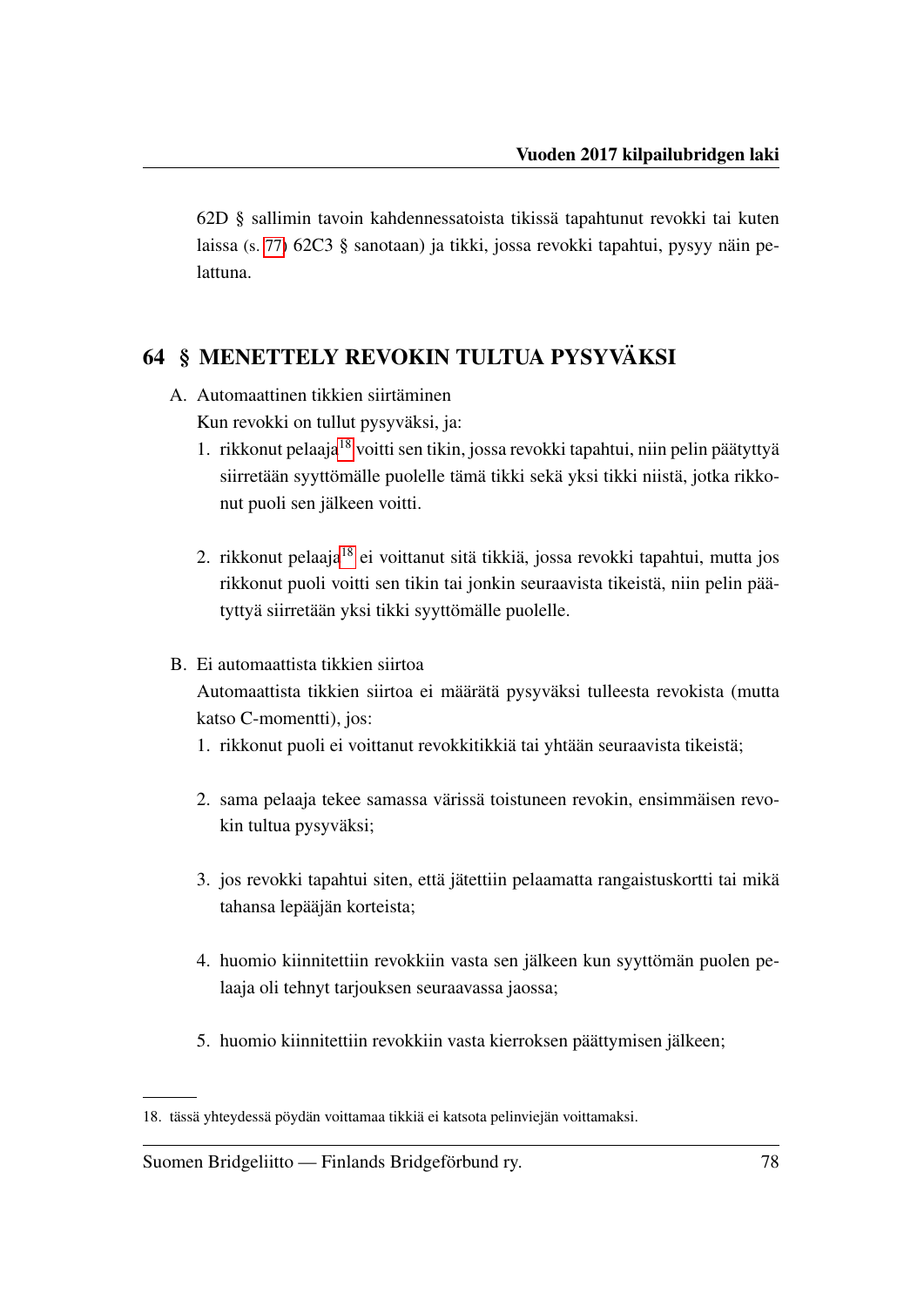- 6. revokki tapahtui kahdennessatoista tikissä;
- 7. jos molemmat puolet ovat tehneet revokin samassa jaossa ja molemmat revokit ovat tulleet pysyviksi;
- 8. jos revokki on oikaistu lain (s. [77\)](#page-79-1) 62C3 § mukaisesti.
- C. Vahingosta hyvittäminen
	- 1. Kun kilpailunjohtaja katsoo minkä tahansa pysyväksi tulleen revokin jälkeen, mukaan lukien tapaukset joissa tikkien siirtoa ei määrätä, että syytön puoli tämän pykälän mukaan saisi riittämättömän hyvityksen kärsimästään vahingosta, hänen on määrättävä korjattu pistetulos.
	- 2. (a) Kun sama pelaaja on tehnyt useamman revokin samassa värissä (katso B2-momentti yllä), kilpailunjohtaja korjaa tuloksen, jos syytön puoli olisi luultavasti saanut enemmän tikkejä mikäli yksi tai useampi myöhemmistä revokeista ei olisi tapahtunut.
		- (b) Kun molemmat puolet ovat tehneet revokin samassa jaossa (katso B7 momentti yllä) ja kilpailunjohtajan uskoo, että kilpailija on kärsinyt vahinkoa, hänen tulee määrätä sellainen korjattu tulos kuin revokkeja ei olisi lainkaan tapahtunut.

## 65 § TIKKIEN JÄRJESTÄMINEN

A. Täytetty tikki

Kun tikkiin on pelattu neljä korttia, jokainen pelaaja kääntää oman korttinsa kuvapuoli alaspäin eteensä pöydälle.

- B. Tikkien merkitseminen
	- 1. Jos oma puoli on voittanut tikin, kortti asetetaan pituussuuntaan partneria kohden.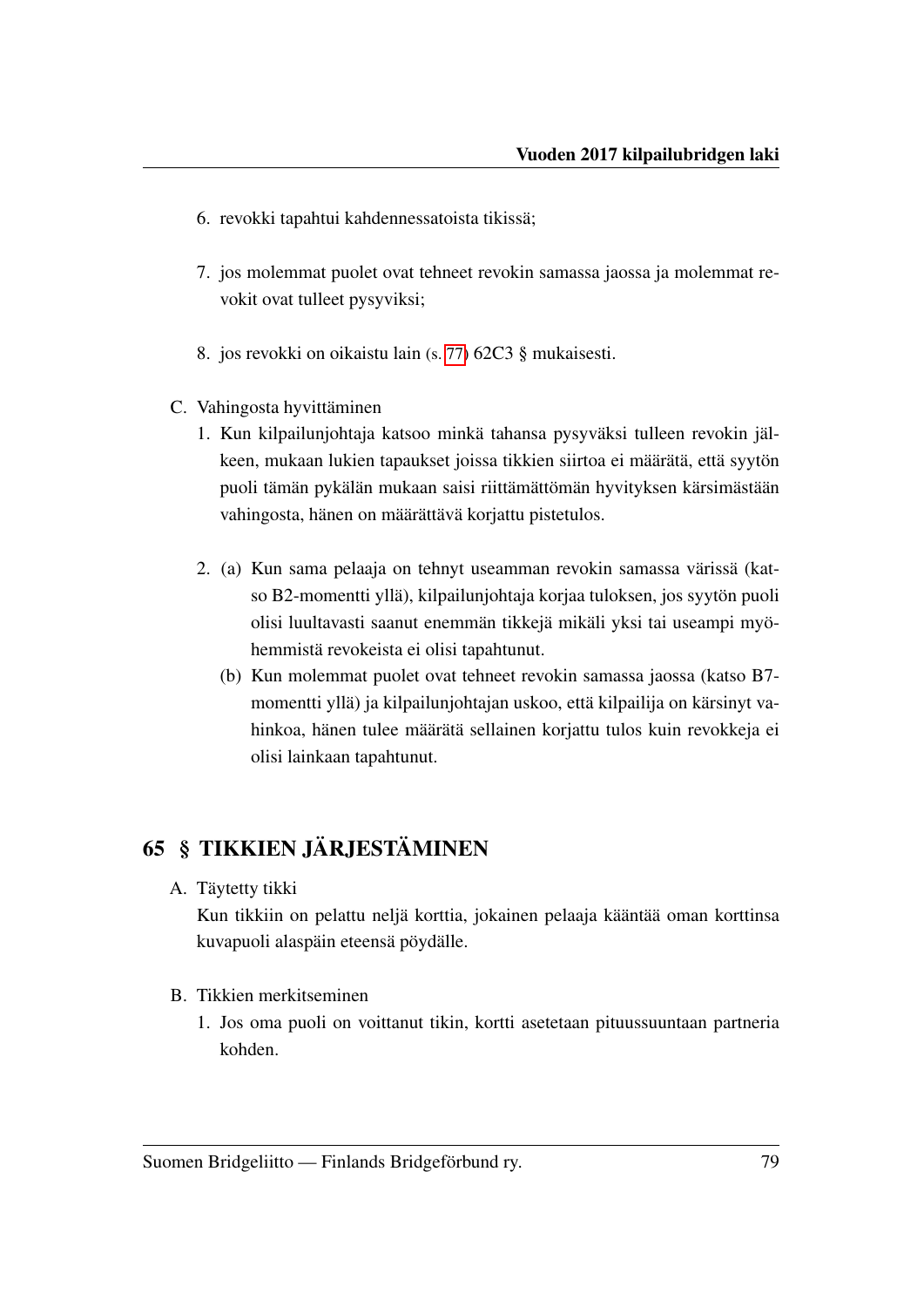- 2. Jos vastustajat ovat voittaneet tikin, kortti asetetaan pituussuuntaan vastustajia kohden.
- 3. Pelaaja saa vaatia, että väärin merkitty kortti käännetään oikeaan suuntaan kuten edellä mutta tämä oikeus menetetään, kun hänen puolensa lähtee tai pelaa seuraavaan tikkiin. Jos tämä tehdään myöhemmin, voidaan lakia (s. [30\)](#page-32-1) 16B § soveltaa.
- C. Hyvä järjestys

Kukin pelaaja järjestää omat korttinsa säännölliseen toinen toisensa peittävään riviin pelaamisjärjestyksessä, niin että pelin jälkeen on mahdollista käydä peli uudelleen läpi, jos on tarpeen selvittää, kuinka monta tikkiä kumpikin puoli voitti tai missä järjestyksessä kortit pelattiin.

D. Yksimielisyys pelin tuloksesta

Pelaaja ei saisi sekoittaa pelaamiensa korttien järjestystä ennen kuin voitettujen tikkien lukumäärästä on päästy yksimielisyyteen. Pelaaja, joka ei noudata tämän pykälän määräyksiä, vaarantaa oikeutensa esittää vaatimuksia voitetuista tikeistä tai väittää (tai kiistää) revokin tapahtuneen.

## <span id="page-82-0"></span>66 § TIKKIEN KATSOMINEN

A. Pelattava tikki

Niin kauan kuin oma puoli ei ole tehnyt lähtöä, tai pelannut seuraavaan tikkiin, ja ennen kuin on kääntänyt korttinsa nurinpäin pöydälle, pelinviejä ja kumpikin puolustuspelaaja saa vaatia, että tikkiin juuri pelatut kortit käännetään kuvapuoli näkyviin.

B. Viimeksi pelattu oma kortti

Niin kauan kuin oma puoli ei ole tehnyt lähtöä, tai pelannut seuraavaan tikkiin, pelinviejä ja kumpikin puolustuspelaaja saa katsoa viimeksi pelaamansa kortin, mutta ei saa kääntää sitä näkyviin.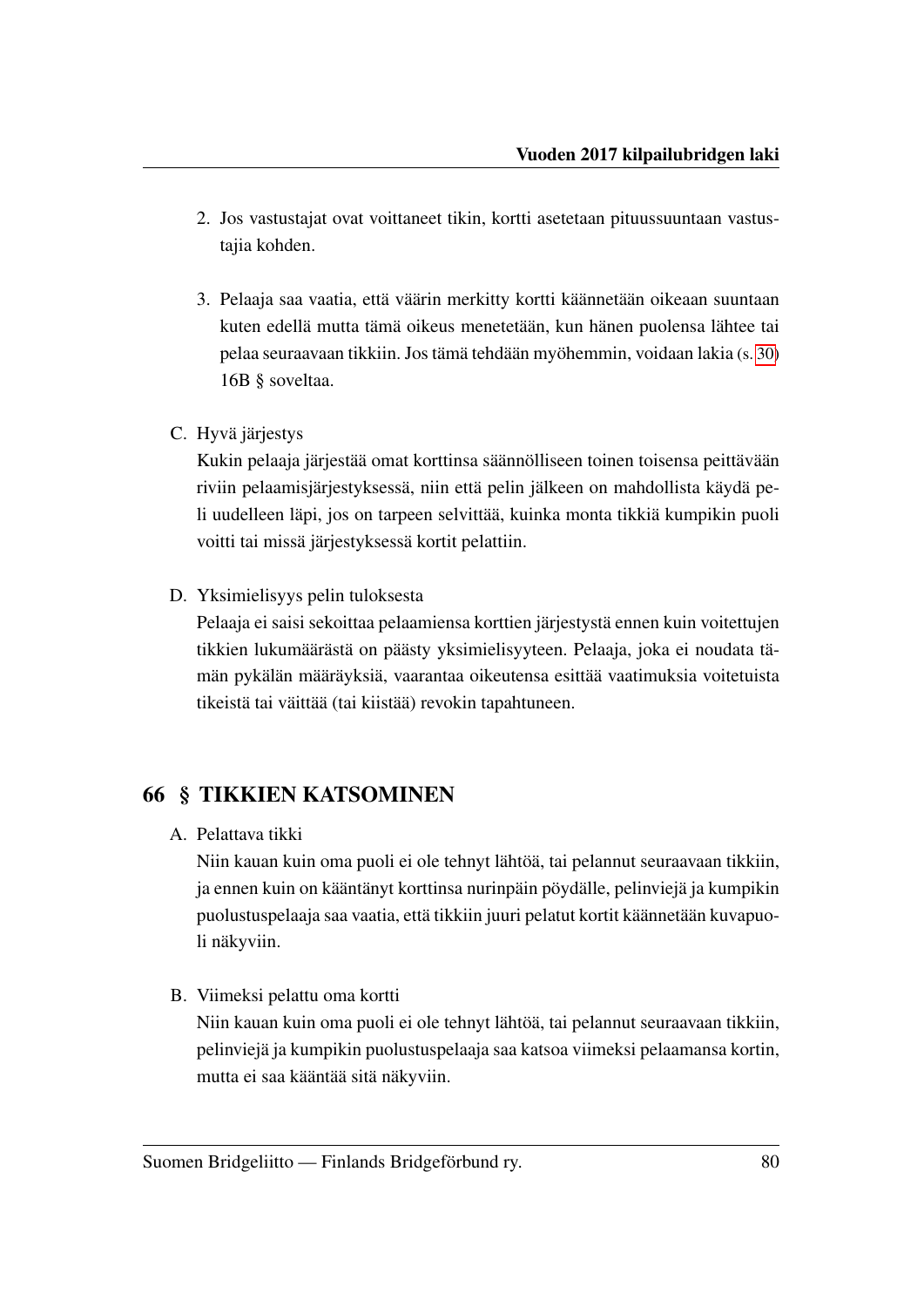C. Pelatut tikit

Sen jälkeen jaon loppuun asti ei pelattuja tikkejä saa katsoa (paitsi kilpailunjohtajan erityisestä määräyksestä, esim. jos on tarpeen tarkistaa väite revokista).

D. Jaon pelaamisen jälkeen

Sen jälkeen, kun jako on pelattu, pelatut ja pelaamattomat kortit voidaan katsoa joko revokkiväitteen tai väitteen voitettujen tai menetettyjen tikkien lukumäärästä selvittämiseksi, mutta kenenkään pelaajan ei pitäisi käsitellä muita kuin omia korttejaan. Jos tällaisen väitteen jälkeen kilpailunjohtaja ei enää voi varmistua tosiasioista ja vain toinen puoli on sekoittanut korttinsa, kilpailunjohtajan on annettava ratkaisu toisen puolen eduksi.

### <span id="page-83-0"></span>67 § VIRHEELLINEN TIKKI

- A. Ennen kuin molemmat puolet pelaavat seuraavaan tikkiin Kun pelaaja on jättänyt pelaamatta tikkiin tai pelannut siihen liian monta korttia, erehdys on oikaistava, jos epäsäännöllisyydestä huomautetaan ennen kuin kummankin puolen pelaaja on pelannut seuraavaan tikkiin.
	- 1. Sen oikaisemiseksi, että on jättänyt pelaamatta tikkiin, rikkoja pelaa kortin, jonka hän laillisesti voi pelata.
	- 2. Sen oikaisemiseksi, että tikkiin on pelattu liian monta korttia, sovelletaan lakia (s. [61\)](#page-63-0) 45E § (Tikkiin pelattu viides kortti) tai lakia (s. [73\)](#page-75-1) 58B § (Samasta kädestä yhtä aikaa pelatut kortit).
- B. Sen jälkeen kun molemmat puolet pelanneet seuraavaa tikkiin Kun kilpailunjohtaja toteaa, että yksi tikeistä on ollut virheellinen (yhdellä pelaajista on kädessään liian vähän tai liian paljon kortteja ja vastaavasti väärä määrä pelattuja kortteja) ja molemmat puolet ovat pelanneet seuraavaan tikkiin, kilpailunjohtaja menettelee seuraavasti:
	- 1. Kun rikkoja ei ole pelannut korttia virheelliseen tikkiin, kilpailunjohtajan tulee vaatia, että rikkoja heti näyttää yhden kortin ja sitten asianmukaisesti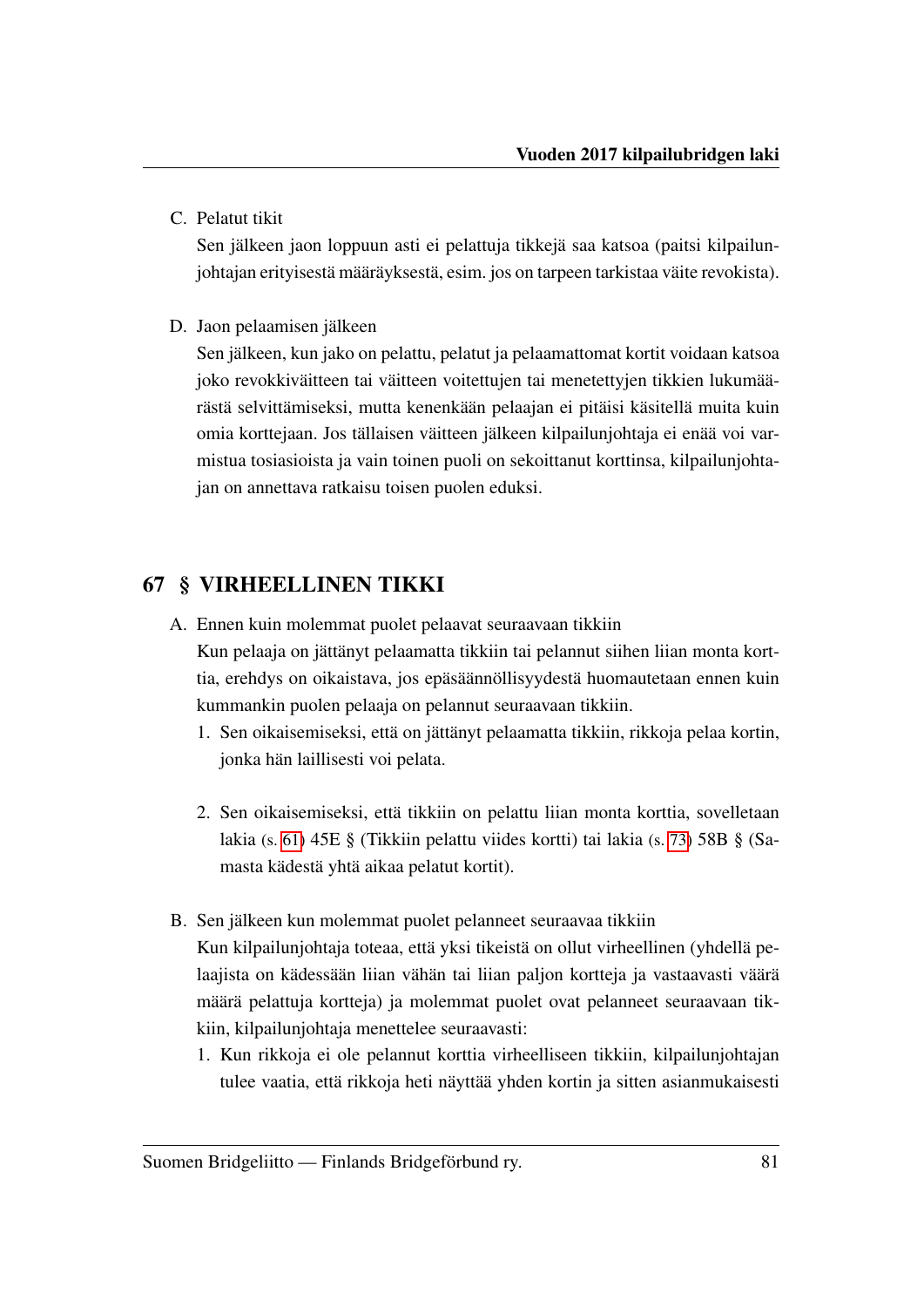panee sen pelaamiensa korttien joukkoon (tämä kortti ei vaikuta tikin voittamiseen):

- a. Jos rikkojalla on kortti siinä värissä, jossa lähtö virheelliseen tikkiin tehtiin, hänen on valittava sellainen kortti asetettavaksi pelaamiensa korttien joukkoon. Hänen katsotaan tehneen revokin virheellisessä tikissä ja hänet tuomitaan menettämään yksi tikki lain (s. [78\)](#page-80-1) 64A2 § mukaan.
- b. Jos rikkojalla ei ole korttia siinä värissä, jossa lähtö virheelliseen tikkiin tehtiin, hän valitsee minkä tahansa kortin pantavaksi pelaamiensa korttien joukkoon. Hänen katsotaan tehneen revokin virheellisessä tikissä ja hänet tuomitaan menettämään yksi tikki lain (s. [78\)](#page-80-1) 64A2 § mukaan.
- 2. a. Kun rikkoja on pelannut enemmän kuin yhden kortin virheelliseen tikkiin, kilpailunjohtaja tarkastaa pelatut kortit ja vaatii rikkojaa ottamaan takaisin käteensä kaikki ylimääräiset kortit<sup>[19](#page-84-0)</sup> ja jättämään pelattuihin kortteihin sen kortin, joka tuli näkyviin pelattaessa virheelliseen tikkiin (jos kilpailunjohtaja ei pysty päättelemään, mikä kortti tuli näkyviin, rikkoja jättää korkeimman niistä korteista, jotka hän laillisesti olisi voinut pelata tikkiin). Virheellisen tikin voittaja ei muutu.
	- b. Takaisin otetun kortin katsotaan koko ajan kuuluneen rikkojan käteen, ja sen pelaamisen laiminlyönti aikaisemmassa tikissä voi aiheuttaa revokin.
- 3. Kun kilpailunjohtaja toteaa, että rikkoja on pelannut tikkiin, mutta kyseinen kortti ei ole pelattujen tikkien joukossa, kilpailunjohtaja etsii kortin ja palauttaa sen rikkojan pelattuihin kortteihin. Kilpailunjohtajan on annettava korjattu pistetulos, jos sama kortti on pelattu uudelleen myöhemmässä tikissä ja on liian myöhäistä korjata laiton pelaaminen.

<span id="page-84-0"></span><sup>19.</sup> Kilpailunjohtajan tulisi mahdollisuuksien mukaan välttää paljastamasta puolustuspelaajan pelaamia kortteja, mutta jos ylimääräinen kortti, joka on palautettava puolustuspelaajan käteen, on tullut näkyviin, siitä tulee rangaistuskortti (katso laki (s. [65\)](#page-67-1) 50 §).

Suomen Bridgeliitto — Finlands Bridgeförbund ry. 82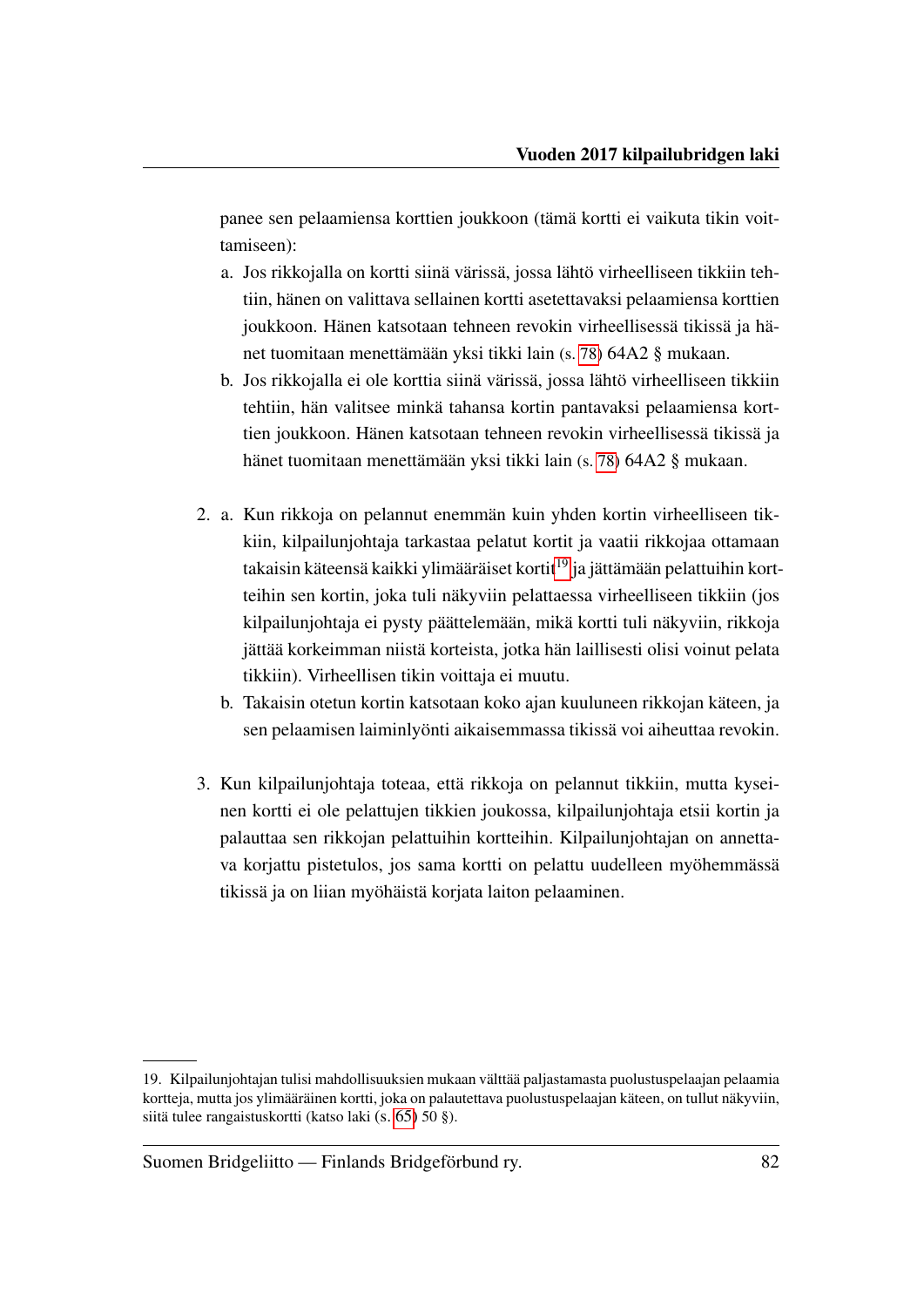# 68 § TIKKEJÄ KOSKEVAT VAATIMUKSET TAI LUOVUTUKSET

Ilmoitus tai toimenpide on tämän lain mukaan tikkejä koskeva vaatimus tai luovutus, kun se kohdistuu muihin kuin käsillä olevaan tikkiin. Jos ilmoitus tai toimenpide koskee vain käsillä olevan tikin voittamista tai luovuttamista, pelaaminen jatkuu normaalisti. Puolustuspelaajan näyttämästä tai paljastamasta kortista ei tule rangaistuskorttia, mutta lakeja (s. [30\)](#page-32-0) 16 § (Luvattomat tiedot) ja (s. [72\)](#page-74-1) 57A § (Ennenaikainen pelaaminen) voidaan soveltaa.

### A. Vaatimus

Kaikki pelinviejän tai puolustajan tekemät ilmoitukset, että hänen puolensa tulee voittamaan tietyn määrän tikkejä, hän tekee näihin tikkeihin kohdistuvan vaatimuksen. Pelaaja tekee vaatimuksen myös, kun hän ehdottaa, että ajan voittamiseksi pelaaminen voidaan lopettaa tai kun hän näyttää korttinsa (paitsi jos hän todennettavasti ei aikonut tehdä vaatimusta — esim jos pelinviejä levittää korttinsa näkyviin väärällä vuorolla tehdyn aloituskortin jälkeen, jolloin sovelletaan lakia (s. [70\)](#page-72-0) 54 §, eikä siis tätä pykälää).

- B. Luovutus
	- 1. Kaikki pelinviejän tai puolustajan tekemät ilmoitukset, että hänen puolensa tulee menettävänsä tietyn määrän tikkejä, hän tekee näihin tikkeihin kohdistuvan luovutuksen. Vaatimus jostakin tikkimäärästä merkitsee mahdollisesti jäljelle jäävien muitten tikkien luovuttamista. Pelaaja luovuttaa kaikki jäljellä olevat tikit pannessaan korttinsa pois.
	- 2. Kuitenkin edellä B1-kohdasta riippumatta jos puolustuspelaaja yrittää luovuttaa yhden tai useamman tikin ja hänen partnerinsa heti vastustaa, luovutusta tai vaatimusta ei ole tapahtunut. Luvatonta tietoa on voinut siirtyä, joten kilpailunjohtaja pitäisi heti kutsua paikalle. Pelaaminen jatkuu. Jos tässä tilanteessa puolustuspelaaja on näyttänyt yhden tai useamman korteistaan, näistä korteista ei tule rangaistuskortteja, mutta lakia (s. [31\)](#page-33-0) 16C § sovelletaan näistä korteista saatuun tietoon, eikä puolustuspelaajan partneri saa käyttää hyväkseen näin saamaansa tietoa.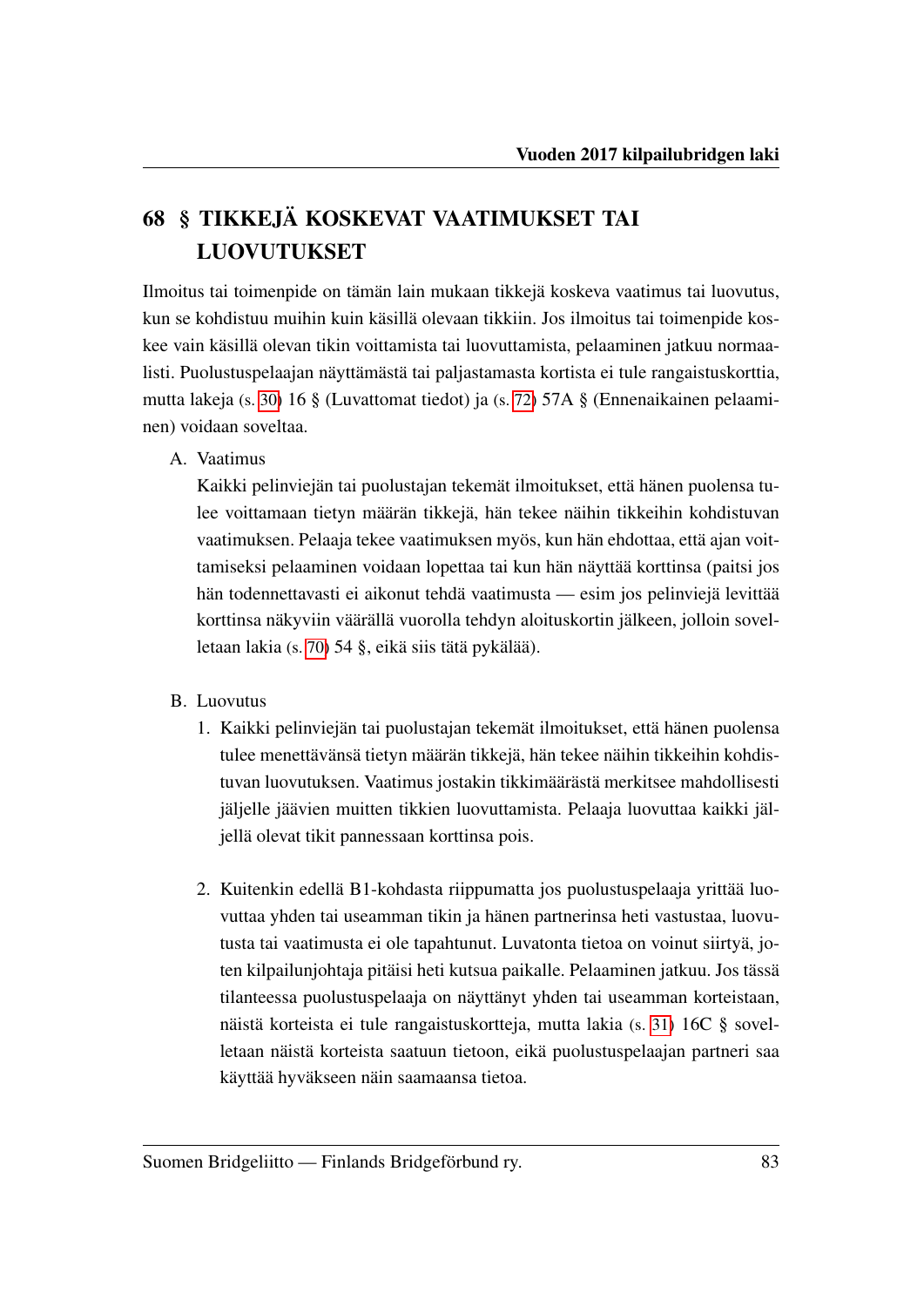C. Vaatimus yksilöitävä

Esitettäessä vaatimusta on heti selkeästi ilmoitettava pelinvienti- tai puolustussuunnitelma, jolla vaatimuksen esittäjä aikoo voittaa vaatimansa tikit mukaanlukien missä järjestyksessä kortit pelataan. Vaatimuksen tai luovutuksen tehnyt pelaaja paljastaa korttinsa.

#### D. Pelaaminen keskeytetään

Kun vaatimus tai luovutus on tehty, pelaaminen keskeytetään.

- 1. Jos vaatimukseen tai luovutukseen suostutaan, sovelletaan lakia (s. [84\)](#page-86-1) 69 §.
- 2. Jos joku pelaajista (lepääjä mukaan lukien) sen kiistää, tällöin joko
	- a. kilpailunjohtaja voidaan kutsua heti paikalle ja mihinkään pelitoimiin ei saa ryhtyä odotettaessa hänen saapumistaan. Lakia (s. [85\)](#page-87-0) 70 § sovelletaan.
	- b. sen puolen, joka ei tehnyt vaatimusta eikä luovutusta, vaatimuksesta peliä voidaan jatkaa seuraavasti:
		- (i) kaikkien neljän pelaajan tulee suostua, muutoin kilpailunjohtaja kutsutaan paikalle ja tämä toimii kuten a-momentissa yllä.
		- (ii) kiistetty vaatimus tai luovutus ei ole voimassa, eikä siihen kohdistu mitään tuomioita. Lakeja (s. [30\)](#page-32-0) 16 § ja (s. [65\)](#page-67-1) 50 § ei sovelleta ja pelaamalla saavutettu tulos pysyy voimassa.

## <span id="page-86-1"></span>69 § VAATIMUKSEN TAI LUOVUTUKSEN HYVÄKSYMINEN

<span id="page-86-0"></span>A. Hyväksymisen täyttyminen

Hyväksyminen on tapahtunut kun toinen puoli hyväksyy vastustajan vaatimuksen tai luovutuksen esittämättä vastalausetta siihen mennessä kun tekee tarjouksen seuraavassa jaossa tai ennen kierroksen päättymistä, kumpi tahansa ensin sattuukaan. Jaon tulos merkitään aivan kuin vaaditut tai luovutetut tikit olisi voitettu tai menetetty pelaamalla.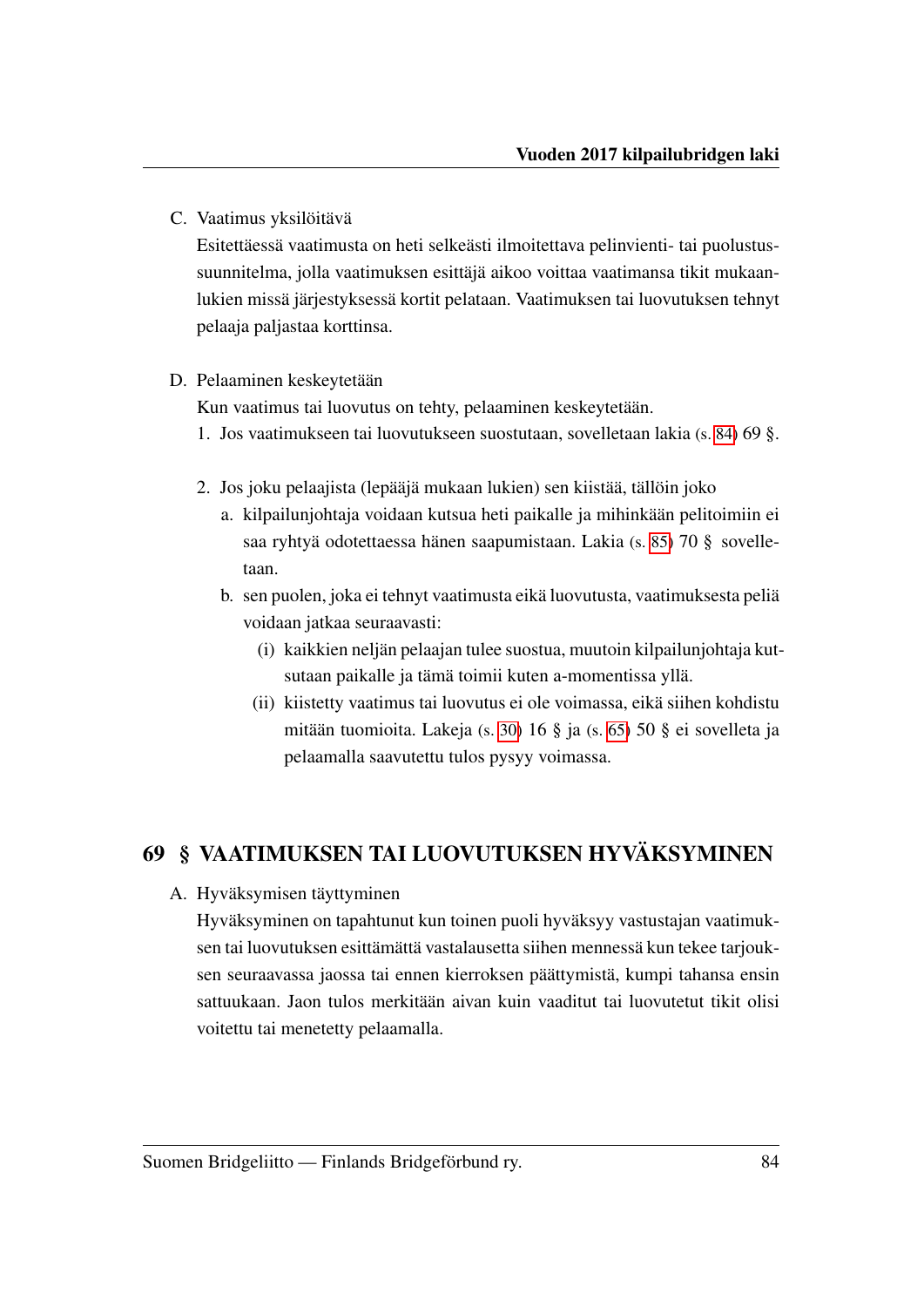- <span id="page-87-1"></span>B. Hyväksymisen täyttymisen peruuttaminen Vaatimuksen tai luovutuksen hyväksyminen (katso edellä A-momentti) voidaan peruuttaa oikaisuaikana lain (s. [98\)](#page-100-0) 79C § mukaan,
	- 1. jos pelaaja hyväksyi sellaisen tikin menetyksen, jonka hänen puolensa todellisuudessa oli voittanut, tai
	- 2. jos pelaaja on hyväksynyt sellaisen tikin menetyksen, jonka hänen puolensa todennäköisesti olisi voittanut, jos pelaaminen olisi jatkunut.

Sellainen tikki annetaan ko. pelaajan puolelle ja jaon tulos merkitään uudelleen.

## <span id="page-87-0"></span>70 § KIISTETTY VAATIMUS TAI LUOVUTUS

A. Yleinen tavoite

Tehdessään päätöksen kiistetystä vaatimuksesta tai luovutuksesta kilpailunjohtajan on tuomittava jaon lopputulos mahdollisimman oikeudenmukaisesti kummallekin puolelle, mutta jokainen vaatimukseen liittyvä epävarma kohta on ratkaistava vaatimuksen tehneen vahingoksi. Kilpailunjohtaja menettelee seuraavasti.

- B. Selvitys toistettava
	- 1. Kilpailunjohtaja kehottaa vaatimuksen tehnyttä pelaajaa toistamaan selvityksen, jonka tämä esitti vaatimuksen tehdessään.
	- 2. Tämän jälkeen kilpailunjohtaja kuulee vastapuolen väitteet vaatimusta vastaan (mutta kilpailunjohtajan harkinta ei rajoitu pelkästään vastapuolen väitteisiin).
	- 3. Kilpailunjohtaja voi vaatia, että pelaajat asettavat jäljellä olevat korttinsa kuvapuoli ylöspäin pöydälle.
- C. Jäljellä on valttikortti Kun jommallakummalla vastustajalla on jäljellä valttikortti, kilpailunjohtajan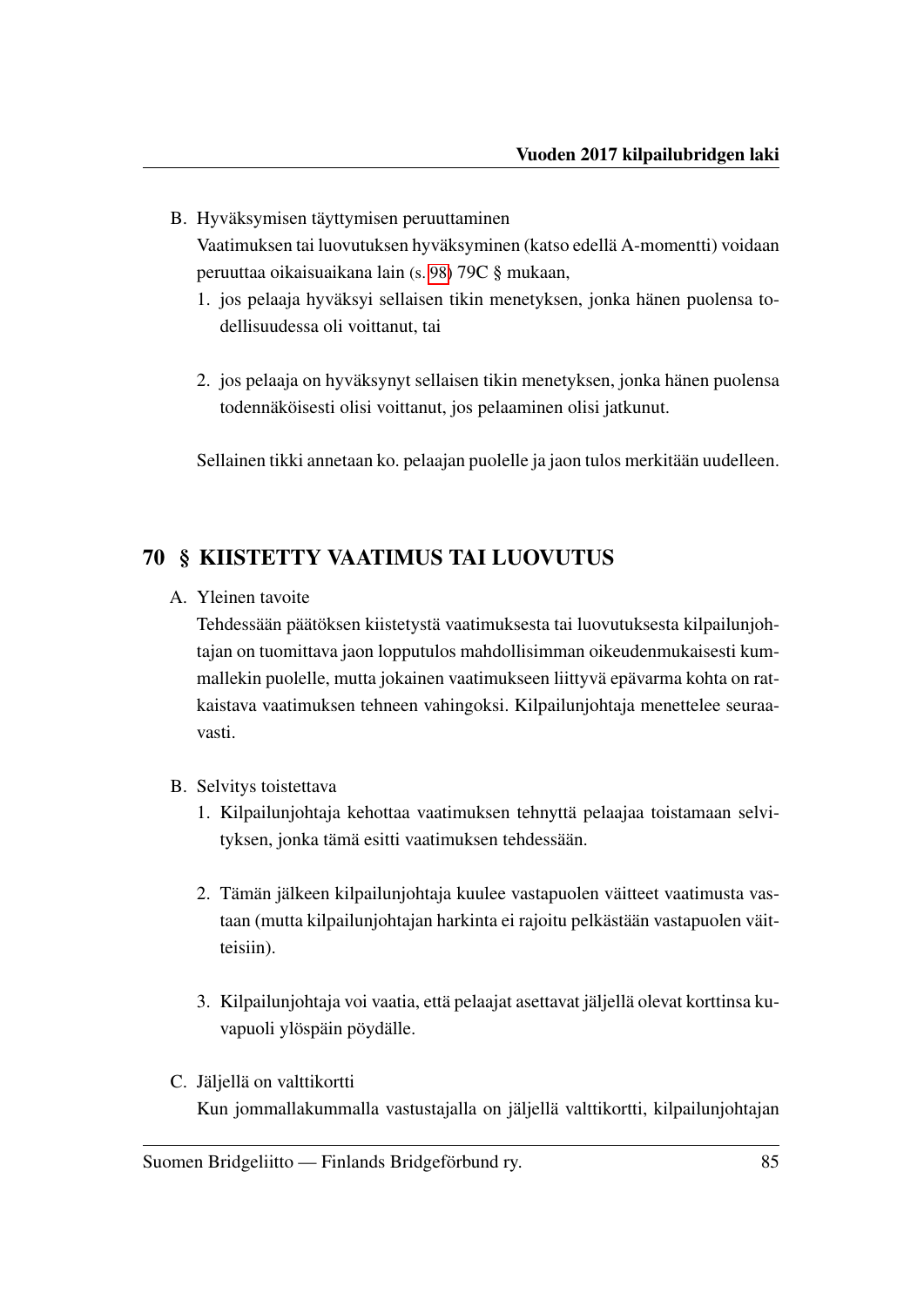on myönnettävä tikki tai tikit vastustajille,

- 1. jos vaatimuksen esittänyt pelaaja ei maininnut tätä valttia lainkaan, ja
- 2. jos on mitenkään todennäköistä, että vaatimuksen esittäjä vaatimuksen tehdessään ei ollut tietoinen siitä, että vastustajalla vielä oli valtti, ja
- 3. jos tälle valttikortille voi menettää tikin jollain normaalilla<sup>[20](#page-88-0)</sup> pelitavalla.
- D. Kilpailunjohtajan harkinta
	- 1. Kilpailunjohtaja ei saa hyväksyä vaatimuksen tehneen pelaajan mitään paremman tuloksen tuottavaa pelisuunnitelmaa, joka ei sisältynyt jo pelaajan selvitykseen, jos on olemassa vaihtoehtoinen normaali<sup>[20](#page-0-0)</sup> pelitapa, joka olisi vähemmän tuloksekas.
	- 2. Kilpailunjohtaja ei hyväksy mitään osaa puolustuspelaajan vaatimuksesta, joka riippuu siitä, että partneri valitsisi tietyn pelitavan vaihtoehtoisista nor-maaleista<sup>[20](#page-0-0)</sup> pelitavoista.
- E. Selostamaton pelisuunnitelma
	- 1. Kilpailunjohtaja ei saa hyväksyä vaatimuksen tehneen pelaajan selostusta pelitavasta, jota tämä ei ollut ilmoittanut alun perin, ja jonka onnistuminen riippuu siitä, että jokin tietty kortti löytyy tietyltä pelaajalta, paitsi jos toinen vastustaja ei tunnustanut tuon kortin väriä jo ennen vaatimuksen esittämistä, tai ei jatkossa pystyisi tunnustamaan tuota väriä millään normaalilla<sup>[20](#page-0-0)</sup> pelitavalla.
	- 2. Säännöistä Vastaava Liitto voi vahvistaa järjestyksen (esim. "väri pelattava latvasta"), jonka mukaan kilpailunjohtajan on tuomittava väri pelattavaksi, jos vaatimusta esitettäessä ei pelaamisjärjestystä ilmoitettu (mutta tämän pykälän muita määräyksiä on aina ensisijaisesti noudatettava).

<span id="page-88-0"></span><sup>20. &</sup>quot;Normaali" lakien (s. [85\)](#page-87-0) 70 § ja (s. [87\)](#page-89-0) 71 § tarkoittamassa merkityksessä käsittää pelaamisen, joka pelaajan tason huomioon ottaen olisi huolimatonta tai alempitasoista.

Suomen Bridgeliitto — Finlands Bridgeförbund ry. 86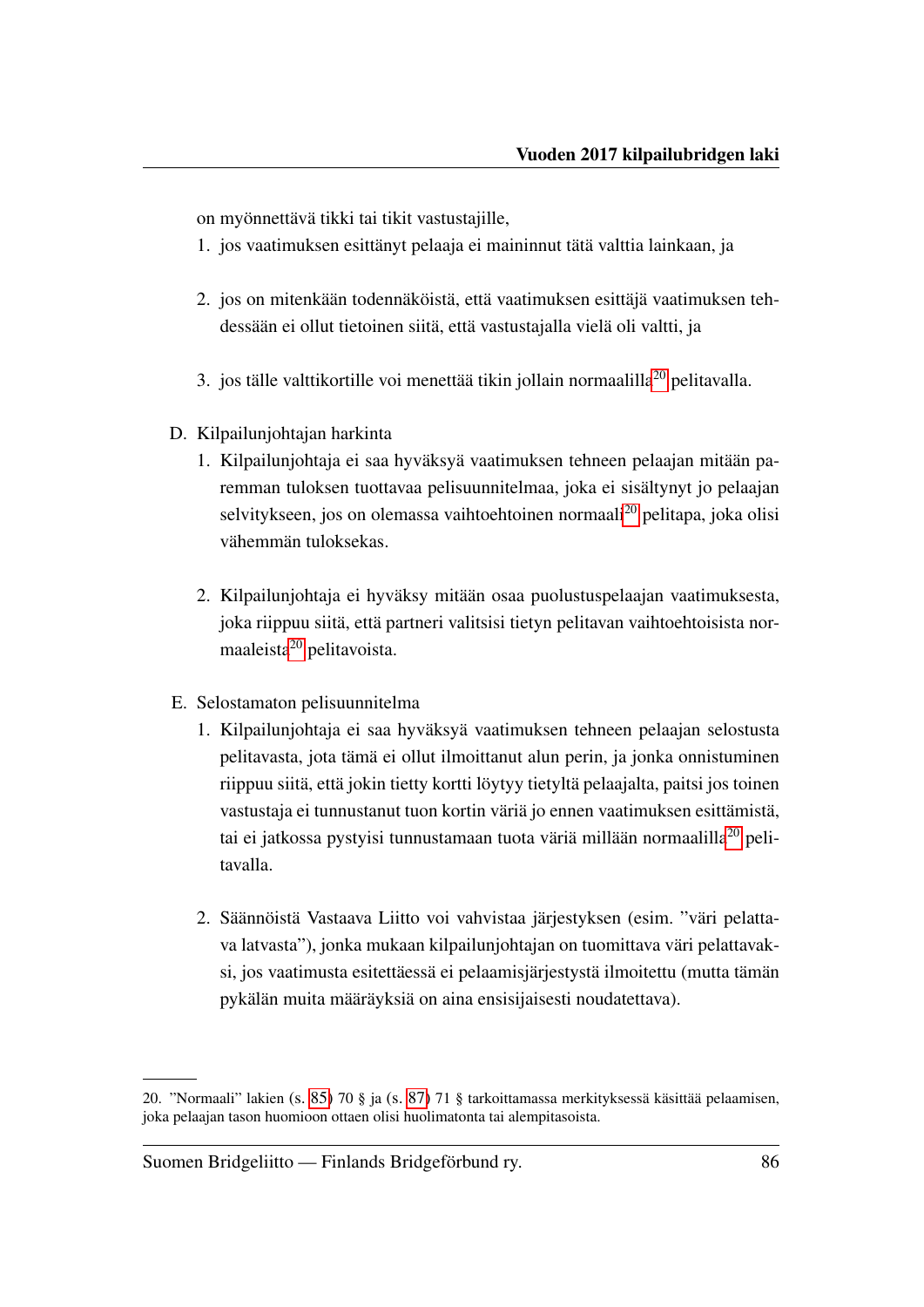### <span id="page-89-0"></span>71 § LUOVUTUKSEN KUMOAMINEN

Kerran tehdyn luovutuksen on pysyttävä voimassa. Kilpailunjohtajan tulee kuitenkin kumota luovutus laissa (s. [98\)](#page-100-1) 79C § vahvistetun oikaisuajan puitteissa,

- A. jos pelaaja on luovuttanut tikin, jonka hänen puolensa tosiasiassa oli voittanut; tai
- B. jos pelaaja on luovuttanut tikin, jota ei voinut menettää jäljellä olevilla korteilla millään normaalilla[20](#page-89-1) pelitavalla.

Sellainen tikki annetaan ko. pelaajan puolelle ja jaon tulos merkitään uudelleen.

### 72 § YLEISET PERIAATTEET

A. Lain noudattaminen

Kilpailubridgeä tulisi pelata noudattaen tarkoin tätä lakia. Päätavoitteena on saavuttaa kanssakilpailijoita parempi tulos samalla noudattaen niitä laillisia menettelyjä ja eettisiä vaatimuksia, jotka on määritelty tässä laissa.

- B. Lain rikkominen
	- 1. Pelaaja ei saa tahallaan rikkoa lakia, vaikka hän olisi valmis hyväksymään lain määräämän oikaisun.
	- 2. Yleisesti pelaajalla ei ole velvollisuutta kiinnittää huomiota oman puolen tekemään lain rikkomiseen (mutta katso laki (s. [36\)](#page-38-0) 20F § erheellisestä selityksestä, ja katso lait (s. [76\)](#page-78-0) 62A § ja (s. [98\)](#page-100-2) 79A2 §).
	- 3. Pelaaja ei saa yrittää salata rikkomusta, esim. tekemällä uuden revokin, piilottamalla revokkiin kuuluneen kortin tai sekoittamalla korttinsa ennen aikojaan.

<span id="page-89-1"></span><sup>20. &</sup>quot;Normaali" lakien (s. [85\)](#page-87-0) 70 § ja 71 § tarkoittamassa merkityksessä käsittää pelaamisen, joka pelaajan tason huomioon ottaen olisi huolimatonta tai alempitasoista.

Suomen Bridgeliitto — Finlands Bridgeförbund ry. 87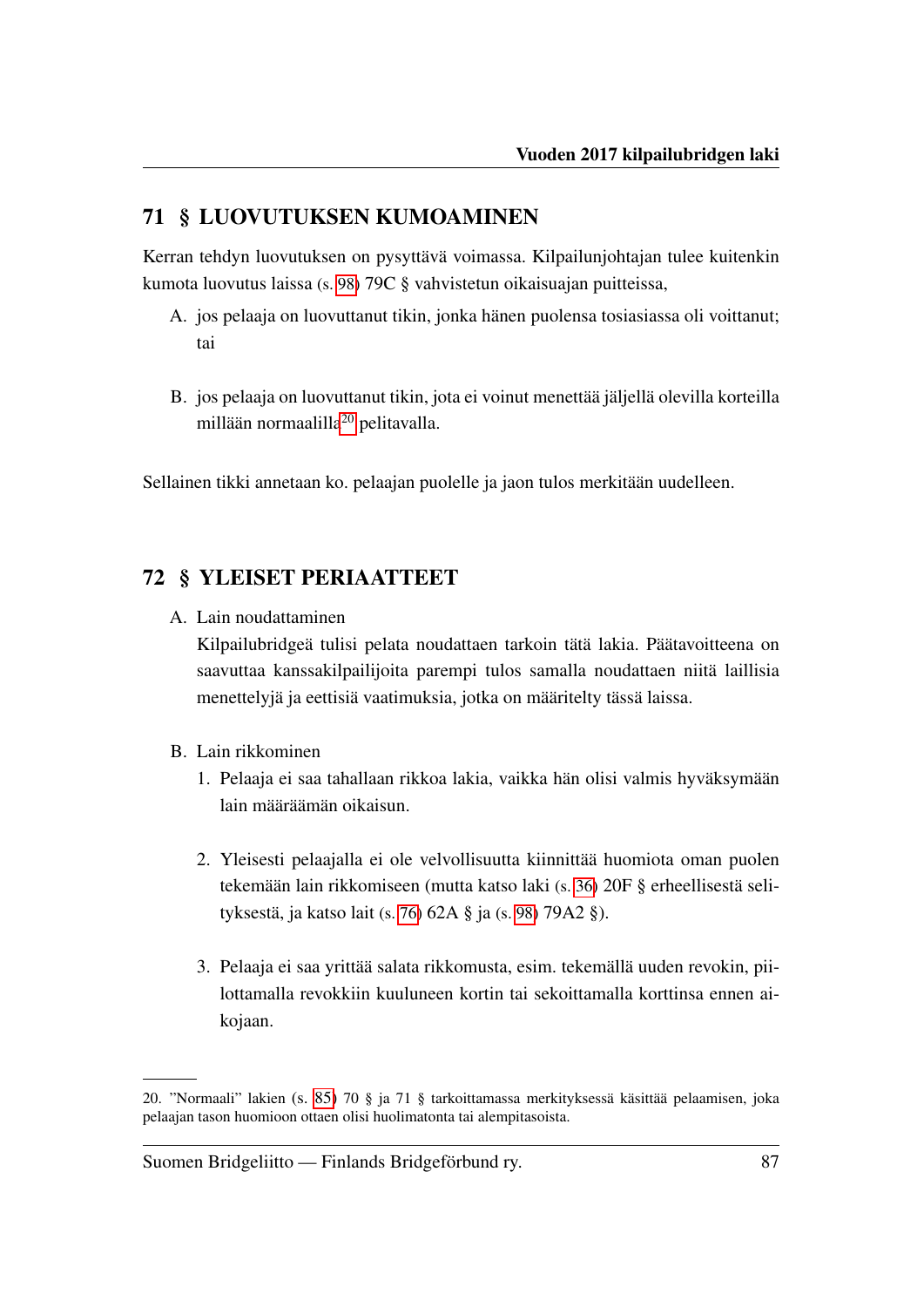C. Tietoisuus mahdollisesta vahingosta

Milloin tahansa kilpailunjohtajan mielestä rikkoja olisi voinut olla tietoinen syyllistyessään epäsäännöllisyyteen, että tämä saattaisi hyvinkin vahingoittaa syytöntä puolta, hänen on määrättävä tarjoaminen ja pelaaminen jatkumaan (elleivät jo ole päättyneet). Kun pelaaminen on päättynyt, kilpailunjohtaja määrää korjatun pistetuloksen, jos hänen harkintansa mukaan rikkonut puoli on saanut etua epäsäännöllisyydestä.

## 73 § TIETOJEN VAIHTO

- A. Sopiva tietojen vaihto partnereiden kesken
	- 1. Tietojen vaihto partnereiden kesken tarjoamisen ja pelaamisen aikana tulee toteuttaa vain tarjouksilla ja pelitavoilla, lukuun ottamatta niitä tilanteita, jotka ovat laissa erityisesti hyväksyttyjä.
	- 2. Tarjoukset ja pelaaminen tulisi tehdä ilman liioiteltua painotusta, eleitä tai äänenvaihtelua, ja ilman liioiteltua epäröintiä tai kiirettä. Säännöistä Vastaava Liitto voi kuitenkin vaatia pakollisia taukoja, esim. ensimmäisellä tarjouskierroksella tai hyppäävästä tarjouksesta annetun varoituksen jälkeen tai ensimmäiseen tikkiin pelattaessa.[∗](#page-90-0)
- B. Sopimaton tietojen vaihto partnereiden kesken
	- 1. Partnerit eivät saa vaihtaa tietoja käyttäen hyväkseen tapaa, millä tarjottiin tai pelattiin, eikä asiaankuulumattomia huomautuksia tai eleitä, esitettyjä tai esittämättä jätettyjä kysymyksiä, eikä alerteja ja niihin annettuja tai antamatta jätettyjä selityksiä.
	- 2. Raskain rikkomus partnerisuhteessa on vaihtaa tietoja etukäteen sovituin menetelmin, joita tässä laissa ei ole hyväksytty.

<span id="page-90-0"></span><sup>∗</sup>. Hyppäävästä tarjouksesta annetun varoituksen (STOP) jälkeen on pidettävä 5-10 sekunnin tauko.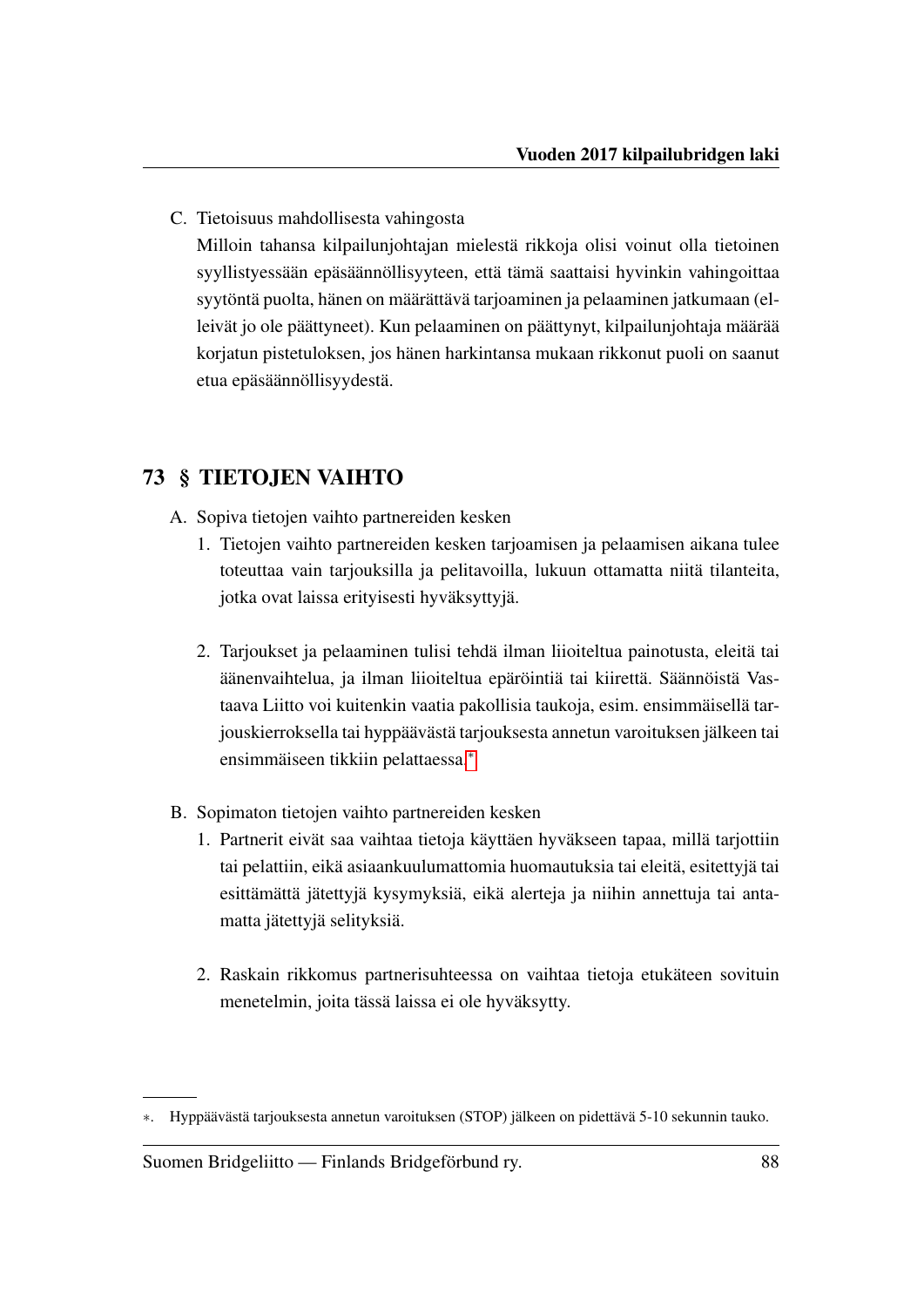- <span id="page-91-1"></span>C. Pelaaja saa luvatonta tietoa partnerilta
	- 1. Kun pelaaja on saanut luvatonta tietoa partnerilta, esim. huomautuksen, kysymyksen, selityksen, eleen, maneerin, liioitellun painotuksen, äänenvaihtelun, kiireen tai epäröinnin, odottamattoman alertin tai alertin lainlyönnin seurauksena, hänen on huolellisesti vältettävä käyttämästä hyväkseen näin saamaansa luvatonta tietoa (Katso laki (s. [30\)](#page-32-2) 16B1a §).
	- 2. Pelaajaa, joka rikkoo C1-momenttia edellä voidaan rangaista, mutta jos vastustaja on kärsinyt vahinkoa katso lakia (s. [30\)](#page-32-2) 16B1a §.
- D. Vaihtelut pelitempossa tai maneereissa
	- 1. Vaikka ei aina vaaditakaan, on suotavaa, että pelaajat säilyttävät vakaan tempon ja vaihtelemattomat maneerit. Pelaajien tulisi kuitenkin olla erityisen varovaisia silloin kun vaihtelut voivat tuottaa etua omalle puolelle. Muutoin tahaton vaihtelu tarjoamisen tai pelaamisen tempossa tai maneereissa ei ole rikkomus. Päätelmät tällaisesta vaihtelusta ovat sallittuja vain vastustajille, jotka voivat toimia saadun tiedon nojalla omalla riskillään.
	- 2. Pelaaja ei saa yrittää johtaa vastustajaa harhaan kysymyksellä, huomautuksella tai eleellä; tarjoamalla tai pelaamalla kiirehtien tai epäröiden (kuten singeltonilla miettiminen); maneerilla jolla on tarjottu tai pelattu; tai millään tahallisella poikkeamisella oikeasta menettelytavasta (katso myös E2 momentti).
- <span id="page-91-0"></span>E. Harhautus
	- 1. Pelaaja saa kuitenkin yrittää harhauttaa vastustajaa tarjouksella tai pelaamalla (kunhan harhautusta ei painoteta epätavallisella kiireellä tai epäröinnillä eikä se perustu partnerien keskeiseen salaiseen sopimukseen tai kokemukseen).
	- 2. Jos kilpailunjohtaja katsoo, että syytön pelaaja on tehnyt väärän päätelmän vastustajan kysymyksestä, huomautuksesta, maneerista, pelitemposta tai vastaavasta, ilman että tällä vastustajalla olisi ollut mitään todennettavaa bridgellistä syytä tekoonsa, ja että tämä vastustaja olisi näin tehdessään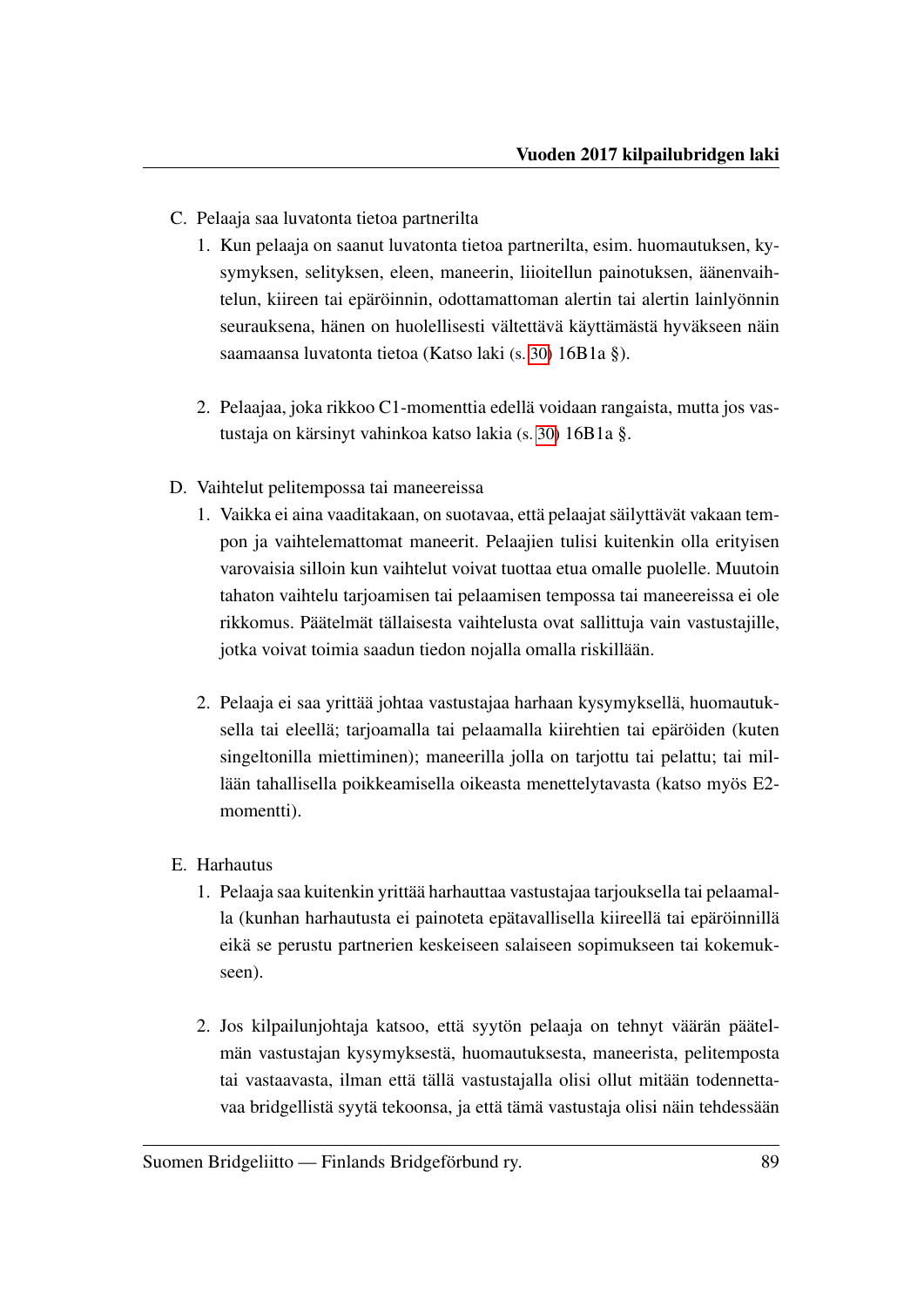voinut tietää, että teko saattaisi koitua hänen omaksi hyödykseen, kilpailunjohtajan on määrättävä korjattu pistetulos.

## 74 § KÄYTÖS JA ETIKETTI

- A. Oikea asenne
	- 1. Pelaajan pitäisi aina olla kohtelias.
	- 2. Pelaajan pitäisi huolellisesti välttää kaikkia huomautuksia ja asiaankuulumattomia toimia, jotka voisivat aiheuttaa kiusaa tai hämmennystä toiselle pelaajalle tai voisivat häiritä pelin nautittavuutta.
	- 3. Jokaisen pelaajan pitäisi noudattaa yhdenmukaista ja oikeaa menettelyä tarjotessaan ja pelatessaan.
- B. Etiketti

Kohteliaisuuden vuoksi pelaajan pitäisi välttää:

- 1. kiinnittämästä riittämätöntä huomiota peliin,
- 2. tekemästä tarpeettomia huomautuksia tarjoamisen ja pelaamisen aikana,
- 3. ottamasta korttia kädestään ennen kuin on hänen vuoronsa pelata,
- 4. pitkittämästä tarpeettomasti peliä (kuten pelaamalla edelleen, vaikka tietää varmasti saavansa loput tikit) vastustajien hämmentämiseksi,
- 5. kutsumasta paikalle ja puhuttelemasta kilpailunjohtajaa tavalla, joka on epäkohtelias kilpailunjohtajaa tai muita kilpailijoita kohtaan.
- C. Rikkomukset oikeata menettelytapaa vastaan Oikeaa menettelytapaa rikkovat esimerkiksi:
	- 1. jos pelaaja käyttää samasta tarjouksesta eri sanontoja,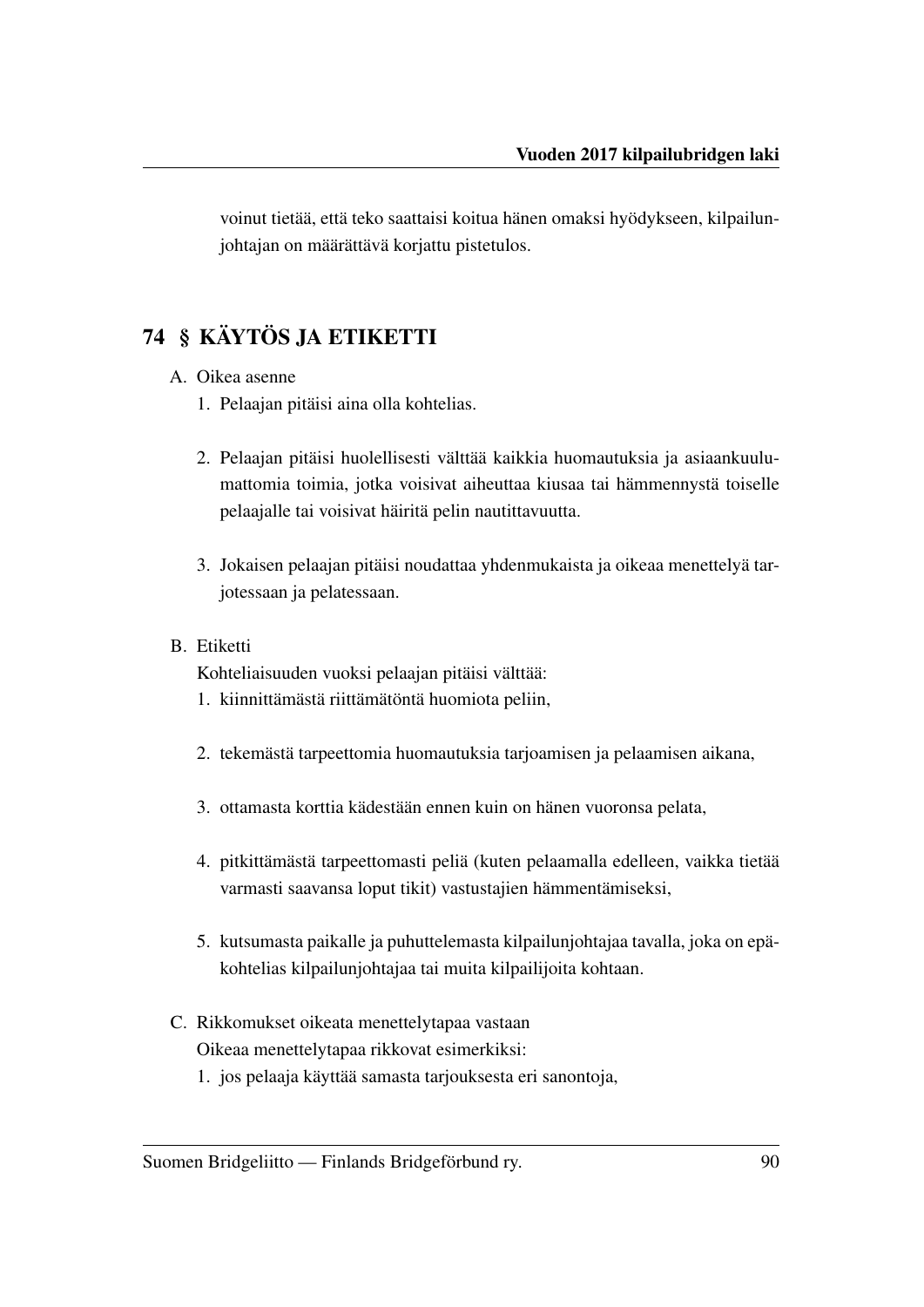- 2. jos pelaaja osoittaa hyväksymisensä tai tyytymättömyytensä jostain tarjouksesta tai pelitavasta,
- 3. jos pelaaja osoittaa odottavansa tai aikovansa voittaa tai menettää tikin ennen kuin kaikki ovat pelanneet siihen,
- 4. jos pelaaja huomautuksellaan tai käytöksellään tarjoamisen tai pelaamisen aikana kiinnittää huomion johonkin merkittävään, tai omalle puolelle vielä tarvittavaan tikkimäärään.
- 5. jos pelaaja tuijottaa toista pelaajaa tarjoussarjan ja pelaamisen aikana tai jos pelaaja katsoo toisen pelaajan kortteja niiden kuvapuolen näkemiseksi, tai sen selvittämiseksi, mistä kohdasta tämä vetää pelaamansa kortin (on kuitenkin sopivaa toimia niiden tietojen perusteella, joita on saanut nähtyään vahingossa vastustajan kortin $^{21}$  $^{21}$  $^{21}$ ),
- 6. jos pelaaja osoittaa, ettei hän selvästi ole enää kiinnostunut pelattavasta jaosta (kuten panemalla kasaan korttinsa),
- 7. jos pelaaja vaihtelee normaalia tarjous- tai pelitempoa vastustajan hämmentämiseksi,
- 8. jos pelaaja tarpeettomasti poistuu pöydästä ennen kuin kierros on ilmoitettu päättyneeksi.

# 75 § VIRHEELLINEN SELITYS VAI VIRHEELLINEN TARJOUS

Sen jälkeen kun vastustajille on annettu harhauttava selitys, pelaajien (ja kilpailunjohtajan) vastuut ovat:

<span id="page-93-0"></span><sup>21.</sup> katso laki (s. [89\)](#page-91-0) 73D2 §, kun pelaaja on ehkä tahallaan näyttänyt korttinsa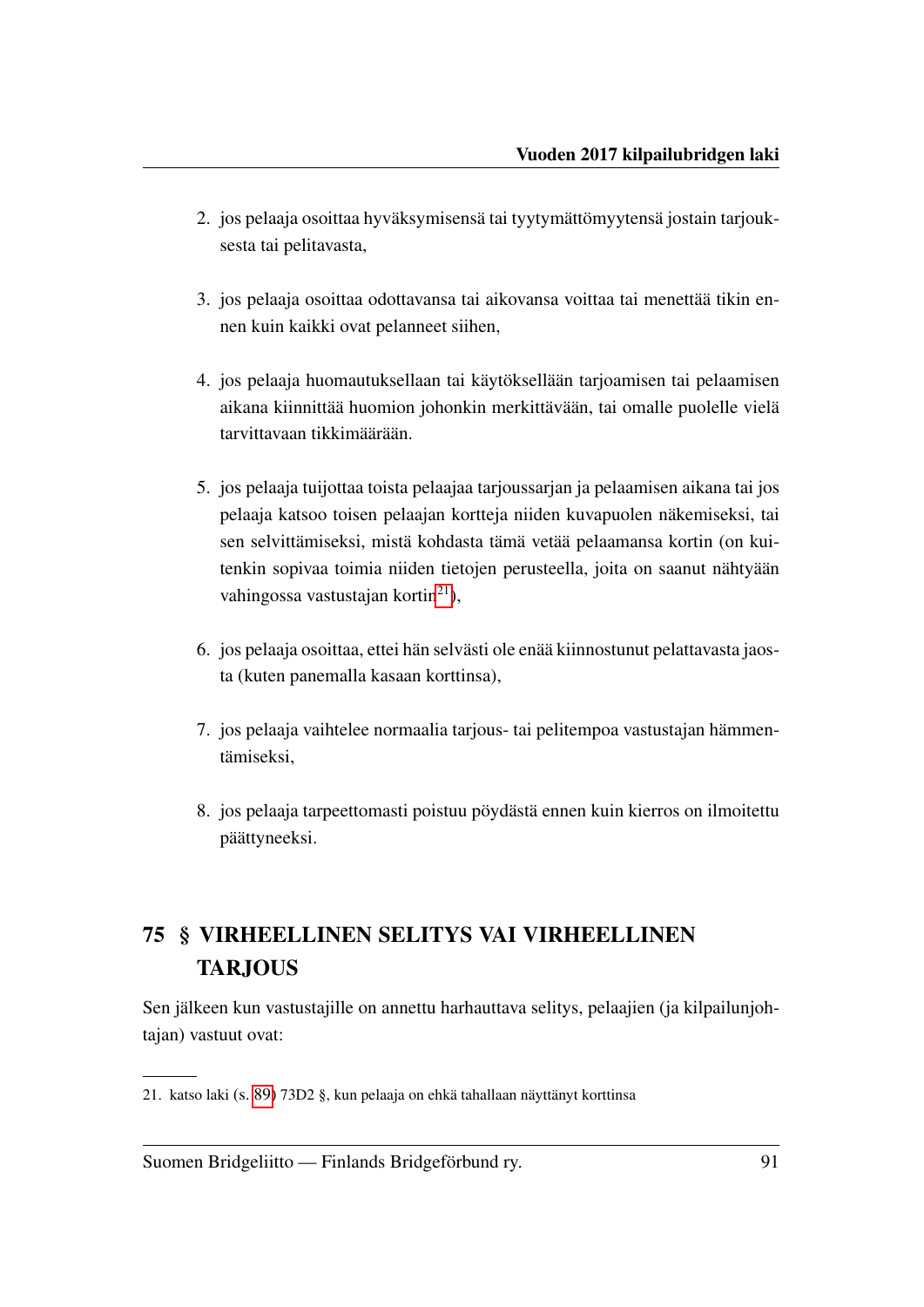A. Erehdyksestä seuraa luvatonta tietoa

Riippumatta siitä oliko selitys partnerien sopimuksesta oikea tai väärä, pelaaja tietää, kuultuaan partnerinsa selityksen, että hänen tarjouksensa on tulkittu väärin. Tämä on luvatonta tietoa (katso laki (s. [30\)](#page-32-3) 16A §), joten pelaajan on huolellisesti vältettävä millään tavoin käyttämästä hyväkseen tätä tietoa (katso laki (s. [89\)](#page-91-1) 73C §), muutoin kilpailunjohtajan on määrättävä korjattu pistetulos.

- B. Virheellinen selitys
	- 1. Kun partnerien välinen sopimus poikkeaa annetusta selityksestä, tämä selitys on lain rikkomus. Kun tästä rikkomuksesta aiheutuu syyttömälle puolelle, kilpailunjohtajan on määrättävä korjattu pistetulos.
	- 2. Jos pelaaja huomaa erehtyneensä, hänen on ilmoitettava siitä kilpailunjohtajalle ennen lähtökortin pelaamista (tai pelaamisen aikana, jos virhe huomataan myöhemmin) ja korjattava selityksensä. Pelaaja saa kutsua kilpailunjohtajan myös ennen tarjossarjan päättymistä, mutta hänellä ei ole velvollisuutta tehdä niin (katso laki (s. [37\)](#page-39-0) 20F4 §).
	- 3. Pelaajan partneri ei saa tehdä mitään virheellisen selityksen korjaamiseksi tarjoamisen aikana ja jos hänestä tulee puolustuspelaaja, hän kutsuu kilpailunjohtajan paikalle ja oikaisee selityksen sen jälkeen kun jako on pelattu. Jos loppupassin jälkeen pelaajan partnerista tulee pelinviejä tai lepääjä, hänen pitäisi kutsua kilpailunjohtaja paikalle ja oikaista annettu selitys.
- C. Virheellinen tarjous

Kun partnerien sopimus on selityksen mukainen, tarjouksen ollessa väärä ja selityksen oikein, ei rikkomusta ole tapahtunut. Selitystä ei saa heti korjata (tai ilmoittaa kilpailunjohtajalle) eikä pelaaja jatkossakaan ole velvollinen tekemään niin. Huolimatta mahdollisesta vahingosta kilpailunjohtajan on jätettävä tulos voimaan (mutta katso laki (s. [38\)](#page-40-0) 21B1b §).

- D. Kilpailunjohtajan harkintavalta
	- 1. Pelaajien odotetaan antavan partnerien sopimuksista tarkan selityksen (katso laki (s. [36\)](#page-38-1) 20F1 §) ja epätarkkuus katsotaan väärän tiedon antamiseksi.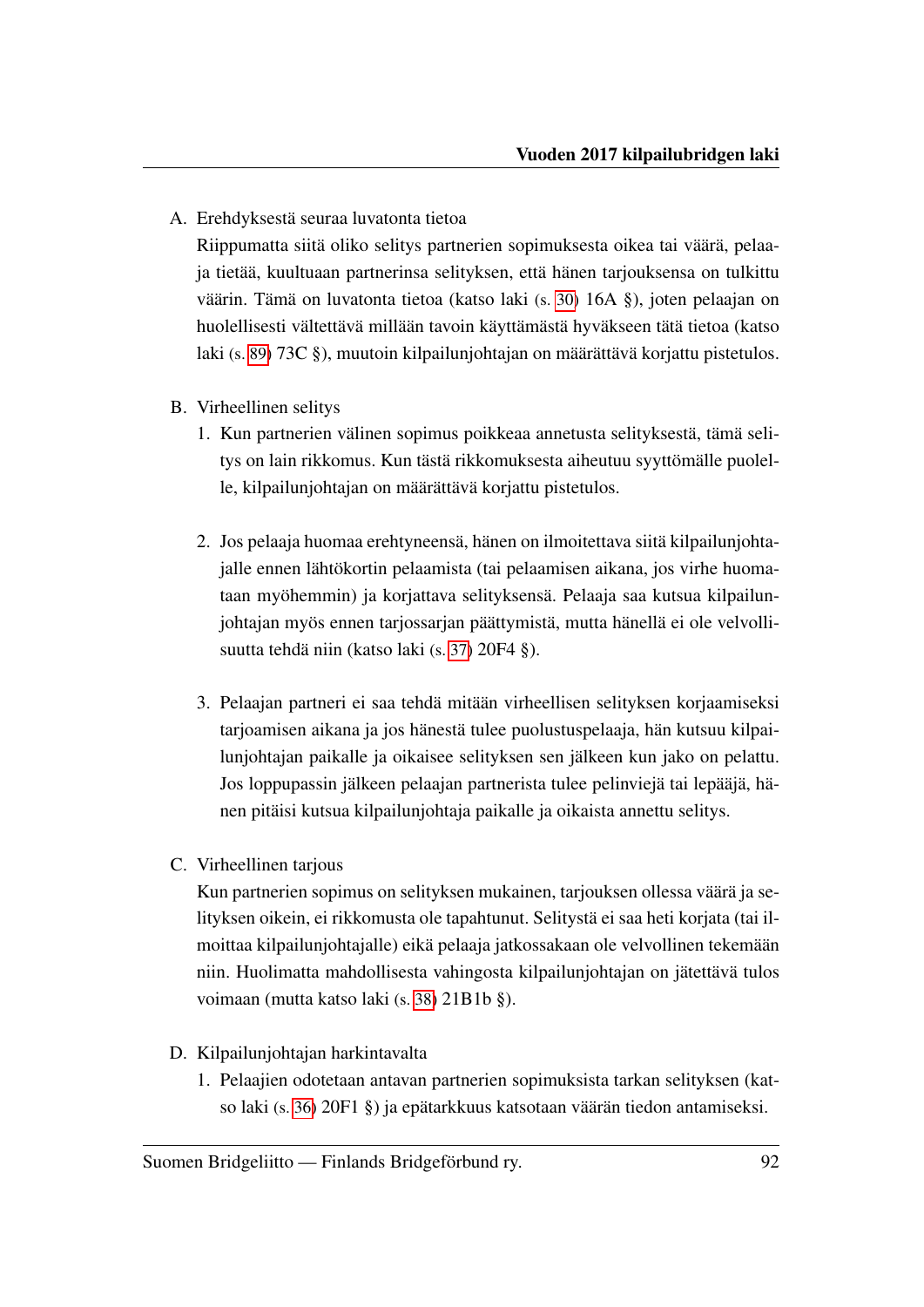- 2. Kaikkien parin keskinäisten sopimusten ehtona on, että molemmat pelaajat ovat niistä yhteisymmärryksessä ja on rikkomus antaa selitys sopimuksesta, josta ei ole yhteisymmärrystä. Jos kilpailunjohtaja toteaa, että harhaanjohtava selitys ei perustu pelaajien sopimuksiin, hän soveltaa lakia (s. [38\)](#page-40-1) 21B §.
- 3. Kun rikkomus on tapahtunut (kuten edellä B1- ja D2-momenteissa) ja riittävät todisteet tarjouksen merkityksestä on olemassa, kilpailunjohtaja määrää korjatun pistetuloksen perustuen siihen todennäköiseen lopputulokseen johon olisi päädytty, jos vastustajat olisivat saaneet oikean selityksen oikeaan aikaan. Jos kilpailunjohtaja toteaa, että tarjoukselle ei ole sovittua merkitystä, kilpailunjohtaja määrää korjatun pistetuloksen perustuen siihen todennäköiseen lopputulokseen johon olisi päädytty, jos vastustajat olisivat saaneet siitä tiedon.

## 76 § KATSOJAT

- A. Valvonta
	- 1. Katsojien valvonta pelialueella<sup>[22](#page-95-0)</sup> kuuluu kilpailunjohtajalle kilpailumääräysten mukaan.
	- 2. Jos Säännöistä Vastaava Liitto ja kilpailun järjestäjät sallivat pelin suoran sähköisen lähetyksen, ne voivat määrätä ehdot lähetyksen toteuttamiseksi ja vahvistaa säännöt, miten näitä lähetyksiä seurataan ja määrätä, miten katsojien on käyttäydyttävä. (Katsoja ei saa kommunikoida istunnon aikana pelaamassa olevan pelaajan kanssa.)
- B. Pöydässä
	- 1. Katsoja ei saa katsoa muuta kuin yhden pelaajan kortit, elleivät kilpailumääräykset toisin salli.

<span id="page-95-0"></span><sup>22.</sup> Pelialue käsittää kokonaisuudessaan tilan, jossa pelaaja saa oleskella sen istunnon aikana johon hän osallistuu. Kilpailumääräyksissä se voidaan määritellä tarkemmin.

Suomen Bridgeliitto — Finlands Bridgeförbund ry. 93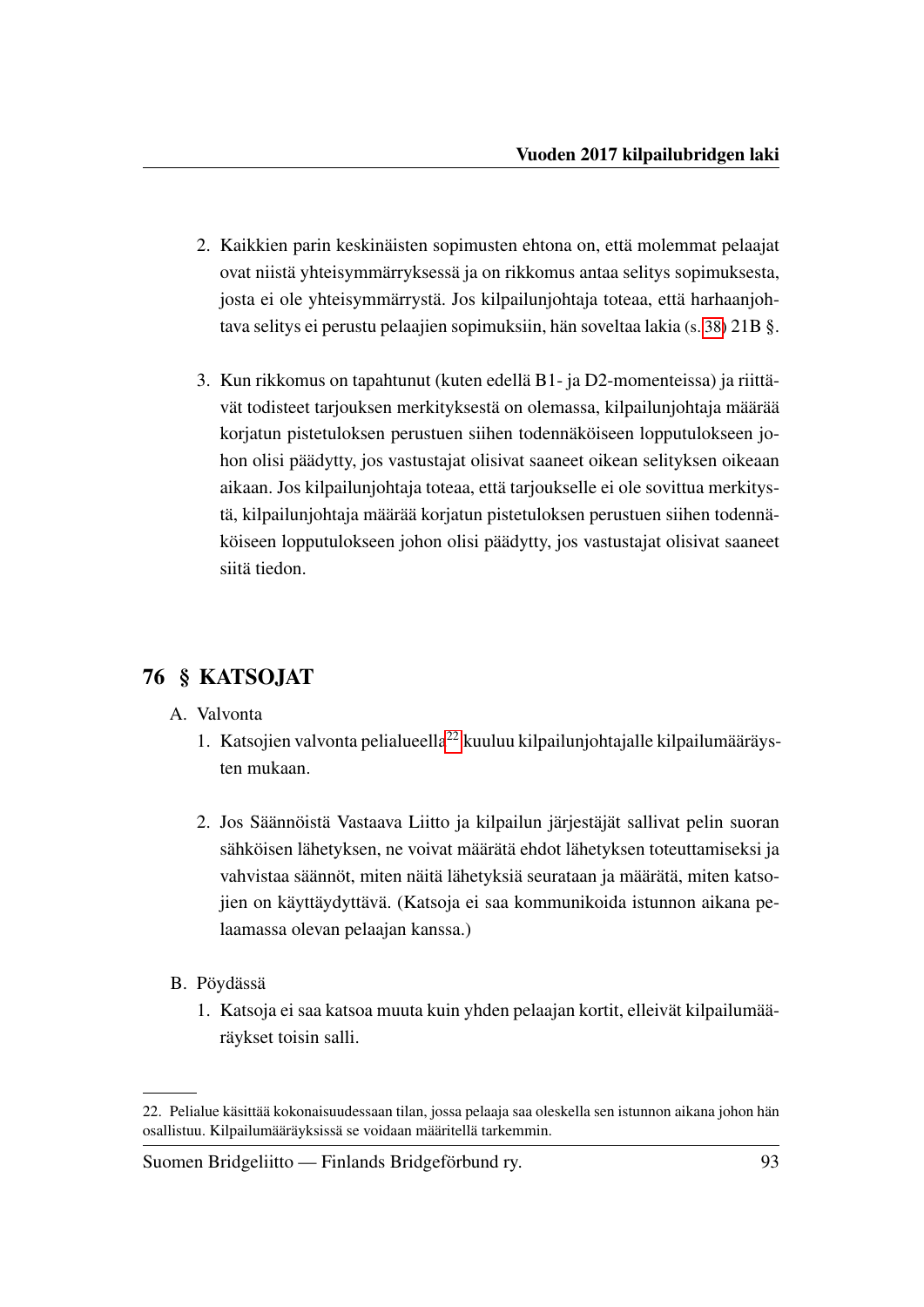- 2. Katsoja ei saa mitenkään reagoida tarjoamiseen tai pelaamiseen jaon aikana.
- 3. Meneillään olevan kierroksen aikana katsojan on pidättäydyttävä kaikista eleistä tai huomautuksista, eikä hän saa keskustella pelaajan kanssa.
- 4. Katsoja ei saa häiritä pelaajaa.
- 5. Pöydässä katsoja ei saa kiinnittää huomiota mihinkään peliin liittyvään.
- C. Osallistuminen peliin
	- 1. Katsoja saa esittää lausuman pelialueen $^{22}$  $^{22}$  $^{22}$  tapahtumista tai tähän lakiin liittyvistä seikoista vain kilpailunjohtajan kehotuksesta.
	- 2. Säännöistä Vastaava Liitto ja kilpailun järjestäjät voivat vahvistaa määräykset, miten katsojien aiheuttamia epäsäännöllisyyksiä käsitellään.
- D. Status

Jokaisella henkilöllä pelialueella<sup>[22](#page-96-0)</sup> — ellei hän ole pelaaja tai virkailija kilpailussa — on katsojan status, ellei kilpailunjohtaja toisin määrää.

#### 77 § KILPAILUBRIDGEN PISTELASKUTAULUKKO

#### TIKKIPISTEET

| Pelinviejäpuoli laskee hyväkseen kotiinpelatusta sitoumuksesta |               |       |        |     |  |
|----------------------------------------------------------------|---------------|-------|--------|-----|--|
| <b>JOS VALTTI ON</b>                                           | $\frac{1}{2}$ |       |        | ▲   |  |
| Jokaisesta tarjotusta ja kotiinpelatusta pistetikistä          |               |       |        |     |  |
| Kahdentamattomana                                              | 20.           | 20 30 |        | 30  |  |
| Kahdennettuna                                                  | 40            | 40    | 60     | 60  |  |
| Vastakahdennettuna                                             | 80            | 80.   | $-120$ | 12O |  |

<span id="page-96-0"></span><sup>22.</sup> Pelialue käsittää kokonaisuudessaan sen tilan, jossa pelaaja saa oleskella sen istunnon aikana johon hän osallistuu. Kilpailumääräyksissä se voidaan määritellä tarkemmin.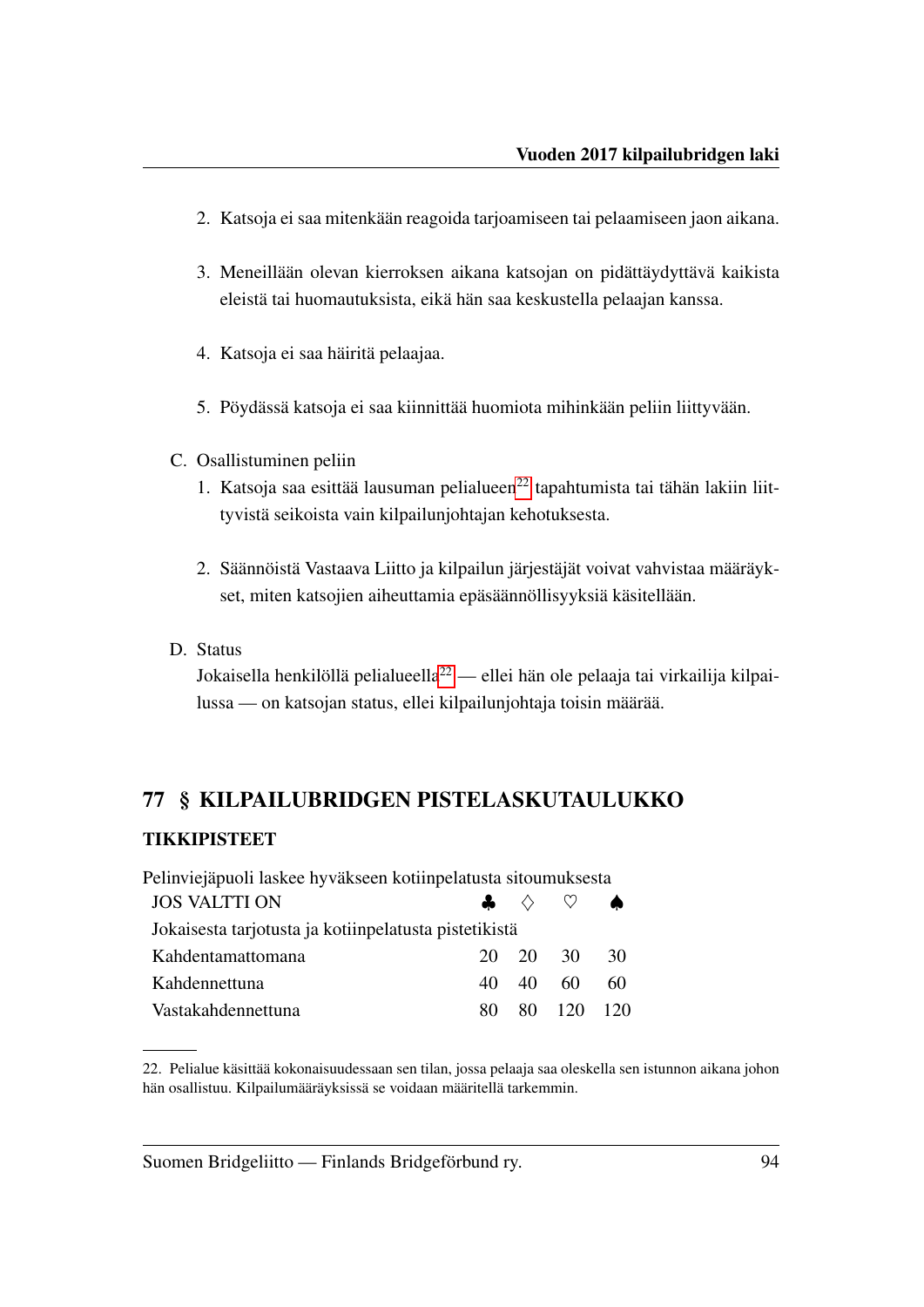| <b>SANGIPELISSÄ</b>                                               |     |  |
|-------------------------------------------------------------------|-----|--|
| Ensimmäisestä tarjotusta ja kotiinpelatusta pistetikistä          |     |  |
| Kahdentamattomana                                                 | 40  |  |
| Kahdennettuna                                                     | 80  |  |
| Vastakahdennettuna                                                | 160 |  |
| Jokaisesta seuraavasta tarjotusta ja kotiinpelatusta pistetikistä |     |  |
| Kahdentamattomana                                                 | 30  |  |
| Kahdennettuna                                                     | 60  |  |
| Vastakahdennettuna                                                | 120 |  |
|                                                                   |     |  |

100 tikkipistettä tai enemmän yhdestä jaosta on TÄYSPELI.

Vähemmän kuin 100 tikkipistettä on OSAMERKINTÄ.

### **HYVITYSPISTEET**

Pelinviejäpuoli laskee hyväkseen

| <b>SLAMMIT</b>                                                  |                  |              |
|-----------------------------------------------------------------|------------------|--------------|
| Slammin kotiinpelaamisesta                                      |                  |              |
|                                                                 | Vaaraton vyöhyke | Vaaravyöhyke |
| Pikkuslammi (12 tikkiä)                                         |                  |              |
| Tarjottuna ja kotiinpelattuna                                   | 500              | 750          |
| Isoslammi (13 tikkiä)                                           |                  |              |
| Tarjottuna ja kotiinpelattuna                                   | 1000             | 1500         |
| YLITIKIT                                                        |                  |              |
| Jokaisesta ylitikistä (tikit jotka saadaan yli tarjotun määrän) |                  |              |
|                                                                 | Vaaraton vyöhyke | Vaaravyöhyke |
| Kahdentamattomana                                               | Tikin arvo       | Tikin arvo   |
| Kahdennettuna                                                   | 100              | 200          |

Vastakahdennettuna 200 400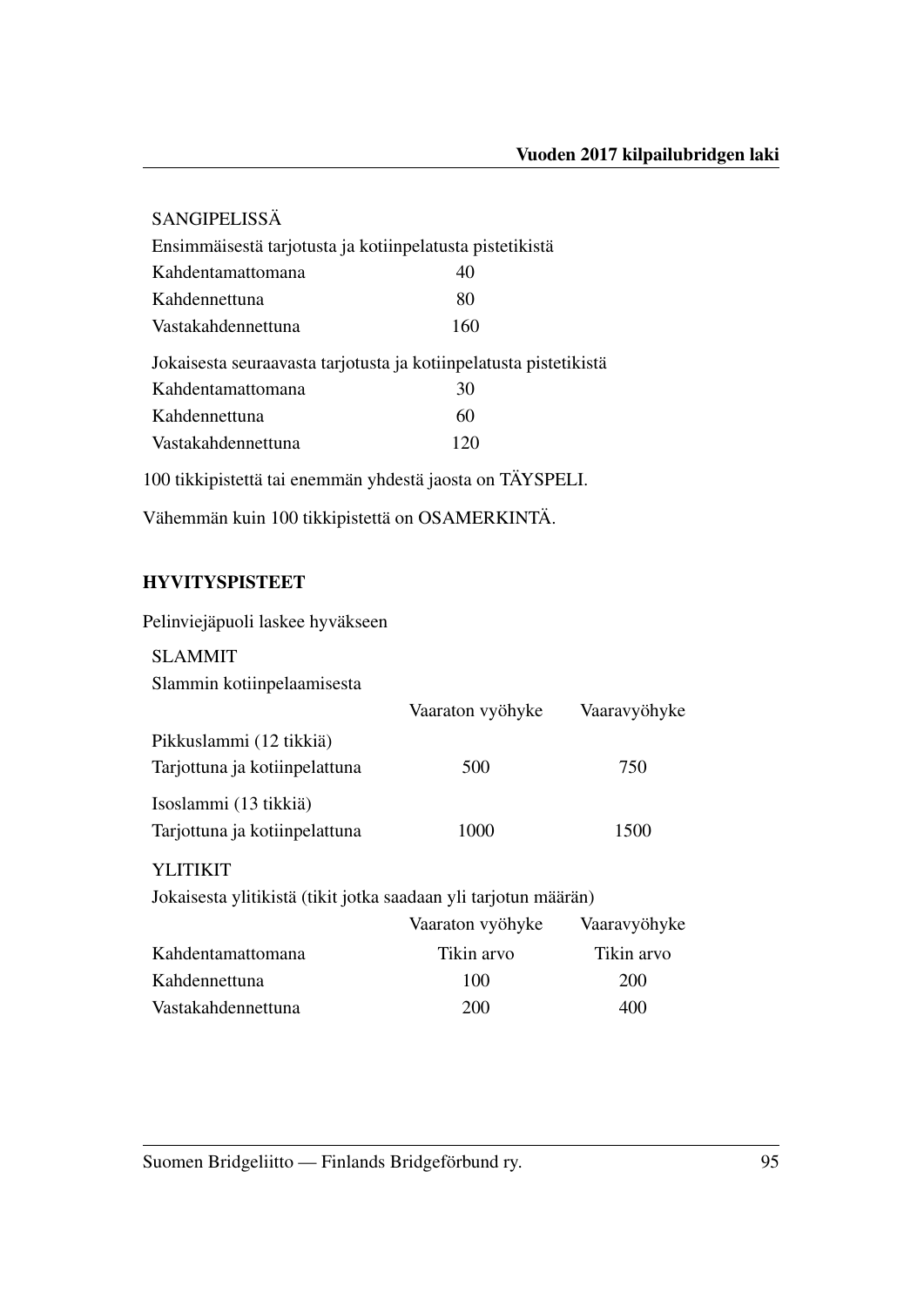| HYVITYKSET TÄYSPELISTÄ, OSAMERKINNÄSTÄ;                            |                  |              |  |  |
|--------------------------------------------------------------------|------------------|--------------|--|--|
| SITOUMUKSEN TÄYTTÄMISESTÄ                                          |                  |              |  |  |
| Kotiinpelattu TÄYSPELI,                                            | vaaravyöhyke     | 500          |  |  |
| Kotiinpelattu TÄYSPELI,                                            | vaaraton vyöhyke | 300          |  |  |
| Kotiinpelattu OSAMERKINTÄ                                          |                  | 50           |  |  |
| Kotiinpelattu kahdennettu, mutta ei vastakahdennettu sitoumus      |                  |              |  |  |
| Kotiinpelattu vastakahdennettu sitoumus                            |                  |              |  |  |
| <b>PIETIPISTEET</b>                                                |                  |              |  |  |
| Pelinviejän vastapuoli laskee hyväkseen, jos sitoumusta ei täytetä |                  |              |  |  |
| <b>PIETIT</b>                                                      |                  |              |  |  |
| Tikit jotka pelinviejältä jäävät puuttumaan sitoumuksesta          |                  |              |  |  |
|                                                                    | Vaaraton vyöhyke | Vaaravyöhyke |  |  |
| Ensimmäisestä pietistä                                             |                  |              |  |  |
| Kahdentamattomana                                                  | 50               | 100          |  |  |
| Kahdennettuna                                                      | 100              | 200          |  |  |
| Vastakahdennettuna                                                 | 200              | 400          |  |  |
| Jokaisesta seuraavasta pietistä                                    |                  |              |  |  |
| Kahdentamattomana                                                  | 50               | 100          |  |  |
| Kahdennettuna                                                      | 200              | 300          |  |  |
| Vastakahdennettuna                                                 | 400              | 600          |  |  |
| Lisähyvitys neljännestä ja jokaisesta seuraavasta pietistä         |                  |              |  |  |
| Kahdentamattomana                                                  | $\overline{0}$   | 0            |  |  |
| Kahdennettuna                                                      | 100              | 0            |  |  |
| Vastakahdennettuna                                                 | 200              | 0            |  |  |

Jos kaikki neljä pelaajaa passaavat (katso laki (s. [39\)](#page-41-0) 22 §), kumpikin puoli saa nolla tulospistettä.

## 78 § PISTELASKUMENETELMÄT

A. Ottelupistelasku

Ottelupistelaskua käytettäessä jokainen kilpailija saa vertailussa muihin kilpailijoihin, jotka ovat pelanneet saman jaon, 2 pistelaskuyksikköä (ottelupistettä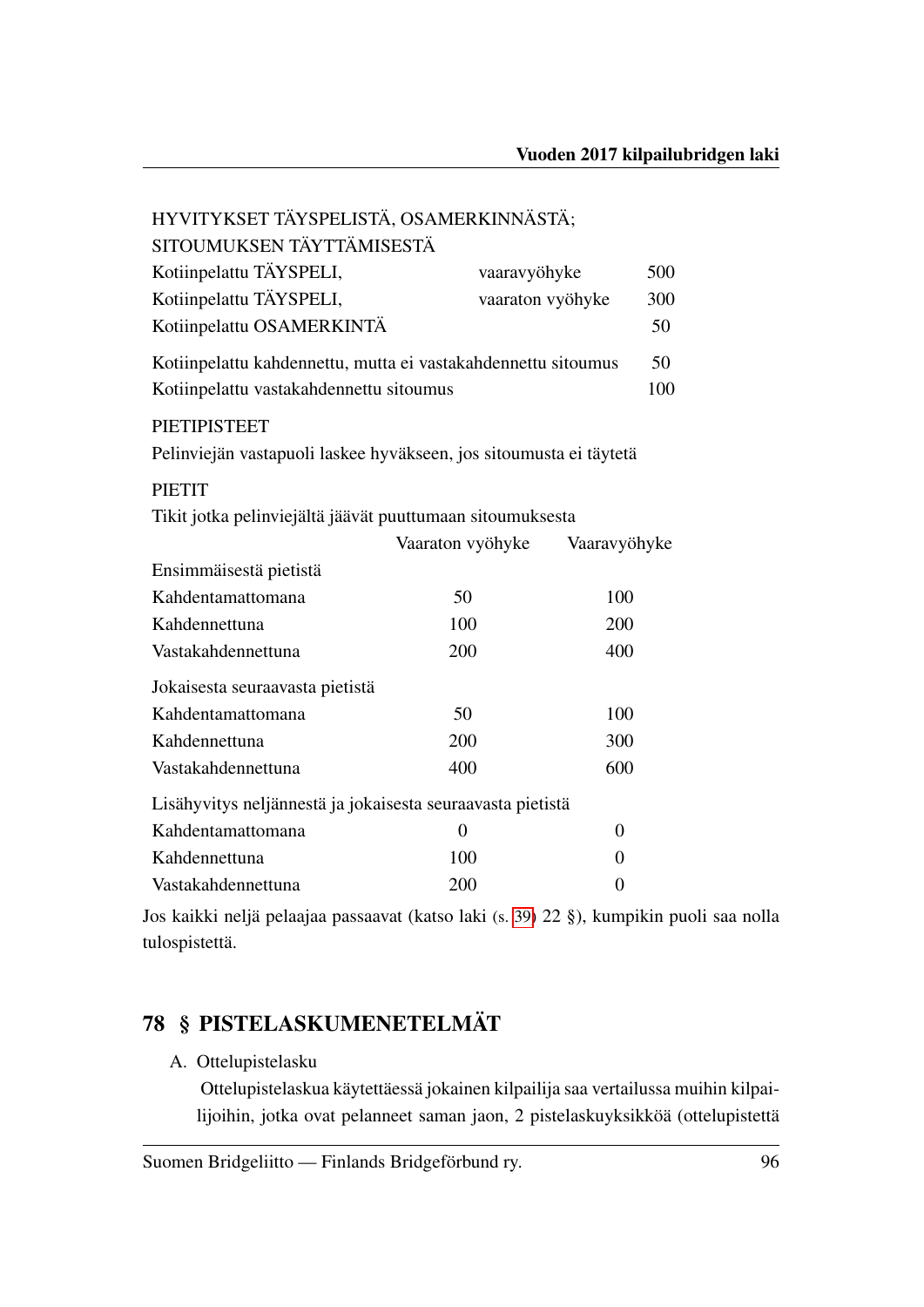tai pisteen puolikasta) jokaisesta huonommasta tuloksesta, yhden pistelaskuyksikön jokaisesta samanarvoisesta tuloksesta ja nolla pistelaskuyksikköä hänen tulostaan paremmista tuloksista.

B. Kansainvälinen ottelupistelasku (IMP-laskenta)

Kansainvälistä ottelupistelaskua käytettäessä jokaisessa jaossa kokonaispisteerotus kahden verrattavan tuloksen välillä muutetaan IMP-pisteiksi seuraavan taulukon mukaan:

| Erotus pisteissä | IMP | Erotus pisteissä | <b>IMP</b> | Erotus pisteissä | <b>IMP</b> |
|------------------|-----|------------------|------------|------------------|------------|
| $0 - 10$         | 0   | $370 - 420$      | 9          | $1500 - 1740$    | 17         |
| $20 - 40$        | 1   | $430 - 490$      | 10         | $1750 - 1990$    | 18         |
| $50 - 80$        | 2   | $500 - 590$      | 11         | $2000 - 2240$    | 19         |
| $90 - 120$       | 3   | $600 - 740$      | 12         | $2250 - 2490$    | 20         |
| $130 - 160$      | 4   | $750 - 890$      | 13         | $2500 - 2990$    | 21         |
| $170 - 210$      | 5   | $900 - 1090$     | 14         | $3000 - 3490$    | 22         |
| $220 - 260$      | 6   | $1100 - 1290$    | 15         | $3500 - 3990$    | 23         |
| $270 - 310$      | 7   | $1300 - 1490$    | 16         | $4000+$          | 24         |
| $320 - 360$      | 8   |                  |            |                  |            |

#### C. Kokonaispistelasku

Kokonaispistelaskua käytettäessä kaikkien pelattujen jakojen nettopistetulos on kunkin kilpailijan tulos.

#### D. Kilpailumääräykset

Säännöistä Vastaavan Liiton hyväksyessä voidaan käyttää muitakin pistelaskumenetelmiä (esim. muunto voittopisteiksi). Kilpailun järjestäjän pitäisi julkaista kilpailumääräykset ennen turnausta tai kilpailua. Niissä pitäisi yksilöidä ilmoittautumisehdot, pistelaskumenetelmät, voittajien määrääminen, tasatuloksien ratkaiseminen jne. Määräykset eivät saa olla ristiriidassa tämän lain tai siihen perustuvien määräysten kanssa, ja niihin on sisällytettävä kaikki se tieto, minkä Säännöistä Vastaava Liitto vaatii mukaan otettavaksi. Niitten pitäisi olla kilpailijoitten saatavissa.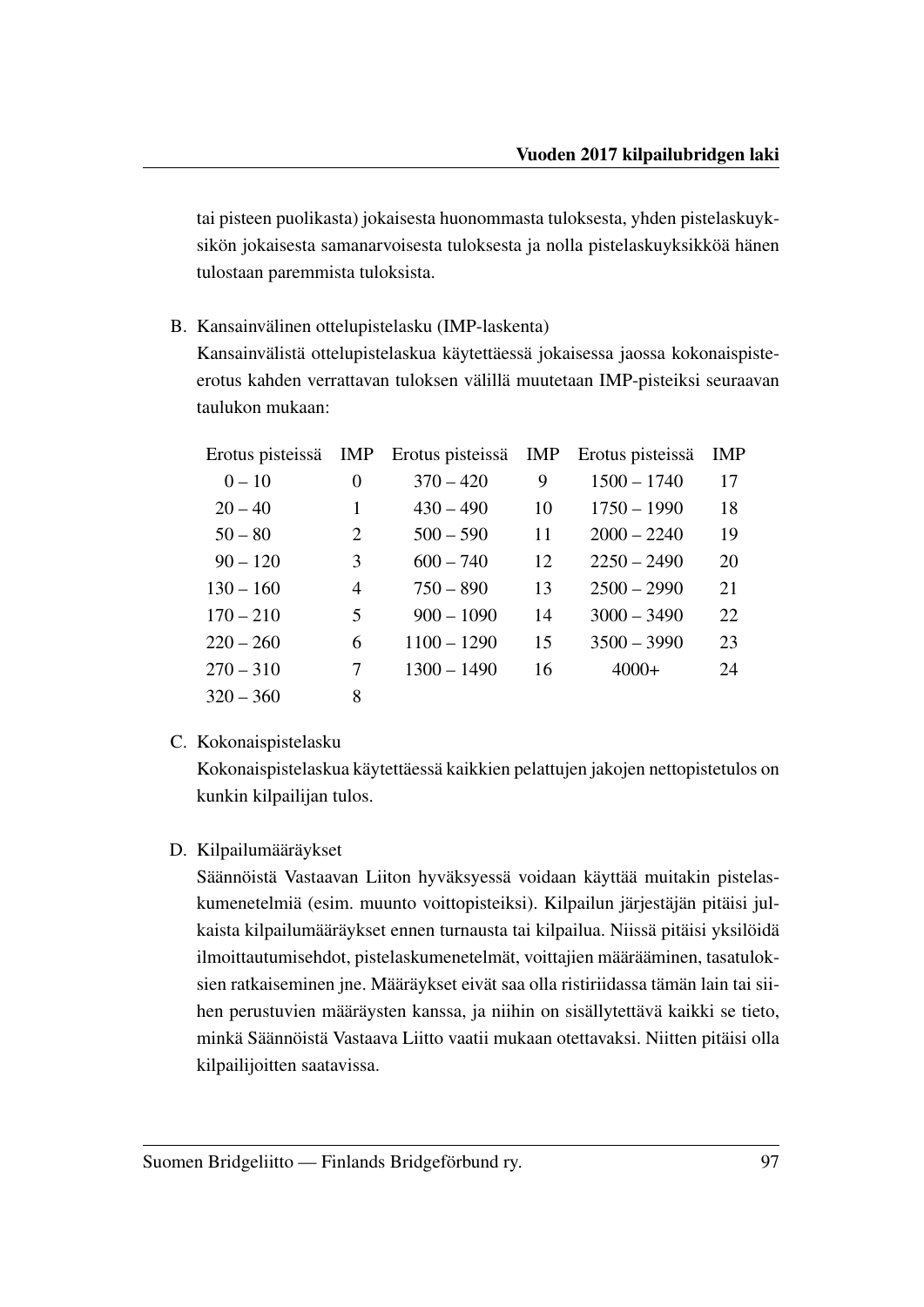## <span id="page-100-1"></span>79 § VOITETUT TIKIT

- <span id="page-100-2"></span>A. Yksimielisyys voitetuista tikeistä
	- 1. Voitettujen tikkien lukumäärästä tulee päästä yksimielisyyteen ennen kuin kaikki neljä kättä on pantu takaisin brikkaan.
	- 2. Pelaaja ei saa tietoisesti hyväksyä omalle puolelle laskettavaksi tikkiä, jota heidän puolensa ei voittanut, eikä hyväksyä vastustajan luovuttamaa tikkiä, jota he eivät voi menettää.
- B. Erimielisyys voitetuista tikeistä

Jos voitetuista tikeistä syntyy erimielisyyttä, kilpailunjohtaja on kutsuttava paikalle, jolloin:

- 1. Kilpailunjohtaja päättää, onko kyseessä ollut vaatimus tai luovutus, ja jos niin on, soveltaa lakia (s. [85\)](#page-87-1) 69B § tai (s. [87\)](#page-89-0) 71 §.
- 2. Ellei edellä B1-kohta sovellu, kilpailunjohtaja määrää, mikä tulos merkitään pöytäkirjaan.
- 3. Jos kilpailunjohtaja kutsutaan vasta kierroksen päätyttyä, molempien puolien tulosta voidaan muuttaa vain, jos hän on vakuuttunut tuloksen olleen se, joka pöydässä saatiin. Muussa tapauksessa hänen tulee joko jättää merkitty tulos voimaan tai alentaa toisen puolen tulosta nostamatta toisen puolen tulosta.
- <span id="page-100-0"></span>C. Virhe tuloksen kirjaamisessa
	- 1. Oikeaksi todetun tuloksen tallentamisessa tai laskennassa sattunut erehdys, olipa sen tehnyt pelaaja tai erityinen kirjaaja, voidaan korjata ennen kuin kilpailun järjestäjän asettama määräaika (määräajat) on kulunut umpeen. Ellei kilpailunjärjestäjä aseta myöhempää $^{23}$  $^{23}$  $^{23}$  määräaikaa, tämä oikaisuvaihe päättyy 30 minuutin kuluttua siitä, kun virallinen lopputulos on julkistettu tarkistusta varten.

<span id="page-100-3"></span><sup>23.</sup> Lyhyempi määräaika voidaan asettaa, jos kilpailun erityisluonne sitä vaatii.

Suomen Bridgeliitto — Finlands Bridgeförbund ry. 98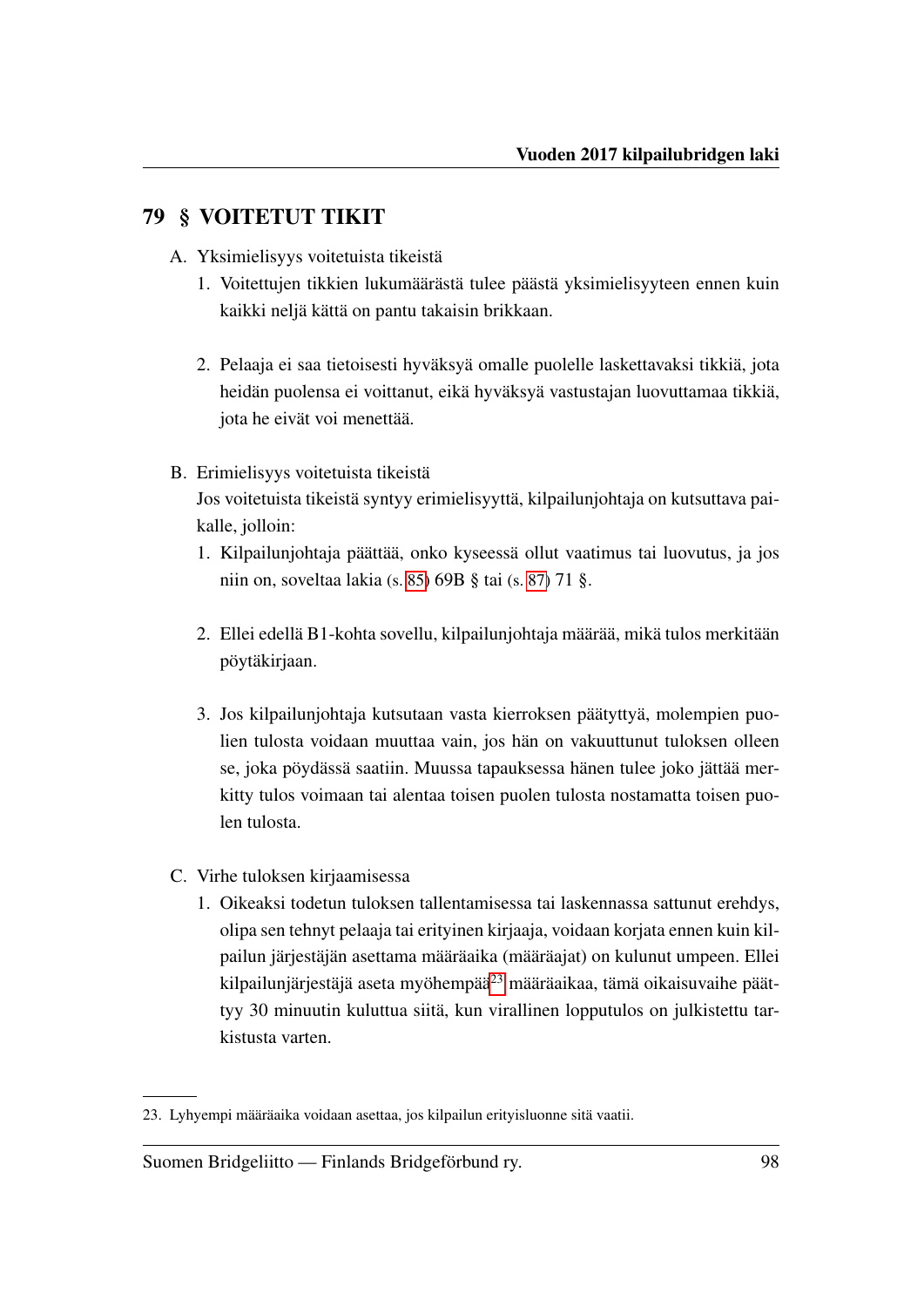2. Kilpailun järjestäjän suostumuksella voidaan virheellinen tuloskirjaus korjata oikaisuvaiheen päätyttyä, jos kilpailunjohtaja on riittävän varmasti vakuuttunut siitä, että tuloskirjaus on väärä.

## 80 § SÄÄNTELY JA KILPAILUJEN JÄRJESTÄMINEN

- A. Säännöistä Vastaava Liitto
	- 1. Säännöistä Vastaava Liitto tässä laissa on
		- a. World Bridge Federation (Maailman Bridgeliitto) omien turnauksien ja tapahtumien järjestäjänä.
		- b. Vyöhykkeen keskusliitto (Euroopassa European Bridge League; suom. huom.) omien turnauksien ja tapahtumien järjestäjänä.
		- c. Kansallinen bridgeliitto (Suomessa SBL; suom. huom.) sen kaikkien muiden turnauksien ja tapahtumien järjestäjänä.
	- 2. Säännöistä Vastaavalla Liitolla on kaikki tässä laissa määritellyt velvollisuudet ja valtuudet.
	- 3. Säännöistä Vastaava Liitto voi luovuttaa valtuuksiensa käytön (säilyttäen kuitenkin viime kädessä vastuunsa niitten toimeenpanosta) tai määrätä valtuutensa toiselle (jolloin liitolla ei ole enempää vastuuta niitten toimeenpanosta).
- B. Kilpailun järjestäjä
	- 1. Säännöistä Vastaava Liitto voi hyväksyä "Kilpailun järjestäjäksi" nimetyn yksikön vastaamaan kilpailun tai tapahtuman valmistelusta ja järjestämisestä Säännöistä Vastaavan Liiton ja tämän lain vaatimukset huomioon ottaen. Kilpailun järjestäjä voi siirtää valtuutensa ja velvollisuutensa edelleen, mutta sillä säilyy vastuu niiden toteuttamisesta. Säännöistä Vastaava Liitto ja kilpailun järjestäjä voivat olla sama yksikkö.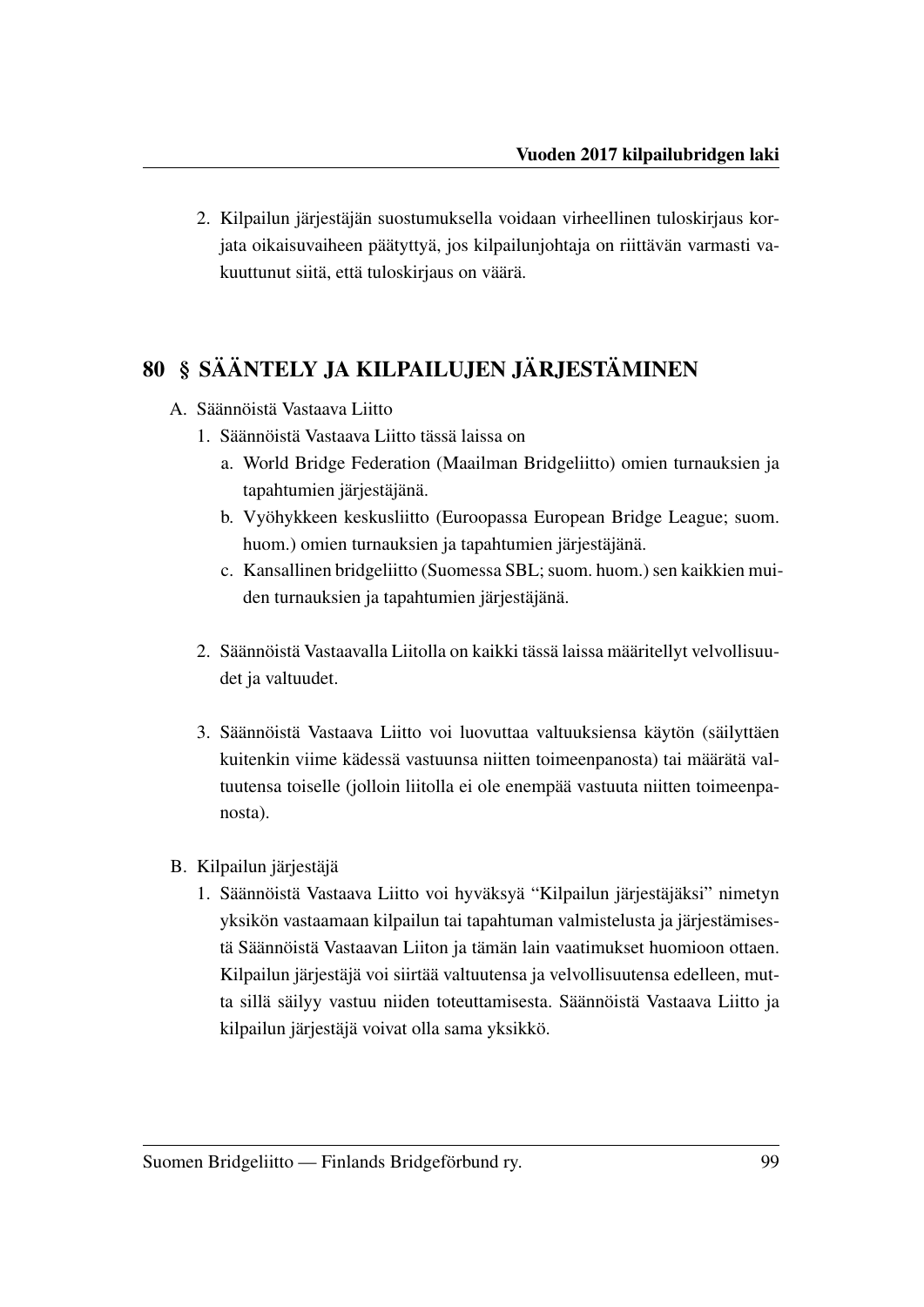- 2. Kilpailun järjestäjän valtuuksiin ja velvollisuuksiin kuuluu:
	- a. kilpailunjohtajan määrääminen tehtävään. Ellei määrättyä kilpailunjohtajaa ole, pelaajien pitäisi nimetä joku henkilö huolehtimaan hänen tehtävistään,
	- b. hoitaa etukäteen kilpailun järjestelyt, mukaan lukien pelitilat, välineistö ja kaikki muu logistiikan vaatima,
	- c. vahvistaa kunkin istunnon pelipäivä ja alkamisaika,
	- d. vahvistaa osallistumisehdot,
	- e. vahvistaa tämän lain mukaiset ehdot tarjoamiseen ja pelaamiseen sekä muut erityisehdot (kuten esim. screenejä käytettäessä voidaan muunnella määräyksiä niitten toimien oikaisemisesta, jotka eivät välity screenin toiselle puolelle),
	- f. julkistaa määräykset, jotka täydentävät tätä lakia, mutta eivät ole sen kanssa ristiriidassa,
	- g. (i) huolehtia[24](#page-102-0) niiden apulaisten nimeämisestä, joita kilpailunjohtaja saattaa tarvita,
		- (ii) nimetä muut virkailijat ja määrätä heidän velvollisuutensa ja vastuunsa,
	- h. huolehtia[24](#page-0-0) siitä että ilmoittautumiset otetaan vastaan ja rekisteröidään,
	- i. järjestää sopivat peliolosuhteet ja saattaa ne kilpailijoitten tietoon,
	- i. huolehtia<sup>[24](#page-0-0)</sup> tulosten keräämisestä ja laskennasta, sekä siihen perustuvasta virallisesta tulosluettelosta,
	- k. tehdä sopivat järjestelyt muutoksenhakujen käsittelemiseksi,
	- l. kaikki muut tässä laissa määrätyt valtuudet ja velvollisuudet.

## 81 § KILPAILUNJOHTAJA

A. Virallinen asema

Kilpailunjohtaja on kilpailun järjestäjän virallinen edustaja.

<span id="page-102-0"></span><sup>24.</sup> On myös mahdollista, että kilpailunjohtaja ottaa huolekseen jotkin tai kaikki velvollisuudet, jotka edellä on määrätty kilpailun järjestäjälle kuuluviksi.

Suomen Bridgeliitto — Finlands Bridgeförbund ry. 100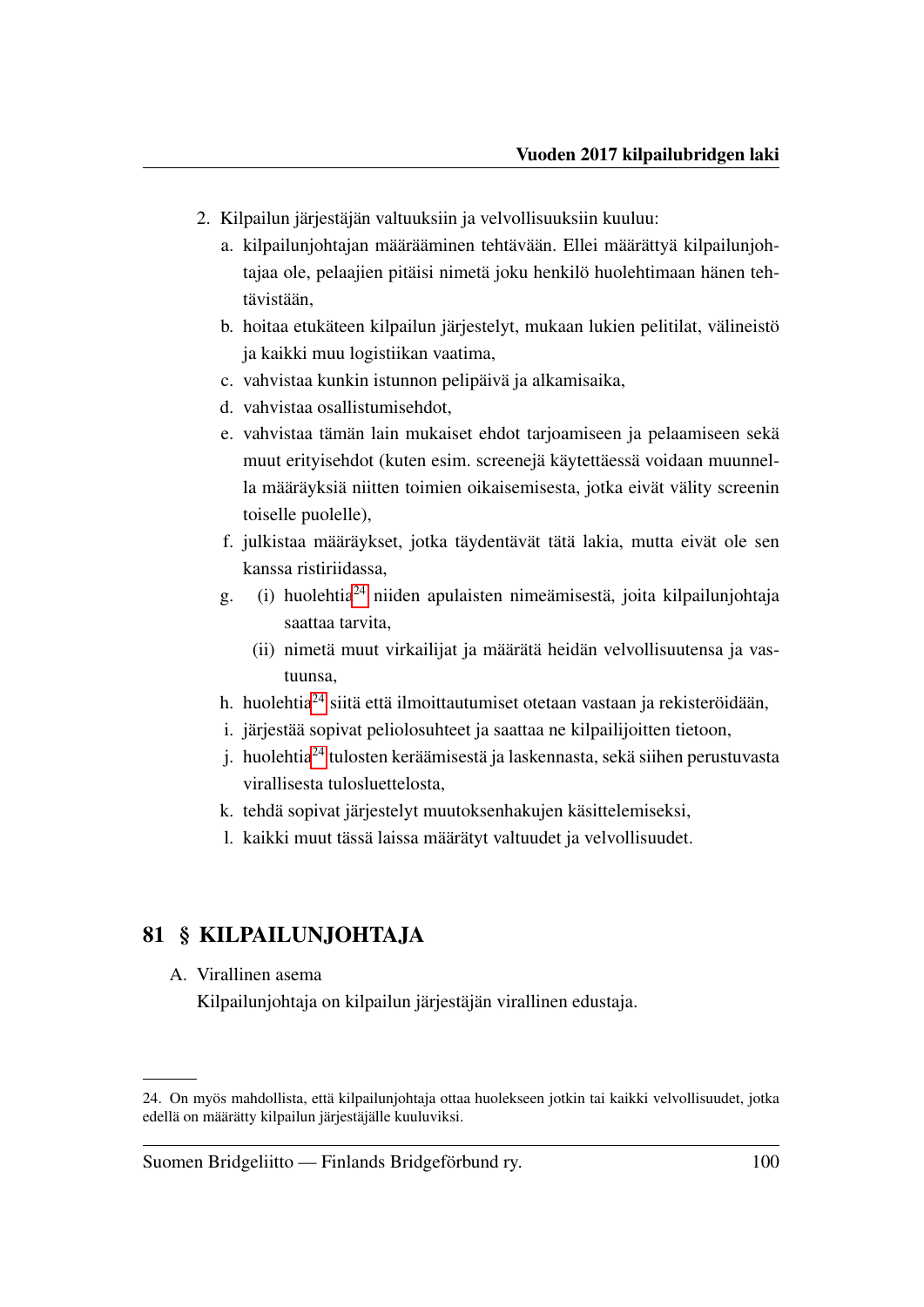- B. Rajoitukset ja vastuut
	- 1. Kilpailunjohtaja on vastuussa kilpailun teknisestä järjestämisestä pelipaikalla. Hänellä on valtuudet korjata kaikki, mitä kilpailun järjestäjältä on jäänyt huomioon ottamatta.
	- 2. Kilpailunjohtaja soveltaa ja on sidottu tähän lakiin ja tämän lain valtuuttaman tahon antamiin lisämääräyksiin.
- C. Kilpailunjohtajan velvollisuudet ja valtuudet Kilpailunjohtaja (eivätkä pelaajat) on vastuussa epäsäännöllisyyksien oikaisemisesta ja vahingon hyvittämisestä. Kilpailunjohtajan velvollisuuksiin ja valtuuksiin kuuluu tavallisesti myös:
	- 1. ylläpitää kuria ja varmistaa että pelaaminen sujuu hyvässä järjestyksessä,
	- 2. soveltaa ja tulkita tätä lakia ja neuvoa pelaajia heidän tämän lain mukaisista oikeuksistaan ja velvollisuuksistaan,
	- 3. oikaista erehdys tai epäsäännöllisyys, joka tavalla tai toisella tulee hänen tietoonsa ennen lakien (s. [98\)](#page-100-0) 79C § ja (s. [108\)](#page-110-0) 92B § mukaisen oikaisuvaiheen päättymistä,
	- 4. määrätä sovellettavasta oikaisusta ja käyttää hänelle lakien (s. [106\)](#page-108-0) 90 § ja (s. [107\)](#page-109-0) 91 § antamaa valtaa,
	- 5. harkintansa mukaan luopua oikaisusta syyttömän puolen pyynnöstä,
	- 6. sovitella erimielisyyksiä,
	- 7. alistaa tarvittavat asiat asianomaiselle komitealle,
	- 8. ilmoittaa tulokset virallisesti rekisteröitäviksi, mikäli kilpailun järjestäjä niin vaatii, ja huolehtia kaikista muistakin tehtävistä, jotka kilpailun järjestäjä on kilpailunjohtajalle uskonut.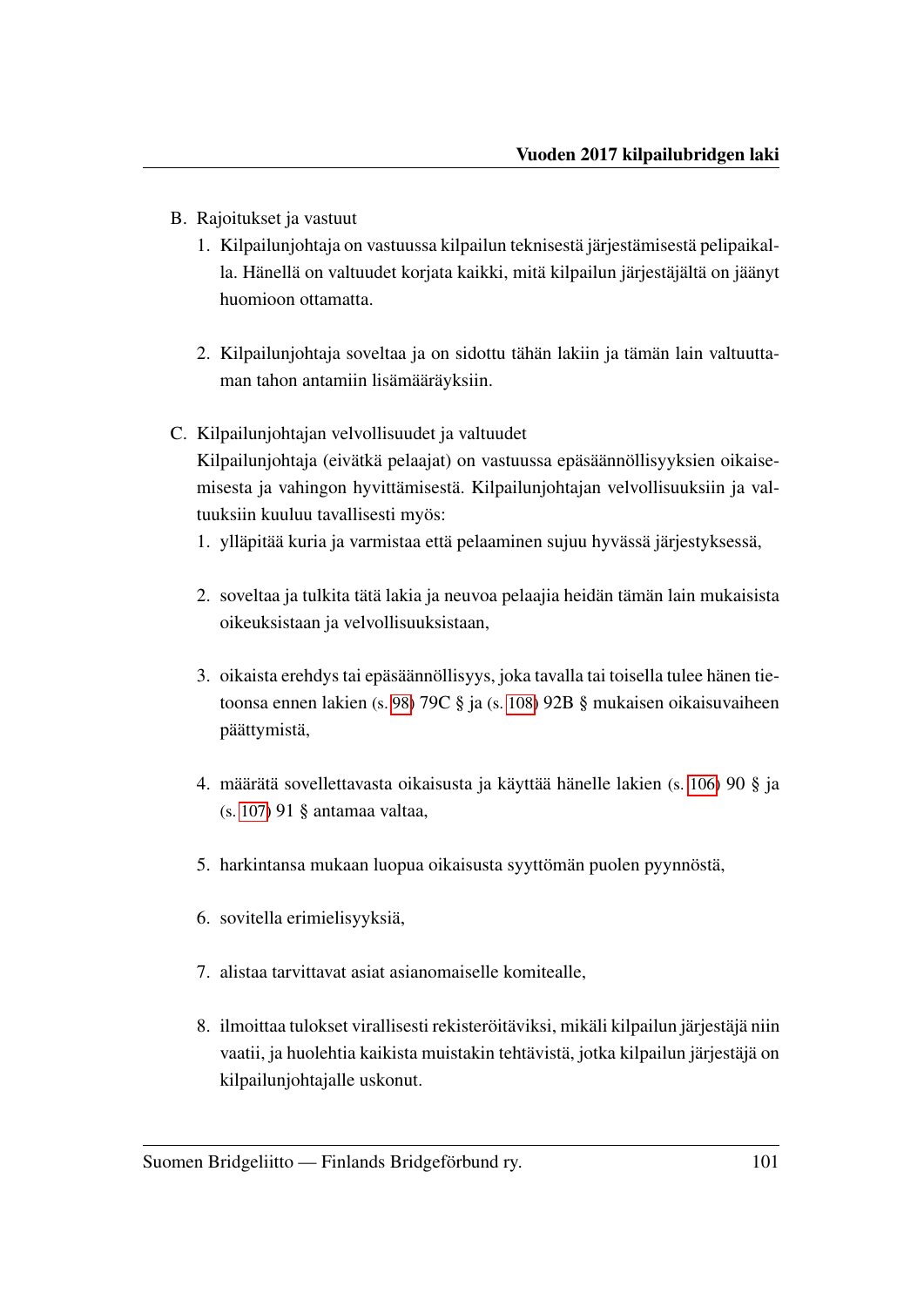D. Velvollisuuksien siirto edelleen Kilpailunjohtaja saa siirtää minkä tahansa velvollisuuksistaan avustajille, mutta hän ei silti vapaudu vastuusta, että ne hoidetaan oikein.

## 82 § MENETTELYVIRHEIDEN OIKAISEMINEN

A. Kilpailunjohtajan velvollisuus

Kilpailunjohtajan velvollisuutena on oikaista menettelyvirheet ja pitää huoli, että pelaaminen jatkuu tavalla, joka ei ole ristiriidassa tämän lain määräysten kanssa.

### B. Virheen oikaisu

Menettelyvirheen oikaisemiseksi kilpailunjohtaja voi:

- 1. määrätä korjatun pistetuloksen tässä laissa sallituin tavoin,
- 2. vaatia, lykätä tai kumota jaon pelaamisen,
- 3. käyttää mitä tahansa muita tämän lain hänelle suomia valtuuksia.
- C. Kilpailunjohtajan virhe

Jos kilpailunjohtaja myöhemmin toteaa antamansa päätöksen virheelliseksi ja ellei mikään oikaisu salli jaon normaalia laskentaa, hänen on annettava korjattu pistetulos, ja siinä tilanteessa katsottava kumpikin puoli syyttömäksi.

## 83 § MUUTOKSENHAKUOIKEUDESTA ILMOITTAMINEN

Jos kilpailunjohtajan mielestä hänen päätöksensä tarkistaminen jonkin tosiseikan tai harkintavallan käytön osalta saattaisi hyvinkin olla tarpeen, hänen on selostettava kilpailijalle tämän oikeus muutoksenhakuun tai hän voi alistaa kysymyksen asiaankuuluvan komitean käsiteltäväksi.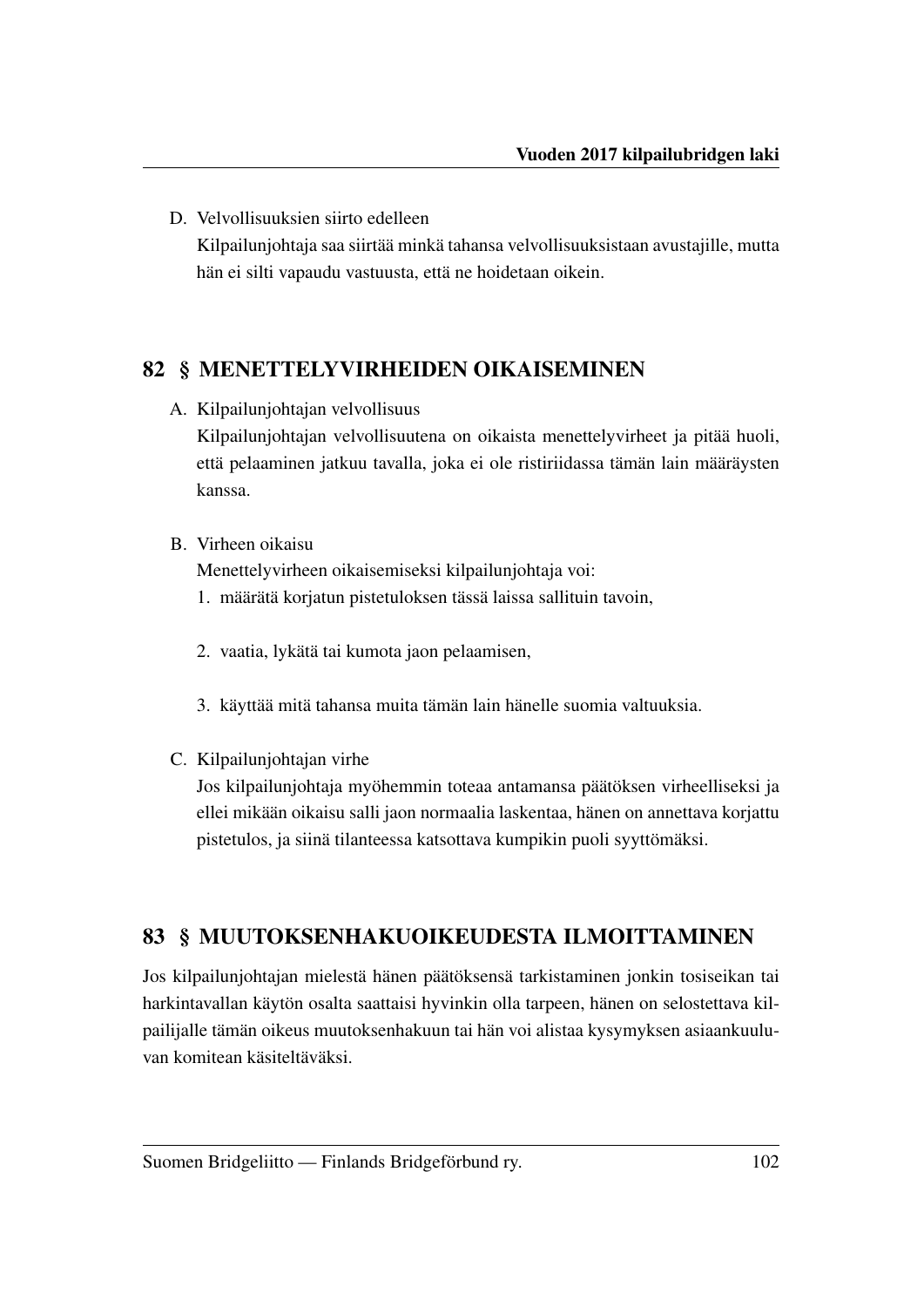# <span id="page-105-0"></span>84 § RATKAISUT KUN TOSIASIOISTA OLLAAN YHTÄ MIELTÄ

Kun kilpailunjohtaja kutsutaan ratkaisemaan lakia tai säännöksiä koskevaa kysymystä, ja tosiasioista vallitsee yksimielisyys, hän tekee päätöksen seuraavalla tavalla:

A. Ei oikaisua

Ellei laki määrää mitään oikaisua eikä hänellä ole syytä käyttää harkintavaltaansa, hän kehottaa pelaajia jatkamaan tarjoamista tai pelaamista.

B. Lainmukainen oikaisu

Jos tapaukseen selvästi soveltuu jokin pykälä, jossa määrätään oikaisu epäsäännöllisyydestä, kilpailunjohtaja määrää oikaisun ja varmistaa, että se pannaan täytäntöön.

C. Pelaajan valinta

Jos laki sallii pelaajan valita eri oikaisujen välillä, kilpailunjohtaja tekee selkoa vaihtoehdoista ja valvoo, että valinta tehdään ja pannaan täytäntöön.

D. Kilpailunjohtajan valinta

Kilpailunjohtaja ratkaisee kaikki epävarmat kysymykset syyttömän puolen hyväksi. Hän pyrkii oikeudenmukaisuuteen. Jos hänen mielestään on mahdollista, että syytön osapuoli on kärsinyt vahinkoa sellaisesta epäsäännöllisyydestä, josta laki ei suo oikaisua, hän määrää korjatun pistetuloksen (katso laki (s. [24\)](#page-26-0) 12 §).

# 85 § RATKAISUT KUN TOSIASIOISTA OLLAAN ERI MIELTÄ

Kun kilpailunjohtaja kutsutaan ratkaisemaan lakia tai säännöksiä koskevaa kysymystä, jossa tosiasioista ei olla yhtä mieltä, hän menettelee seuraavalla tavalla: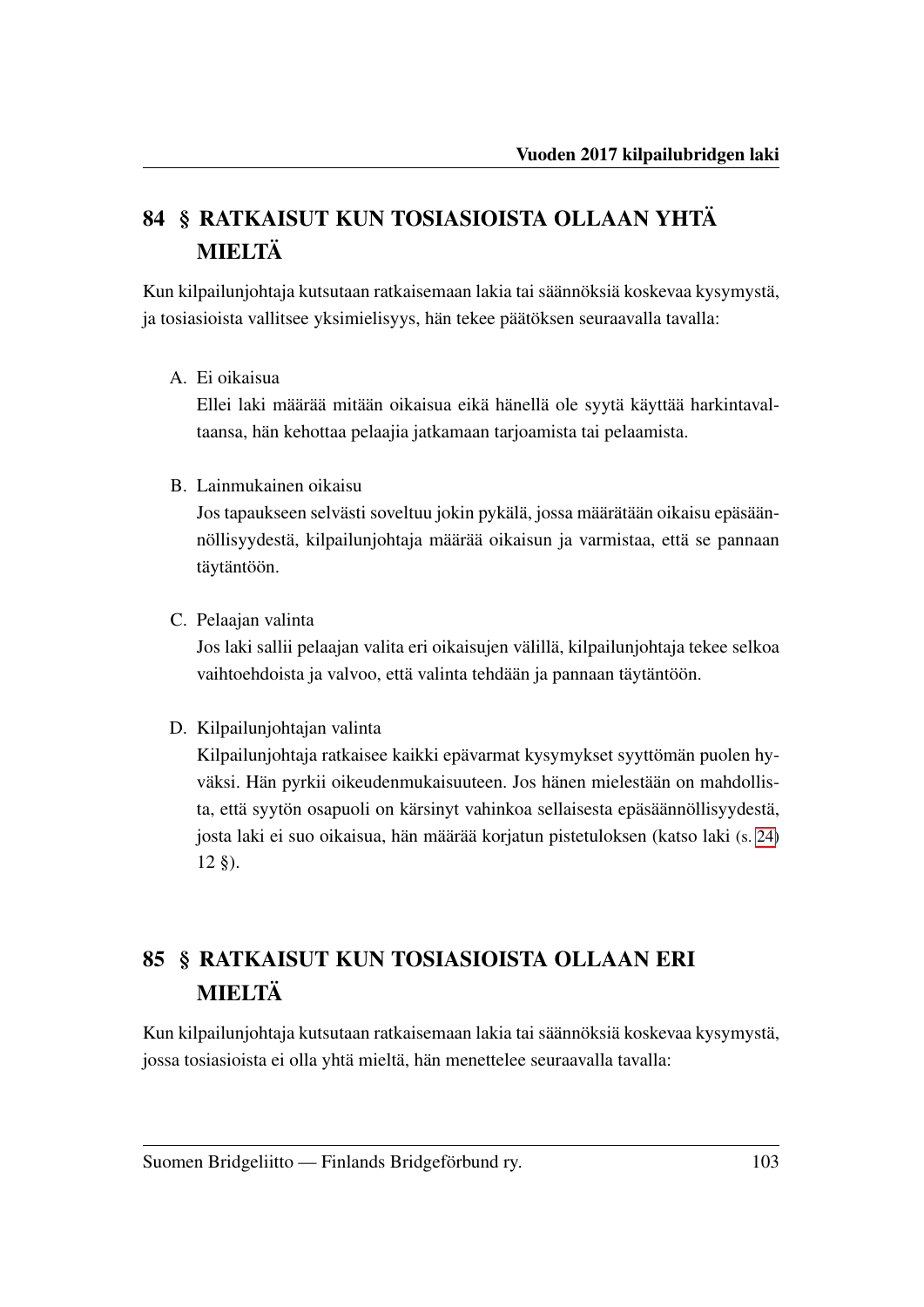- A. Kilpailunjohtajan arviointi
	- 1. Selvittäessään tosiasioita kilpailunjohtajan on perustettava näkemyksensä omaan parhaaseen arvioonsa näytöstä, eli ottamaan huomioon keräämiensä todisteiden painoarvon.
	- 2. Jos kilpailunjohtaja tällöin on vakuuttunut siitä, että on saanut selville tosiasiat, hän antaa ratkaisun lain (s. [103\)](#page-105-0) 84 § mukaan.
- B. Tosiasiat eivät selvitettävissä Kun kilpailunjohtaja ei pysty varmuudella vahvistamaan tosiasioita, hän tekee päätöksen, joka sallii pelin jatkumisen.

## 86 § JOUKKUEKILPAILU

A. Korvaava brikka

Kilpailunjohtajan ei saa käyttää hänelle laissa (s. [18\)](#page-20-0) 6 § annettua valtaa määrätä brikka jaettavaksi uudelleen, jos ottelun lopputulos ilman tätä jakoa saattaisi jo olla kilpailijan tiedossa. Sen sijaan hän antaa korjatun pistetuloksen.

- B. Tulos saavutettu toisessa pöydässä
	- 1. Yksi tulos saavutettu

Kun kilpailunjohtaja antaa korjatun pistetuloksen joukkuekilpailussa ja toisen pöydän, samojen kilpailijoiden, saavuttama tulos suosii selvästi toista puolta, tulee kilpailunjohtajan antaa korvaava korjattu pistetulos (katso laki (s. [25\)](#page-27-0) 12C1c §, mutta useamman korjatun tuloksen tapauksessa katso B2 momentti alla).

2. Useampi tulos saavutettu yhdessä tai useammassa pöydässä<sup>[25](#page-106-0)</sup> Kun joukkuekilpailussa on saavutettu kaksi tai useampi vertailukelvoton tulos tai kun tämä laki muutoin vaatii kilpailunjohtajaa antamaan useamman korjatun pistetuloksen:

<span id="page-106-0"></span><sup>25.</sup> Sisältäen tuloksia virheellisista jaoista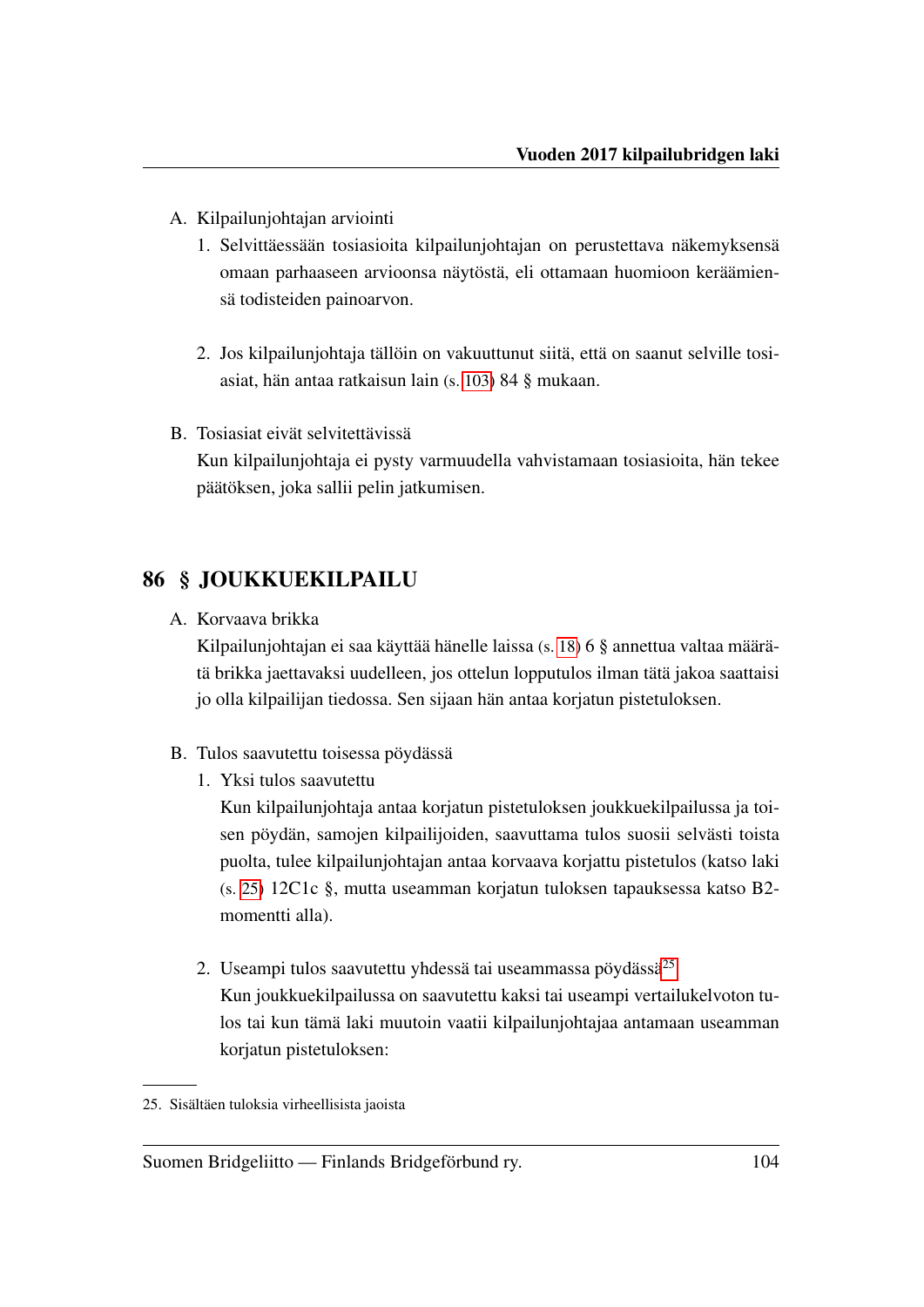- a. Kun kukaan pelaajista ei ole syyllinen, kilpailunjohtajan tulee kumota jako (jaot) ja määrätä yksi tai useampi prosenttipistetulos (katso laki (s. [25\)](#page-27-1) 12C2 §) tai jos aikataulu sallii, pelata yksi tai useampi korvaava jako (mutta katso A-momentti yllä).
- b. Jos vain toinen puoli on syyllinen, kilpailunjohtajan tulee antaa syyttömälle puolelle kustakin jaosta joko prosenttipistetuloksen keskitulos plus (katso laki (s. [25\)](#page-27-2) 12C2b §) tai korvaava korjattu pistetulos, kumpi niistä on heille edullisempi. Rikkonut puoli saa tuloksena vastustajalle annetun tuloksen vastatuloksen.
- c. jos molemmat puolet ovat syyllisiä, kilpailunjohtaja tulee kumota jaot ja antaa yksi tai useampi prosenttipistetulos (katso laki (s. [25\)](#page-27-1) 12C2 §).
- 3. Säännöistä Vastaava Liitto voi antaa erilaiset ohjeet tilanteisiin, joissa jaot on pelattu vain yhdessä pöydässä samojen tai useamman kilpailijan kesken. Kustakin jaosta annettava tulos voi poiketa B2-momentin kuvaamista säännöistä, mutta jos vaadittu säännöstö puuttuu kilpailunjohtaja kuitenkin toimii kuten yllä määrätään.

## 87 § SOTKEUTUNUT JAKO

A. Määritelmä

Jaon katsotaan olevan sotkeutunut, jos kilpailunjohtaja toteaa, että yksi tai useampia kortteja on sijoitettu väärin brikkaan, tai jos hän toteaa että jakaja tai vyöhykkeet poikkeavat saman brikan muista kappaleista, ja että kilpailijat joiden tuloksia olisi pitänyt verrata, tämän takia eivät ole pelanneet jakoa yhdenmukaisessa muodossa.

B. Sotkeutuneen jaon tuloslaskenta pari- ja henkilökohtaisessa kilpailussa Sotkeutuneen jaon tulosta laskettaessa kilpailunjohtaja määrittelee mahdollisimman tarkasti, mitkä tulokset jaossa oli saavutettu sen oikeassa muodossa ja mitkä muuttuneessa muodossa (muuttuneissa muodoissa). Tämän perusteella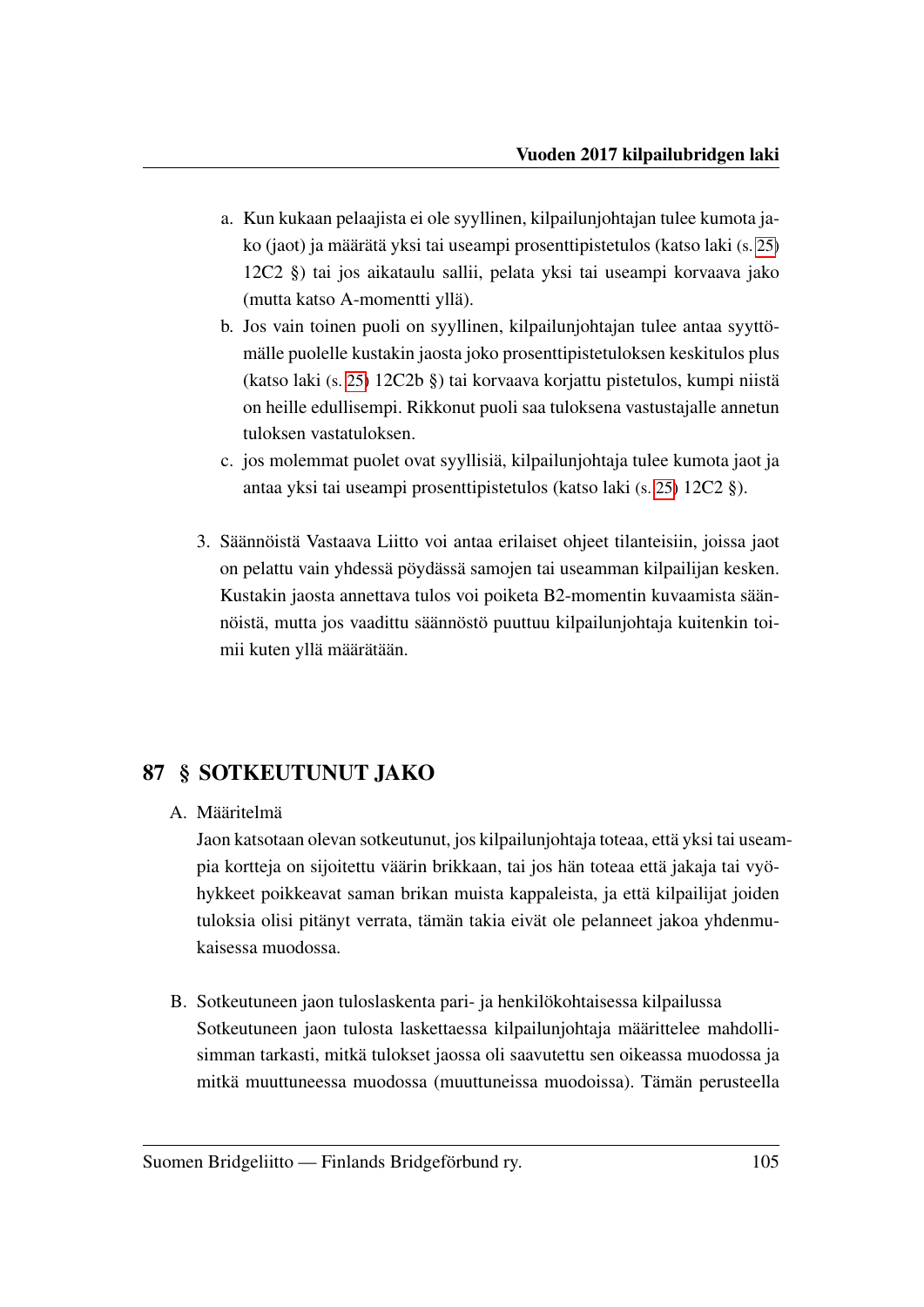<span id="page-108-0"></span>hän jakaa tulokset ryhmiin ja laskee kunkin ryhmän erikseen kilpailumääräysten mukaan. (Elleivät kilpailumääräykset kata tilannetta, kilpailunjohtaja päättää omasta laskentamenetelmästään ja antaa sen tiedoksi.)

C. Sotkeutuneen jaon tuloslaskenta joukkuekilpailussa Katso laki (s. [104\)](#page-106-0) 86B2 §.

#### 88 § PISTEHYVITYKSEN ANTAMINEN

Katso laki (s. [25\)](#page-27-0) 12C2 §.

### 89 § OIKAISU HENKILÖKOHTAISESSA KILPAILUSSA

Katso laki (s. [26\)](#page-28-0) 12C3 §.

#### 90 § MENETTELYTAPARANGAISTUKSET

A. Kilpailunjohtajan toimivalta

Sen lisäksi että kilpailunjohtaja panee toimeen tässä laissa mainitut oikaisut, hän voi myös määrätä menettelytaparangaistuksen mistä tahansa rikkomuksesta, joka kohtuuttomasti viivyttää tai estää peliä, häiritsee muita kilpailijoita, rikkoo hyvää käytöstapaa tai aiheuttaa korjatun pistetuloksen antamisen.

B. Rangaistavat rikkomukset

Seuraavassa on esimerkkejä rangaistavista rikkomuksista (mutta ne eivät rajoitu näihin):

- 1. kilpailijan saapuminen määrätyn alkamisajan jälkeen,
- 2. kilpailijan kohtuuttoman hidas pelaaminen,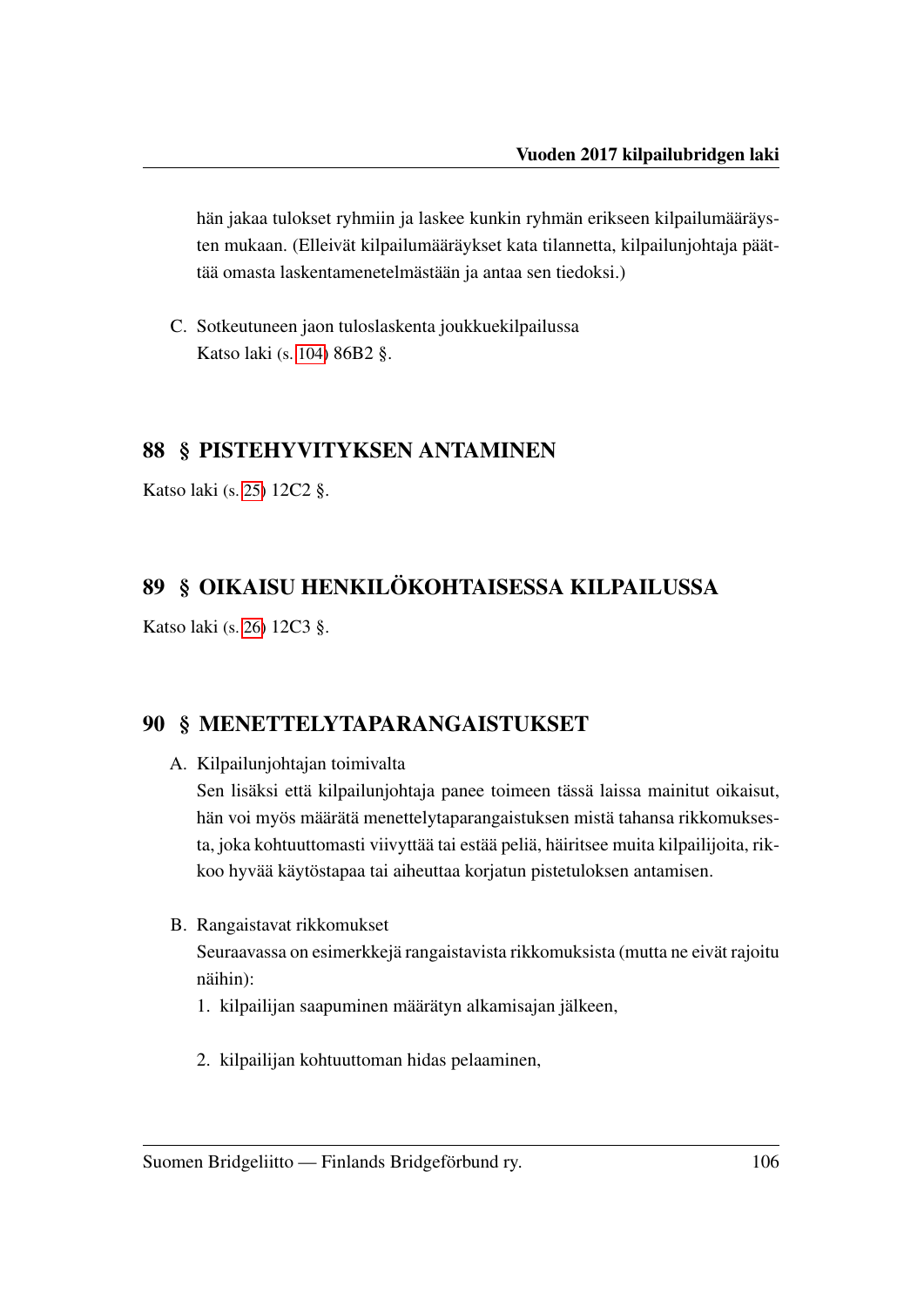- <span id="page-109-1"></span>3. tarjoamisesta, pelaamisesta tai jaon tuloksesta keskusteleminen, jos se voidaan kuulla jossakin toisessa pöydässä,
- 4. tulosten luvaton vertailu toisen pelaajan kanssa,
- 5. toiselle pelaajalle kuuluvien korttien koskeminen tai käsitteleminen (katso laki (s. [19\)](#page-21-0) 7 §),
- 6. yhden tai useamman kortin asettaminen väärään brikkataskuun,
- 7. menettelyvirhe (kuten käden korttien jättäminen laskematta, väärän jaon pelaaminen, jne), joka aiheuttaa korjatun pistetuloksen antamisen jollekulle toiselle kilpailijalle,
- 8. hidasteleminen kilpailumääräysten tai kilpailunjohtajan ohjeiden noudattamisessa.

#### <span id="page-109-0"></span>91 § RANKAISEMINEN TAI KILPAILUSTA POISTAMINEN

A. Kilpailunjohtajan valtuudet

Suorittaessaan tehtäväänsä järjestyksen ja kurin säilyttämiseksi kilpailunjohtajalla on valta määrätä kurinpidollisia pisterangaistuksia tai poistaa kilpailusta pelaaja tai kilpailija menossa olevan istunnon tai sen osan ajaksi. Kilpailunjohtajan päätös tässä tapauksessa on lopullinen (katso laki (s. [109\)](#page-111-0) 93B3 §).

B. Oikeus diskata

Kilpailunjohtajalla on valta perustellusta syystä diskata pelaaja tai kilpailija; päätös on alistettava kilpailunjärjestäjän hyväksyttäväksi.

#### 92 § OIKEUS MUUTOKSENHAKUUN

A. Kilpailijan oikeus

Kilpailijalla tai joukkueen kapteenilla on oikeus hakea muutosta jokaiseen kil-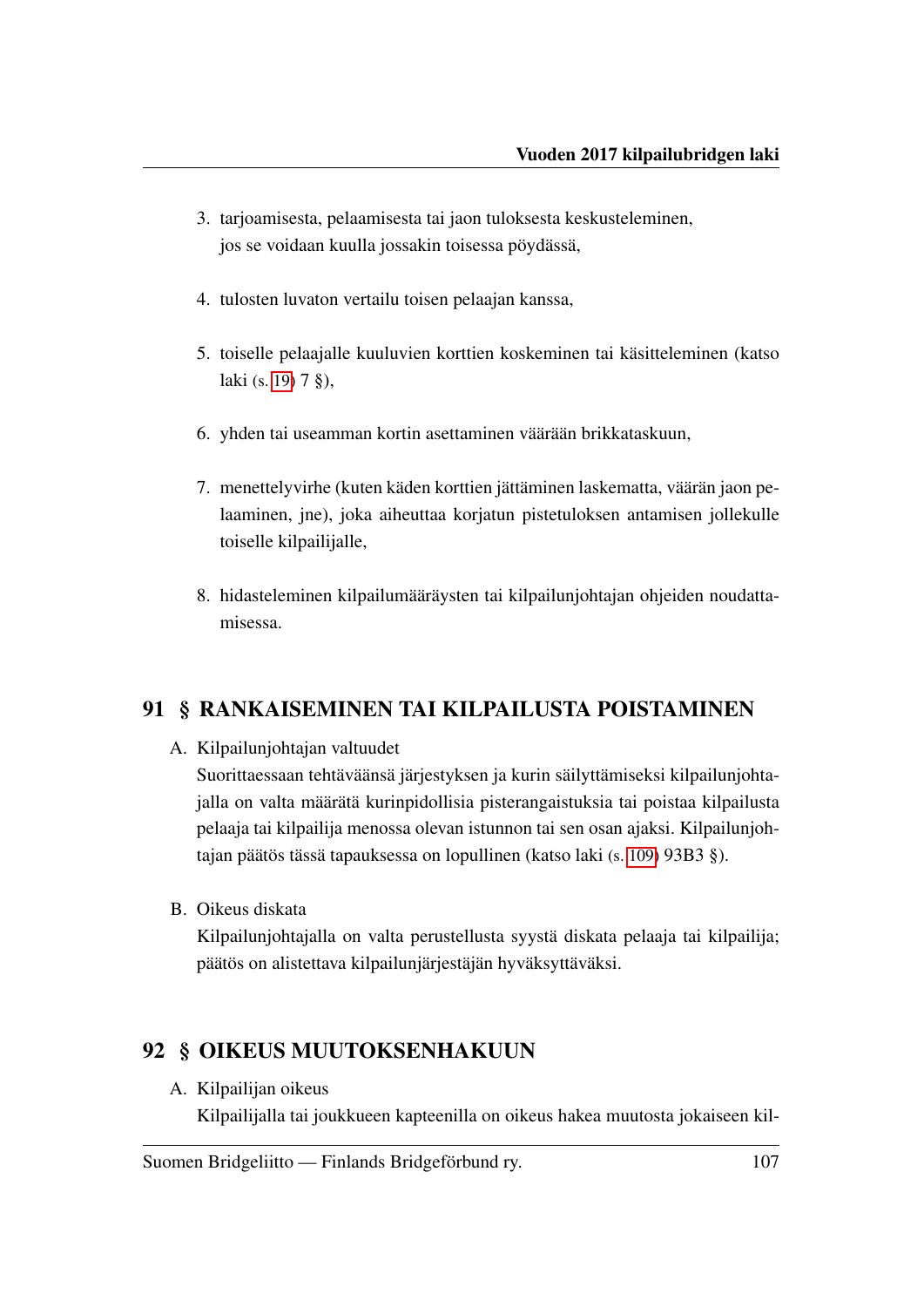<span id="page-110-0"></span>pailunjohtajan hänen pöydässään antamaan päätökseen. Jokaiseen sellaiseen pyyntöön, joka katsotaan täysin aiheettomaksi, voidaan kohdistaa kilpailumääräyksissä säädetty seuraamus.

B. Muutoksenhaun määräaika

Oikeus muutoksenhakuun kilpailunjohtajan päätöksestä päättyy 30 minuutin kuluessa siitä, kun viralliset tulokset on asetettu näkyviin tarkastettaviksi, ellei kilpailunjärjestäjä ole asettanut muuta määräaikaa.

C. Miten muutosta haetaan

Kaikki pyynnöt kilpailunjohtajan päätöksen muuttamiseksi on tehtävä kilpailunjohtajan välityksellä.

D. Yksimielisyys muutoksenhaussa

Muutoksenhakua ei oteta tutkittavaksi, ellei

- 1. parikilpailussa parin molemmat pelaajat yhdy muutoksenhakuun (mutta henkilökohtaisessa kilpailussa muutoksenhaku ei edellytä partnerin osallistumista),
- 2. joukkuekilpailussa joukkueen kapteeni yhdy muutoksenhakuun.

### 93 § MUUTOKSENHAKUMENETTELY

A. Muutoksenhakukomiteaa ei ole

Vastuussa olevan kilpailunjohtajan tulee tutkia ja päättää kaikki muutoksenhakuasiat, ellei muutoksenhakukomiteaa ole (tai vastaavaa järjestelyä lain (s. [100\)](#page-102-0) 80B2k § mukaisesti ei ole tehty), tai jos komitea ei voi toimia häiritsemättä kilpailun sujuvaa kulkua.

- B. Muutoksenhakukomitea on käytettävissä Jos komitea (tai valtuutettu vaihtoehto) on käytettävissä
	- 1. Vastuunalaisen kilpailunjohtajan on tutkittava ja päätettävä muutoksenhaut niiltä osin, jotka koskevat pelkästään lakia tai kilpailumääräyksiä. Hänen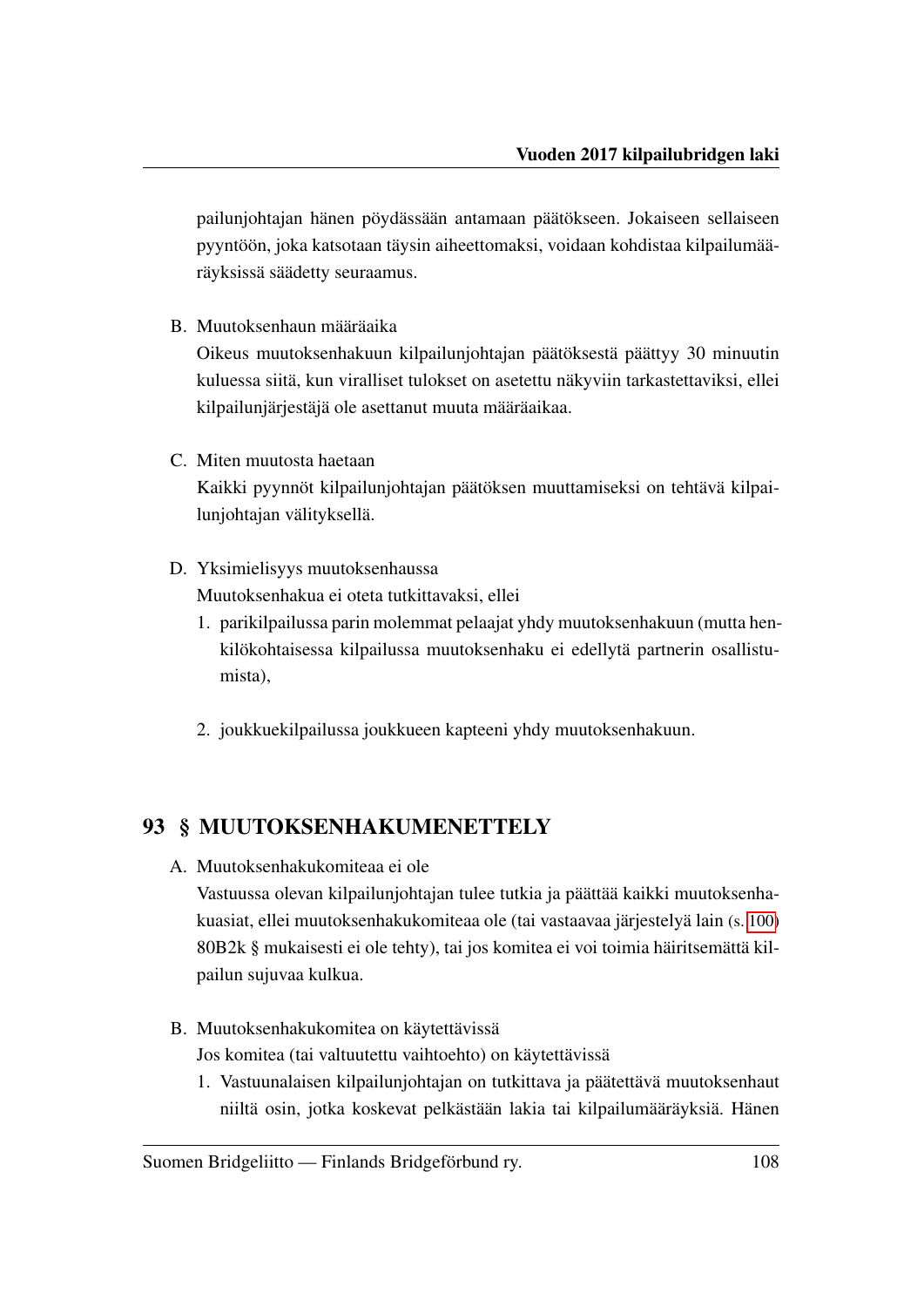<span id="page-111-3"></span>päätökseensä voi hakea muutosta komitealta.

- 2. Vastuunalaisen kilpailunjohtajan on alistettava kaikki muut muutoksenhaut ratkaistaviksi.
- <span id="page-111-0"></span>3. Päättäessään muutoksenhausta komitea (tai valtuutettu vaihtoehto) käyttää kaikkea sitä valtaa, minkä tämä laki antaa kilpailunjohtajalle, paitsi että komitea ei saa kumota vastuunalaisen kilpailunjohtajan päätöstä, joka koskee lakia tai kilpailumääräyksiä, tai joka on perustunut hänen lain (s. [107\)](#page-109-0) 91 § mukaiseen kurinpitovaltaansa. (Komitea voi suositella vastuunalaiselle kilpailunjohtajalle, että hän muuttaisi päätöstään.)
- C. Mahdollisuudet jatkaa muutoksenhakua[∗](#page-111-1)
	- 1. Säännöistä Vastaava Liitto voi vahvistaa miten muutoksenhakua jatketaan, kun edellä mainitut menettelytavat on käyty loppuun. Jokaiseen sellaiseen muutoksenhakuun, joka katsotaan täysin aiheettomaksi, voidaan kohdistaa määräyksissä säädetty seuraamus.
	- 2. Vastuunalainen kilpailunjohtaja tai tarkastava elin voi alistaa asian Säännöistä Vastaavan Liiton harkittavaksi. Säännöistä Vastaavalla Liitolla on valta antaa asiassa lopullinen ratkaisu.
	- 3. a. Jos kilpailun kulun kannalta on ratkaisevan tärkeätä, Säännöistä Vastaava Liitto voi — riippumatta edellä 1- ja 2-kohdista — määrätä vastuun muutoksenhakujen lopullisesta ratkaisusta asianomaisen kilpailun määrätylle elimelle. Tämän ratkaisut ovat sitovia sekä muutoksenhaun osapuolille että Säännöistä Vastaavalle Liitolle.
		- b. Jos kilpailijoille on etukäteen tiedotettu, Säännöistä Vastaava Liitto voi hyväksyä, että tämän lain määrittämästä muutoksenhakumenettelystä mil-lä tasolla tahansa jotain jätetään pois tai muutetaan.<sup>[26](#page-111-2)</sup>

<span id="page-111-1"></span><sup>∗</sup>. SBL:n Lakitoimikunta toimii muutoksenhaussa ylimpänä instanssina.

<span id="page-111-2"></span><sup>26.</sup> Säännöistä Vastaava Liitto on velvollinen noudattamaan sen toimintaan ehkä vaikuttavaa kansallista lainsäädäntöä.

Suomen Bridgeliitto — Finlands Bridgeförbund ry. 109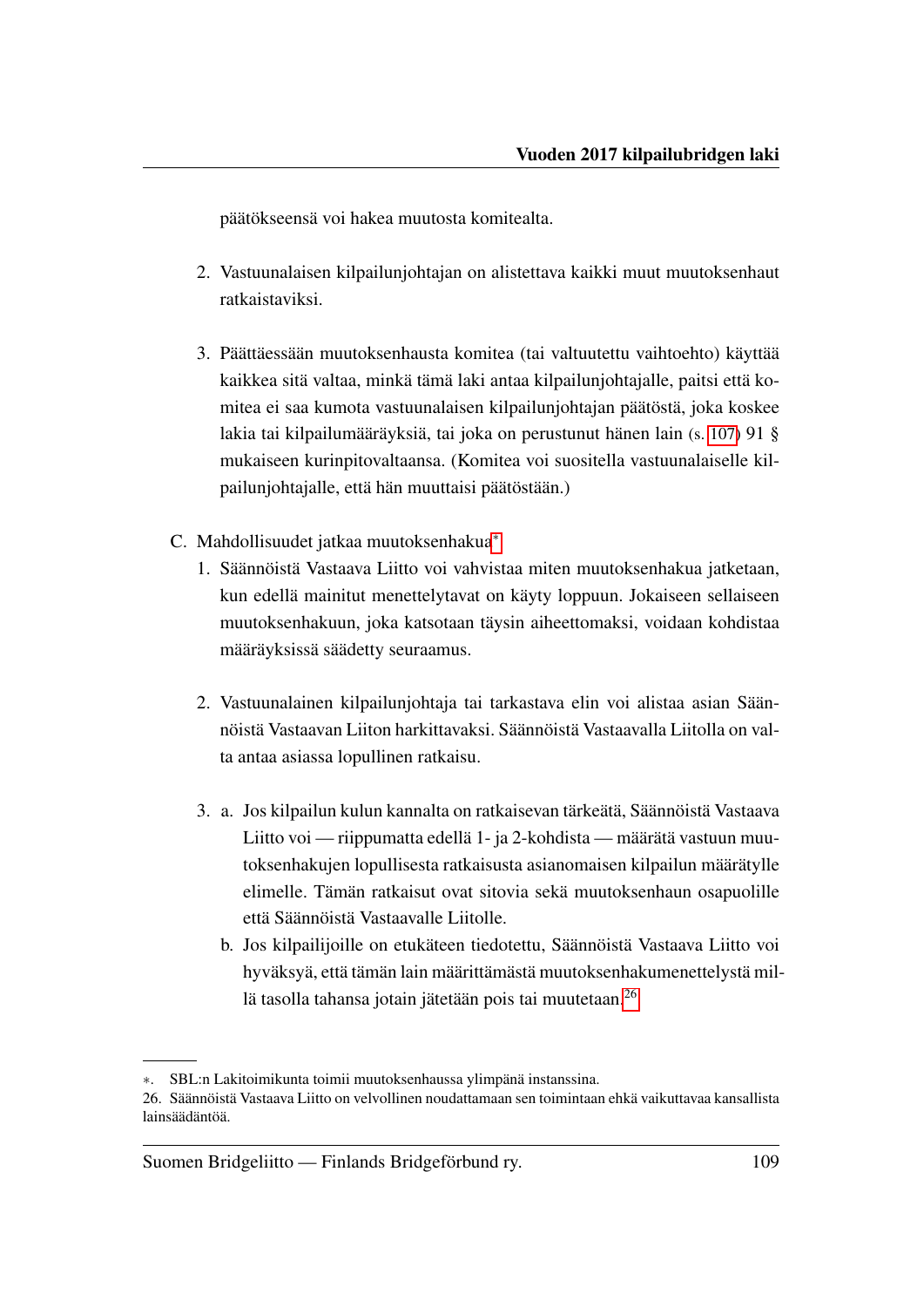#### Lain optiot

SBL:n lakitoimikunta on päättänyt alla olevista optioista. Muissa tapauksissa käytetään lain oletusarvoa.

- 1B §, s. [16](#page-18-0) Korttien kuvapuolen ei tarvitse olla symmetrinen.
- 12C2b §, s. [25](#page-27-1) Prosenttipistetulos keskipeli plus (A+) voi vaihdella lakien 78D, 86B ja 12B2d mukaisesti.
- 12C2d §, s. [26](#page-28-1) Mikäli pelaamattomia jakoja on 3, Määrätään 2 jaosta A+. Mikäli pelaamattomia jakoja on 4 tai enemmän, määrätään vähintään 2 jaosta mutta korkeintaan 40% jaoista (matemaattinen pyöristys tasamäärään jakoja) A+ ja muista A.
- 18F §, s. [34](#page-36-0) Tarjoukset tulee tehdä tarjouslaatikoilla.
- 20F1 §, s. [36](#page-38-0) SBL:n kilpailumääräykset sääntelevät tilanteet, joissa käytetään kirjallisia kysymyksiä.
- 20G3 §, s. [37](#page-39-0) SBL:n systeemipolitiikka määrittelee tilanteet, jolloin pelaaja saa katsoa omaa konventiokorttiaan tai muistiinpanojaan tarjous- ja pelivaiheen aikana.
- 40A1b §, s. [52](#page-54-0) SBL:n kilpailumääräysten mukaan jokaisella parilla tulee olla kaksi samansisältöistä konventiokorttia, jotka on asetettava pöydälle vastustajien saataville välittömästi parin tullessa pöytään.
- 40B1b §, s. [52](#page-54-1) SBL:n systeemipolitiikka määrittää partnerien välisten sopimusten sääntelyn.
- 40B1c §, s. [53](#page-55-0) SBL:n systeemipolitiikka määrittää partnerien välisten sopimusten sääntelyn.
- 40B2a(v) §, s. [53](#page-55-1) SBL:n systeemipolitiikka määrittää rajoitukset psyykkaamiselle keinotekoisilla tarjouksilla; toistaiseksi ei rajoituksia ole.
- 40B2c §, s. [53](#page-55-2) Lain oletusarvoa ja lisäksi pelinviejä saa katsoa vastustajan konventiokorttia koko pelaamisen ajan.
- 70E2 §, s. [86](#page-88-0) Väri on pelattava siten, että aina pelataan värin korkein kortti ("latvasta")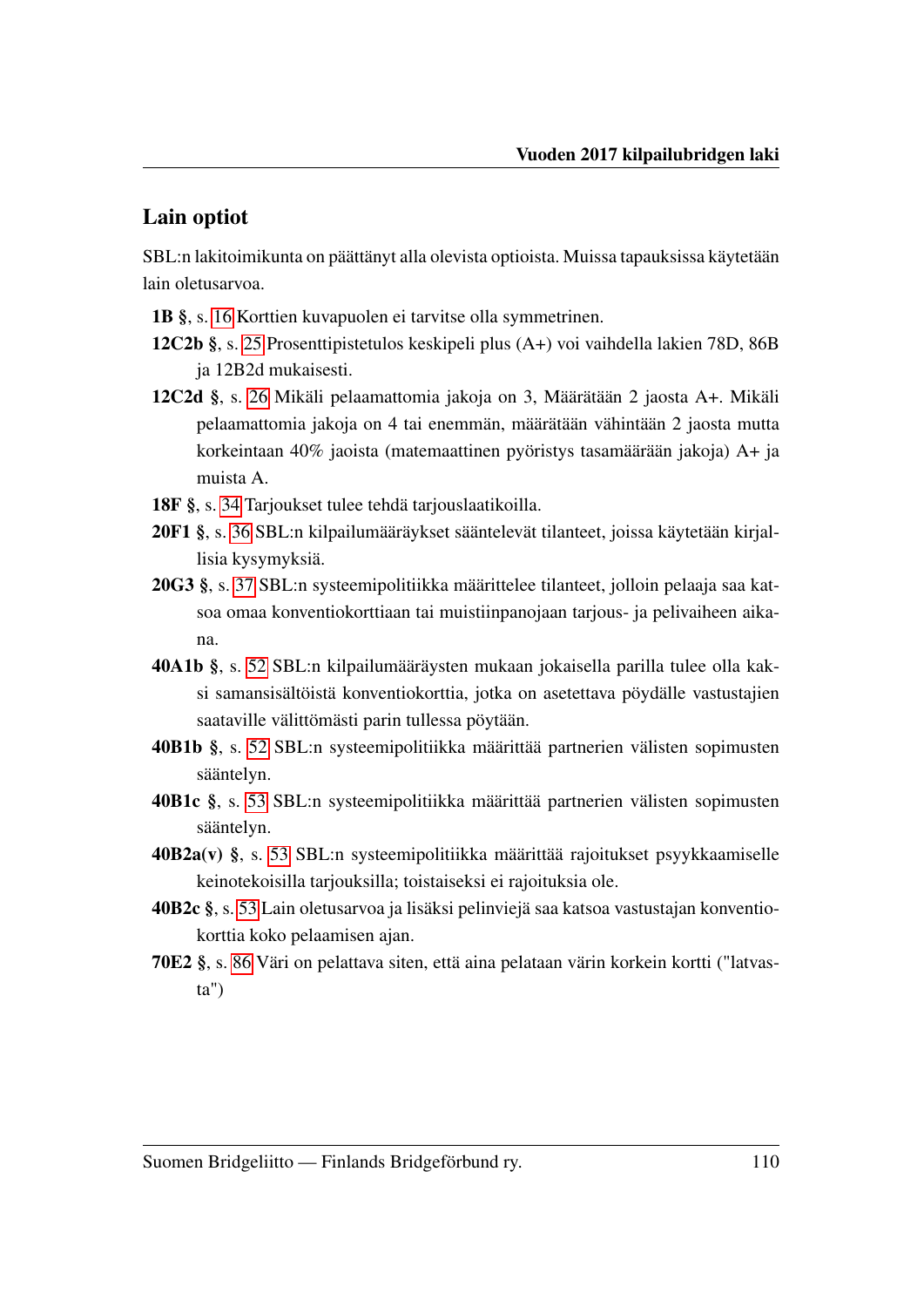Hakemisto Aakkostettu pakka, [10](#page-12-0) 6D2 §, [18](#page-20-0) Lain 6 § alaviite 1, [18](#page-20-0) Huom, katso Pakka Alert, [10](#page-12-0) Laiminlyönti Luvaton tieto 16B1 §, 73C §, [30,](#page-32-0) [89](#page-91-0) Virheellinen selostus 20F5a §, [37](#page-39-1) Sopimuksista ilmoittaminen 40B2a(iii) §, [53](#page-55-3) Tarpeeton alert Luvaton tieto 16B1 §, 73C §, [30,](#page-32-0) [89](#page-91-0) Aloituskortti, [10](#page-12-0) Kuvapuoli alaspäin 41A §, [55](#page-57-0) Näkyviin käännettynä 41C §, [55](#page-57-0) Väärällä vuorolla 54 §, [70](#page-72-0) Apuvälineet Muistin, laskennan tai tekniikan tueksi 40B2d §, [54](#page-56-0) Arvokortti, [10](#page-12-0) Arvo Arvon nimeäminen pelinviennissä 46B3 §, [62](#page-64-0) Epätäydellinen arvon nimeäminen 46B1 §, 46B5 §, [62](#page-64-0) Korttien ja värien 1 §, [16](#page-18-1) Pelin vaihtoehtojen 18E §, [34](#page-36-1) Asiaankuulumaton, [10](#page-12-0) Brikan suunta ja sijoittaminen 7A §,

[19](#page-21-1)

Brikka, [10](#page-12-0) Brikan sijoittaminen 7A §, [19](#page-21-1) Jakaja ja vyöhykkeet 2 §, [16](#page-18-1) Kilpailubrikka 2 §, [16](#page-18-1) Korttien ottaminen brikasta 7B §, [19](#page-21-1) Korttien palauttaminen brikkaan 7C §, [20](#page-22-0) Monistaminen 6F §, [19](#page-21-1) Normaali pelaaminen mahdotonta 12A2 §, [24](#page-26-0) Siirtyminen 8A §, [20](#page-22-0) Sotkeentunut jako 86B2 §, 87 §, [104,](#page-106-1) [105](#page-107-0) Väärä brikka 15 §, [28](#page-30-0) Huom, katso Jako

# Ennenaikainen

Epäsäännöllisyyden korjaaminen 9C §, [22](#page-24-0) 26B §, [42](#page-44-0) Puolustuspelaajan lähtö tai pelaaminen 57 §, [72](#page-74-0) Epäsäännöllisyys, [10](#page-12-0) Ehkäiseminen 9A3 §, [21](#page-23-0) Ei enempiä toimia 9B2 §, [22](#page-24-0) Ennenaikainen korjaaminen 9C §, [22](#page-24-0) 26B §, [42](#page-44-0) Huomion kiinnittäminen 9A §, [21](#page-23-0) Katsojan aiheuttama 76C2 §, [94](#page-96-0) Kilpailunjohtajan kutsuminen 9B1a §, [22](#page-24-0)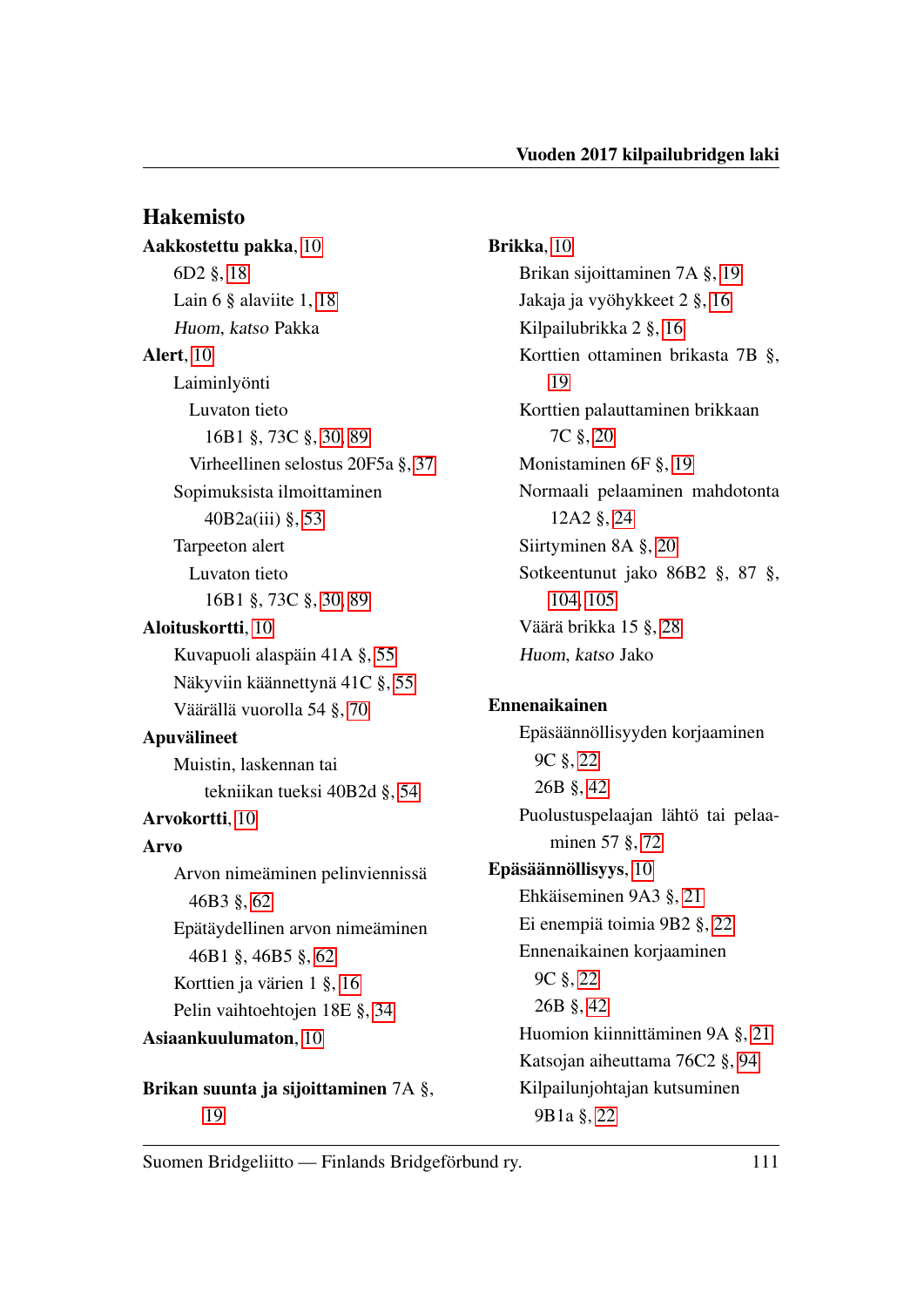9B1b §, [22](#page-24-0) Kun huomio on kiinnitetty 9B §, [22](#page-24-0) Menettelytapa epäsäännöllisyyden jälkeen 9 §, [21](#page-23-0) Oikaisun arvioiminen 10 §, [22](#page-24-0) Oikeuksien säilyttäminen 9B1c §, [22](#page-24-0) 9B1d §, [22](#page-24-0) Pelaajan oikeudet 9B1c §, [22](#page-24-0) Tietoisuus mahdollisesta vahingosta 72C §, [88](#page-90-0) Valintamahdollisuus epäsäännöllisyyden jälkeen 10C §, [23](#page-25-0) Vastapuolen oikeudet 9B1d §, [22](#page-24-0) Huom, katso Rikkomus Erehtyminen Tarjouksessa vai selityksessä 21B1b §, 75 §, [38,](#page-40-0) [91](#page-93-0) Erityiset partnerien sopimukset 40B §, [52](#page-54-2) Huom, katso Partnerien sopimukset Erot partnerien toimissa Partnerien sopimukset 40A4 §, [52](#page-54-2) Pelityyli ja arviointi 40A4 §, [52](#page-54-2) Harhautus 73E §, [89](#page-91-0) Henkilökohtainen kilpailu 12C3 §, [26](#page-28-2) Hyvitys, jota laki ei määrää 12A1 §, [24](#page-26-0) Hyvityspisteet, [10](#page-12-0) 77 §, [95](#page-97-0) IMP (International matchpoint), [11](#page-13-0) 78B §, [97](#page-99-0)

Istunto, [10](#page-12-0) Eri merkityksiä Määritelmät, 4 §, 12C2 §, 91, [10,](#page-12-0) [17,](#page-19-0) [25,](#page-27-2) [107](#page-109-1) Istunnon aika 80B2c §, [100](#page-102-1) Istunnon päättyminen 8C §, [21](#page-23-0) Kilpailijan poistaminen 91A §, [107](#page-109-1) Paikallaan istuvan pelaajan vastuu 7D §, [20](#page-22-0) Paikkojen määräytyminen 5 §, [17](#page-19-0) Partnerisuhteet istunnon aikana 4 §, [17](#page-19-0) Pelaajan poistaminen 91A §, [107](#page-109-1) Saavutettu tulos istunnon aikana 12C2 §, [25](#page-27-2)

Jakaja ja vyöhykkeet 2 §, [16](#page-18-1) Jakaminen 6B §, [18](#page-20-0) Ei uudelleen jakamista 86A §, [104](#page-106-1) Eri menetelmät jakamiseen tai etukäteen jakamiseen 6E4 §, [19](#page-21-1) Jakaminen sekoittamatta aakkostetusta pakasta; ei tulosta 6D2 §, [18](#page-20-0) Kilpailunjohtajan määräyksestä uusi jakaminen 6D3 §, [19](#page-21-1) Kilpailunjohtajan vaihtoehdot sekoittamiseen ja jakamiseen 6E §, [19](#page-21-1) Kortit jaettu väärin tai kuvapuoli paljastunut 6D1 §, [18](#page-20-0) Uudelleen jakaminen 6D §, [18](#page-20-0) Jako, [10](#page-12-0) 6B §, [18](#page-20-0)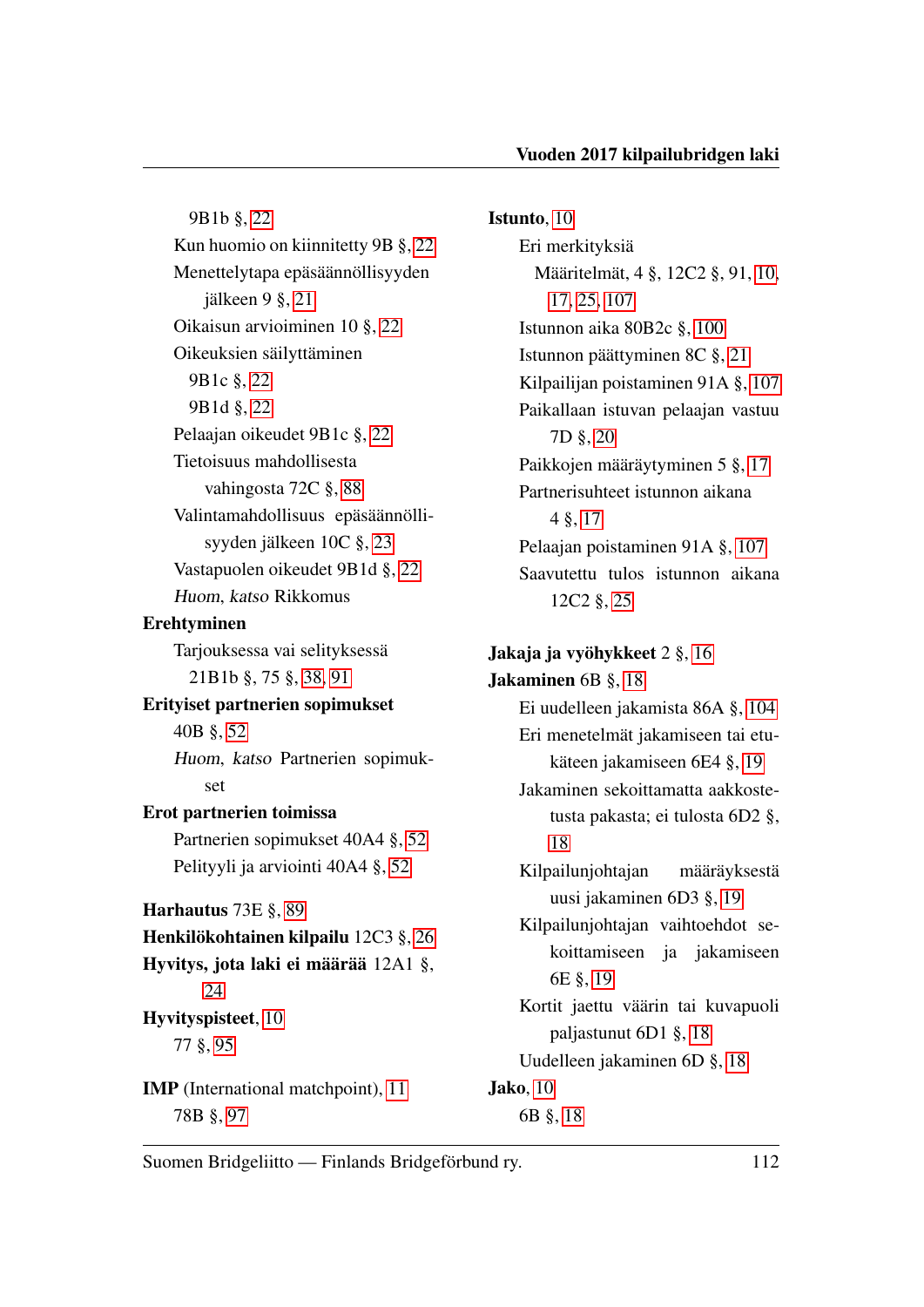Ei tulosta, jakaminen sekoittamatta 6D2 §, [18](#page-20-0) Ei uudelleen jakamista joukkuekilpailussa 86A §, [104](#page-106-1) Eri menetelmät jakamiseen tai etukäteen jakamiseen 6E4 §, [19](#page-21-1) Kilpailunjohtajan määräyksestä uusi jakaminen 6D3 §, [19](#page-21-1) Kilpailunjohtajan vaihtoehdot jakamiseen 6E §, [19](#page-21-1) Kortit jaettu väärin tai kuvapuoli paljastunut 6D1 §, [18](#page-20-0) Uudelleen jakaminen 6D §, [18](#page-20-0) Väärän jaon pelaaminen 15 §, [28](#page-30-0) Joukkue, [10](#page-12-0) Huom, katso Kilpailija Joukkuekilpailu 86 §, [104](#page-106-1) Epätasapainotettu tuloskorjaus Cup-kilpailussa 12C4 §, [26](#page-28-2) Korvaava brikka 86A §, [104](#page-106-1) 86B2a §, [105](#page-107-0) Tulos saavutettu toisessa pöydässä 86B §, [104](#page-106-1) Virheellinen jako 86B2 §, [104](#page-106-1) Kahdennettu sitoumus 19D §, [35](#page-37-0) Pistelasku 36C §, 77 §, [50,](#page-52-0) [94](#page-96-0) Kahdennus, [11](#page-13-0) Kelvoton 19A §, [34](#page-36-1) 27B3 §, [43](#page-45-0)

Kumoutuminen 19C §, [35](#page-37-0) Laillinen 19A1 §, [34](#page-36-1) Oikea muoto 19A2 §, [34](#page-36-1) Pisteet pistelasku 77 §, [94](#page-96-0) Pistelasku 36C §, [50](#page-52-0) Väärällä vuorolla 32 §, [47](#page-49-0) vastaava tarjous 23A §, 32A2 §, [39,](#page-41-0) [48](#page-50-0) Virheellisesti mainittu sitoumus 19A3 §, [34](#page-36-1) Kansainvälinen ottelupistelasku Määritelmät, 78B §, [11,](#page-13-0) [97](#page-99-0) Katsoja 76 §, [93](#page-95-0) Aiheuttaa epäsäännöllisyyden 76C2 §, [94](#page-96-0) Katsojaksi määrittely 76D §, [94](#page-96-0) Osallistuminen peliin 76C §, [94](#page-96-0) Pöydän ääressä 76B §, [93](#page-95-0) Valvonta 76A §, [93](#page-95-0) Keinotekoinen tarjous, [11](#page-13-0) 40B1c §, [53](#page-55-3) Keinotekoinen passi, [11](#page-13-0) 30C §, [46](#page-48-0) Psyykkinen tarjous 40B2a(v) §, [53](#page-55-3) Kelvoton tarjous 35 §, [49](#page-51-0) Kertaaminen Erehdyksen korjaaminen 20E §, [36](#page-38-1) Loppupassin jälkeen 20C §, [35](#page-37-0) Meneillään oleva tikki 66A §, [80](#page-82-0) Oma viimeksi pelattu kortti 66B §,

Suomen Bridgeliitto — Finlands Bridgeförbund ry. 113

36 §, [49](#page-51-0)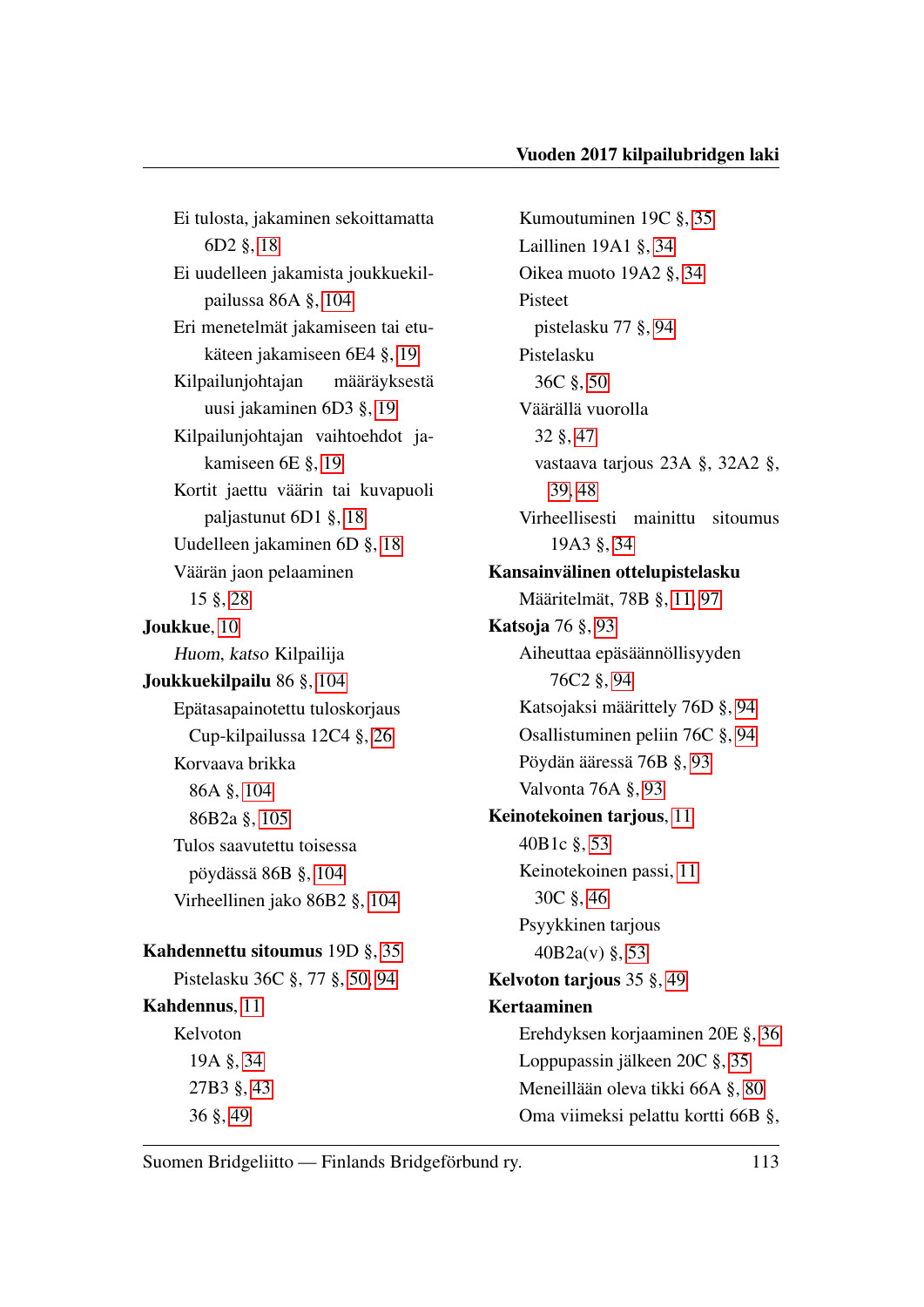[80](#page-82-0) Omalla tarjousvuorolla 20B §, [35](#page-37-0) Pelatut tikit 66C §, [81](#page-83-0) Pelitapahtumat pelin jälkeen 65C §, [80](#page-82-0) Sitoumus 41C §, [55](#page-57-0) Tarjoukset 20 §, [35](#page-37-0) Tarjoussarjan 20C2 §, 41B §, [35,](#page-37-0) [55](#page-57-0) Vastustaja antaa vastauksen 20D §, [36](#page-38-1) Keskipeli 12C2a §, [25](#page-27-2) Huom. "keskipeli" ei ole identtinen tuloksen "nolla" kanssa, [25](#page-27-2) Keskipeli miinus 12C2 §, [25](#page-27-2) Keskipeli plus 12C2 §, 86B2 §, [25,](#page-27-2) [104](#page-106-1) Keskittymisen herpaantuminen 25A2 §, [41](#page-43-0) 45C4b §, [60](#page-62-0) Kierros, [11](#page-13-0) Päättyminen 8B §, [20](#page-22-0) Viimeisen kierroksen päättyminen 8C §, [21](#page-23-0) Kilpailija, [11](#page-13-0) Kilpailu, [11,](#page-13-0) [14](#page-16-0) Kilpailunjohtaja 81 §, [100](#page-102-1) Asema 81A §, [100](#page-102-1) Harkintavalta 12 §, [24](#page-26-0) Kilpailusta poistaminen 91A §, [107](#page-109-1) Oma erehdys 82C §, [102](#page-104-0) Paikalle kutsuminen 9B1 §, [22](#page-24-0) Pelaajan diskaaminen 91B §, [107](#page-109-1)

Ratkaisun alistaminen 83 §, [102](#page-104-0) Tehtävien siirto 81D §, [102](#page-104-0) Valtuudet 81C §, [101](#page-103-0) Vastuut 81B §, [101](#page-103-0) Kilpailun järjestäjä 80B §, [99](#page-101-0) Etukäteisjärjestelyt 80B2b §, [100](#page-102-1) Ilmoittautumisen ehdot 80B2d §, [100](#page-102-1) Ilmoittautumisten hyväksyminen ja kirjaaminen 80B2h §, [100](#page-102-1) Istunnon aika 80B2c §, [100](#page-102-1) Kilpailumääräykset 78D §, [97](#page-99-0) Kilpailunjohtajan avustajien nimittäminen 80B2g(i) §, [100](#page-102-1) Kilpailunjohtajan nimittäminen 80B2a §, [100](#page-102-1) Lisämääräysten antaminen 80B2f §, [100](#page-102-1) Muun avustavan henkilöstön nimittäminen 80B2g(ii) §, [100](#page-102-1) Muutoksenhaun aika 92B §, [108](#page-110-0) Muutoksenhaut 80B2k §, 93A §, [100,](#page-102-1) [108](#page-110-0) Oikaisuvaihe 79C §, [98](#page-100-0) virheen korjaus määräajan jälkeen 79C2 §, [99](#page-101-0) Peliolosuhteet 80B2i §, [100](#page-102-1) Säännöistä vastaava liitto järjestäjänä 80B1 §, [99](#page-101-0) Tarjoaminen ja pelaaminen, ehdot ja erityiset ehdot 80B2e §, [100](#page-102-1) Tehtävien siirto kilpailunjohtajalle 80 § alaviite, [100](#page-102-1)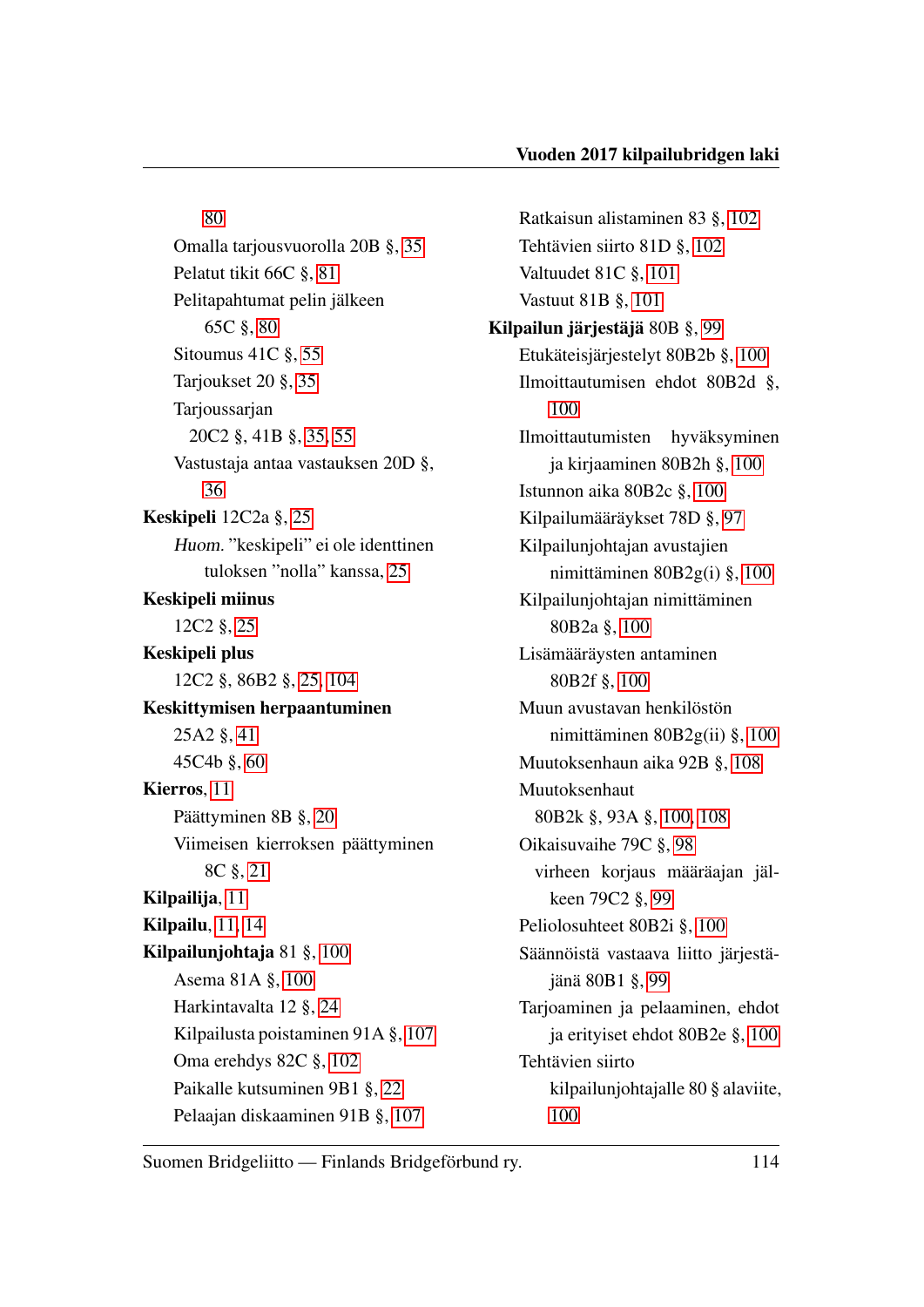Tulosten laskeminen 80B2j §, [100](#page-102-1) Valtuudet ja velvollisuudet 80B2 §, [100](#page-102-1) Muut lakiin liittyvät 80B2l §, [100](#page-102-1) Valtuuksien ja velvollisuuksien siirto 80B1 §, [99](#page-101-0) Kohteliaisuus 74A1 §, [90](#page-92-0) Kohtuus 12C1c §, [25](#page-27-2) Kohtuuttoman ankara tai edullinen oikaisu 12B2 §, [24](#page-26-0) Konventiokortti 40B2a(ii) §, [53](#page-55-3) Konventiokortin katsominen oma 20G3 §, 40B2b §, [37,](#page-39-1) [53](#page-55-3) vastustajan 40B2c §, [53](#page-55-3) Korjattu pistetulos, [11](#page-13-0) Epäsäännöllisyyden virheellinen oikaisu 12A3 §, [24](#page-26-0) Erittäin vakava virhe 12C1e §, [25](#page-27-2) Hyvitys, jota laki ei anna 12A1 §, [24](#page-26-0) Joukkuekilpailu 12C4 §, 86 §, [26,](#page-28-2) [104](#page-106-1) Keskipeli 12C2a §, [25](#page-27-2) Keskipeli miinus 12C2a §, [25](#page-27-2) Keskipeli plus 12C2a §, 86B2b §, [25,](#page-27-2) [105](#page-107-0) Kilpailunjohtajan aloite 12A §, [24](#page-26-0) Korkeariskinen toimi 12C1e §, [25](#page-27-2) Korvaava korjattu pistetulos 12C1 §, 86B1 §, 86B2b §, [24,](#page-26-0) [104,](#page-106-1) [105](#page-107-0)

Määrääminen 12C §, [24](#page-26-0) Normaali pelaaminen ei ole mahdollista 12A2 §, 12C2 §, [24](#page-26-0) Pelaajan pyyntö 12A §, [24](#page-26-0) Prosenttipistetulos 12C1d §, 12C2 §, 86B2 §, [25,](#page-27-2) [104](#page-106-1) Vahinko 12B1 §, [24](#page-26-0) Kortti Arvo 1A §, [16](#page-18-1) Herpaantuminen 45C4b §, [60](#page-62-0) Kortti on pelattu 45C §, [59](#page-61-0) Korttien (tikin) tarkastaminen 7B3 §, 66 §, [20,](#page-22-0) [80](#page-82-0) Korttien laskeminen 7B2 §, [19](#page-21-1) Lepääjä osoittaa kortin 45F §, [61](#page-63-0) Lepääjä ottaa väärän kortin 45D §, [60](#page-62-0) Lepääjän kortin epätäydellinen määrääminen 46B §, [61](#page-63-0) erheellinen määrääminen 46B §, [61](#page-63-0) oikea määrääminen 46A §, [61](#page-63-0) tarkoittamaton määrääminen 45C4b §, 46B §, [60,](#page-62-0) [61](#page-63-0) Nähty kortti, [12](#page-14-0) pelinviejän kortti 48 §, [64](#page-66-0) puolustajan kortti 49 §, [64](#page-66-0) tarjoamisen aikana 24 §, [40](#page-42-0) Osoitettu tai nimetty kortti 45C4a §, [60](#page-62-0) Ottaminen brikasta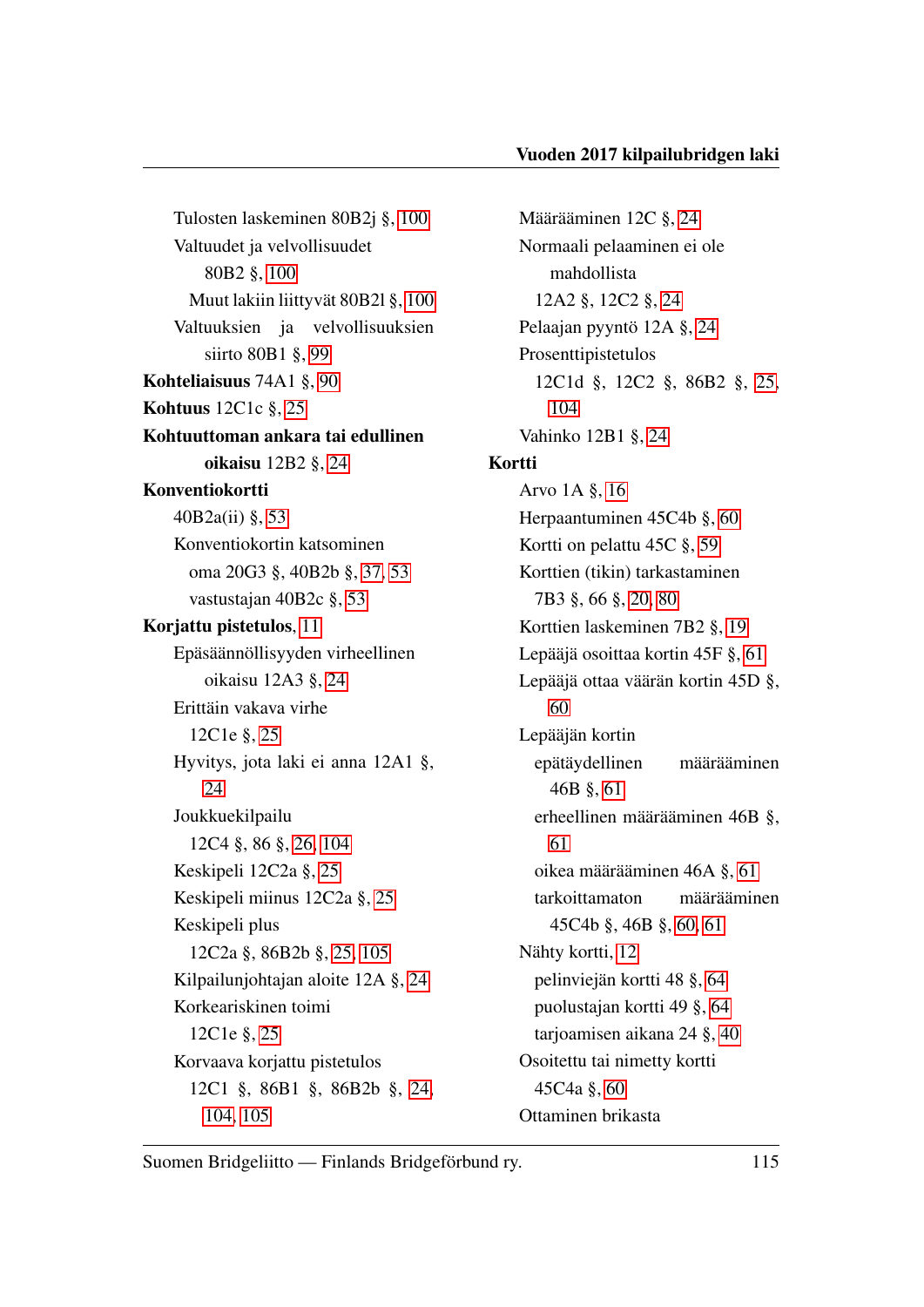7B1 §, [19](#page-21-1) Väärä brikka 15 §, [28](#page-30-0) Palauttaminen brikkaan 7C §, [20](#page-22-0) Pelattu 45 §, [59](#page-61-0) Pitäminen omassa hallinnassa 7B3 §, [20](#page-22-0) Puuttuva 14 §, [27](#page-29-0) Puuttuvaa korttia ei löydy 14A2 §, [27](#page-29-0) Rangaistuskortti 49 §, 50 §, [64](#page-66-0) kaksi tai useampia 51 §, [67](#page-69-0) Rangastuskortti pelaamisen laiminlyönti 52 §, [68](#page-70-0) Sekoittaminen ja jakaminen 6 §, [18](#page-20-0) Sekoittaminen pelaamisen jälkeen 7C §, [20](#page-22-0) Symmetrinen kuvapuoli 1B §, [16](#page-18-1) Symmetrinen selkäpuoli 1C §, [16](#page-18-1) Takaisin otettu kortti 16C §, 47 §, [31,](#page-33-0) [62](#page-64-0) Tarkoittamattoman lepääjän kortin määräämisen oikaisu 45C4b §, [60](#page-62-0) Viides tikkiin pelattu kortti 45E §, [61](#page-63-0) Väärä määrä 13 §, [26](#page-28-2) Korttien laskeminen 7B2 §, [19](#page-21-1) Korvaava brikka 6D3 §, [18](#page-20-0) Joukkuekilpailussa 86A §, [104](#page-106-1) 86B2a §, [105](#page-107-0) Korvaava korjattu pistetulos

12C1 §, [24](#page-26-0) Huom, katso Korjattu pistetulos Korvaava pelaaja 4 §, [17](#page-19-0) Kurinpitorangaistus 91A §, [107](#page-109-1) Kysymykset 20 §, [35](#page-37-0) Luvaton tieto 16B1a §, 73C §, 75 §, [30,](#page-32-0) [89,](#page-91-0) [91](#page-93-0) Partneria hyödyttääkseen 20G1 §, [37](#page-39-1) Passaamaan velvoitettu 20B §, lain 20 § alaviite 7, [35,](#page-37-0) [36](#page-38-1) Tarjouksista tehtävät päätelmät 20F1 §, 20F2 §, [36](#page-38-1) Tarjouksista, joita ei tehty, mutta joilla on merkitystä 20F1 §, 20F2 §, [36](#page-38-1) Tarjouksista, joita ei tehty, mutta joilla vaikutusta 20F1 §, 20F2 §, [36](#page-38-1) Tarjouksista, jotka ontehty 20F1 §, 20F2 §, [36](#page-38-1) Tarjouksista, jotka tehty 20F1 §, 20F2 §, [36](#page-38-1) Tarjoussarjasta, ennen aloitukorttia 41B §, [55](#page-57-0) Väärän vastauksen saadakseen 20G2 §, [37](#page-39-1) Yhdestä ainoasta tarjouksesta 20F3 §, [36](#page-38-1) Käsi, [11](#page-13-0) 15 §, [28](#page-30-0) Käytös 74 §, [90](#page-92-0)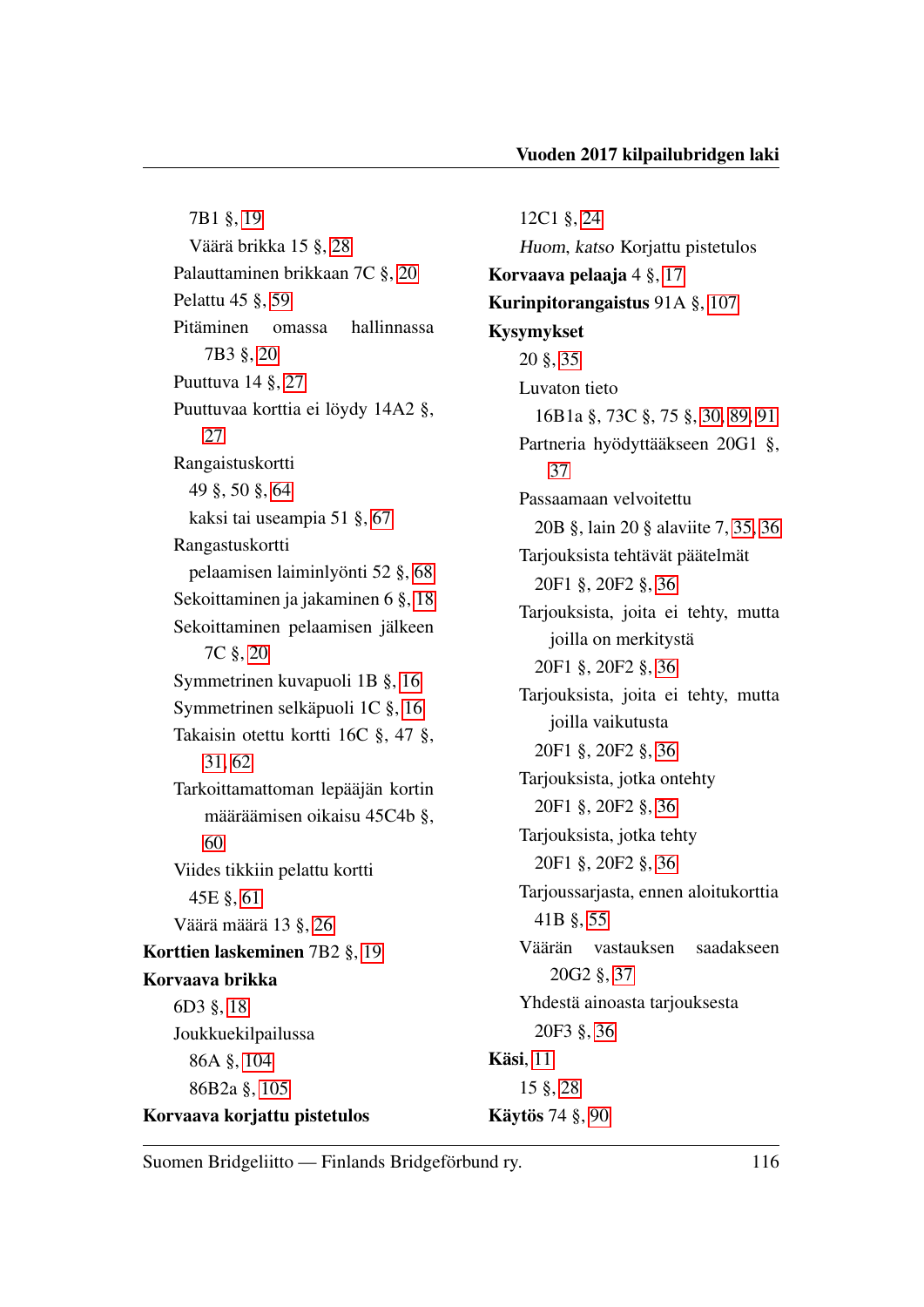Lain tulkinta 81C2 §, [101](#page-103-0) Laki Ei määrää oikaisua 12A §, [24](#page-26-0) Laskemisen apuvälineet 40B2d §, [54](#page-56-0) Lepääjä, [11](#page-13-0) Korttien levittäminen pöytään 41D §, [56](#page-58-0) Lepääjä osoittaa kortin 45F §, [61](#page-63-0) Lepääjä ottaa väärän kortin 45D §, [60](#page-62-0) Oikeuksien rajoitukset 43A1 §, [57](#page-59-0) 43A2 §, [57](#page-59-0) 43B §, [57](#page-59-0) Pelattavan kortin määrääminen pöydästa 46 §, [61](#page-63-0) Puolustuspelaaja näyttää korttinsa 43A3 §, [57](#page-59-0) Rajoitetut oikeudet 42B §, [56](#page-58-0) Rajoittamattomat oikeudet 42A §, [56](#page-58-0) Looginen vaihtoehto Määritelmä 16B1b §, [30](#page-32-0) Selkeästi parempi pelitapa 16B1a §, [30](#page-32-0) Loppupassi, Tarjousten kertaaminen 20C §, [35](#page-37-0) Luovutus 68 §– 71 §, [83–](#page-85-0)[87](#page-89-0) Kiistetty 70A §, [85](#page-87-0) Kumoaminen 71 §, [87](#page-89-0) Luovutuksen tai vaatimuksen hyväksyminen 69 §, [84](#page-86-0) Luovutuksen tai vaatimuksen peruuttaminen 69B §, [85](#page-87-0)

Luovutuksen tai vaatimuksen täyttymishetki 69A §, [84](#page-86-0) Määritelmä 68B1 §, [83](#page-85-0) Normaali pelitapa 70 (alav. 25) §, [86](#page-88-1) Pelaaminen keskeytyy 68D §, [84](#page-86-0) Pelaaminen voi jatkua, jos kaikki pelaajat suostuvat 68D2b §, [84](#page-86-0) Peli jatkuu partnerin vastustettua 68B2 §, [83](#page-85-0) Luovutus Normaali pelitapa 70 §alaviite, [87](#page-89-0) Luovutus Huom, katso Vaatimus Luvallinen tieto 16 §, [30](#page-32-0) Ennen jaon aloittamista omattu; tätä laki ei estä 16A1d §, [30](#page-32-0) Kilpailumääräysten vaatimukset 16A2 §, [30](#page-32-0) Lailliset tarjoukset ja pelitavat 16A1a §, [30](#page-32-0) Perustuu lakiin tai määräyksiin 16A1c §, [30](#page-32-0) Peruutetuista toimista saatu tieto, syytön puoli 16C1 §, [31](#page-33-0) Tuloksen arviointi 16A2 §, [30](#page-32-0) Vastustajan pelitapa 16A2 §, [30](#page-32-0) Luvaton tieto 16 §, [30](#page-32-0) Asiaankuulumaton tieto muualta saatu 16D §, [31](#page-33-0)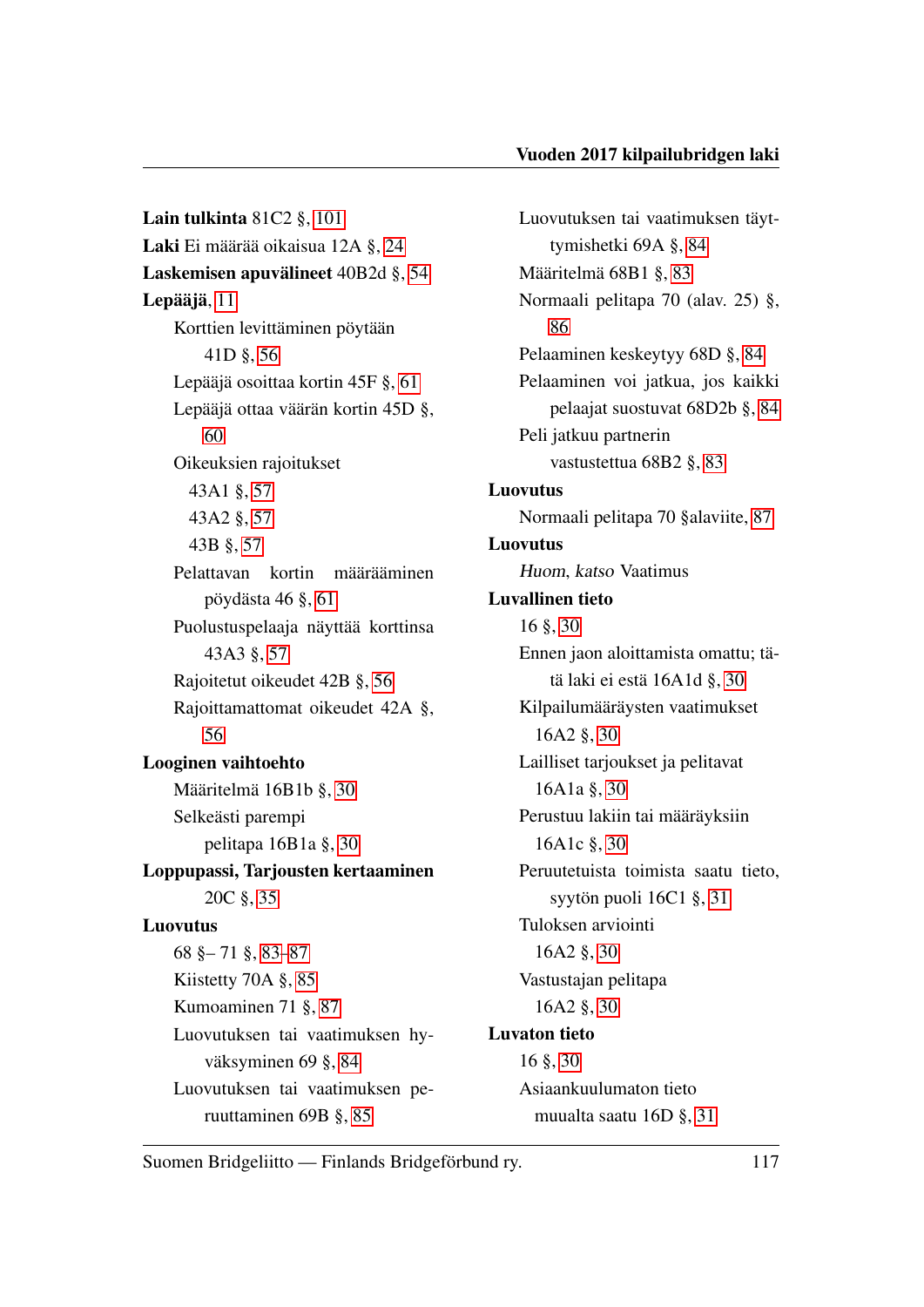partnerilta saatu 16B §, 73C §, [30,](#page-32-0) [89](#page-91-0) Looginen vaihtoehto määritelmä 16B2b §, [30](#page-32-0) parempi pelitapa 16B1a §, [30](#page-32-0) Peruutettu toimi rikkonut puoli 16C2 §, [31](#page-33-0) Lähtökortti, [12](#page-14-0) Aloituskortti, kuvapuoli alaspäin 41A §, [55](#page-57-0) näkyviin käännettynä 41C §, [55](#page-57-0) Ei hyväksytty 54D §, [71](#page-73-0) 55B §, [71](#page-73-0) Kyvyttömyys lähteä vaaditulla tavalla 59 §, [74](#page-76-0) Puolustajan ennenaikainen lähtö tai pelaaminen 57 §, [72](#page-74-0) Rajoitukset, jos on rangaistuskortti 50–51 §, [65–](#page-67-0)[68](#page-70-0) kun tarjous on peruutettu 26 §, [42](#page-44-0) Samanaikaiset 58 §, [73](#page-75-0) Väärällä vuorolla 53–56 §, [69–](#page-71-0)[72](#page-74-0) hyväksytty 53–55A §, 56A §, [69–](#page-71-0)[72](#page-74-0) kolmastoista tikki 53 § alaviite, [69](#page-71-0) kuvapuoli alaspäin 41A §, 47E2 §, [55,](#page-57-0) [63](#page-65-0) kuvapuoli näkyviin käännettynä 54 §, [70](#page-72-0) pelinviejän pelaama

53 §, 54E §, 55 §, [69](#page-71-0)[–71](#page-73-0) puolustajan pelaama 53 §, 54 §, 56 §, [69](#page-71-0)[–72](#page-74-0) virheellinen tieto 47E1 §, [63](#page-65-0) Maalaus, [12](#page-14-0) Ennen passia väärällä vuorolla 30B §, [45](#page-47-0) Erehdys 21B1b §, 75 §, [38,](#page-40-0) [91](#page-93-0) Erilaiset menetelmät 18F §, [34](#page-36-1) Oikea muoto 18A §, [33](#page-35-0) Pelin vaihtoehtojen järjestys 18E §, [34](#page-36-1) Riittämätön maalaus 27 §, [42](#page-44-0) joka hyväksytään 27A1 §, [42](#page-44-0) jota ei hyväksytä 27B §, [43](#page-45-0) väärällä vuorolla 27A2 §, 31 §, [43,](#page-45-0) [46](#page-48-0) Riittävä 18C §, [33](#page-35-0) Seitsemän pistetikkiä ylittävä 38 §, [51](#page-53-0) Tarjoussarjan päätyttä 39 §, [51](#page-53-0) Vastaava tarjous 23A §, [39](#page-41-0) Väärällä vuorolla 31 §, [46](#page-48-0) Vastaava tarjous 23A §, [39](#page-41-0) Väärään selitykseen perustuva 21B1b §, 75 §, [38,](#page-40-0) [91](#page-93-0) Ylittäminen 18B §, [33](#page-35-0) Huom, katso Tarjous Menettelytapa Kilpailunjohtajan asema ja tehtävät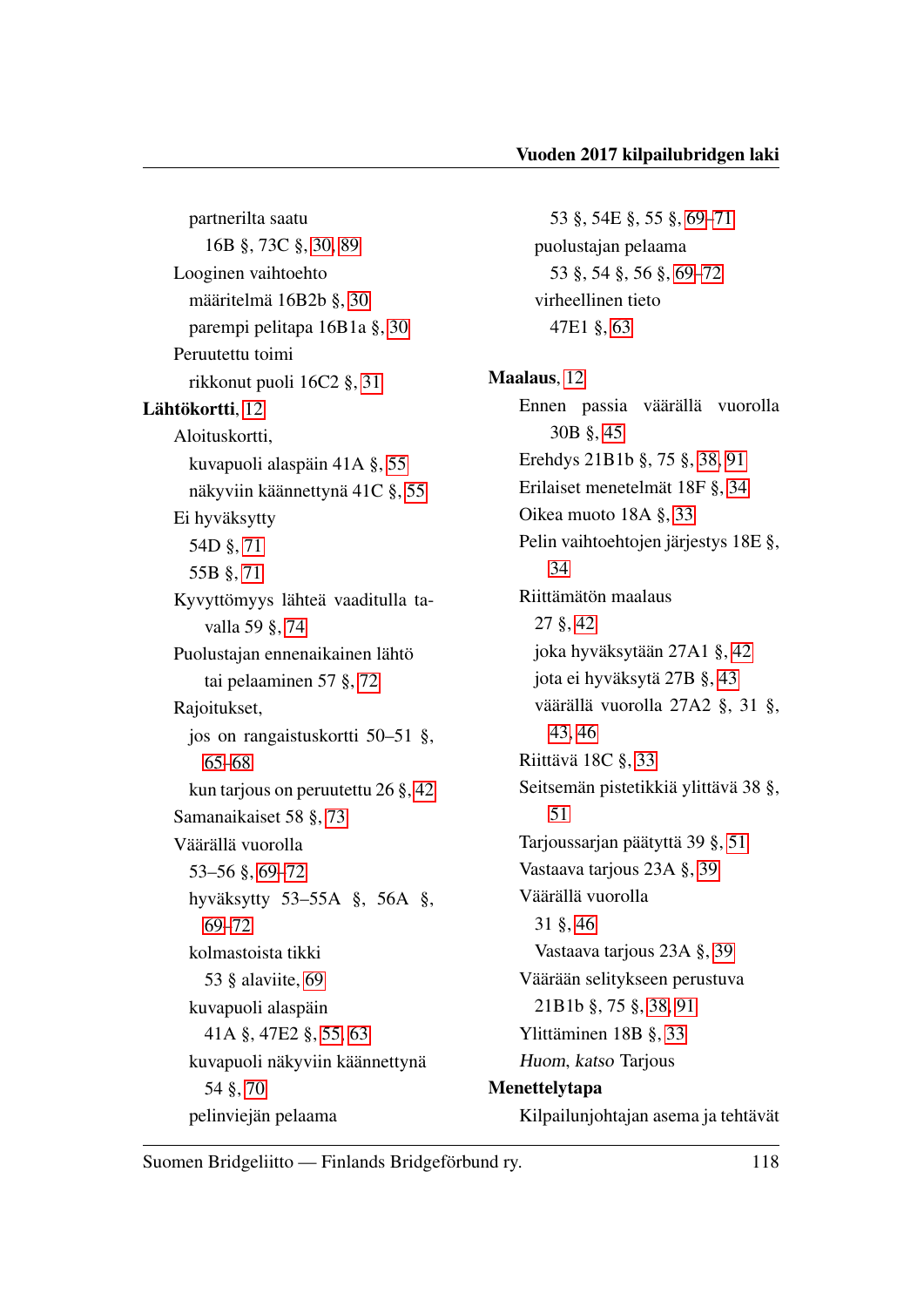81 §, 82A §, [100,](#page-102-1) [102](#page-104-0) Kilpailunjohtajan erehdys 82C §, [102](#page-104-0) Menettelyvirheen oikaisu 82 §, [102](#page-104-0) Oikea, katso Oikea menettelytapa Pelaaminen 44 §, [58](#page-60-0) Revokin täytyttyä 64 §, [78](#page-80-0) Tarjousvaihe, katso Tarjousvaihe Vastuu oikeasta menettelystä 7D §, [20](#page-22-0) Menettelytaparangaistus 90 §, [106](#page-108-0) Henkilökohtainen kilpailu 12C3 §, [26](#page-28-2) Hidas pelaaminen 90B2 §, [106](#page-108-0) Kilpailunjohtajan valtuudet 90A §, [106](#page-108-0) Korttien väärä sijoittaminen brikkaan 90B6 §, [107](#page-109-1) Menettelyvirheet 90B7 §, [107](#page-109-1) Myöhästely 90B1 §, [106](#page-108-0) Ohjeiden noudattamatta jättäminen 90B8 §, [107](#page-109-1) Rangaistavat rikkomukset 90B §, [106](#page-108-0) Rangaistavuuden rajat 90A §, [106](#page-108-0) Toisen kortteihin koskeminen 90B5 §, [107](#page-109-1) Tulosten vertailu 90B4 §, [107](#page-109-1) Äänekäs keskustelu 90B3 §, [106](#page-108-0) Monistaminen Brikan monistaminen 6F §, [19](#page-21-1) Muistin apuvälineet 40B2d §, [54](#page-56-0)

#### Muutoksenhaku

92 §, 93 §, [107,](#page-109-1) [108](#page-110-0) Ei muutoksenhakukomiteaa 93A §, [108](#page-110-0) Järjestelyt 80B2k §, 93A §, [100,](#page-102-1) [108](#page-110-0) Kansallinen liitto alistaminen liitolle 93C2 §, [109](#page-111-3) jatkomenettely 93C1 §, [109](#page-111-3) omat määräykset 93 § alaviite 29, [109](#page-111-3) pois jättäminen tai lieventäminen 93C3b §, [109](#page-111-3) päättää lopullisesti 93C2 §, [109](#page-111-3) siirto komitealle 93C3a §, [109](#page-111-3) Kapteeni 92A §, 92D §, [107,](#page-109-1) [108](#page-110-0) Kilpailijan oikeus muutoksenhakuun 92A §, [107](#page-109-1) Kilpailunjohtajan välityksellä 92C §, [108](#page-110-0) Komitea asetettuna 93B §, [108](#page-110-0) Komitea, valtuutettu vaihtoehto 93B3 §, [109](#page-111-3) Komitean valtuudet 93B3 §, [109](#page-111-3) Lain soveltamiseen rajoittuva 93B1 §, [108](#page-110-0) Mahdollisuudet jatkaa muutoksenhakua 93C §, [109](#page-111-3) Menettelytavat 93 §, [108](#page-110-0) Muutoksenhakuoikeudesta tiedottaminen 83 §, [102](#page-104-0) Määräaika 92B §, [108](#page-110-0) Perusteeton muutoksenhaku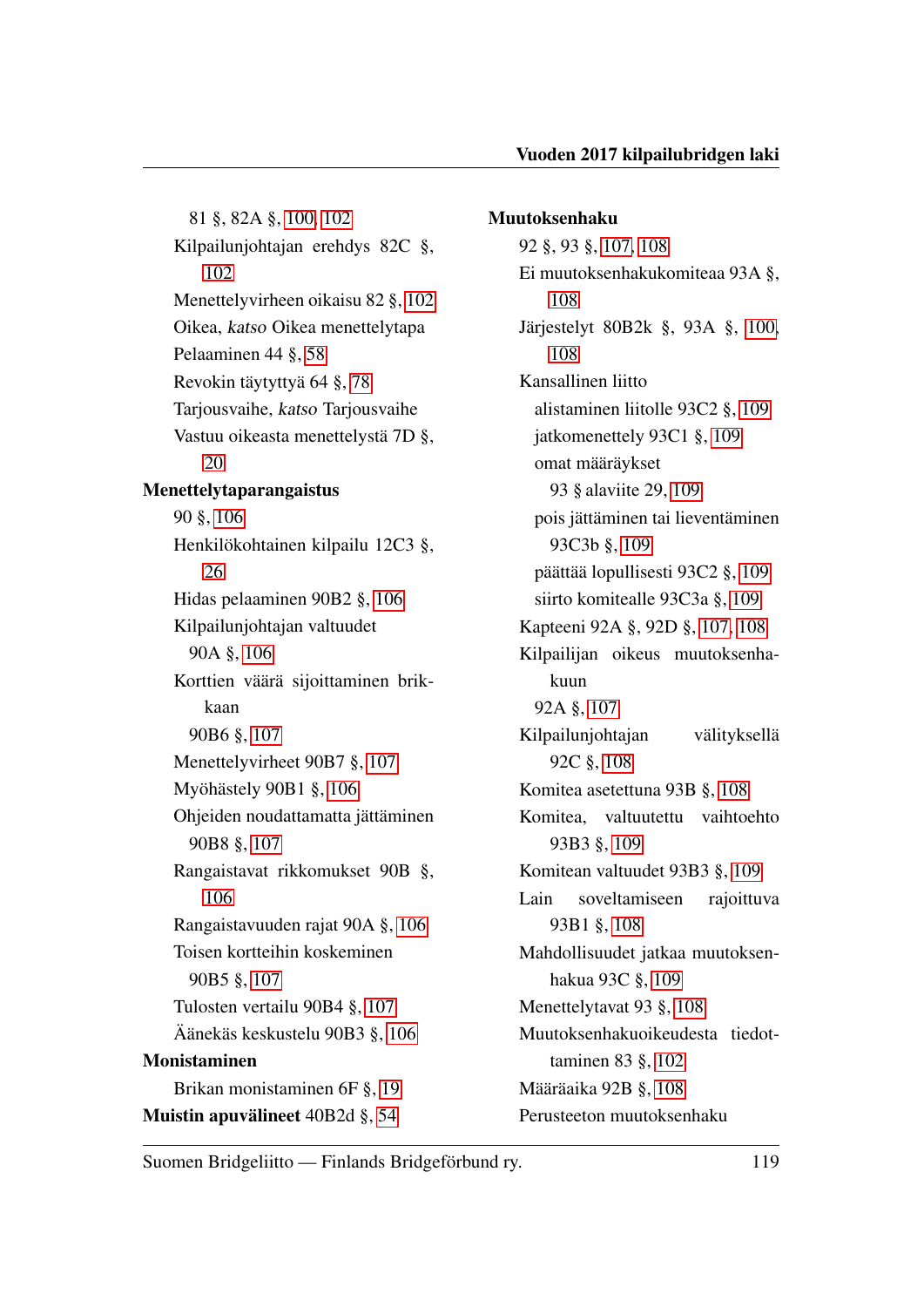92A §, 93C1 §, [107,](#page-109-1) [109](#page-111-3) Ratkaistavat tapaukset 93B2 §, [109](#page-111-3) Vastuussa oleva kilpailunjohtaja valtuudet ja vastuu 93 §, [108](#page-110-0) Yksimielisyys muutoksenhaussa 92D §, [108](#page-110-0) Nähty kortti, [12](#page-14-0) Pelinviejän 48 §, [64](#page-66-0) Puolustajan 49 §, [64](#page-66-0) Revokki 64B3 §, [78](#page-80-0) Tarjoaminen 24 §, [40](#page-42-0) Nautittavuus Pelin nautittavuus 74A2 §, [90](#page-92-0) Nolla tulospistettä 77 §, [94](#page-96-0) Normaali peli mahdotonta 12A2 §, [24](#page-26-0) Näytön arviointi 85A1 §, [104](#page-106-1) Oikaisu, [12](#page-14-0) Epävarmat kohdat 84D §, [103](#page-105-0) Jota laki ei määrää 12A1 §, [24](#page-26-0) Katsojan aiheuttama epäsäännöllisyys 76C2 §, [94](#page-96-0) Kohtuuttoman ankara tai edullinen 12B2 §, [24](#page-26-0) Luopuminen 10B §, 81C5 §, [22,](#page-24-0) [101](#page-103-0) Määrääminen 10 §, [22](#page-24-0) mahdollisuus valita 10C §, [23](#page-25-0) toimeenpano tai luopuminen 10B §, [22](#page-24-0) vain kilpailunjohtaja10A §, [22](#page-24-0) Oikaisuoikeuden menettäminen 11 §, [23](#page-25-0)

kilpailunjohtaja oikaisee vain toisen puolen tuloksen 11A §, [23](#page-25-0) menettelytaparangaistus 11B §, 90 §, [23,](#page-25-0) [106](#page-108-0) Revokki, katso Revokki Valta oikaisuun 10A §, [22](#page-24-0) Virheellinen 12A3 §, [24](#page-26-0) Huom, katso Korjattu pistetulos Oikaisuaika 79C §, [98](#page-100-0) Oikaisun määräämisvalta 10A §, [22](#page-24-0) Oikaisusta luopuminen 10B §, 81C5 §, [22,](#page-24-0) [101](#page-103-0) Oikea menettelytapa 74C §, [90](#page-92-0) 90 §, [106](#page-108-0) Aiheettomat huomautukset 74B2 §, [90](#page-92-0) Epäkohtelias kilpailunjohtajan kutsuminen 74B5 §, [90](#page-92-0) Etiketin loukkaaminen; esimerkkejä 74C §, [90](#page-92-0) Etiketti 74B §, [90](#page-92-0) Hitaasti pelaaminen liioitellen 90B2 §, [106](#page-108-0) tarpeettomasti 74B4 §, [90](#page-92-0) Huomion kiinnittäminen tapahtumaan 74C4 §, [91](#page-93-0) Kohteliaisuus 74A1 §, [90](#page-92-0) Kortin ottaminen kädestään 74B3 §, [90](#page-92-0) Pelin nautittavuus 74A2 §, [90](#page-92-0) Puuttuva mielenkiinto pelin jatkoon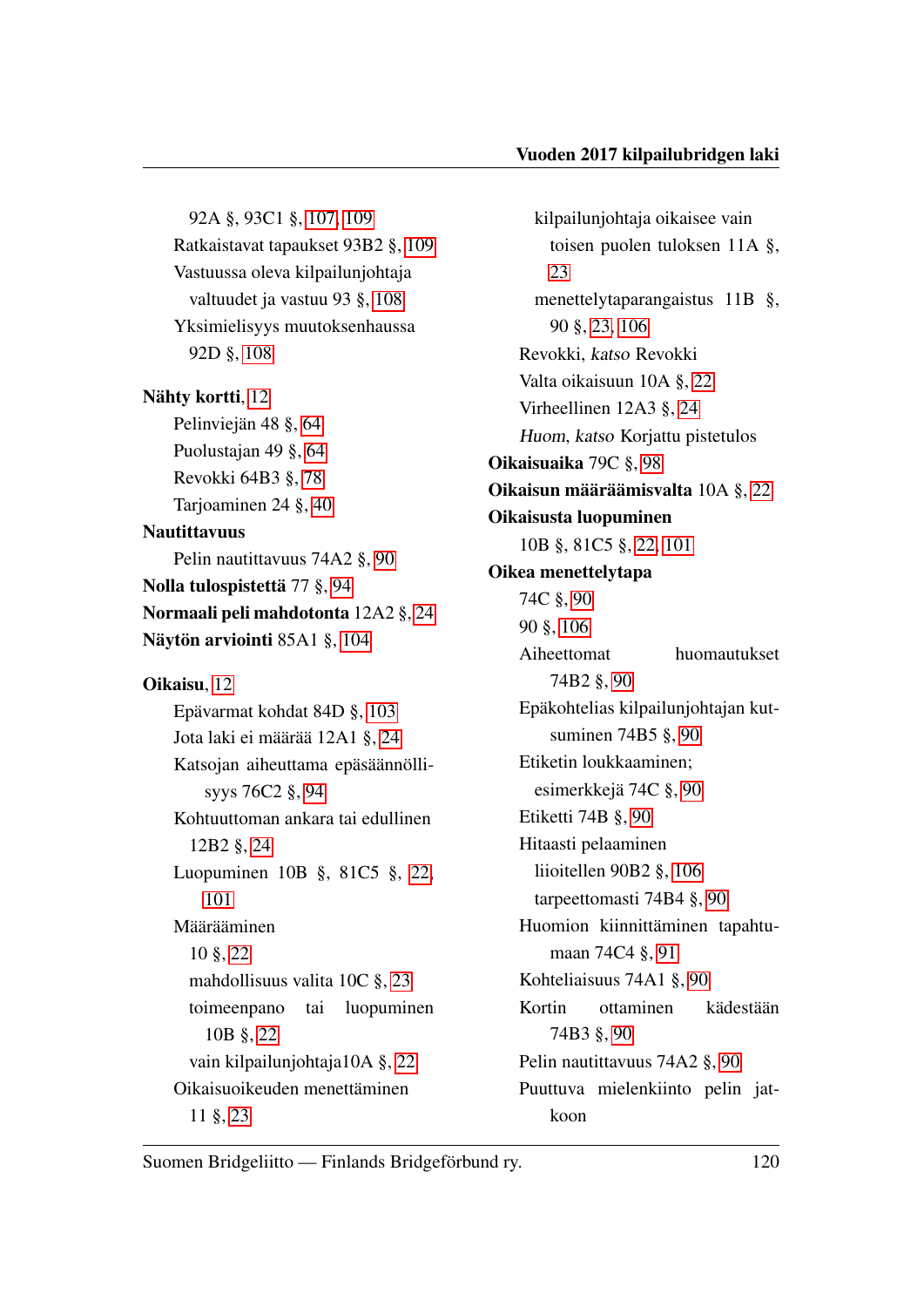74C6 §, [91](#page-93-0) Pöydästä poistuminen tarpeettomasti 74C8 §, [91](#page-93-0) Riittämätön huomio peliin 74B1 §, [90](#page-92-0) Vaatimus noudattaa yhdenmukaista toimintaa 74A3 §, [90](#page-92-0) Vastustajan hämmentäminen hitaasti pelaten 74C7 §, [91](#page-93-0) nopeasti pelaten 74C7 §, [91](#page-93-0) tempoa vaihdellen 74C7 §, [91](#page-93-0) Oikeudet Kilpailunjohtaja on kutsuttu pelaajan 9B1c §, [22](#page-24-0) vastustajan 9B1d §, [22](#page-24-0) Lepääjän 42 §, [56](#page-58-0) Oletettu pelinviejä, [12](#page-14-0) 21B1a §, [38](#page-40-0) 54A §, [70](#page-72-0) OPV (Oikeanpuoleinen vastustaja), [12](#page-14-0) Osamerkintä, [12](#page-14-0) Pistelasku 77 §, [95](#page-97-0) Ottelupiste Määritelmät, 78A §, [12,](#page-14-0) [96](#page-98-0) Päättyminen Istunnon päättyminen 8C §, [21](#page-23-0) Kierroksen päättyminen 8B §, [20](#page-22-0) Viimeisen kierroksen päättyminen 8C §, [21](#page-23-0) Pöytien järjestäminen 3 §, [17](#page-19-0) Paikkojen määräytyminen 5 §, [17](#page-19-0)

Suunnan tai pöydän vaihtaminen 5B §, [17](#page-19-0) Pakka Määritelmät, 1 §, [12,](#page-14-0) [16](#page-18-1) Pakolliset tauot 73A2 §, [88](#page-90-0) Parikilpailun pistelasku 78A §, [96](#page-98-0) Parit 4 §, [17](#page-19-0) Partneri, [12](#page-14-0) Luvaton tieto partnerilta 16B §, [30](#page-32-0) Partnerien sopimukset 40 §, [52](#page-54-2) Apuvälineet muistin, laskennan tai tekniikan tueksi 40B2d §, [54](#page-56-0) Erityinen sopimus 40B §, [52](#page-54-2) Ero partnerien pelityylissä ja arvionnissa 40A4 §, [52](#page-54-2) Ero partnerien toimissa 40A4 §, [52](#page-54-2) Keinotekoinen merkitys 40B1c §, [53](#page-55-3) Konventiokortin katsominen oma 20G3 §, 40B2b §, [37,](#page-39-1) [53](#page-55-3) vastustajan 40B2c §, [53](#page-55-3) Konventiokortti 40B2a(ii) §, [53](#page-55-3) Korjattu pistetulos 40B3a §, [54](#page-56-0) 40B4 §, [54](#page-56-0) 40B5b §, [54](#page-56-0) Luvaton 40B4 §, [54](#page-56-0) 90 §, [106](#page-108-0) Nimenomainen 40A1a §, [52](#page-54-2) Paljastamaton 40A3 §, [52](#page-54-2) 40B3 §, [54](#page-56-0) 40C1 §, [54](#page-56-0)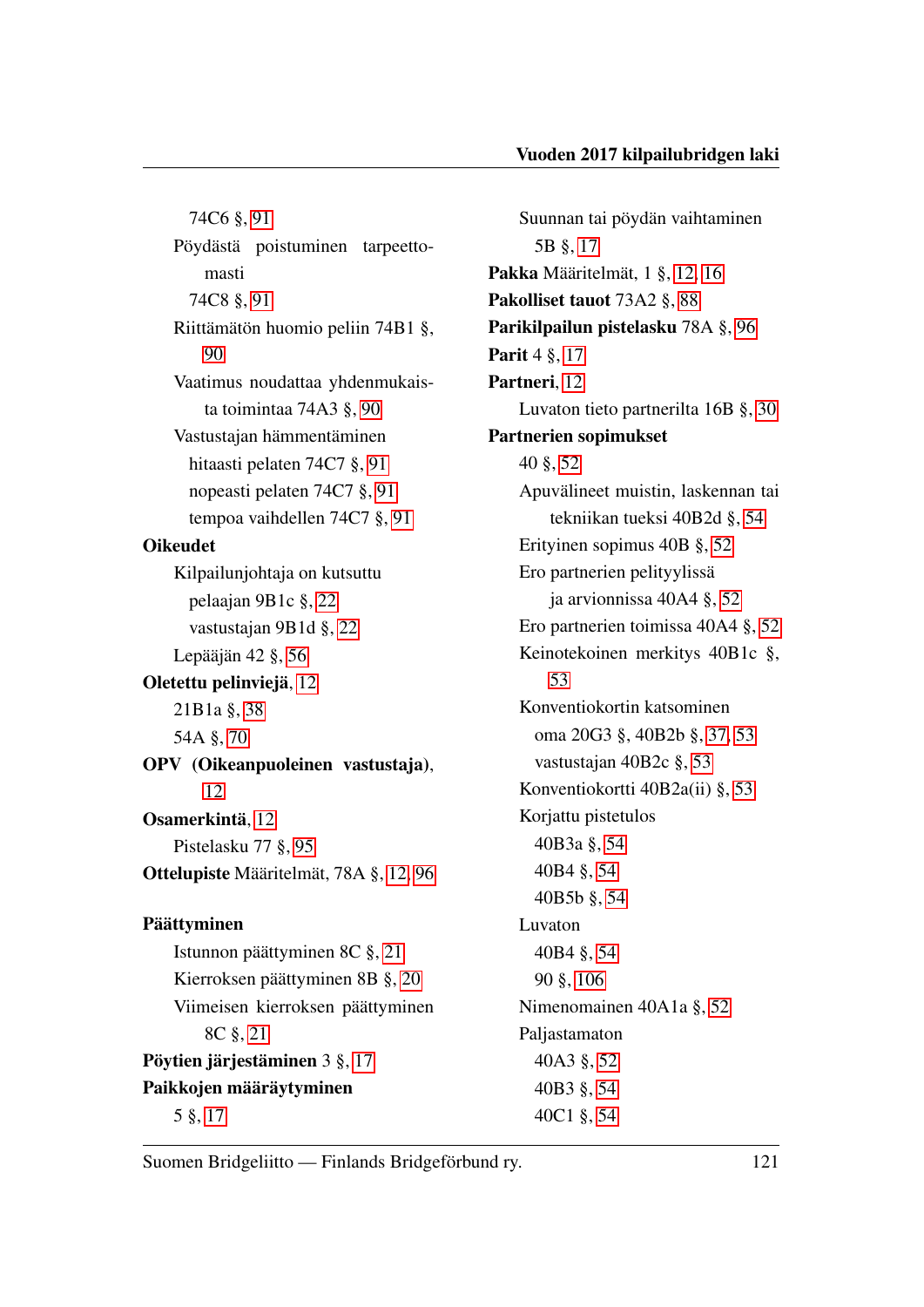Paljastaminen kaikki erityinen tieto 40B5a §, [54](#page-56-0) osittainen 40B5b §, [54](#page-56-0) päätelmät 40B5a §, [54](#page-56-0) rikkomus 40B3 §, [54](#page-56-0) toistuva rikkomus 40B3 §, 90 §, 91 §, [54,](#page-56-0) [106,](#page-108-0) [107](#page-109-1) Poikkeaminen 40A3 §, [52](#page-54-2) 40C1 §, [54](#page-56-0) 40C2 §, [55](#page-57-0) Psyykkinen tarjous 40A3 §, [52](#page-54-2) 40C1 §, [54](#page-56-0) 40C2 §, [55](#page-57-0) keinotekoinen 40B2a(v) §, [53](#page-55-3) Sanattomasti sovittu 40A1a §, [52](#page-54-2) 40C1 §, [54](#page-56-0) Sopimuksen vaihtaminen vastustajan tekemän epäsäännöllisyyden jälkeen 40B2a(iv) §, [53](#page-55-3) Tiedon välittymisen tapa 40A2 §, [52](#page-54-2) 73C §, [89](#page-91-0) Velvollisuus selvittää ennen pelin alkamista 40A1b §, [52](#page-54-2) Passaamaan velvollisen toimi Vastapuolta vahingoittava 37 §, [50](#page-52-0) Passi, [12](#page-14-0) Pakotettu passi vahingoittaa syytöntä puolta 72C §, [88](#page-90-0) Toiminta vastoin velvollisuutta

passata 37 §, [50](#page-52-0) Väärällä vuorolla 30 §, [45](#page-47-0) keinotekoinen 30C §, 31 §, [46](#page-48-0) vastaava tarjous 23A §, [39](#page-41-0) Pelaajat  $3 - 5$  §, [17](#page-19-0) Siirtyminen 8A §, [20](#page-22-0) Pelaaminen, [12](#page-14-0) Ennenaikainen 57 §, [72](#page-74-0) Epäsäännöllisyyden jälkeen 60A §, [74](#page-76-0) Kyvyttömyys pelata vaaditulla tavalla 59 §, [74](#page-76-0) tunnustaa väriä 44D §, [58](#page-60-0) Laittoman pelaamisen jälkeen 60 §, [74](#page-76-0) Lähtökortti 44A §, [58](#page-60-0) Menettely 44 §, [58](#page-60-0) Pelaamisen alkaminen 41 §, [55](#page-57-0) Samanaikainen 58 §, [73](#page-75-0) Seuraavat kortit tikkiin 44B §, [58](#page-60-0) Vaatimus tunnustaa väriä 44C §, [58](#page-60-0) Pelatun kortin takaisin ottaminen 47 §, [62](#page-64-0) Väärään tietoon perustuen 47E §, [63](#page-65-0) Pelialue 76 § alaviite, [93](#page-95-0) Pelin kierto, [13](#page-15-0) Pelin vaihtoehdot, [13](#page-15-0) Arvot 1 §, 18E §, [16,](#page-18-1) [34](#page-36-1) Pelinviejä, [13](#page-15-0) kun aloituskortti pelattu väärästä kädestä 54A §, [70](#page-72-0)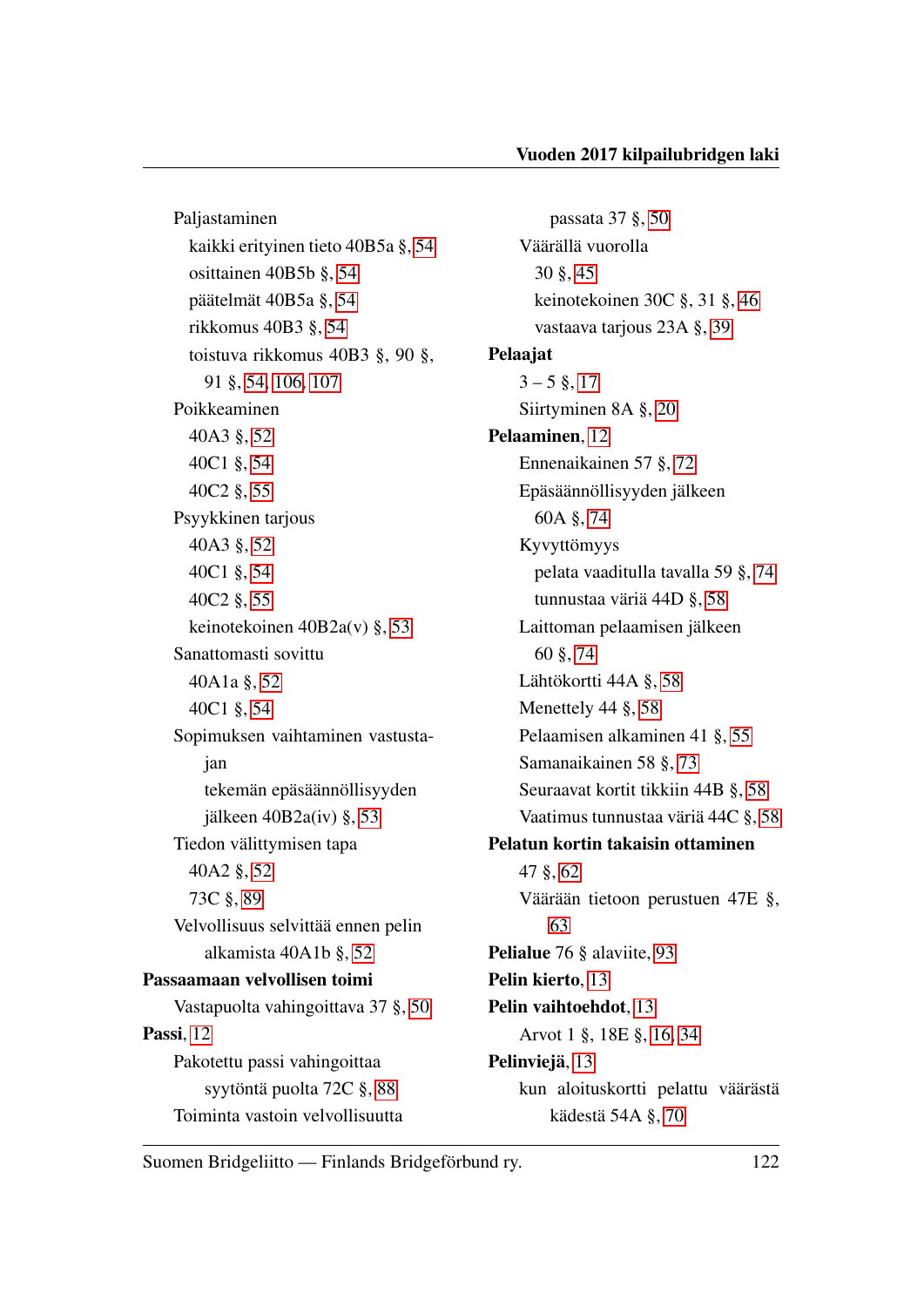Pelitekniikan apuvälineet 40B2d §, [54](#page-56-0) Pelivaihe, [13](#page-15-0) Alkaminen 41C §, [55](#page-57-0) Tarjousten selittäminen pelivaiheen aikana 20F2 §, [36](#page-38-1) Peruutettu toimi, [13](#page-15-0) 16C §, [31](#page-33-0) Kortti takaisin otettu 47 §, [62](#page-64-0) tarkoittamaton nimeäminen 45C4b §, [60](#page-62-0) Lähtökorttirajoitukset 26 §, [42](#page-44-0) Luvallinen tieto syytön puoli 16C1 §, [31](#page-33-0) Luvaton tieto rikkonut puoli 16C2 §, [31](#page-33-0) Tarjous keskittymisen herpaantuminen 25A2 §, [41](#page-43-0) tarkoitettu 25B §, [41](#page-43-0) tarkoittamaton 25A §, [41](#page-43-0) Pieti, [13](#page-15-0) Pietipisteet 77 §, [94](#page-96-0) Pistetikki, [13](#page-15-0) 18A §, [33](#page-35-0) Prosenttipistetulos 12C1d §, 12C2 §, [25](#page-27-2) Huom, katso Korjattu pistetulos Psyykkinen tarjous, [13](#page-15-0) 40 §, [52](#page-54-2) Keinotekoinen tarjous 40B2a(v) §, [53](#page-55-3) Huom, katso Partnerien sopimuk-

set Puoli, [13](#page-15-0) Puolustuspelaaja, [13](#page-15-0) Puuttuva kortti 14 §, [27](#page-29-0) Havaitaan ennen pelaamisen alkua 14A §, [27](#page-29-0) myöhemmin 14B §, [28](#page-30-0) Rangaistus, [13](#page-15-0) Kurinpitorangaistus 91 §, [107](#page-109-1) Menettelytaparangaistus 90 §, [106](#page-108-0) henkilökohtaisessa kilpailussa 12C3 §, [26](#page-28-2) Paljastaminen toistuva rikkomus 40B3b §, [54](#page-56-0) Huom, katso Oikaisu Rangaistuskortti, [14](#page-16-0) 50 §, [65](#page-67-0) Kaksi tai useampia 51 §, [67](#page-69-0) Pelaamisen laiminlyönti 52 §, [68](#page-70-0) Pelinviejä tai lepääjä 48A §, [64](#page-66-0) Pieni 50B §, 50C §, [65](#page-67-0) Puolustuspelaaja 49 §, [64](#page-66-0) Rangaistuskortista saatu tieto 50E §, [66](#page-68-0) Rankaiseminen tai kilpailusta poista-minen 91 §, [107](#page-109-1) Ratkaiseminen Erimielisyys tosiasioista 85 §, [103](#page-105-0) Tosiasioiden arvioiminen 85A1 §, [104](#page-106-1)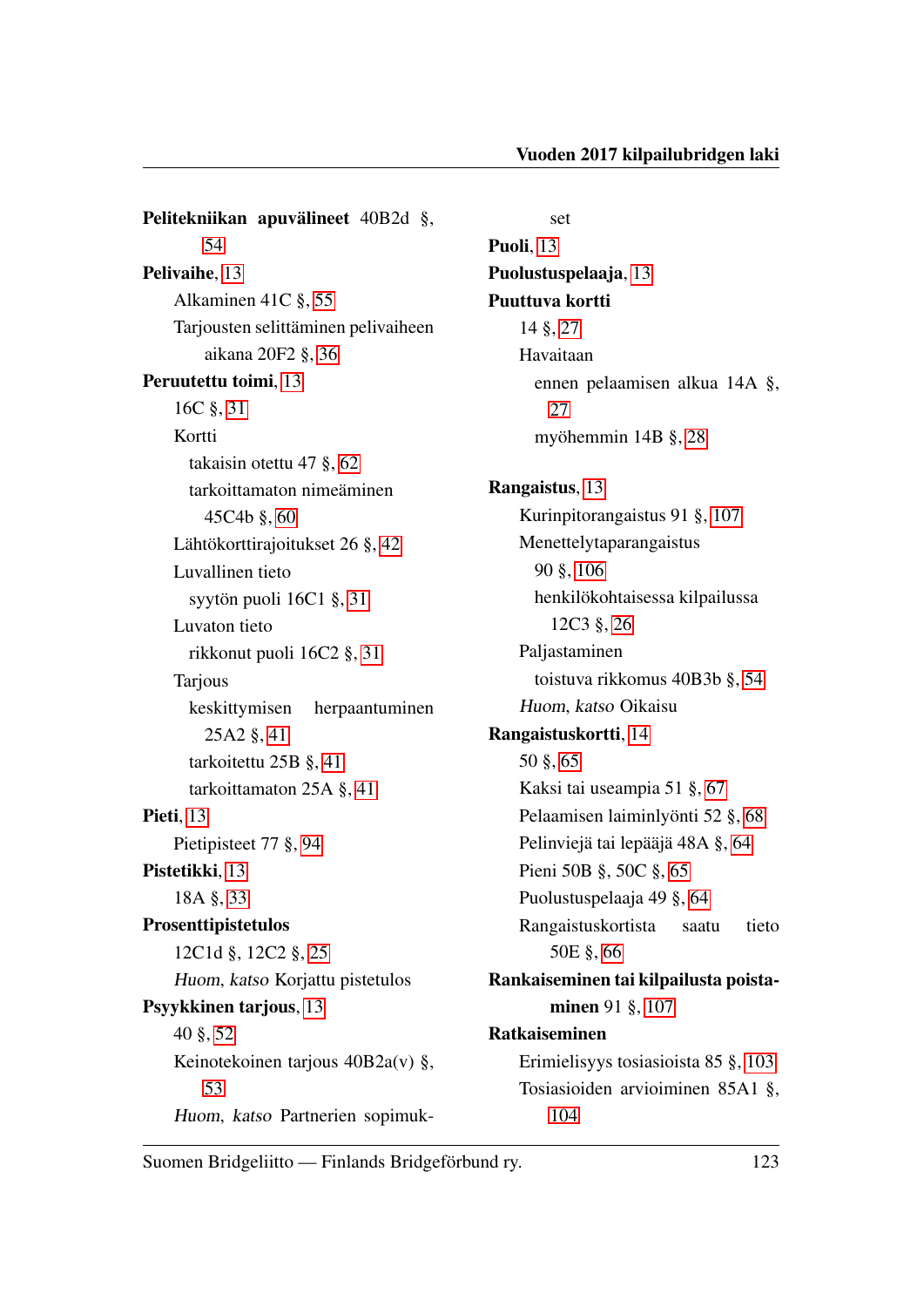Yksimielisyys tosiasioista 84 §, [103](#page-105-0) Revokki 61 §– 64 §, [75–](#page-77-0)[79](#page-81-0) Automaattinen tikkien siirtäminen 64A §, [78](#page-80-0) Ei automaattista tikkien siirtoa 64B §, [78](#page-80-0) Kahdestoista tikki ennen puolustajan partnerin pelaamista 62D2 §, [77](#page-79-0) korjataan 62D1 §, [77](#page-79-0) Kierroksen päättymisen jälkeen 64B5 §, [78](#page-80-0) Korjaaminen 62 §, [76](#page-78-0) Määritelmä 61A §, [75](#page-77-0) Menettely revokin tultua pysyväksi 64 §, [78](#page-80-0) Nähty kortti 64B3 §, [78](#page-80-0) Nähty kortti Määritelmät, 64B3 §, [12](#page-14-0) Näytetyn kortin pelaamisen laiminlyönti 64B3 §, [78](#page-80-0) Oikeus tarkastaa tikkejä 61C §, 66C §, [76,](#page-78-0) [81](#page-83-0) Pysyväksi tuleminen 63 §, [77](#page-79-0) Syytön puoli tarjoaa seuraavassa jaossa 64B4 §, [78](#page-80-0) Tiedustelut revokista 61B §, [75](#page-77-0) Vahingosta hyvittäminen 64C §, [79](#page-81-0) molemmat puolet tehneet revokin 64B7 §, 64C2b §, [79](#page-81-0) useampi revokki samassa

värissä 64B2 §, 64C2a §, [78,](#page-80-0) [79](#page-81-0) Riittämätön maalaus 18D §, [34](#page-36-1) 27 §, [42](#page-44-0) Ei hyväksytty 27B §, [43](#page-45-0) Ennenaikainen korjaaminen 27C §, [44](#page-46-0) Hyväksytty 27A1 §, [42](#page-44-0) Korjattu pistetulos erilainen sitoumus 27D §, [44](#page-46-0) Korvattu alimmalla tasolla samaa pelinvaihtoehtoa 27B1a §, [43](#page-45-0) kahdennuksella tai vastakahdennuksella 27B3 §, [43](#page-45-0) toisella riittämättömällä maalauksella 27B4 §, [43](#page-45-0) Rikkojan partnerin on passattava 27B2 §, [43](#page-45-0) 27B3 §, [43](#page-45-0) 27B4 §, [43](#page-45-0) Väärällä vuorolla 27A2 §, [43](#page-45-0) 31 §, [46](#page-48-0) Vastaava tarjous 23A §, [39](#page-41-0) 27B1b §, [43](#page-45-0) Rikkomus, [14](#page-16-0) 72 §, [87](#page-89-0) Oman puolen 72B2 §, [87](#page-89-0) Salaaminen 72B3 §, [87](#page-89-0) Tahallinen 72B1 §, [87](#page-89-0)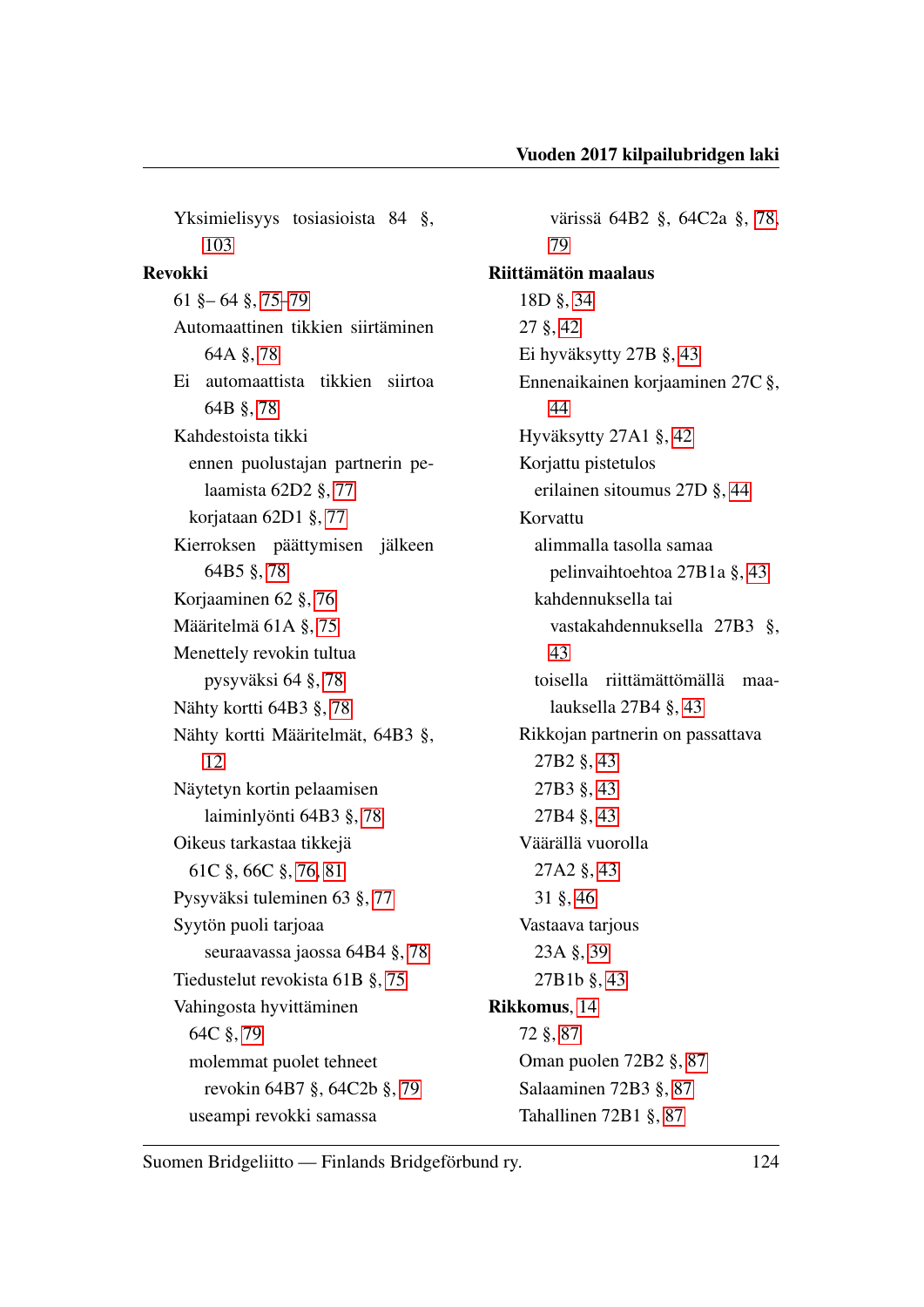Tietoisuus mahdollisesta vahingosta 72C §, [88](#page-90-0) Huom, katso Epäsäännöllisyys

#### Sekoittaminen

6 §, [18](#page-20-0) Aakkostettu pakka Määritelmät §, [10](#page-12-0) 6D2 §, [18](#page-20-0) Lain 6 § alaviite 1, [18](#page-20-0) Ei sekoittamista 6D2 §, [18](#page-20-0) Kilpailunjohtajan ohjeiden mukaan 22B §, [39](#page-41-0) 6D3 §, [19](#page-21-1) 86A §, [104](#page-106-1) 86B2a §, [105](#page-107-0) Kilpailunjohtajan vaihtoehdot 6E §, [19](#page-21-1) Uusi sekoittaminen 6D §, [18](#page-20-0) Selittäminen Erehtyminen luvaton tieto 75A §, [91](#page-93-0) oletettu 21B1b §, 75C §, [38,](#page-40-0) [92](#page-94-0) Kilpailunjohtajan harkintavalta 75D §, [92](#page-94-0) Puolustuspelaajien menetelmät 20F2 §, [36](#page-38-1) Tarjousten selittäminen 20F §, [36](#page-38-1) Virheiden korjaaminen 20F4 §, [37](#page-39-1) 20F5 §, [37](#page-39-1) 75B §, [92](#page-94-0) Selvitysvaihe

17D1 §, [33](#page-35-0) 20F4 §, [37](#page-39-1) 20F5b(ii) §, [37](#page-39-1) 40B2b §, [53](#page-55-3) 40B2c(ii) §, [53](#page-55-3) 41 §, [55](#page-57-0) Siirtyminen Brikkojen 8A §, [20](#page-22-0) Pelaajien 8A §, [20](#page-22-0) Sitoumus, [14](#page-16-0) 22 §, [39](#page-41-0) Slammi, [14](#page-16-0) Sopimusten ilmoittaminen Alertointi, katso Alert Partnerien sopimukset, katso Partnerien sopimukset Tarjousten selittäminen 20F §, [36](#page-38-1) Väärä menettelytapa 20G §, [37](#page-39-1) Sotkeentunut jako 86B2 §, [104](#page-106-1) 87 §, [105](#page-107-0) Suomen Bridgeliitto, SBL National Bridge Organisation 80A1c §, [99](#page-101-0) Syytön puoli Omat toimet 11A §, [23](#page-25-0) Peruutettu toimi luvallista tietoa 16C1 §, [31](#page-33-0) Peruutettu toimi luvallista tietoa 16D §, [32](#page-34-0) Säännöistä Vastaava Liitto 80A §, [99](#page-101-0) Kansallinen bridgeliitto National Bridge Organisation,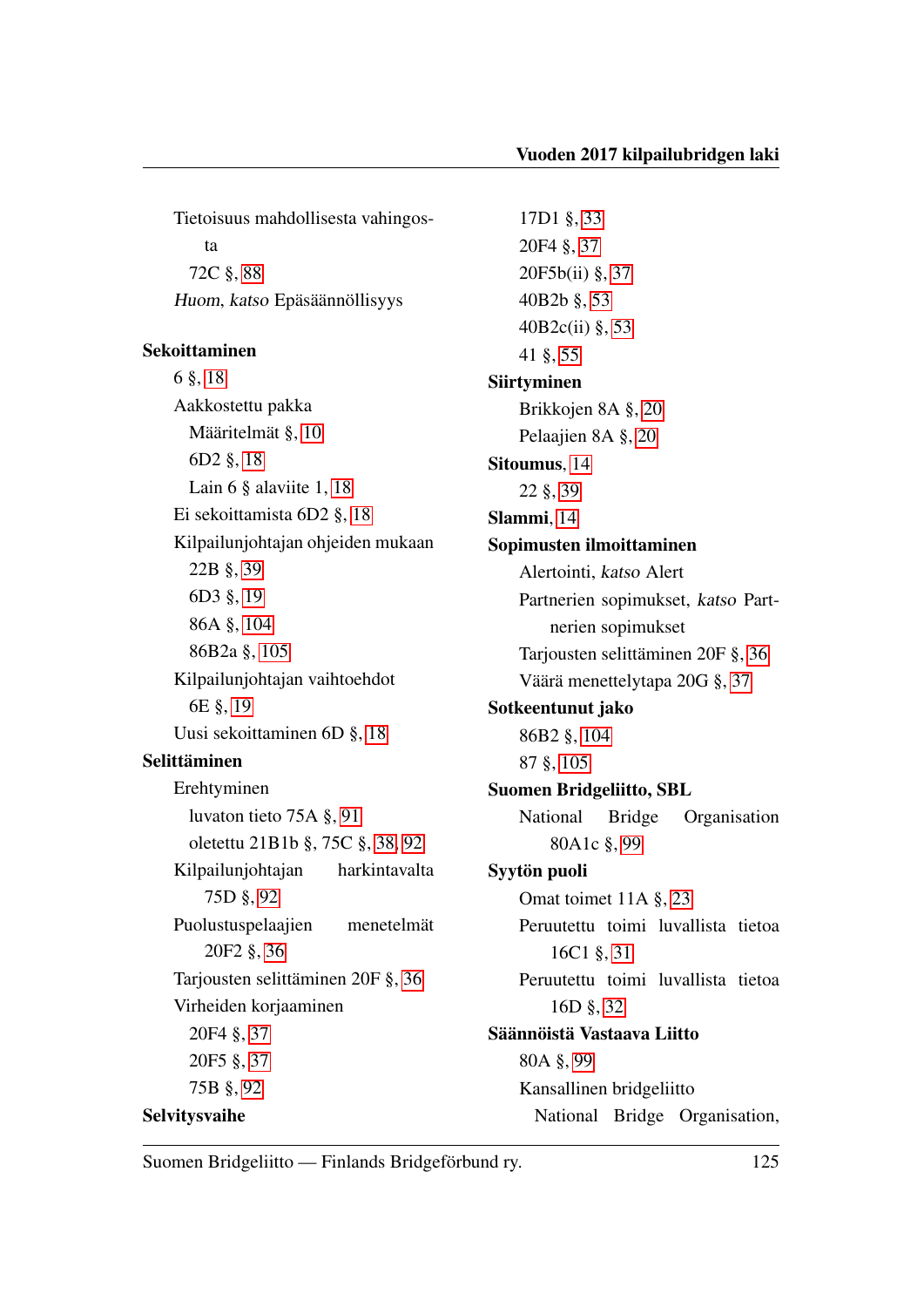NBO 80A1c §, [99](#page-101-0) Keskusliitot Maailman, WBF 80A1a §, [99](#page-101-0) Vyöhykkeen, EBL 80A1b §, [99](#page-101-0) Kansallinen, SBL 80A1c §, [99](#page-101-0) Mahdollisuus jatkettuun muutoksenhakuun 93C §, [109](#page-111-3) Saa toimia kilpailun järjestäjänä 80B1 §, [99](#page-101-0) Toimivallan määrääminen 80A3 §, [99](#page-101-0) Toimivallan siirto 80A3 §, [99](#page-101-0) Velvollisuudet ja valtuudet 80A2 §, [99](#page-101-0)

Tahaton, [14](#page-16-0) Keskittymisen herpaantuminen 25A2 §, [41](#page-43-0) 45C4b §, [60](#page-62-0) Takaisin otettu kortti Huom, katso Peruutettu toimi Takaisin otettu kortti 47 §, [62](#page-64-0) Tarjous, [14](#page-16-0) Ei selvästi kuultu 20A §, [35](#page-37-0) Kelvoton 35 §, [49](#page-51-0) kahdennus 36 §, [49](#page-51-0) maalaus yli seitsemän pistetikin 38 §, [51](#page-53-0) tarjous loppupassin jälkeen 39 §, [51](#page-53-0) vastakahdennus 36 §, [49](#page-51-0) Kertaaminen ja selittäminen 20 §,

#### [35](#page-37-0)

Korvaava tarjous ei hyväksytty 25B2 §, [42](#page-44-0) hyväksytty 25B1 §, [41](#page-43-0) Muuttaminen liian myöhäistä 21B3 §, [38](#page-40-0) Oikealla vuorolla tehdyksi katsottu 28 §, [44](#page-46-0) Omaan väärinkäsitykseen perustuva 21A §, [38](#page-40-0) OPV velvoitettu passaamaan 28A §, [44](#page-46-0) Passaamaan velvoitetun rikkova toimi 37 §, [50](#page-52-0) Peruutettu lähtörajoitukset 26 §, [42](#page-44-0) rikkonut puoli 16C2 §, [31](#page-33-0) syytön puoli 16C1 §, [31](#page-33-0) Samanaikaiset tarjoukset 33 §, [48](#page-50-0) Tahattomasti tehty tarjous 25A §, [41](#page-43-0) Lapsus ääneen lausuttaessa 25A2 §, [41](#page-43-0) Mekaaninen virhe 25A2 §, [41](#page-43-0) Tarjousoikeuden säilyminen 17D3 §, [33](#page-35-0) Tarjousten selittäminen 20F §, [36](#page-38-1) Tarjousvuorossa olevan tekemä 28B §, [44](#page-46-0) Tarkoitetun tarjouksen muuttaminen 25B §, [41](#page-43-0) Herpaantuminen 25A2 §, [41](#page-43-0) Vastaava 23 §, [39](#page-41-0)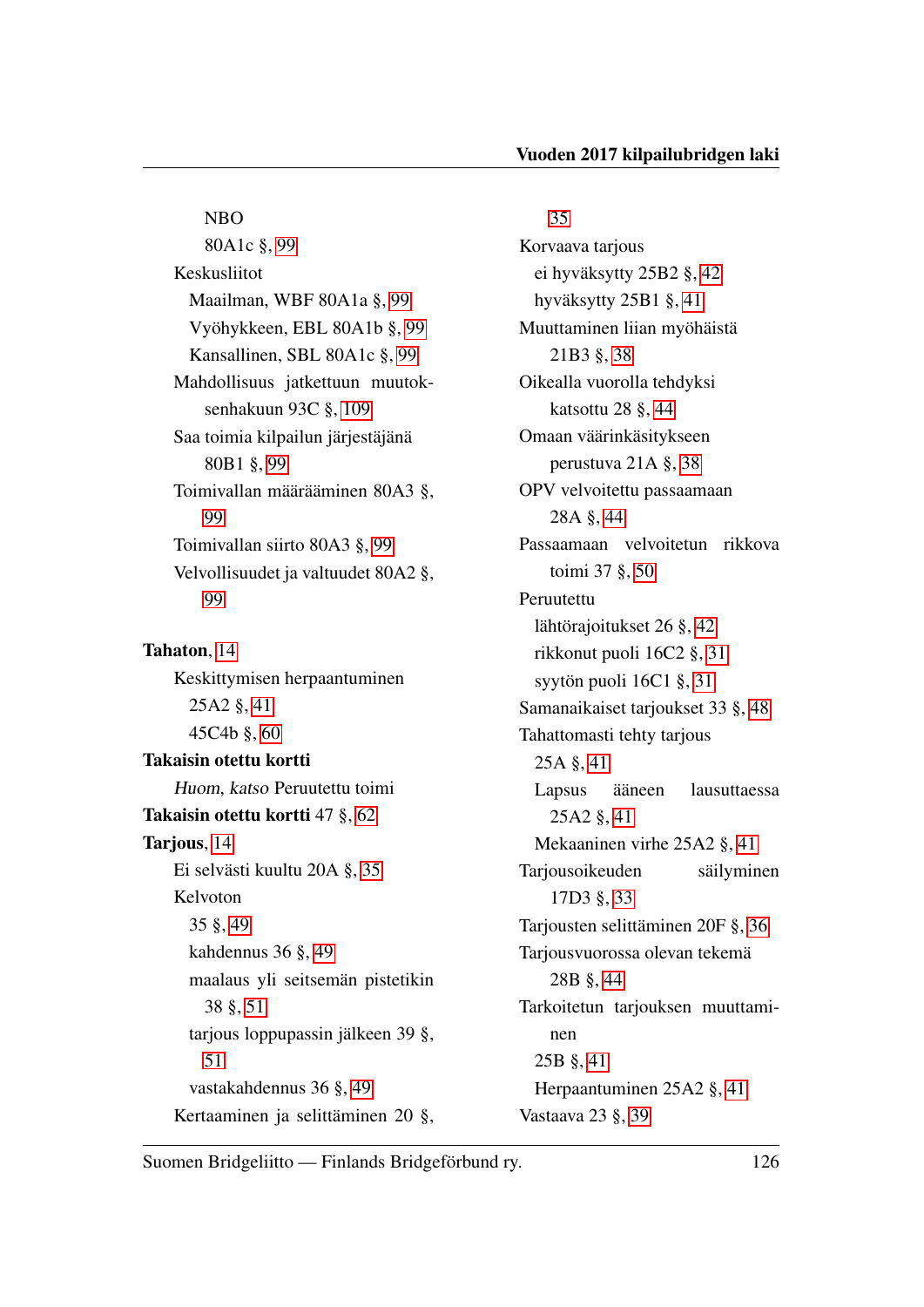Vastustajan tarjouksen muuttaminen korjauksen jälkeen 21B2 §, [38](#page-40-0) Väärällä vuorolla 29 §, [45](#page-47-0) hyväksytty 29A §, [45](#page-47-0) keinotekoinen 29C §, [45](#page-47-0) kumottu (peruutettu) 16C §, 28B §, [31,](#page-33-0) [44](#page-46-0) VPV:n vuoro 25 §, 28B §, [41,](#page-43-0) [44](#page-46-0) Väärään tietoon perustuva 21B §, [38](#page-40-0) Huom, katso Maalaus Tarjousoikeuden säilyminen 17D3 §, [33](#page-35-0) Tarioussaria, [14](#page-16-0) Kortit väärästä jaosta 15 §, [28](#page-30-0) Menettely päättymisen jälkeen 22 §, 41 §, [39,](#page-41-0) [55](#page-57-0) Nähty kortti, [12](#page-14-0) Tarjoussarjan alkaminen, [14](#page-16-0) Tarjoussarjan päättyminen 22 §, 25 §, [39,](#page-41-0) [41](#page-43-0) Tarjousten kertaaminen ennen aloituskortin pelaamista 41B §, [55](#page-57-0) kertaamispyyntöön vastaa vain vastustaja 20D §, [36](#page-38-1) loppupassin jälkeen 20C §, [35](#page-37-0) Tarjousten selittäminen sarjan aikana 20F §, [36](#page-38-1) Huom, katso Tarjousvaihe **Tarjousvaihe** 17 §, [32](#page-34-0)

Ensimmäinen tarjous 17B §, [32](#page-34-0) Jatkotarjoukset 17C §, [32](#page-34-0) Selvitysvaihe 17D1 §, 20F4 §, 20F5b(ii) §, 40B2b §, 440B2c(ii) §, 41 §, [33,](#page-35-0) [37,](#page-39-1) [53,](#page-55-3) [55](#page-57-0) Tarjousoikeuden säilyminen 17D3 §, [33](#page-35-0) Tarjousten kertaaminen tarjousvaiheen aikana 20B §, [35](#page-37-0) Tarjousvaiheen alkaminen 17A §, [32](#page-34-0) Tarjousvaiheen päättyminen 17D §, [33](#page-35-0) Huom, katso Tarjoussarja Tarkistaminen Loppupassin jälkeen 20C §, [35](#page-37-0) Meneillään oleva tikki 66A §, [80](#page-82-0) Oma viimeksi pelattu kortti 66B §, [80](#page-82-0) Omalla tarjousvuorolla 20B §, [35](#page-37-0) Pelaamisen päätyttyä 65C §, [80](#page-82-0) Pelatut tikit 66C §, [81](#page-83-0) Sitoumus 41C §, [55](#page-57-0) Tarjosta ei tunnistettu 20A §, [35](#page-37-0) Tarjoussarjan 20C2 §, 41B §, [35,](#page-37-0) [55](#page-57-0) Tarjousten 20 §, [35](#page-37-0) Vastustaja antaa vastauksen 20D §, [36](#page-38-1) Virheen oikaiseminen 20E §, [36](#page-38-1) Tauot (pakolliset) 73A2 §, [88](#page-90-0) Tempo tai maneerit 73D §, [89](#page-91-0)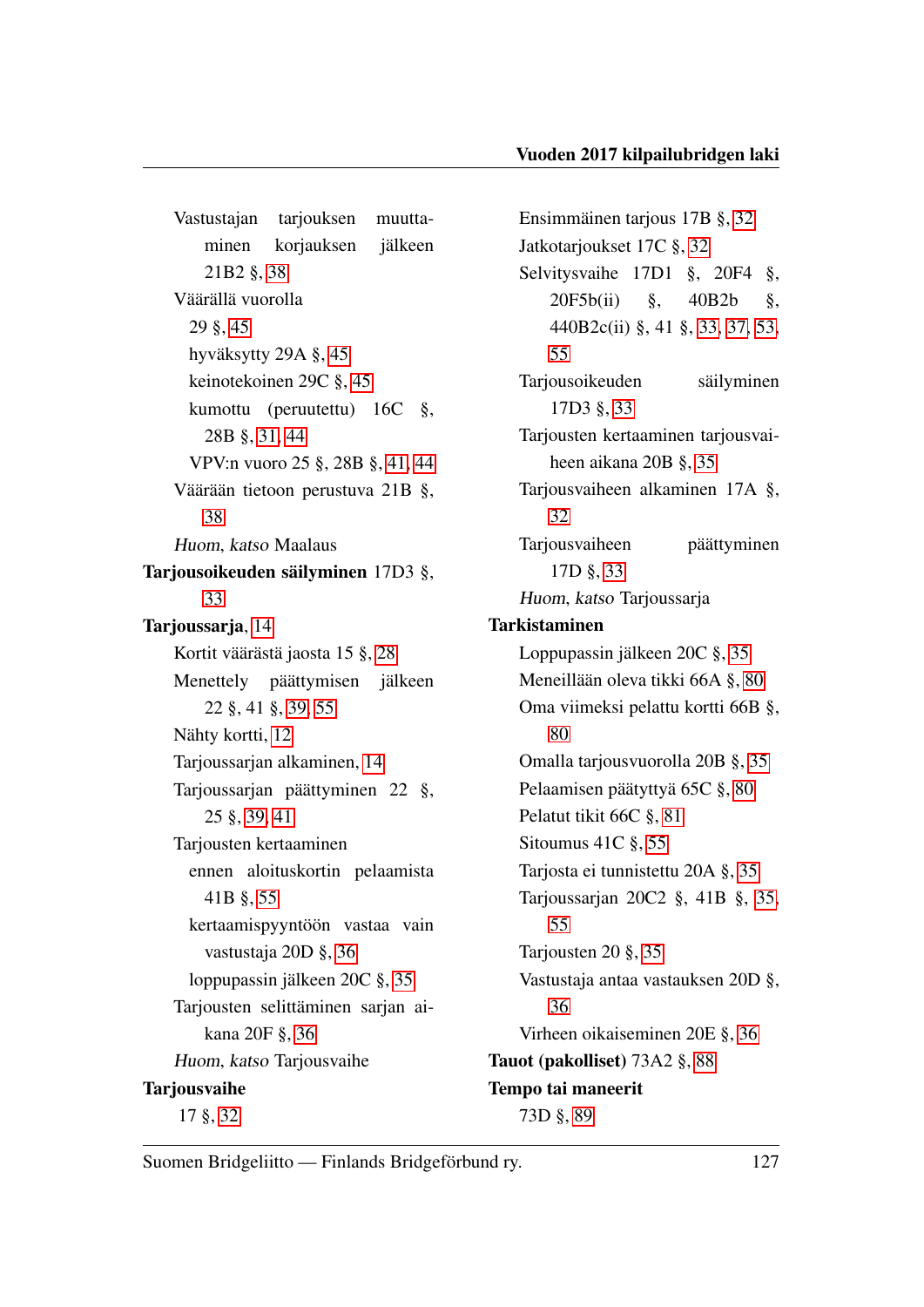Harhauttaminen 73D2 §, 73E2 §, [89](#page-91-0) Päätelmät 73C §, 73D1 §, [89](#page-91-0) Tahallinen poikkeaminen 73D2 §, 73E2 §, [89](#page-91-0) Tahaton vaihtelu 73C §, 73D1 §, [89](#page-91-0) Tieto 16 §, [30](#page-32-0) Asiaankuulumaton muista lähteistä 16D §, [31](#page-33-0) partnerilta 16B §, [30](#page-32-0) Harhautus ilman todennettavaa bridgellistä syytä 73E2 §, [89](#page-91-0) sallittu 73E1 §, [89](#page-91-0) Laillisista tarjouksista tai pelitavoista 16A1a §, [30](#page-32-0) Luvallinen 16 §, [30](#page-32-0) Luvaton 16 §, [30](#page-32-0) Peruutetuista tarjouksista tai pelitavoista 16C §, [31](#page-33-0) Vastustajien pelitapa 16A2 §, [30](#page-32-0) Tietoisuus mahdollisesta vahingosta 72C §, [88](#page-90-0) Tietojen antaminen Tarjousten selittäminen 20F §, [36](#page-38-1) Väärä menettelytapa 20G §, [37](#page-39-1) Tietojen vaihto Etukäteen sovittu 73B2 §, [88](#page-90-0) Luvaton tieto partnerilta 73C §, [89](#page-91-0) Tapa 73D §, [89](#page-91-0)

Tempo 73D §, [89](#page-91-0) Tietojen vaihto, pelitempo ja harhautus 73 §, [88](#page-90-0) Etukäteen sovittu hyväksymätön tiedon vaihto 73B2 §, [88](#page-90-0) Harhautus 73 E §, [89](#page-91-0) Luvaton tieto partnerilta 16B1a §, [30](#page-32-0) 16B3 §, [31](#page-33-0) 73C §, [89](#page-91-0) Maneerit 73D §, [89](#page-91-0) Partnereiden kesken sopimaton 73B §, [88](#page-90-0) sopiva 73A §, [88](#page-90-0) Tempo 73D §, [89](#page-91-0) Tietojen vaihto, pelitempo ja harhautus Huom, katso Tieto Tikki, [14](#page-16-0) Järjestäminen 65 §, [79](#page-81-0) Kääntäminen 45G §, [61](#page-63-0) Pelaaja sekoittaa korttinsa 65D §, 66D §, [80,](#page-82-0) [81](#page-83-0) Pelin kertaaminen 66D §, [81](#page-83-0) Tarkistaminen 66 §, [80](#page-82-0) Viides kortti tikissä 45E §, [61](#page-63-0) Virheellinen 67 §, [81](#page-83-0) Voitetut tikit 79 §, [98](#page-100-0) Tikkipisteet, [14](#page-16-0) 77 §, [94](#page-96-0) Toimi (Pelaajan aktiivinen toiminta pöydässä joko tarjousvaiheen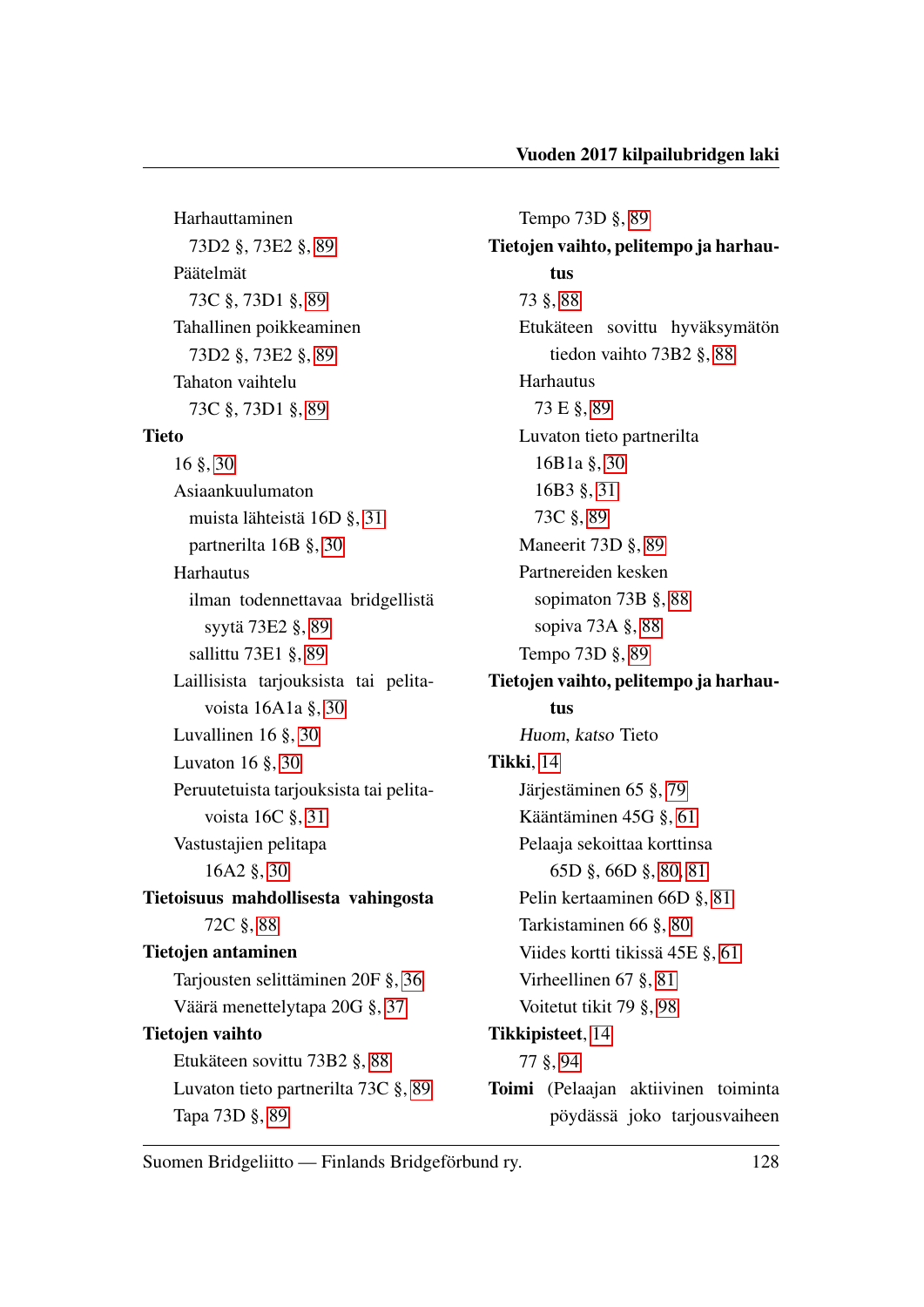tai pelivaiheen aikana) Epäsäännöllisyydestä huomauttamisen jälkeen 9B2 §, [22](#page-24-0) Luvattomaan tietoon perustuva valinta 16B3 §, [31](#page-33-0) Oikaisuoikeuden menettäminen 11A §, [23](#page-25-0) Valinta oikaisun vaihtoehdoista 10C3 §, [23](#page-25-0) Tosiasiat Erimielisyys tosiasioista 85 §, [103](#page-105-0) Tosiasioiden arvioiminen 85A1 §, [104](#page-106-1) Yksimielisyys tosiasioista 84 §, [103](#page-105-0) Tosiasioiden arvioiminen 85A1 §, [104](#page-106-1) Tulos Ei lainkaan tulosta saavutettavissa 12C2 §, [25](#page-27-2) Ei tulosta, jakaminen sekoittamatta 6D2 §, [18](#page-20-0) Kumottu, liikaa kortteja 13D §, [27](#page-29-0) Tulos saavutettu toisessa pöydässä, joukkuekilpailu 86B §, [104](#page-106-1) Yksimielisyys tuloksesta 65D §, 79A §, [80,](#page-82-0) [98](#page-100-0) Tulos, korjattu, katso Korjattu pistetulos Tuloslaskenta IMP-pisteet 78B §, [97](#page-99-0) IMP-pisteet Määritelmät, 78B §, [11](#page-13-0) Kahdennettu sitoumus 19D §,

36C §, [35,](#page-37-0) [50](#page-52-0) Kokonaispisteet 78C §, [97](#page-99-0) Muut laskentamenetelmät 78D §, [97](#page-99-0) Parikilpailu 78A §, [96](#page-98-0) Parikilpailu Määritelmät, 78A §, [12](#page-14-0) Pistetaulukko 77 §, [94](#page-96-0) Vastakahdennettu sitoumus 19D §, 36C §, [35,](#page-37-0) [50](#page-52-0) Virhe tuloksen kirjaamisessa 79C §, [98](#page-100-0) Virheellinen jako 87 §, [105](#page-107-0) joukkuekilpailussa 86B2 §, [104](#page-106-1) Tunnustaa väriä, [14](#page-16-0) Täyspeli, [15](#page-17-0) 77 §, [95](#page-97-0) Uudelleen jakaminen 6D §, [18](#page-20-0) Ei uudelleen jakamista 86A §, [104](#page-106-1) Vaatimus

68 §– 70 §, [83](#page-85-0)[–86](#page-88-1) Jäljellä oleva valtti 70C §, [85](#page-87-0) Kiistetty vaatimus 70 §, [85](#page-87-0) Määritelmä 68A §, [83](#page-85-0) Normaali pelitapa 70 §alaviite, [86](#page-88-1) Pelaaminen keskeytyy 68D §, [84](#page-86-0) Pelaaminen voi jatkua, jos kaikki pelaajat suostuvat 68D2b §, [84](#page-86-0) Pelitapa kilpailunjohtajan harkinta 70D §, [86](#page-88-1) selostamaton 70E §, [86](#page-88-1)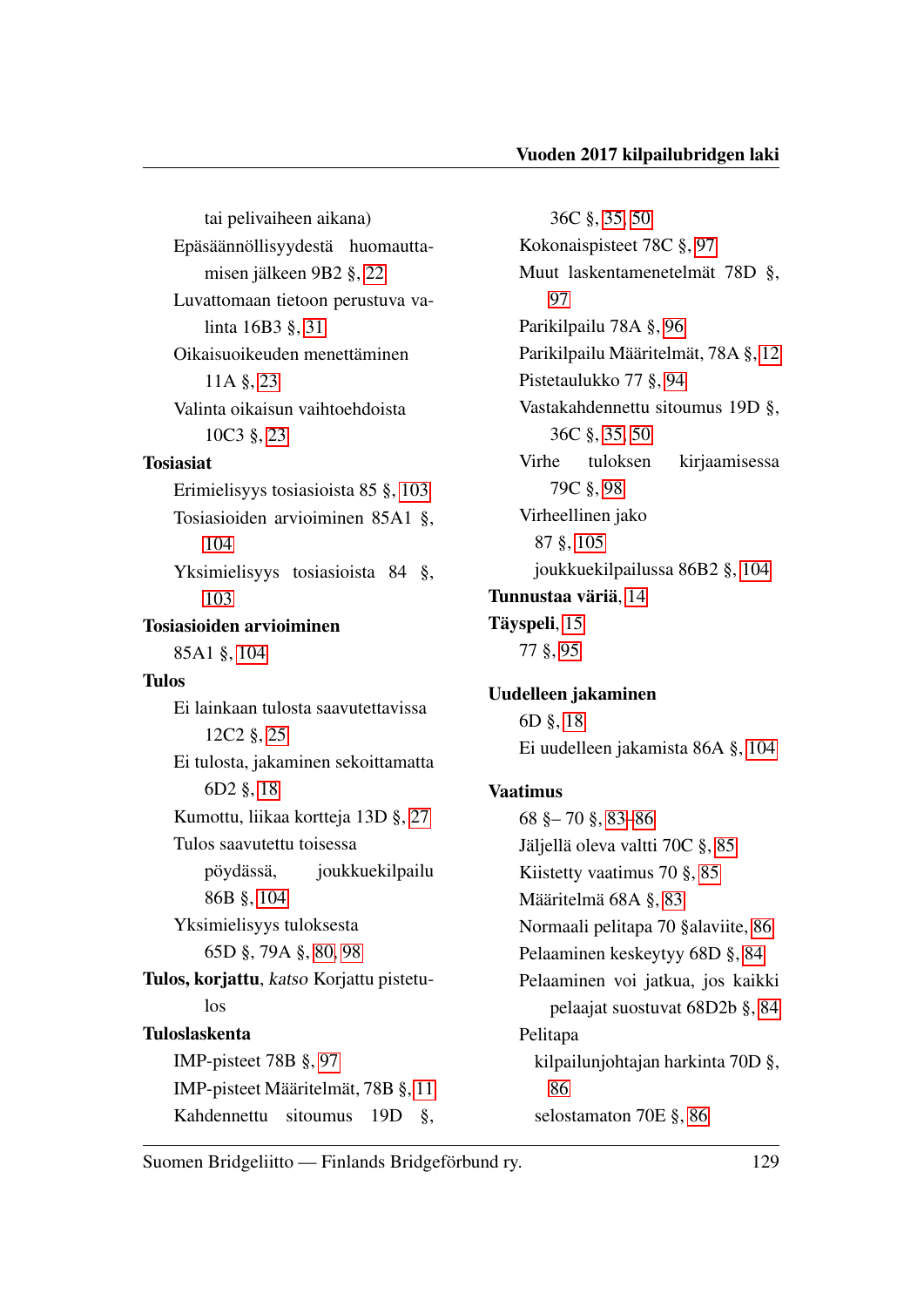Vaatimuksen tai luovutuksen hyväksyminen 69 §, [84](#page-86-0) hyväksymisen peruuttaminen 69B §, [85](#page-87-0) hyväksymisen täyttymishetki 69A §, [84](#page-86-0) Yksilöiminen 68C §, 70B §, [84,](#page-86-0) [85](#page-87-0) Vaatimus Huom, katso Luovutus Vaihtelut tempossa tai maneereissa Huom, katso Tempo tai maneerit Valinnanmahdollisuudet Edullisuus 10C3 §, 10C4 §, [23](#page-25-0) Kilpailunjohtaja selittää 10C1 §, [23](#page-25-0) Vaihtoehtojen valinta 10C2 §, [23](#page-25-0) Valtti, [15](#page-17-0) Tikit, joissa ei ole valttia 44F §, [59](#page-61-0) Tikit, joissa on valttia 44E §, [59](#page-61-0) Valtuudet Kilpailun järjestäjän 80B §, [99](#page-101-0) Kilpailunjohtaja harkintavalta 12 §, [24](#page-26-0) velvollisuudet ja valtuudet 81C §, [101](#page-103-0) Säännöistä vastaavan liiton 80A §, [99](#page-101-0) Vastaava tarjous 23 §, [39](#page-41-0) Vastakahdennettu sitoumus 19D §, [35](#page-37-0) Pistelasku 36C §, 77 §, [50,](#page-52-0) [94](#page-96-0) Vastakahdennus, [15](#page-17-0) Kelvoton 19B §, [34](#page-36-1) 27B3 §, [43](#page-45-0)

36 §, [49](#page-51-0) Kumoutuminen 19C §, [35](#page-37-0) Laillinen 19B1 §, [34](#page-36-1) Oikea muoto 19B2 §, [34](#page-36-1) Pistelasku 36C §, [50](#page-52-0) 77 §, [94](#page-96-0) Virheellisesti mainittu sitoumus 19B3 §, [35](#page-37-0) Väärällä vuorolla 32 §, [47](#page-49-0) vastaava tarjous 23A §, [39](#page-41-0) Vastustaja (vastapuoli), [15](#page-17-0) Oikeudet 9B1d §, [22](#page-24-0) Virheellinen brikka 87 §, [105](#page-107-0) Virheellinen oikaisu 12A3 §, [24](#page-26-0) Virheellinen selitys vai virheellinen tarjous 21B §, [38](#page-40-0) 75 §, [91](#page-93-0) Korjattu pistetulos, vahingon syynä luvaton tieto 75A §, [91](#page-93-0) virheellinen tieto 75D3 §, [93](#page-95-0) Luvaton tieto 16 §, [30](#page-32-0) 73C §, [89](#page-91-0) 75A §, [91](#page-93-0) Virheellinen tarjous 21B1b §, 75C §, [38,](#page-40-0) [92](#page-94-0) itse tehty 20F4 §, 75B2 §, [37,](#page-39-1) [92](#page-94-0) partnerin tekemä 75B3 §, [92](#page-94-0) Virheellinen tieto 21B §, [38](#page-40-0) 75B1 §, [92](#page-94-0)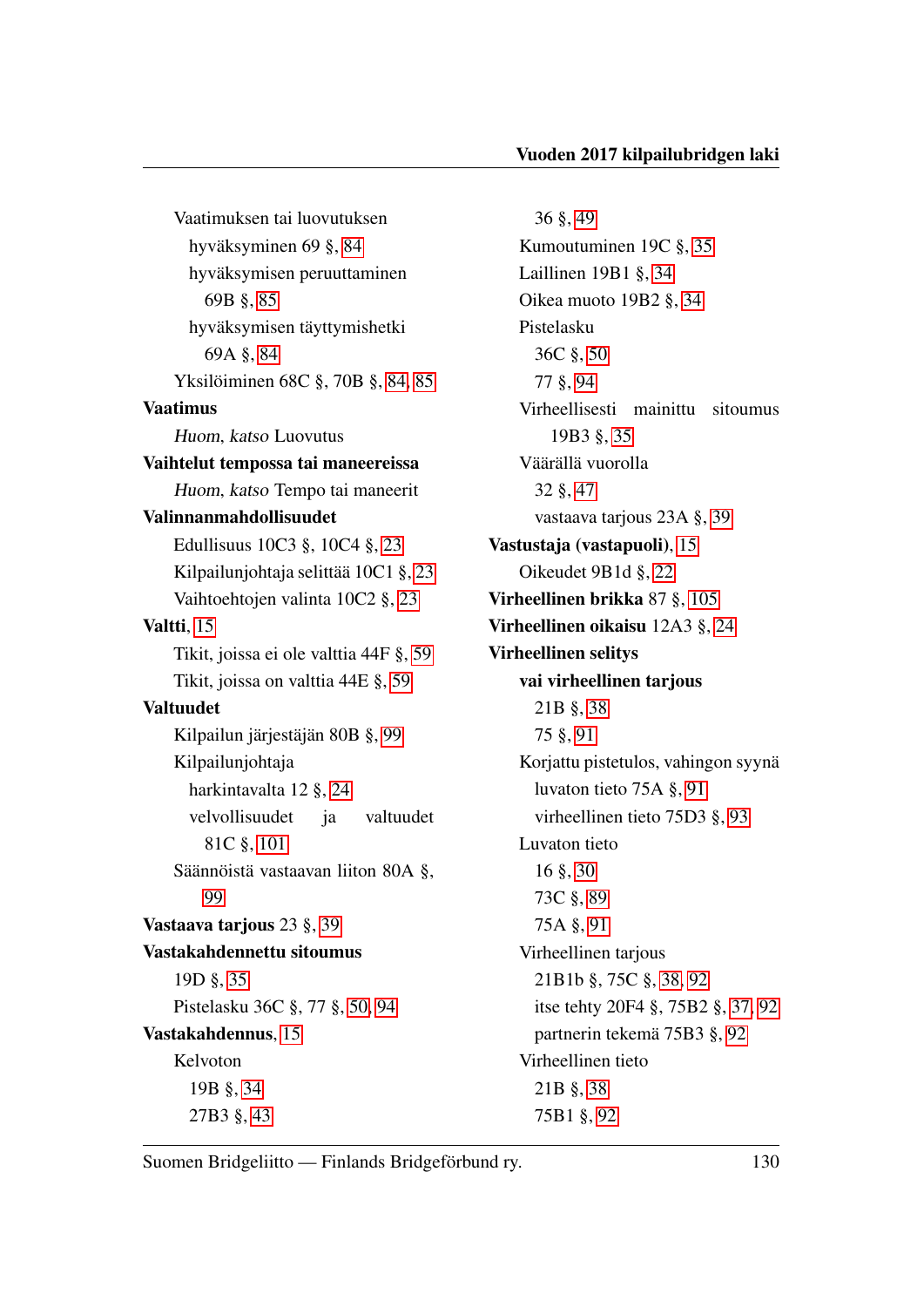75D2 §, [93](#page-95-0) Virheellinen tieto, [15](#page-17-0) 20F1 §, [36](#page-38-1) 75D §, [92](#page-94-0) Pelaamisen muuttaminen 47E §, [63](#page-65-0) Virheelliseen tietoon perustuva tarjous 21B §, [38](#page-40-0) Virheellinen tikki 67 §, [81](#page-83-0) VPV (Vasemmanpuoleinen vastustaja), [15](#page-17-0) Vuoro, [15](#page-17-0) Vyöhykkeen keskusliitto 80A1b §, [99](#page-101-0) Vyöhykkeet, [15](#page-17-0) Jakaja ja vyöhykkeet 2 §, [16](#page-18-1) Pistelasku 77 §, [94](#page-96-0) Väri, [15](#page-17-0)

1 §, [16](#page-18-1) Nimeäminen 46B2, [62](#page-64-0) Vajaaksi jäänyt nimeäminen 46B3 §, 46B5 §, [62](#page-64-0) Väärä jako tai väärä käsi 15 §, [28](#page-30-0) Väärä määrä kortteja 13 §, [26](#page-28-2) World Bridge Federation WBF 80A1a §, [99](#page-101-0) Yhteisymmärrys Huom, katso Partnerien sopimukset

Ylimääräinen kortti 13C §, [27](#page-29-0) Ylitikki, [15](#page-17-0) Pisteiden laskeminen 77 §, [95](#page-97-0)